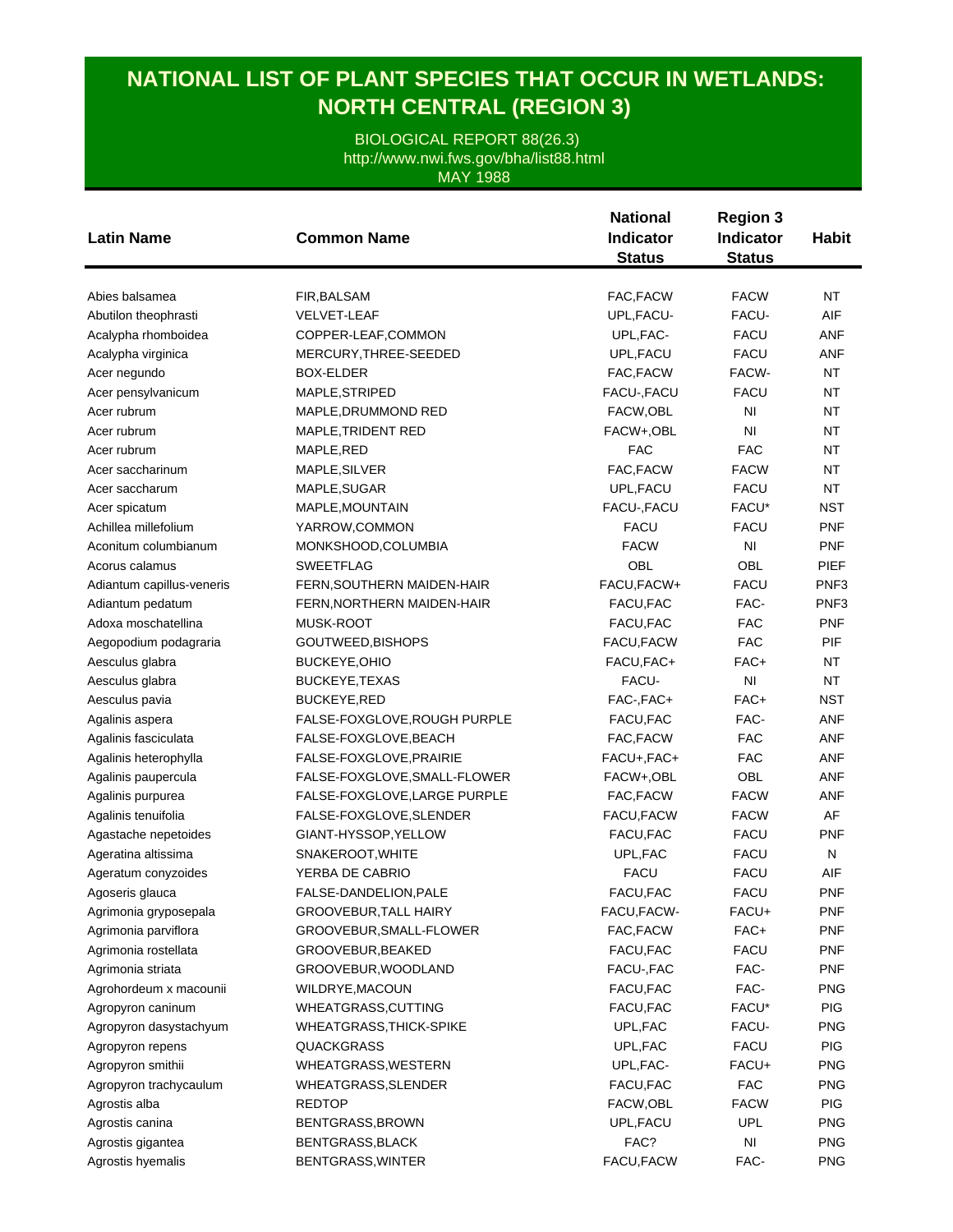| <b>Latin Name</b>                              | <b>Common Name</b>             | <b>National</b><br><b>Indicator</b><br><b>Status</b> | <b>Region 3</b><br>Indicator<br><b>Status</b> | <b>Habit</b>             |
|------------------------------------------------|--------------------------------|------------------------------------------------------|-----------------------------------------------|--------------------------|
| Agrostis perennans                             | BENTGRASS, PERENNIAL           | FACU, FACW                                           | FAC-                                          | <b>PNG</b>               |
| Agrostis scabra                                | BENTGRASS, ROUGH               | FAC, FAC+                                            | <b>FAC</b>                                    | <b>PNG</b>               |
| Agrostis stolonifera                           | BENTGRASS, SPREADING           | FAC+, FACW                                           | <b>FACW</b>                                   | <b>PNG</b>               |
| Ailanthus altissima                            | TREE-OF-HEAVEN                 | <b>FACU</b>                                          | N <sub>l</sub>                                | IT                       |
| Aletris farinosa                               | COLIC-ROOT, WHITE              | FAC, FAC+                                            | <b>FAC</b>                                    | <b>PNF</b>               |
| Alisma gramineum                               | WATER-PLANTAIN, NARROW-LEAF    | OBL                                                  | OBL                                           | PNEF                     |
|                                                | WATER-PLANTAIN, BROAD-LEAF     | OBL                                                  | OBL                                           | PNEF                     |
| Alisma plantago-aquatica<br>Alisma subcordatum | WATER-PLANTAIN, SUBCORDATE     | OBL                                                  | OBL                                           | <b>PNEF</b>              |
|                                                |                                | FACU-, FACW                                          | <b>FAC</b>                                    | <b>BIF</b>               |
| Alliaria petiolata                             | MUSTARD, GARLIC                |                                                      | <b>FACU</b>                                   | <b>PNF</b>               |
| Allium bivalve<br>Allium canadense             | GARLIC, FALSE                  | FACU-, FAC                                           | <b>FACU</b>                                   |                          |
|                                                | ONION, MEADOW<br><b>CHIVES</b> | FACU-, FACU<br>FACU, FACW+                           | FAC+                                          | <b>PNF</b><br><b>PNF</b> |
| Allium schoenoprasum                           |                                |                                                      | FACU+                                         |                          |
| Allium tricoccum                               | LEEK, SMALL WHITE              | FACU, FAC                                            |                                               | <b>PNF</b><br>PIF        |
| Allium vineale                                 | GARLIC, FIELD                  | FACU-, FACU                                          | <b>FACU</b>                                   |                          |
| Alnus crispa                                   | ALDER, GREEN                   | FAC, FACW                                            | <b>FAC</b>                                    | <b>NS</b>                |
| Alnus glutinosa                                | ALDER, EUROPEAN                | FACW-                                                | FACW-                                         | IT                       |
| Alnus incana                                   | ALDER, SPECKLED                | FACU, FACW                                           | <b>FACU</b>                                   | <b>NS</b>                |
| Alnus rugosa                                   | ALDER, SPECKLED                | FAC,OBL                                              | OBL                                           | <b>NT</b>                |
| Alnus serrulata                                | ALDER, BROOK-SIDE              | FACW+, OBL                                           | OBL                                           | <b>NT</b>                |
| Alopecurus aequalis                            | FOXTAIL, SHORT-AWN             | OBL                                                  | OBL                                           | <b>PNG</b>               |
| Alopecurus carolinianus                        | FOXTAIL, TUFTED                | FAC+, FACW                                           | <b>FACW</b>                                   | ANG                      |
| Alopecurus geniculatus                         | FOXTAIL, MEADOW                | FACW+,OBL                                            | OBL                                           | <b>PNG</b>               |
| Alopecurus myosuroides                         | FOXTAIL, MOUSE                 | FACW-, FACW                                          | <b>FACW</b>                                   | <b>AIG</b>               |
| Alopecurus pratensis                           | FOXTAIL, MEADOW                | FAC, FACW                                            | <b>FACW</b>                                   | PIG                      |
| Althaea officinalis                            | MARSH-MALLOW,COMMON            | FACW+                                                | N <sub>l</sub>                                | PIF                      |
| Amaranthus albus                               | AMARANTH, WHITE                | FACU-, FACU                                          | <b>FACU</b>                                   | <b>ANF</b>               |
| Amaranthus arenicola                           | AMARANTH, SANDHILLS            | UPL, FAC                                             | <b>FACU</b>                                   | <b>ANF</b>               |
| Amaranthus blitoides                           | AMARANTH, PROSTRATE            | FACU, FACW                                           | N <sub>l</sub>                                | AIF                      |
| Amaranthus palmeri                             | AMARANTH, PALMER'S             | FACU-, FACU                                          | <b>FACU</b>                                   | ANF                      |
| Amaranthus retroflexus                         | AMARANTH, RED-ROOT             | FACU-, FAC-                                          | FACU+                                         | ANF                      |
| Amaranthus rudis                               | AMARANTH, TALL                 | FACU-, FACW                                          | <b>FACW</b>                                   | ANF                      |
| Amaranthus spinosus                            | AMARANTH, SPINY                | FACU-, FACU                                          | <b>FACU</b>                                   | ANF                      |
| Amaranthus tuberculatus                        | AMARANTH, ROUGH-FRUIT          | FACW,OBL                                             | OBL                                           | <b>ANF</b>               |
| Ambrosia artemisiifolia                        | RAGWEED, ANNUAL                | FACU-, FACU+                                         | <b>FACU</b>                                   | ANF                      |
| Ambrosia psilostachya                          | RAGWEED, NAKED-SPIKE           | FACU-, FAC                                           | FAC-                                          | <b>PNF</b>               |
| Ambrosia trifida                               | RAGWEED, GREAT                 | FAC, FACW                                            | FAC+                                          | <b>ANF</b>               |
| Amelanchier alnifolia                          | SERVICE-BERRY, SASKATOON       | UPL, FAC-                                            | FACU+                                         | <b>NS</b>                |
| Amelanchier arborea                            | SERVICE-BERRY, DOWNY           | FACU, FAC                                            | <b>FACU</b>                                   | <b>NT</b>                |
| Amelanchier bartramiana                        | SERVICE-BERRY, BARTRAM'S       | FAC                                                  | <b>FAC</b>                                    | <b>NS</b>                |
| Amelanchier canadensis                         | SERVICE-BERRY, OBLONG-LEAF     | FACU, FAC                                            | <b>FACU</b>                                   | <b>NS</b>                |
| Amelanchier spicata                            | JUNE-BERRY, LOW                | <b>FACU</b>                                          | <b>FACU</b>                                   | <b>NS</b>                |
| Amelanchier x intermedia                       | SHADBUSH, SWAMP                | <b>FACW</b>                                          | <b>FACW</b>                                   | <b>NS</b>                |
| Amerorchis rotundifolia                        | ORCHID, ROUND-LEAF             | FACW, OBL                                            | OBL                                           | <b>PNF</b>               |
| Amianthium muscaetoxicum                       | <b>FLYPOISON</b>               | <b>FAC</b>                                           | <b>FAC</b>                                    | PNF                      |
| Ammannia auriculata                            | AMMANNIA, RED-STEM             | OBL                                                  | OBL                                           | ANF                      |
| Ammannia coccinea                              | AMMANNIA, PURPLE               | FACW+,OBL                                            | <b>OBL</b>                                    | ANF                      |
| Ammophila breviligulata                        | BEACHGRASS, AMERICAN           | UPL, FACU-                                           | UPL*                                          | <b>PNG</b>               |
| Amorpha croceolanata                           | INDIGO, FALSE                  | FACU-, FACU                                          | FACU-                                         | <b>NS</b>                |
| Amorpha fruticosa                              | INDIGO-BUSH, FALSE             | FAC, OBL                                             | FACW+                                         | <b>NS</b>                |
| Amorpha nana                                   | INDIGO-BUSH, FRAGRANT          | FACU?                                                | $\mathsf{N}\mathsf{I}$                        | <b>NS</b>                |
| Amorpha nitens                                 | INDIGO-BUSH,SHINING            | FAC, FACW                                            | <b>FACW</b>                                   | <b>NS</b>                |
| Ampelamus albidus                              | SANDVINE                       | <b>FAC</b>                                           | <b>FAC</b>                                    | <b>PNF</b>               |
| Ampelopsis arborea                             | PEPPER-VINE                    | FAC, FACW                                            | <b>FACW</b>                                   | <b>NWV</b>               |
| Ampelopsis cordata                             | PEPPER-VINE, HEART-LEAF        | UPL, FAC+                                            | FAC+                                          | <b>NWVS</b>              |
| Amphicarpaea bracteata                         | HOG-PEANUT, AMERICAN           | FACU, FACW                                           | <b>FAC</b>                                    | <b>APNFV</b>             |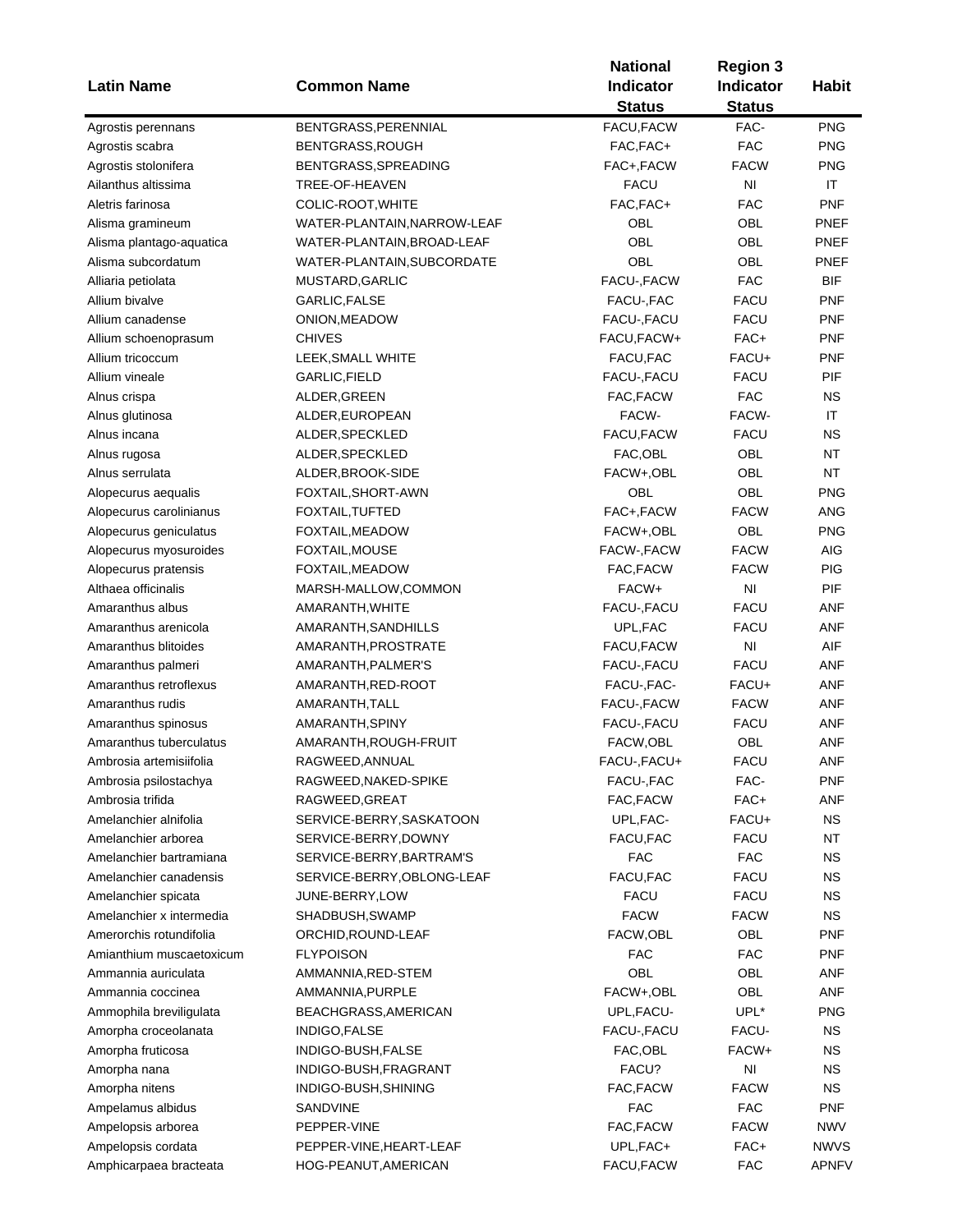| <b>Latin Name</b>                                  | <b>Common Name</b>                | <b>National</b><br><b>Indicator</b> | <b>Region 3</b><br>Indicator | <b>Habit</b> |
|----------------------------------------------------|-----------------------------------|-------------------------------------|------------------------------|--------------|
|                                                    |                                   | <b>Status</b>                       | <b>Status</b>                |              |
| Amsonia illustris                                  | SLIMPOD, GREAT PLAINS             | FAC, FAC+                           | FAC+                         | <b>PNF</b>   |
| Amsonia tabernaemontana                            | SLIMPOD, EASTERN                  | FACW-, FACW                         | <b>FACW</b>                  | <b>PNF</b>   |
| Anagallis arvensis                                 | PIMPERNEL, SCARLET                | UPL, FACW-                          | N <sub>l</sub>               | AIF          |
| Andromeda glaucophylla                             | ROSEMARY, DOWNY BOG               | OBL                                 | <b>OBL</b>                   | ΝS           |
| Andromeda polifolia                                | ROSEMARY, BOG                     | OBL                                 | OBL                          | <b>NS</b>    |
| Andropogon gerardii                                | <b>BLUESTEM, BIG</b>              | FACU, FAC                           | FAC-                         | <b>PNG</b>   |
| Andropogon ternarius                               | <b>BLUESTEM, SILVER</b>           | <b>FACU</b>                         | <b>FACU</b>                  | <b>PNG</b>   |
| Andropogon virginicus                              | <b>BROOM-SEDGE</b>                | FACU, FAC                           | FAC-                         | <b>PNG</b>   |
| Androsace occidentalis                             | ROCK-JASMINE, WESTERN             | FACU-, FACU                         | FACU-                        | <b>ANF</b>   |
| Androsace septentrionalis                          | ROCK-JASMINE, PYGMY-FLOWER        | UPL, FAC-                           | FAC-                         | <b>ANF</b>   |
| Anemone canadensis                                 | THIMBLE-WEED, CANADA              | FAC, FACW                           | <b>FACW</b>                  | <b>PNF</b>   |
| Anemone parviflora                                 | THIMBLE-WEED, SMALL-FLOWER        | FACU, FACW-                         | NI                           | <b>PNF</b>   |
| Anemone quinquefolia                               | THIMBLE-WEED,AMERICAN WOODLAND    | FACU, FAC                           | FAC*                         | <b>PNF</b>   |
| Anemone riparia                                    | THIMBLE-WEED, RIVER               | N <sub>l</sub>                      | NI                           | <b>PNF</b>   |
| Anemone virginiana                                 | THIMBLE-WEED,TALL                 | N <sub>l</sub>                      | N <sub>l</sub>               | <b>PNF</b>   |
| Angelica atropurpurea                              | ANGELICA, PURPLE-STEM             | OBL                                 | OBL                          | <b>PNF</b>   |
| Anoda cristata                                     | ANODA, CRESTED                    | UPL, FAC                            | <b>FAC</b>                   | ANF          |
| Anthemis cotula                                    | MAYWEED                           | UPL, FACU+                          | <b>FACU</b>                  | AIF          |
| Anthoxanthum odoratum                              | <b>GRASS, SWEET VERNAL</b>        | UPL, FACU                           | <b>FACU</b>                  | <b>PIG</b>   |
| Apios americana                                    | POTATO-BEAN, AMERICAN             | FAC, FACW                           | <b>FACW</b>                  | <b>PNF</b>   |
| Apium graveolens                                   | <b>CELERY</b>                     | FAC-, FACW                          | FAC-                         | PIF          |
| Aplectrum hyemale                                  | <b>PUTTYROOT</b>                  | FAC-,FACW                           | FAC-                         | <b>PNF</b>   |
| Apocynum cannabinum                                | DOGBANE, CLASPING-LEAF            | FACU,FAC+                           | <b>FAC</b>                   | <b>PNF</b>   |
| Apocynum sibiricum                                 | DOGBANE, PRAIRIE                  | FAC-, FAC+                          | FAC+                         | <b>PNF</b>   |
| Aquilegia canadensis                               | COLUMBINE, WILD                   | FAC-, FACW                          | FAC-                         | <b>PNF</b>   |
| Arabis divaricarpa                                 | ROCKCRESS, LIMESTONE              | <b>FACU</b>                         | <b>FACU</b>                  | <b>BNF</b>   |
| Arabis drummondii                                  | ROCKCRESS, DRUMMOND'S             | <b>FACU</b>                         | <b>FACU</b>                  | <b>BNF</b>   |
| Arabis hirsuta                                     | ROCKCRESS, HAIRY                  | <b>FACU</b>                         | <b>FACU</b>                  | <b>PNF</b>   |
| Arabis holboellii                                  | ROCKCRESS, HOLBOELL'S             | UPL, FACU                           | <b>UPL</b>                   | BNF          |
| Arabis lyrata                                      | ROCKCRESS, LYRE-LEAF              | FACU-, FACU                         | FACU-                        | BNF          |
| Aralia nudicaulis                                  | SARSAPARILLA, WILD                | FACU, FAC                           | <b>FACU</b>                  | <b>PNF</b>   |
| Aralia spinosa                                     | CLUB, HERCULES                    | FAC, FACW-                          | FACW-                        | NT           |
| Arctostaphylos uva-ursi                            | <b>BEARBERRY</b>                  | UPL, FACU                           | <b>UPL</b>                   | <b>NS</b>    |
| Arenaria serpyllifolia                             | SANDWORT, THYME-LEAF              | FACU, FAC                           | <b>FAC</b>                   |              |
| Arethusa bulbosa                                   | SWAMP-PINK                        | OBL                                 | OBL                          | AIF<br>PNF   |
| Arisaema dracontium                                | DRAGON, GREEN                     | <b>FACW</b>                         | <b>FACW</b>                  | <b>PNF</b>   |
| Arisaema triphyllum                                | JACK-IN-THE-PULPIT, SWAMP         | FAC, FACW                           | FACW-                        | <b>PNF</b>   |
| Aristida dichotoma                                 | <b>GRASS, SHINNERS' THREE-AWN</b> | UPL, FACU                           | <b>FACU</b>                  | <b>ANG</b>   |
|                                                    | GRASS, SLIM-SPIKE THREE-AWN       | UPL, FACU                           | FACU-                        | <b>ANG</b>   |
| Aristida longespica                                | SNAKEROOT, VIRGINIA               | UPL, FACU                           | <b>UPL</b>                   | <b>PNF</b>   |
| Aristolochia serpentaria<br>Aristolochia tomentosa | DUTCHMAN'S-PINE, WOOLLY           | <b>FAC</b>                          | <b>FAC</b>                   | <b>PNF</b>   |
|                                                    | <b>LAKECRESS</b>                  | OBL                                 | OBL                          | <b>PNZF</b>  |
| Armoracia aquatica                                 |                                   | <b>FAC</b>                          | FAC*                         | <b>PIEF</b>  |
| Armoracia rusticana                                | HORSERADISH                       |                                     | N <sub>l</sub>               | <b>PNF</b>   |
| Arnica chamissonis                                 | ARNICA, LEAFY                     | <b>FACW</b>                         | <b>FAC</b>                   |              |
| Arnoglossum plantagineum                           | INDIAN-PLANTAIN, GROOVE-STEM      | FACU, FACW                          |                              | PNF          |
| Aronia arbutifolia                                 | CHOKEBERRY, RED                   | <b>FACW</b>                         | NI                           | <b>NS</b>    |
| Aronia melanocarpa                                 | CHOKEBERRY, BLACK                 | FAC, FACW-                          | FACW-                        | <b>NS</b>    |
| Aronia prunifolia                                  | CHOKEBERRY, PURPLE                | <b>FACW</b>                         | <b>FACW</b>                  | <b>NS</b>    |
| Arrhenatherum elatius                              | OATGRASS, TALL                    | UPL, FACU                           | <b>FACU</b>                  | <b>PIG</b>   |
| Artemisia annua                                    | WORMWOOD, ANNUAL                  | UPL, FACU                           | <b>FACU</b>                  | AIF          |
| Artemisia biennis                                  | WORMWOOD, BIENNIAL                | FACU-, FACW                         | FACW-                        | AIF          |
| Artemisia cana                                     | SAGEBRUSH, SILVER                 | FACU, FACW                          | <b>FACU</b>                  | ΝS           |
| Artemisia ludoviciana                              | SAGEBRUSH,WHITE                   | UPL, FACU                           | <b>UPL</b>                   | <b>PNFH</b>  |
| Artemisia stellerana                               | SAGEBRUSH, HOARY                  | UPL, FACU                           | FACU-                        | PIF          |
| Arthraxon hispidus                                 | ARTHRAXON, JOINT-HEAD             | FACU+, FACW                         | FACW*                        | AIG          |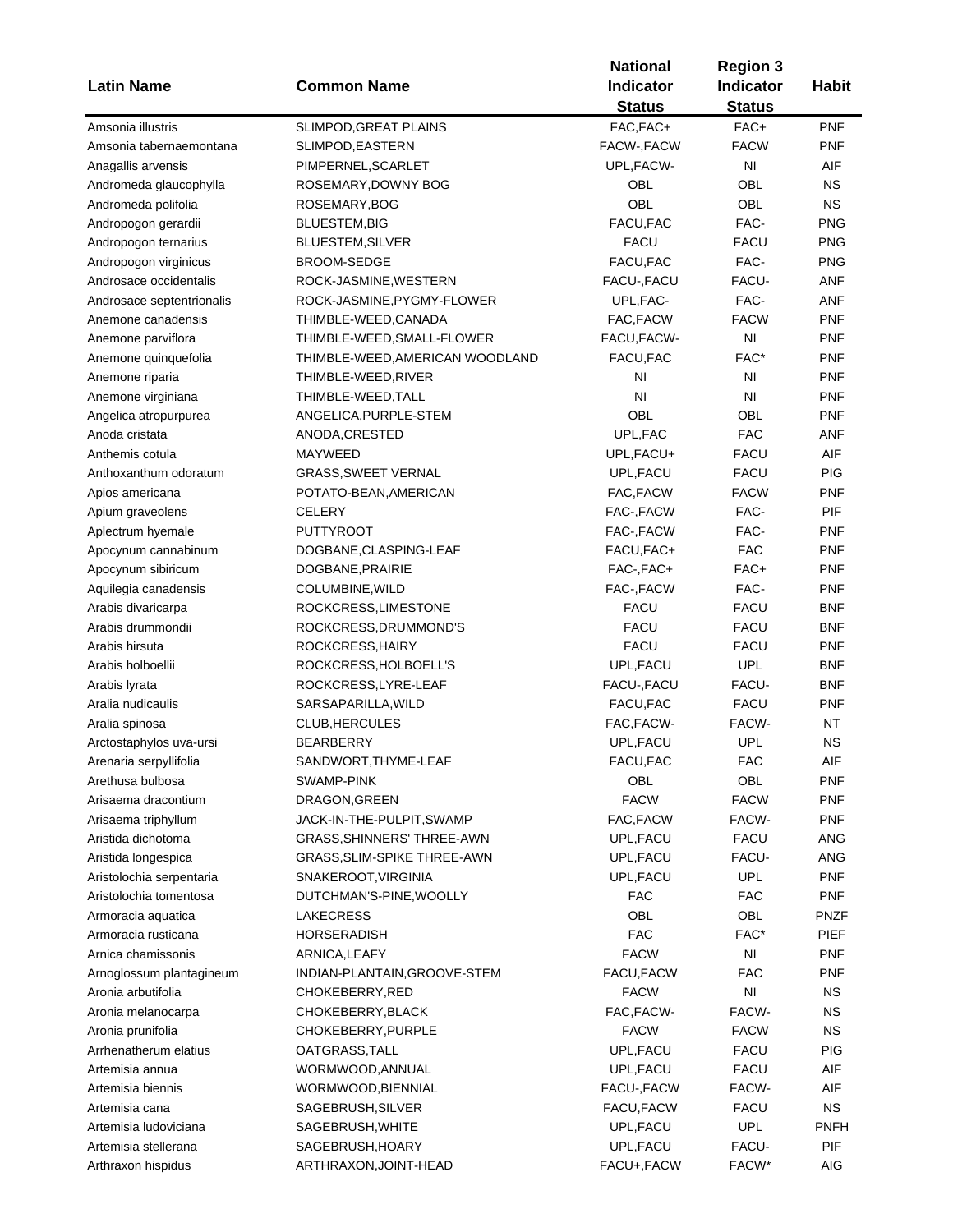|                               |                              | <b>Region 3</b> |               |              |
|-------------------------------|------------------------------|-----------------|---------------|--------------|
| <b>Latin Name</b>             | <b>Common Name</b>           | Indicator       | Indicator     | <b>Habit</b> |
|                               |                              | <b>Status</b>   | <b>Status</b> |              |
| Aruncus dioicus               | GOATSBEARD, HAIRY            | UPL, FACW       | <b>FACU</b>   | <b>PNF</b>   |
| Arundinaria gigantea          | CANE, GIANT                  | <b>FACW</b>     | <b>FACW</b>   | <b>PNG</b>   |
| Arundo donax                  | REED, GIANT                  | FACU-, FACW     | <b>FACW</b>   | <b>PIG</b>   |
| Asclepias exaltata            | MILKWEED, POKE               | <b>FACU</b>     | NI            | <b>PNF</b>   |
| Asclepias hirtella            | MILKWEED, GREEN              | UPL, FAC        | <b>UPL</b>    | <b>PNF</b>   |
| Asclepias incarnata           | MILKWEED, SWAMP              | FACW+,OBL       | OBL           | <b>PNF</b>   |
| Asclepias longifolia          | MILKWEED, LONG-LEAF          | FACW+,OBL       | OBL           | <b>PNF</b>   |
| Asclepias perennis            | MILKWEED, AQUATIC            | OBL             | OBL           | <b>PNF</b>   |
| Asclepias purpurascens        | MILKWEED, PURPLE             | FACU, FACU+     | <b>FACU</b>   | <b>PNF</b>   |
| Asclepias speciosa            | MILKWEED, SHOWY              | FAC, FACW       | <b>FAC</b>    | <b>PNF</b>   |
| Asclepias variegata           | MILKWEED, WHITE              | <b>FACU</b>     | <b>FACU</b>   | <b>PNF</b>   |
| Ascyrum hypericoides          | CROSS, ST. ANDREW'S          | FACU, FAC       | <b>FACU</b>   | ΝS           |
| Asimina triloba               | PAWPAW,COMMON                | FACU+, FAC      | <b>FAC</b>    | NT           |
| Asparagus officinalis         | ASPARAGUS-FERN, GARDEN       | FACU-, FACU     | <b>FACU</b>   | PIF          |
| Asplenium platyneuron         | SPLEENWORT, EBONY            | FACU-, FACU     | <b>FACU</b>   | PNF3         |
| Asplenium trichomanes-ramosum | SPLEENWORT, GREEN            | UPL, FACU       | <b>UPL</b>    | PNF3         |
| Aster brachyactis             | ASTER, RAYLESS ALKALI        | FAC, FACW       | <b>FAC</b>    | <b>ANF</b>   |
| Aster dumosus                 | ASTER, BUSH                  | FAC, FAC+       | FAC+          | <b>PNF</b>   |
| Aster ericoides               | ASTER, WHITE HEATH           | UPL, FACU       | FACU-         | <b>PNF</b>   |
| Aster falcatus                | <b>ASTER, WHITE PRAIRIE</b>  | FACU-, FAC      | FAC-          | <b>PNF</b>   |
|                               |                              |                 | FACU*         |              |
| Aster hemisphericus           | ASTER, TENNESSEE             | FACU, FAC       |               | <b>PNF</b>   |
| Aster hesperius               | ASTER, SISKIYOU              | OBL             | OBL           | <b>PNF</b>   |
| Aster junciformis             | ASTER, RUSH                  | OBL             | OBL           | <b>PNF</b>   |
| Aster lateriflorus            | ASTER, CALICO                | FAC, FACW+      | FACW-         | <b>PNF</b>   |
| Aster lucidulus               | ASTER, SHINING               | FACW, FACW+     | FACW+         | <b>PNF</b>   |
| Aster modestus                | ASTER, GREAT NORTHERN        | FAC, FAC+       | FAC+          | <b>PNF</b>   |
| Aster nemoralis               | ASTER, BOG                   | FACW+,OBL       | OBL           | <b>PNF</b>   |
| Aster novae-angliae           | <b>ASTER, NEW ENGLAND</b>    | FACW-, FACW     | <b>FACW</b>   | <b>PNF</b>   |
| Aster novi-belgii             | <b>ASTER, NEW YORK</b>       | FACW, OBL       | <b>FACW</b>   | <b>PNF</b>   |
| Aster ontarionis              | ASTER, ONTARIO               | <b>FAC</b>      | <b>FAC</b>    | <b>PNF</b>   |
| Aster paludosus               | ASTER, SOUTHERN SWAMP        | FACW-, FACW     | <b>FACW</b>   | <b>PNF</b>   |
| Aster pilosus                 | <b>ASTER, WHITE HEATH</b>    | UPL, FAC-       | FACU+         | <b>PNF</b>   |
| Aster praealtus               | ASTER, WILLOW-LEAF           | FACW-, FACW     | <b>FACW</b>   | <b>PNF</b>   |
| Aster prenanthoides           | ASTER, CROOKED-STEM          | <b>FAC</b>      | <b>FAC</b>    | PNF          |
| Aster puniceus                | ASTER, SWAMP                 | OBL             | OBL           | <b>PNF</b>   |
| Aster simplex                 | ASTER, PANICLED              | <b>FACW</b>     | <b>FACW</b>   | <b>PNF</b>   |
| Aster subulatus               | ASTER, ANNUAL SALTMARSH      | FACW, OBL       | OBL           | ANF          |
| Aster tradescanti             | ASTER, TRADESCANT            | FAC+, FACW      | <b>FACW</b>   | <b>PNF</b>   |
| Aster umbellatus              | <b>ASTER, FLAT-TOP WHITE</b> | FACW,OBL        | <b>FACW</b>   | <b>PNF</b>   |
| Aster vimineus                | <b>ASTER, SMALL WHITE</b>    | FAC, FACW-      | FACW-         | PNF          |
| Aster x lanceolatus           | <b>ASTER, WHITE PANICLE</b>  | NI              | NI            | F            |
| Astragalus agrestis           | MILKVETCH, FIELD             | FACU, FACW-     | FACW-         | <b>PNF</b>   |
| Astragalus alpinus            | MILKVETCH, ALPINE            | FACU, FAC       | <b>FAC</b>    | <b>PNF</b>   |
| Astragalus canadensis         | MILKVETCH, CANADA            | FACU, FACW      | FAC+          | <b>PNF</b>   |
| Astragalus neglectus          | MILKVETCH,COOPER'S           | UPL, FACU       | FACU-         | <b>PNF</b>   |
| Athyrium filix-femina         | FERN, SUBARCTIC LADY         | FAC, FAC+       | <b>FAC</b>    | PNF3         |
| Athyrium pycnocarpon          | FERN, NARROW-LEAF LADY       | FACU, FAC       | FAC-          | PNF3         |
| Athyrium thelypteroides       | FERN, SILVERY LADY           | <b>FAC</b>      | <b>FAC</b>    | PNF3         |
| Atriplex arenaria             | ORACHE, SEABEACH             | FAC-, FAC       | NI            | ANF          |
| Atriplex argentea             | SALTBUSH, SILVER-SCALE       | FACU, FAC       | <b>FAC</b>    | ANF          |
| Atriplex hortensis            | ORACHE, GARDEN               | UPL,FACW        | <b>FAC</b>    | AIF          |
| Atriplex patula               | SALTBUSH, HALBERD-LEAF       | FAC,FACW        | FACW-         | ANF          |
| Atriplex rosea                | ORACHE, TUMBLING             | FACU-, FACU+    | FACU+         | AIF          |
| Atriplex triangularis         |                              | NI              | NI            | ANF          |
| Azolla caroliniana            | FERN, CAROLINA MOSQUITO      | OBL             | OBL           | AN/W         |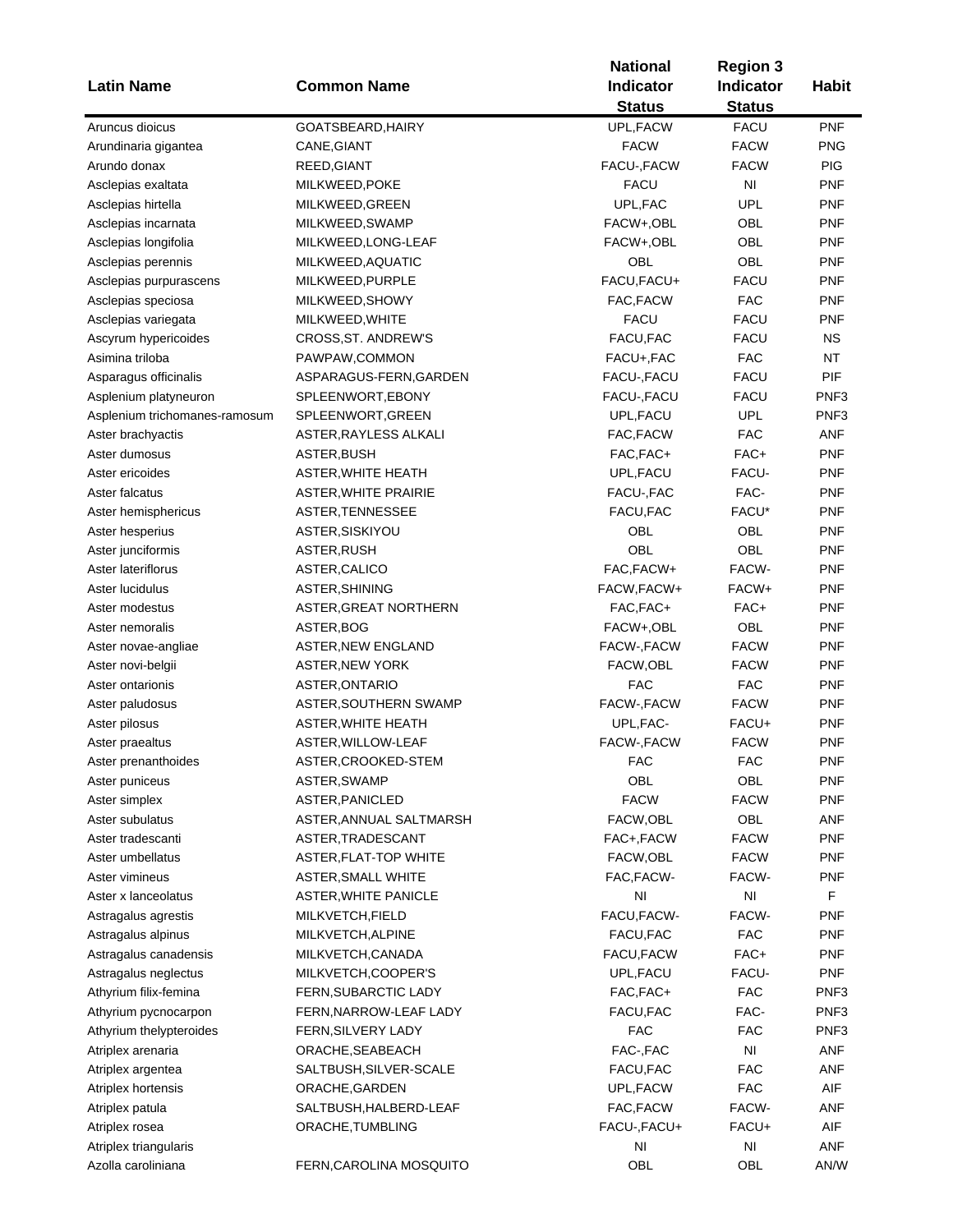|                             |                            | <b>National</b><br><b>Region 3</b> |                  |                  |  |
|-----------------------------|----------------------------|------------------------------------|------------------|------------------|--|
| <b>Latin Name</b>           | <b>Common Name</b>         | <b>Indicator</b>                   | <b>Indicator</b> | <b>Habit</b>     |  |
|                             |                            | <b>Status</b>                      | <b>Status</b>    |                  |  |
| Azolla mexicana             | FERN, MEXICAN MOSQUITO     | OBL                                | OBL              | PN/W             |  |
| Bacopa rotundifolia         | WATER-HYSSOP,DISK          | OBL                                | <b>OBL</b>       | <b>PNF</b>       |  |
| Baptisia lactea             | WILD-INDIGO, WHITE         | FACU, FAC                          | FACU*            | <b>PNF</b>       |  |
| Barbarea orthoceras         | WINTER-CRESS, AMERICAN     | FACW,OBL                           | OBL              | <b>BNEF</b>      |  |
| Barbarea vulgaris           | ROCKET, YELLOW             | FACU, FACW                         | <b>FAC</b>       | <b>BIF</b>       |  |
| Bartonia paniculata         | SCREWSTEM, TWINING         | OBL                                | OBL              | ANF              |  |
| Bartonia virginica          | SCREWSTEM, YELLOW          | FACW, FACW+                        | FACW+            | ANF              |  |
| Beckmannia eruciformis      | <b>GRASS, BECKMANN'S</b>   | OBL                                | OBL              | G                |  |
| Beckmannia syzigachne       | SLOUGHGRASS, AMERICAN      | OBL                                | OBL              | ANG              |  |
| Berberis thunbergii         | BARBERRY, JAPANESE         | UPL, FACU                          | FACU-            | IS               |  |
| Berberis vulgaris           | BARBERRY, EUROPEAN         | UPL, FACU                          | <b>FACU</b>      | IS               |  |
| Berchemia scandens          | SUPPLE-JACK, ALABAMA       | FAC+,FACW                          | FAC+             | <b>NWV</b>       |  |
| Bergia texana               | BERGIA, TEXAS              | OBL                                | <b>OBL</b>       | ANF              |  |
| Berula erecta               | PARSNIP, CUT-LEAF WATER    | OBL                                | <b>OBL</b>       | PIF              |  |
| Beta vulgaris               | BEET, CULTIVATED           | UPL, FACU                          | UPL              | AIF              |  |
| Betula alba                 | BIRCH, WHITE               | FACU, FAC+                         | FACU*            | <b>NTS</b>       |  |
| Betula alleghaniensis       | <b>BIRCH, YELLOW</b>       | FACU+, FAC                         | <b>FAC</b>       | <b>NT</b>        |  |
| Betula glandulosa           | <b>BIRCH, TUNDRA DWARF</b> | FAC,OBL                            | OBL              | <b>NS</b>        |  |
| Betula lenta                | <b>BIRCH, SWEET</b>        | <b>FACU</b>                        | N <sub>l</sub>   | <b>NT</b>        |  |
|                             |                            | FACW, OBL                          | <b>FACW</b>      | NT               |  |
| Betula nigra                | BIRCH, RIVER               |                                    |                  |                  |  |
| Betula papyrifera           | BIRCH, PAPER               | FACU, FACU+                        | FACU+            | <b>NT</b>        |  |
| Betula populifolia          | <b>BIRCH, GRAY</b>         | <b>FAC</b>                         | <b>FAC</b>       | <b>NT</b>        |  |
| Betula pumila               | BIRCH, BOG                 | OBL                                | <b>OBL</b>       | <b>NS</b>        |  |
| Betula x purpusii           | <b>BIRCH, PURPUS'</b>      | OBL                                | <b>OBL</b>       | <b>NT</b>        |  |
| Betula x sandbergii         | BIRCH, SANDBERG'S          | <b>OBL</b>                         | OBL              | <b>NT</b>        |  |
| Bidens aristosa             | BEGGAR-TICKS, BEARDED      | FACW-, FACW                        | <b>FACW</b>      | <b>ANF</b>       |  |
| Bidens cernua               | BEGGAR-TICKS, NODDING      | FACW+,OBL                          | OBL              | AIF              |  |
| Bidens comosa               | BEGGAR-TICKS, LEAFY-BRACT  | <b>FACW</b>                        | <b>FACW</b>      | ANF              |  |
| Bidens connata              | BEGGAR-TICKS, PURPLE-STEM  | FACW+,OBL                          | OBL              | ANF              |  |
| Bidens coronata             | BEGGAR-TICKS, LARGE-FRUIT  | OBL                                | OBL              | ANF              |  |
| Bidens discoidea            | BEGGAR-TICKS, SWAMP        | FACW, FACW+                        | <b>FACW</b>      | ANF              |  |
| Bidens frondosa             | BEGGAR-TICKS, DEVIL'S      | FACW, FACW+                        | <b>FACW</b>      | ANF              |  |
| <b>Bidens laevis</b>        | BEGGAR-TICKS, SMOOTH       | OBL                                | OBL              | <b>PNF</b>       |  |
| <b>Bidens polylepis</b>     | BEGGAR-TICKS, AWNLESS      | FACW-, FACW                        | <b>FACW</b>      | ANF              |  |
| <b>Bidens tripartita</b>    | BEGGAR-TICKS, THREE-LOBE   | FACW,OBL                           | OBL              | AIF              |  |
| Bignonia capreolata         | <b>CROSSVINE</b>           | FAC, FACW                          | <b>FACW</b>      | <b>NWV</b>       |  |
| Blephilia hirsuta           | WOODMINT, HAIRY            | FACU-                              | FACU-*           | <b>PNF</b>       |  |
| Boehmeria cylindrica        | FALSE-NETTLE, SMALL-SPIKE  | FACW,OBL                           | OBL              | <b>PNF</b>       |  |
| Boltonia asteroides         | BOLTONIA, WHITE            | FACW, OBL                          | <b>FACW</b>      | <b>PNF</b>       |  |
| Boltonia diffusa            | BOLTONIA, SMALL-HEAD       | FAC, FACW                          | <b>FACW</b>      | <b>PNF</b>       |  |
| Botrychium biternatum       | GRAPEFERN, SPARSE-LOBE     | FAC-, FAC                          | FAC-             | PNF3             |  |
| Botrychium dissectum        | GRAPEFERN, CUTLEAF         | <b>FAC</b>                         | <b>FAC</b>       | PNF <sub>3</sub> |  |
| Botrychium lanceolatum      | MOONWORT, TRIANGLE         | FAC, FACW                          | <b>FACW</b>      | PNF <sub>3</sub> |  |
| Botrychium lunaria          | <b>MOONWORT</b>            | FAC, FACW                          | <b>FACW</b>      | PNF3             |  |
| Botrychium matricariifolium | MOONWORT, DAISY-LEAF       | <b>FACU</b>                        | FACU             | PNF3             |  |
| Botrychium multifidum       | GRAPEFERN, LEATHERY        | FACU, FAC                          | <b>FACU</b>      | PNF3             |  |
| Botrychium simplex          | GRAPEFERN, LEAST           | FACU, FAC                          | <b>FAC</b>       | PNF3             |  |
| Botrychium virginianum      | FERN, RATTLESNAKE          | <b>FACU</b>                        | <b>FACU</b>      | PNF3             |  |
| Brachiaria platyphylla      | GRASS, BROAD-LEAF SIGNAL   | FAC, FAC+                          | <b>FAC</b>       | ANG              |  |
| Brasenia schreberi          | WATERSHIELD                | OBL                                | OBL              | <b>PNZF</b>      |  |
| Braya humilis               | BRAYA, LOW                 | UPL, FAC                           | <b>FACU</b>      | <b>PNF</b>       |  |
| Briza media                 | GRASS, PERENNIAL QUAKING   | FACU, FAC                          | <b>FAC</b>       | <b>PIG</b>       |  |
| Bromus ciliatus             | <b>BROME, FRINGED</b>      | FACU, FACW                         | <b>FACW</b>      | <b>PNG</b>       |  |
| Bromus japonicus            | BROME, JAPANESE            | UPL, FACU                          | <b>FACU</b>      | AIG              |  |
| Bromus kalmii               | BROME, KALM'S              | FACU-, FAC                         | <b>FAC</b>       | <b>PNG</b>       |  |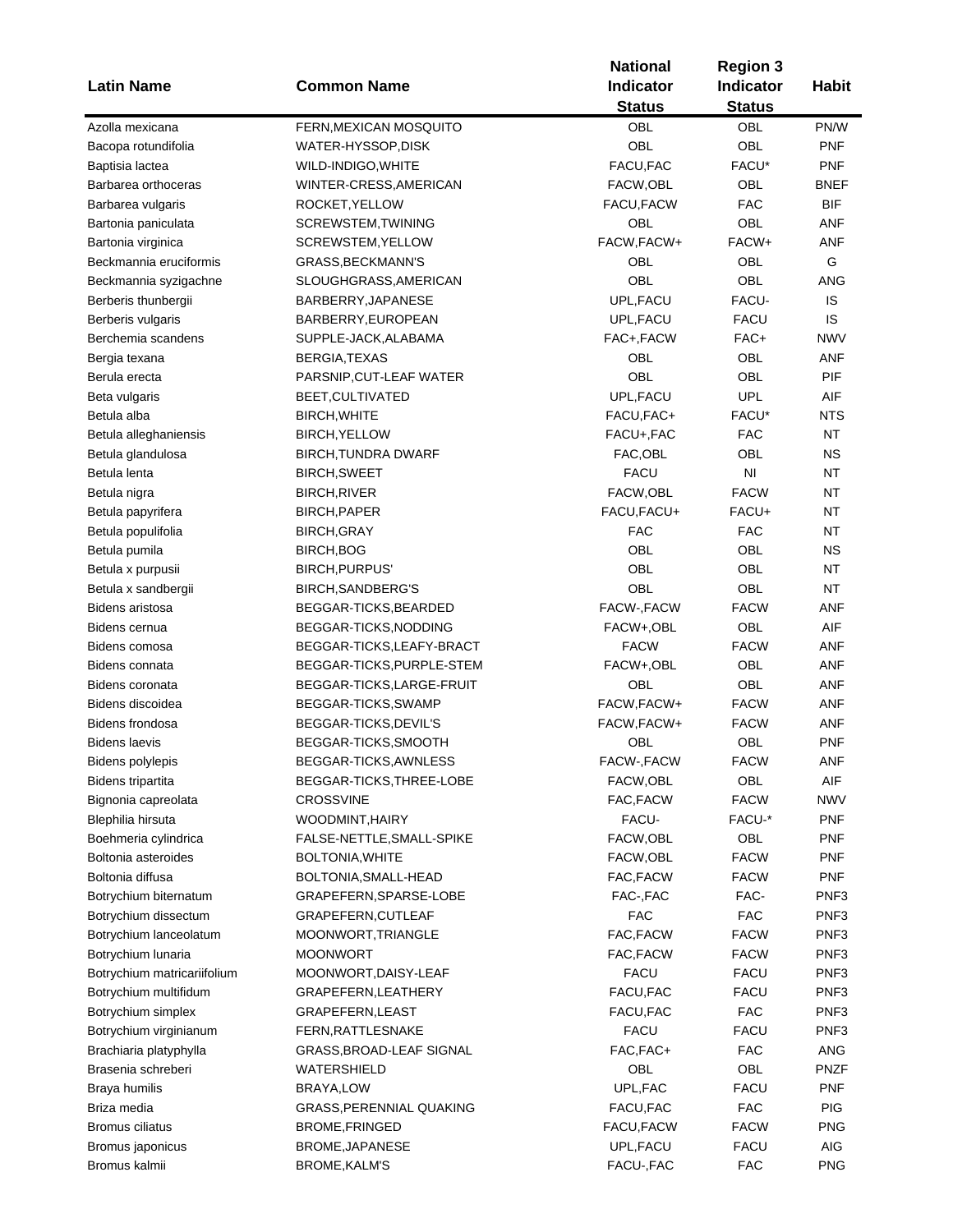|                               |                               | <b>National</b>  | <b>Region 3</b> |              |
|-------------------------------|-------------------------------|------------------|-----------------|--------------|
| <b>Latin Name</b>             | <b>Common Name</b>            | <b>Indicator</b> | Indicator       | <b>Habit</b> |
|                               |                               | <b>Status</b>    | <b>Status</b>   |              |
| Bromus latiglumis             | BROME, EARLEAF                | FACW-, FACW+     | FACW-           | <b>PNG</b>   |
| Bromus mollis                 | <b>BROME, SOFT</b>            | UPL, FACU-       | <b>UPL</b>      | AIG          |
| Bromus purgans                | BROME, CANADA                 | FACU, FACU+      | FACU+           | <b>PNG</b>   |
| Brunnichia cirrhosa           | <b>REDVINE</b>                | FACW-, FACW      | <b>FACW</b>     | <b>PNF</b>   |
| Buchloe dactyloides           | GRASS, BUFFALO                | FACU-, FACU      | FACU-           | <b>PNG</b>   |
| Buchnera americana            | BLUEHEARTS, AMERICAN          | FACU, FAC        | FAC-            | <b>PNF</b>   |
| <b>Bulbostylis capillaris</b> | HAIRSEDGE, DENSE-TUFT         | FACU, FAC        | FACU+           | APNGL        |
| Bumelia lanuginosa            | <b>BUMELIA, GUM</b>           | FACU, FACU+      | <b>FACU</b>     | <b>NT</b>    |
| Bumelia lycioides             | <b>BUMELIA, BUCKTHORN</b>     | FAC, FACW        | <b>FACW</b>     | <b>NT</b>    |
| <b>Butomus umbellatus</b>     | <b>FLOWERING-RUSH</b>         | OBL              | OBL             | PIEF         |
| Cabomba caroliniana           | FANWORT, CAROLINA             | <b>OBL</b>       | <b>OBL</b>      | PNZ/F        |
| Cakile edentula               | SEAROCKET, AMERICAN           | <b>FACU</b>      | <b>FACU</b>     | AN\$F        |
|                               |                               | FAC, OBL         | OBL             | <b>PNG</b>   |
| Calamagrostis canadensis      | REEDGRASS, BLUE-JOINT         |                  |                 |              |
| Calamagrostis epigeios        | REEDGRASS, CHEE               | <b>FAC</b>       | <b>FAC</b>      | PIG          |
| Calamagrostis inexpansa       | SMALL-REEDGRASS, NARROW-SPIKE | FACW, FACW+      | FACW+           | <b>PNG</b>   |
| Calamagrostis neglecta        | REEDGRASS, SLIMSTEM           | FACW, OBL        | FACW+           | <b>PNG</b>   |
| Calamagrostis perplexa        | REEDGRASS, POND               | FAC+, FACW       | <b>FACW</b>     | <b>PNG</b>   |
| Calamagrostis pickeringii     | BENTGRASS, REED               | <b>FACW</b>      | <b>FACW</b>     | <b>PNG</b>   |
| Calla palustris               | CALLA, WILD                   | OBL              | OBL             | PNEF         |
| Callicarpa americana          | BEAUTY-BERRY, AMERICAN        | FACU-, FACU+     | <b>FACU</b>     | <b>NS</b>    |
| Callitriche deflexa           | WATER-STARWORT, TERRESTRIAL   | FACW-, FACW+     | <b>FACW</b>     | ANF          |
| Callitriche hermaphroditica   | WATER-STARWORT, AUTUMNAL      | OBL              | OBL             | <b>PNZF</b>  |
| Callitriche heterophylla      | WATER-STARWORT, LARGER        | OBL              | OBL             | PIZ/F        |
| Callitriche verna             | WATER-STARWORT, SPINY         | OBL              | OBL             | PNZ/F        |
| Calluna vulgaris              | <b>HEATHER</b>                | <b>FAC</b>       | NI              | IS           |
| Calopogon tuberosus           | <b>GRASS-PINK, TUBEROUS</b>   | FACW+,OBL        | OBL             | <b>PNF</b>   |
| Caltha natans                 | MARSH-MARIGOLD, FLOATING      | OBL              | OBL             | <b>PNZF</b>  |
| Caltha palustris              | MARSH-MARIGOLD, COMMON        | OBL              | OBL             | <b>PNF</b>   |
| Calycanthus floridus          | SWEETSHRUB, EASTERN           | FACU+            | NI              | <b>NS</b>    |
| Calycocarpum Iyonii           | <b>CUPSEED</b>                | FACW-, FACW      | <b>FACW</b>     | NWV          |
| Calypso bulbosa               | SLIPPER, FAIRY                | FACU, FACW       | <b>FACW</b>     | <b>PNF</b>   |
| Calystegia sepium             | BINDWEED, HEDGE               | FACU, OBL        | <b>FAC</b>      | PIF          |
| Camassia scilloides           | CAMASSIA, ATLANTIC            | FAC, FACW        | FAC+            | <b>PNF</b>   |
| Camelina sativa               | FALSE-FLAX, LARGE-SEED        | UPL, FAC         | FAC-            | AIF          |
| Campanula americana           | BELLFLOWER, AMERICAN          | <b>FAC</b>       | <b>FAC</b>      | ANF          |
| Campanula aparinoides         | BELLFLOWER, MARSH             | OBL              | OBL             | <b>PNF</b>   |
| Campanula rotundifolia        | BELLFLOWER, SCOTCH            | UPL, FAC         | FAC-            | <b>PNF</b>   |
| Campsis radicans              | TRUMPET-CREEPER               | FACU, FAC        | FAC*            | NWV          |
| Cannabis sativa               | <b>MARIJUANA</b>              | FACU-, FAC       | <b>FAC</b>      | AIF          |
| Capsella bursa-pastoris       | PURSE, COMMON SHEPHERD'S      | FACU, FAC        | FAC-            | AIF          |
| Cardamine angustata           | TOOTHWORT, SLENDER            | FACU, FAC+       | FAC-            | <b>PNF</b>   |
| Cardamine bulbosa             | BITTER-CRESS, BULBOUS         | OBL              | OBL             | <b>PNF</b>   |
| Cardamine concatenata         | TOOTHWORT, CUT-LEAF           | <b>FACU</b>      | FACU            | <b>PNF</b>   |
| Cardamine diphylla            | TOOTHWORT, TWO-LEAF           | FACU, FAC        | FAC*            | <b>PNF</b>   |
| Cardamine douglassii          | BITTER-CRESS, PURPLE          | FACW, OBL        | <b>FACW</b>     | <b>PNEF</b>  |
| Cardamine flexuosa            | BITTER-CRESS, FLEXUOUS        | FACU,OBL         | NI              | AIF          |
| Cardamine hirsuta             | BITTER-CRESS, HAIRY           | FACU, FAC        | FACU            | AIF          |
|                               |                               | FACU, FACW       | <b>FAC</b>      | AIF          |
| Cardamine parviflora          | BITTER-CRESS, SMALL-FLOWER    |                  |                 |              |
| Cardamine pensylvanica        | BITTER-CRESS, PENNSYLVANIA    | FACW, OBL        | FACW+           | <b>ANF</b>   |
| Cardamine pratensis           | BITTER-CRESS, MEADOW          | OBL              | OBL             | <b>PNF</b>   |
| Cardamine purpurea            | BITTER-CRESS, PURPLE          | <b>FACW</b>      | NI              | PNF          |
| Cardiospermum halicacabum     | <b>BALLOONVINE</b>            | FACU, FAC        | <b>FAC</b>      | AIF          |
| Carex abscondita              | SEDGE, THICKET                | FACU, FACW       | <b>FACU</b>     | PNGL         |
| Carex acutiformis             | SEDGE, SWAMP                  | OBL              | OBL             | <b>PIGL</b>  |
| Carex aenae                   | SEDGE, BRONZE                 | FACW?            | NI              | <b>PNGL</b>  |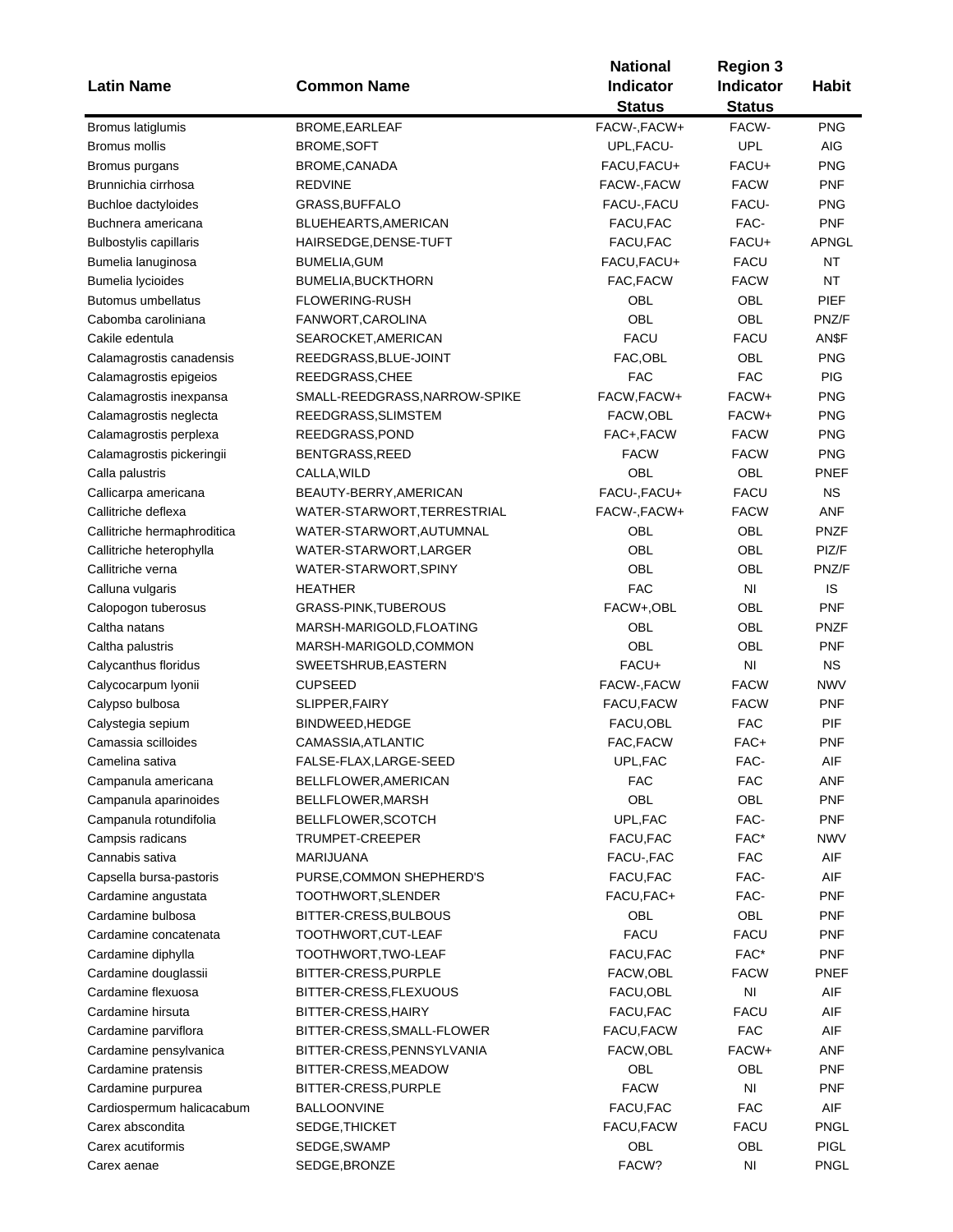|                     |                           | <b>National</b>  |                  |              |
|---------------------|---------------------------|------------------|------------------|--------------|
| <b>Latin Name</b>   | <b>Common Name</b>        | <b>Indicator</b> | <b>Indicator</b> | <b>Habit</b> |
|                     |                           | <b>Status</b>    | <b>Status</b>    |              |
| Carex albolutescens | SEDGE, GREENISH-WHITE     | FAC+, FACW       | <b>FACW</b>      | <b>PNGL</b>  |
| Carex alopecoidea   | SEDGE, FOXTAIL            | FACW,OBL         | FACW+            | <b>PNGL</b>  |
| Carex amphibola     | SEDGE, NARROW-LEAF        | FAC,OBL          | FAC+             | <b>PNGL</b>  |
| Carex annectens     | SEDGE, YELLOW-FRUIT       | FAC+, FACW+      | <b>FACW</b>      | <b>PNGL</b>  |
| Carex aquatilis     | SEDGE, WATER              | OBL              | OBL              | PNEGL        |
| Carex arcta         | SEDGE, NORTHERN CLUSTERED | FACW+,OBL        | OBL              | <b>PNGL</b>  |
| Carex atherodes     | SEDGE, SLOUGH             | OBL              | OBL              | PNEGL        |
| Carex atlantica     | SEDGE, PRICKLY BOG        | FACW, OBL        | <b>FACW</b>      | PNEGL        |
| Carex atratiformis  | SEDGE, BLACK              | FACW-, FACW      | FACW-            | <b>PNGL</b>  |
| Carex aurea         | SEDGE, GOLDEN-FRUIT       | FACW, OBL        | FACW+            | <b>PNGL</b>  |
| Carex bebbii        | SEDGE, BEBB'S             | OBL              | OBL              | <b>PNGL</b>  |
| Carex bicknellii    | SEDGE, BICKNELL'S         | FACU, FACW       | FAC-             | <b>PNGL</b>  |
| Carex blanda        | SEDGE, WOODLAND           | FACU+, FAC       | <b>FAC</b>       | <b>PNGL</b>  |
| Carex brevior       | SEDGE, SHORT-BEAK         | UPL, OBL         | <b>FAC</b>       | PNEGL        |
| Carex bromoides     | SEDGE, BROME-LIKE         | FACW, FACW+      | FACW+            | <b>PNGL</b>  |
| Carex brunnescens   | SEDGE, BROWNISH           | FAC,OBL          | <b>FACW</b>      | <b>PNGL</b>  |
| Carex bushii        | SEDGE, BUSH'S             | FAC, OBL         | <b>FACW</b>      | <b>PNGL</b>  |
| Carex buxbaumii     | SEDGE, BROWN BOG          | FACW, OBL        | OBL              | PNEGL        |
| Carex canescens     | SEDGE, HOARY              | FACW+,OBL        | OBL              | <b>PNGL</b>  |
| Carex capillaris    | SEDGE, HAIR-LIKE          | <b>FACW</b>      | <b>FACW</b>      | <b>PNGL</b>  |
| Carex caroliniana   | SEDGE, HIRSUTE            | FACU,OBL         | <b>FAC</b>       | <b>PNGL</b>  |
|                     |                           |                  | FACW+            | PNEGL        |
| Carex castanea      | SEDGE, CHESTNUT-COLOR     | FACW+,OBL        |                  | GL           |
| Carex cephaloidea   | SEDGE, THIN-LEAF          | FACU+, FAC+      | FACU+            |              |
| Carex cephalophora  | SEDGE, OVAL-LEAF          | UPL, OBL         | <b>FACU</b>      | <b>PNGL</b>  |
| Carex cherokeensis  | SEDGE, CHEROKEE           | FACW-, FACW      | <b>FACW</b>      | <b>PNGL</b>  |
| Carex chordorrhiza  | SEDGE, CREEPING           | OBL              | OBL              | <b>PNGL</b>  |
| Carex comosa        | SEDGE, BEARDED            | OBL              | OBL              | PNEGL        |
| Carex complanata    | SEDGE, HIRSUTE            | FACU-, OBL       | FACU-            | <b>PNGL</b>  |
| Carex concinna      | SEDGE, LOW NORTHERN       | FACU, FAC        | FACU+            | <b>PNGL</b>  |
| Carex conjuncta     | SEDGE, SOFT FOX           | FAC, FACW        | <b>FACW</b>      | <b>PNGL</b>  |
| Carex conoidea      | SEDGE, FIELD              | FACU, FACW+      | FACW+            | <b>PNGL</b>  |
| Carex crawei        | SEDGE, CRAWE'S            | FACW, OBL        | <b>FACW</b>      | <b>PNGL</b>  |
| Carex crawfordii    | SEDGE, CRAWFORD'S         | FACU, FAC+       | FAC+             | <b>PNGL</b>  |
| Carex crinita       | SEDGE, FRINGED            | FACW+,OBL        | FACW+            | PNEGL        |
| Carex cristatella   | SEDGE, CRESTED            | FAC, FACW+       | FACW+            | <b>PNGL</b>  |
| Carex crus-corvi    | SEDGE, RAVEN-FOOT         | OBL              | OBL              | <b>PNGL</b>  |
| Carex cryptolepis   | SEDGE, NORTHEASTERN       | OBL              | <b>OBL</b>       | <b>PNGL</b>  |
| Carex cumulata      | SEDGE, CLUSTERED          | FACU-, FACU      | FACU-            | <b>PNGL</b>  |
| Carex davisii       | SEDGE, DAVIS'             | FACU, FAC+       | FAC+             | PNGL         |
| Carex debilis       | SEDGE, WHITE-EDGE         | FAC, OBL         | <b>FACW</b>      | <b>PNGL</b>  |
| Carex decomposita   | SEDGE, CYPRESS-KNEE       | OBL              | OBL              | PNGL         |
| Carex deweyana      | SEDGE, SHORT-SCALE        | UPL, FACW        | FACU-            | <b>PNGL</b>  |
| Carex diandra       | SEDGE, LESSER PANICLED    | OBL              | OBL              | <b>PNGL</b>  |
| Carex digitalis     | SEDGE, SLENDER WOOD       | UPL, FACU        | UPL              | PNGL         |
| Carex disperma      | SEDGE, SOFT-LEAF          | FACW, OBL        | OBL              | <b>PNGL</b>  |
| Carex douglasii     | SEDGE, DOUGLAS'           | FACU, FAC        | FAC              | <b>PNGL</b>  |
| Carex eburnea       | SEDGE, BRISTLE-LEAF       | FACU-, FACU+     | FACU-            | <b>PNGL</b>  |
| Carex echinata      | SEDGE, LITTLE PRICKLY     | <b>OBL</b>       | OBL              | <b>PNGL</b>  |
| Carex emoryi        | SEDGE, EMORY'S            | OBL              | OBL              | <b>PNGL</b>  |
| Carex exilis        | SEDGE, COAST              | OBL              | OBL              | <b>PNGL</b>  |
| Carex festucacea    | SEDGE, FESCUE             | FAC, FACW        | <b>FAC</b>       | <b>PNGL</b>  |
| Carex flaccosperma  | SEDGE, THIN-FRUIT         | FAC,FACW         | <b>FACW</b>      | <b>PNGL</b>  |
| Carex flava         | SEDGE, YELLOW             | OBL              | OBL              | <b>PNGL</b>  |
| Carex foenea        | SEDGE, DRY-SPIKE          | $FAC+?$          | NI               | <b>PNGL</b>  |
| Carex formosa       | SEDGE, HANDSOME           | FAC, FACW-       | FACW-            | <b>PNGL</b>  |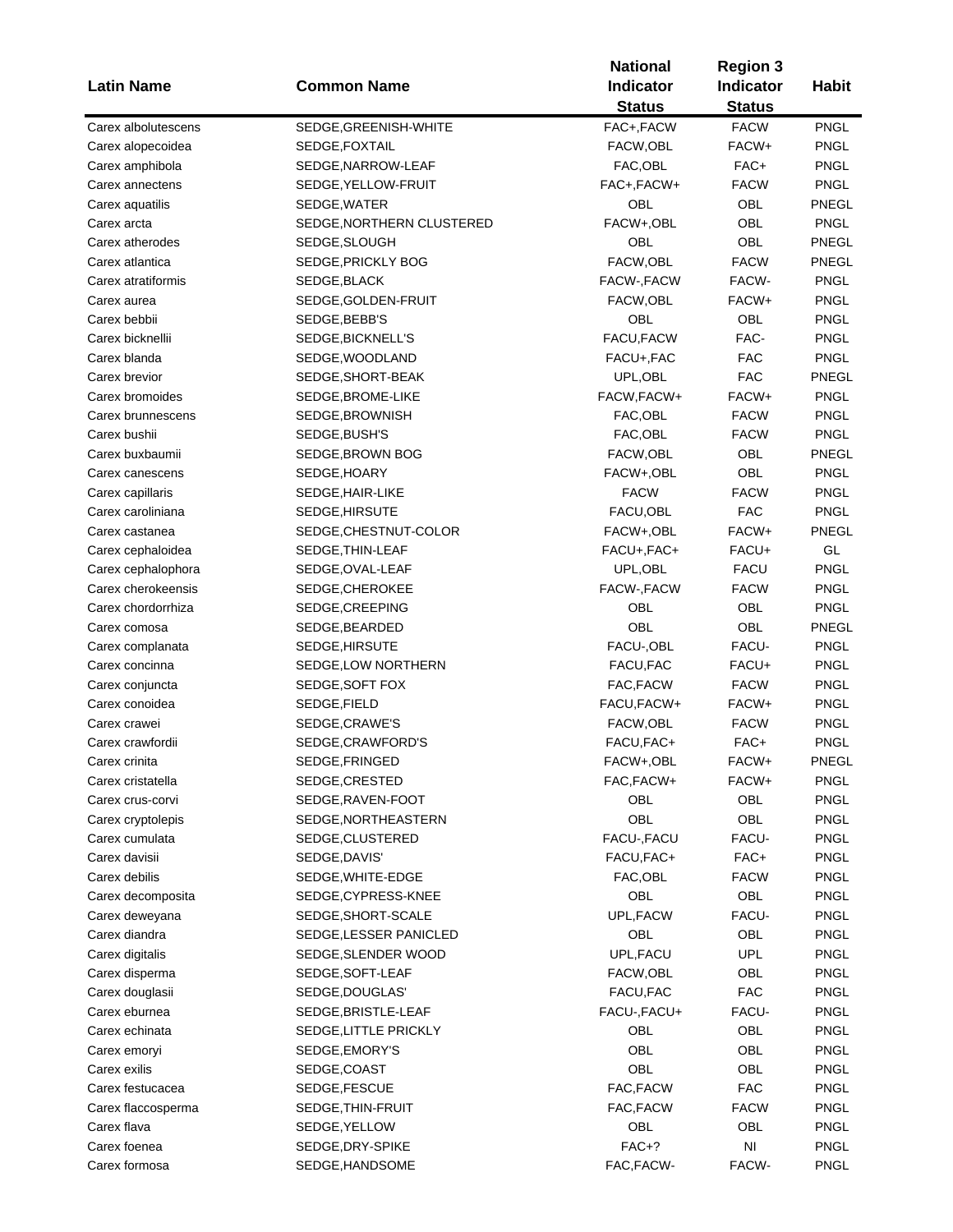|                                   |                                      | <b>National</b><br><b>Region 3</b> |                  |                            |
|-----------------------------------|--------------------------------------|------------------------------------|------------------|----------------------------|
| <b>Latin Name</b>                 | <b>Common Name</b>                   | <b>Indicator</b>                   | <b>Indicator</b> | <b>Habit</b>               |
|                                   |                                      | <b>Status</b>                      | <b>Status</b>    |                            |
| Carex frankii                     | SEDGE, FRANK'S                       | OBL                                | <b>OBL</b>       | PNEGL                      |
| Carex garberi                     | SEDGE, ELK                           | FACW-, FACW                        | <b>FACW</b>      | <b>PNGL</b>                |
| Carex gigantea                    | SEDGE, LARGE                         | OBL                                | OBL              | PNEGL                      |
| Carex gracillima                  | SEDGE,GRACEFUL                       | <b>FACU</b>                        | FACU*            | <b>PNGL</b>                |
| Carex granularis                  | SEDGE, MEADOW                        | FACW, OBL                          | FACW+            | <b>PNGL</b>                |
| Carex grayi                       | SEDGE, ASA GRAY'S                    | FACW, FACW+                        | FACW+            | <b>PNGL</b>                |
| Carex gynocrates                  | SEDGE, NORTHERN BOG                  | OBL                                | OBL              | <b>PNGL</b>                |
| Carex hallii                      | SEDGE, DEER                          | FAC, OBL                           | NI               | <b>PNGL</b>                |
| Carex haydeniana                  | SEDGE, HAYDEN'S                      | FAC-, FACW                         | NI               | <b>PNGL</b>                |
| Carex haydenii                    | SEDGE,CLOUD                          | FACW+,OBL                          | <b>OBL</b>       | PNEGL                      |
| Carex howei                       | SEDGE,HOWE                           | <b>OBL</b>                         | <b>OBL</b>       | <b>PNGL</b>                |
| Carex hyalinolepis                | SEDGE, SHORELINE                     | OBL                                | <b>OBL</b>       | PNEGL                      |
| Carex hystericina                 | SEDGE,PORCUPINE                      | OBL                                | <b>OBL</b>       | PNEGL                      |
| Carex interior                    | SEDGE, INLAND                        | FACW-, OBL                         | <b>OBL</b>       | <b>PNGL</b>                |
| Carex intumescens                 | SEDGE, BLADDER                       | FACW,OBL                           | FACW+            | <b>PNGL</b>                |
| Carex joorii                      | SEDGE, CYPRESS-SWAMP                 | OBL                                | OBL              | PNEGL                      |
| Carex lacustris                   | SEDGE, LAKEBANK                      | <b>OBL</b>                         | <b>OBL</b>       | PNEGL                      |
| Carex laeviconica                 | SEDGE, SMOOTH-CONE                   | <b>OBL</b>                         | <b>OBL</b>       | PNEGL                      |
| Carex laevivaginata               | SEDGE, SMOOTH-SHEATH                 | OBL                                | <b>OBL</b>       | <b>PNGL</b>                |
| Carex lanuginosa                  | SEDGE, WOOLY                         | <b>OBL</b>                         | <b>OBL</b>       | <b>PNGL</b>                |
| Carex lapponica                   | SEDGE, LAPLAND                       | <b>OBL</b>                         | NI               | <b>PNGL</b>                |
| Carex lasiocarpa                  | SEDGE, WOOLLY-FRUIT                  | OBL                                | <b>OBL</b>       | PNEGL                      |
| Carex laxiflora                   | SEDGE,LOOSE-FLOWERED                 | UPL, FACU                          | UPL*             | <b>PNGL</b>                |
| Carex lenticularis                | SEDGE, SHORE                         | FACW+,OBL                          | OBL              | <b>PNGL</b>                |
| Carex leptalea                    | SEDGE, BRISTLY-STALK                 | OBL                                | <b>OBL</b>       | <b>PNGL</b>                |
| Carex leptonervia                 | SEDGE, NERVELESS WOOD                | FAC, FACW                          | <b>FAC</b>       | <b>PNGL</b>                |
| Carex limosa                      | SEDGE, MUD                           | <b>OBL</b>                         | <b>OBL</b>       | <b>PNGL</b>                |
| Carex livida                      |                                      | OBL                                | <b>OBL</b>       | <b>PNGL</b>                |
|                                   | SEDGE,LIVID<br>SEDGE, GREENISH-WHITE | OBL                                | <b>OBL</b>       | PNEGL                      |
| Carex longii<br>Carex louisianica | SEDGE, LOUISIANA                     | OBL                                | <b>OBL</b>       | PNEGL                      |
|                                   |                                      |                                    | FACW+            | <b>PNGL</b>                |
| Carex lupuliformis                | SEDGE, FALSE HOP                     | FACW+,OBL                          | OBL              |                            |
| Carex lupulina                    | SEDGE, HOP                           | FACW+,OBL                          | OBL              | PNEGL<br>PNEGL             |
| Carex lurida                      | SEDGE, SHALLOW                       | FACW+,OBL                          |                  |                            |
| Carex meadii                      | SEDGE, MEAD'S                        | FACU,OBL                           | <b>FAC</b>       | PNGL                       |
| Carex media                       | SEDGE, INTERMEDIATE                  | <b>FACW</b>                        | <b>FACW</b>      | <b>PNGL</b><br><b>PNGL</b> |
| Carex michauxiana                 | SEDGE, MICHAUX'S                     | OBL                                | OBL              |                            |
| Carex microdonta                  | SEDGE, LITTLE-TOOTH                  | FAC, OBL                           | FAC*             | PNGL                       |
| Carex microglochin                | SEDGE,FALSE UNICINIA                 | FACW+,OBL                          | NI               | PNGL                       |
| Carex muskingumensis              | SEDGE, MUSKINGUM                     | OBL                                | OBL              | PNGL                       |
| Carex nebrascensis                | SEDGE, NEBRASKA                      | OBL                                | OBL              | PNGL                       |
| Carex nigra                       | SEDGE, BLACK                         | FACW+                              | NI               | PNGL                       |
| Carex nigromarginata              | SEDGE, BLACK-EDGE                    | UPL, FACU                          | UPL              | <b>PNGL</b>                |
| Carex normalis                    | SEDGE, LARGER STRAW                  | FACU, OBL                          | <b>FACW</b>      | <b>PNGL</b>                |
| Carex norvegica                   | SEDGE, SCANDINAVIAN                  | <b>FACW</b>                        | <b>FACW</b>      | PNGL                       |
| Carex novae-angliae               | SEDGE, NEW ENGLAND                   | <b>FACU</b>                        | NI               | PNGL                       |
| Carex oligosperma                 | SEDGE,FEW-SEED                       | OBL                                | OBL              | <b>PNGL</b>                |
| Carex oxylepis                    | SEDGE, SHARP-SCALE                   | FACW-, OBL                         | <b>FACW</b>      | PNGL                       |
| Carex paleacea                    | SEDGE, CHAFFY                        | OBL                                | NI               | <b>PGL</b>                 |
| Carex pauciflora                  | SEDGE, FEW-FLOWER                    | <b>OBL</b>                         | OBL              | <b>PNGL</b>                |
| Carex paupercula                  | SEDGE, POOR                          | OBL                                | OBL              | PNEGL                      |
| Carex physorhyncha                | SEDGE, BELLOW'S-BEAK                 | UPL, FACU                          | UPL              | <b>PNGL</b>                |
| Carex praegracilis                | SEDGE, CLUSTERED FIELD               | FACW-, FACW+                       | <b>FACW</b>      | <b>PNGL</b>                |
| Carex prairea                     | SEDGE, PRAIRIE                       | FACW, OBL                          | FACW+            | <b>PNGL</b>                |
| Carex prasina                     | SEDGE, DROOPING                      | OBL                                | OBL              | <b>PNGL</b>                |
| Carex praticola                   | SEDGE, NORTHERN MEADOW               | FACU, FACW                         | <b>FAC</b>       | <b>PNGL</b>                |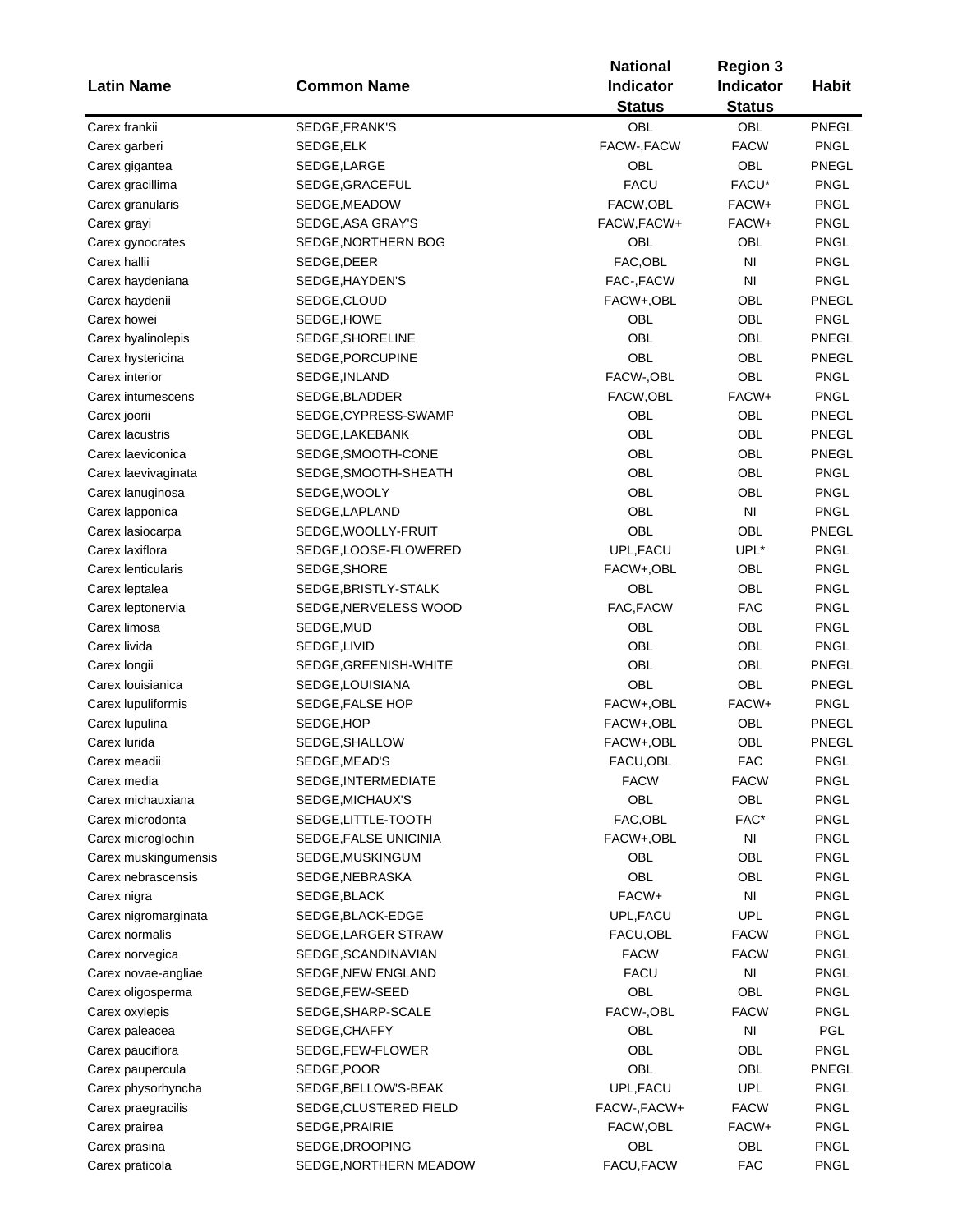|                                        |                              | <b>National</b><br><b>Region 3</b> |                  |              |
|----------------------------------------|------------------------------|------------------------------------|------------------|--------------|
| <b>Latin Name</b>                      | <b>Common Name</b>           | Indicator                          | <b>Indicator</b> | <b>Habit</b> |
|                                        |                              | <b>Status</b>                      | <b>Status</b>    |              |
| Carex projecta                         | SEDGE, NECKLACE              | FACW, FACW+                        | FACW+            | <b>PNGL</b>  |
| Carex pseudocyperus                    | SEDGE, CYPRESS-LIKE          | OBL                                | OBL              | PNEGL        |
| Carex reniformis                       | SEDGE, KIDNEY-SHAPE          | FACW, OBL                          | OBL*             | <b>PNGL</b>  |
| Carex retrorsa                         | SEDGE, RETRORSE              | FAC, OBL                           | OBL              | <b>PNGL</b>  |
| Carex richardsonii                     | SEDGE, RICHARDSON'S          | UPL, FAC-                          | <b>UPL</b>       | <b>PNGL</b>  |
| Carex rostrata                         | SEDGE, BEAKED                | OBL                                | OBL              | PNEGL        |
| Carex sartwellii                       | SEDGE, SARTWELL'S            | FACW, OBL                          | FACW+            | <b>PNGL</b>  |
| Carex scabrata                         | SEDGE, ROUGH                 | OBL                                | OBL              | <b>PNGL</b>  |
| Carex schweinitzii                     | SEDGE, SCHWEINITZ'S          | OBL                                | OBL              | PNEGL        |
|                                        |                              |                                    | <b>FACU</b>      |              |
| Carex scirpoidea                       | SEDGE, CANADIAN SINGLE-SPIKE | FACU, FACU+                        |                  | <b>PNGL</b>  |
| Carex scoparia                         | SEDGE, POINTED BROOM         | <b>FACW</b>                        | <b>FACW</b>      | <b>PNGL</b>  |
| Carex seorsa                           | SEDGE, WEAK STELLATE         | FACW, FACW+                        | FACW+            | <b>PNGL</b>  |
| Carex shortiana                        | SEDGE, SHORT'S               | FAC, FACW+                         | FACW+            | <b>PNGL</b>  |
| Carex sparganioides                    | SEDGE, BUR-REED              | FACU, FAC+                         | FAC              | <b>PNGL</b>  |
| Carex sprengelii                       | SEDGE, LONG-BEAK             | FACU, FAC                          | <b>FAC</b>       | <b>PNGL</b>  |
| Carex squarrosa                        | SEDGE, SQUARROSE             | FACW, OBL                          | OBL              | <b>PNGL</b>  |
| Carex sterilis                         | SEDGE, DIOECIOUS             | OBL                                | OBL              | <b>PNGL</b>  |
| Carex straminea                        | SEDGE, STRAW                 | OBL                                | OBL              | <b>PNGL</b>  |
| Carex stricta                          | SEDGE, UPTIGHT               | OBL                                | OBL              | PNEGL        |
| Carex styloflexa                       | SEDGE, BENT                  | FAC, OBL                           | <b>FAC</b>       | <b>PNGL</b>  |
| Carex suberecta                        | SEDGE, PRAIRIE STRAW         | OBL                                | OBL              | <b>PNGL</b>  |
| Carex swanii                           | SEDGE, SWAN'S                | UPL, FACU                          | <b>FACU</b>      | <b>PNGL</b>  |
| Carex sychnocephala                    | SEDGE, MANY-HEAD             | FACW, FACW+                        | FACW+            | <b>PNGL</b>  |
| Carex tenera                           | SEDGE, SLENDER               | FACU+, FACW                        | FAC+             | <b>PNGL</b>  |
| Carex tenuiflora                       | SEDGE, SPARSE-FLOWER         | OBL                                | OBL              | <b>PNGL</b>  |
| Carex tetanica                         | SEDGE, RIGID                 | FACW, FACW+                        | <b>FACW</b>      | <b>PNGL</b>  |
| Carex torreyi                          | SEDGE, TORREY'S              | UPL, FAC                           | N <sub>1</sub>   | <b>PNGL</b>  |
| Carex torta                            | SEDGE, TWISTED               | FACW, OBL                          | OBL              | <b>PNGL</b>  |
| Carex triangularis                     | SEDGE, FOX                   | FACW, OBL                          | OBL              | <b>PNGL</b>  |
| Carex tribuloides                      | SEDGE, BLUNT BROOM           | FACW, OBL                          | FACW+            | <b>PNGL</b>  |
| Carex trichocarpa                      | SEDGE, HAIRY-FRUIT           | OBL                                | OBL              | <b>PNEGL</b> |
| Carex trisperma                        | SEDGE, THREE-SEED            | OBL                                | OBL              | <b>PNGL</b>  |
| Carex tuckermanii                      | SEDGE, TUCKERMAN'S           | OBL                                | OBL              | <b>PNGL</b>  |
| Carex typhina                          | SEDGE, CAT-TAIL              | FACW+,OBL                          | OBL              | PNEGL        |
| Carex vaginata                         | SEDGE, SHEATHED              | OBL                                | OBL              | <b>PNGL</b>  |
| Carex vesicaria                        | SEDGE, INFLATED              | OBL                                | OBL              | PNEGL        |
| Carex viridula                         | SEDGE, LITTLE GREEN          | FACW+,OBL                          | OBL              | <b>PNGL</b>  |
|                                        | SEDGE, FOX                   | OBL                                | OBL              | PNEGL        |
| Carex vulpinoidea<br>Carex willdenowii |                              |                                    |                  |              |
|                                        | SEDGE, WILLDENOW'S           | UPL, OBL                           | FACU-*           | PNGL         |
| Carex woodii                           | SEDGE, PRETTY                | UPL, FAC                           | <b>FAC</b>       | GL           |
| Carex x alata                          | SEDGE, BROADWING             | OBL                                | OBL              | PNGL         |
| Carex x molesta                        | SEDGE, TROUBLESOME           | FACU, FACW                         | FAC+             | <b>PNGL</b>  |
| Carex x oklahomensis                   | SEDGE, OKLAHOMA              | FACW+,OBL                          | OBL              | <b>PNGL</b>  |
| Carex x stipata                        | SEDGE, STALK-GRAIN           | OBL                                | OBL              | <b>PNGL</b>  |
| Carex x subimpressa                    | SEDGE, IMPRESSED             | OBL                                | OBL              | <b>PNGL</b>  |
| Carex x tincta                         | SEDGE, TINGED                | UPL, FAC                           | NI               | <b>PNGL</b>  |
| Carpinus caroliniana                   | HORNBEAM, AMERICAN           | FAC                                | FAC              | <b>NT</b>    |
| Carya aquatica                         | HICKORY, WATER               | OBL                                | OBL              | <b>NT</b>    |
| Carya cordiformis                      | HICKORY, BITTER-NUT          | FACU+, FAC                         | <b>FAC</b>       | NT           |
| Carya glabra                           | HICKORY, SWEET PIGNUT        | FACU-, FACU                        | <b>FACU</b>      | NT           |
| Carya illinoensis                      | HICKORY, PECAN               | FACU, FACW                         | <b>FACW</b>      | NT           |
| Carya laciniosa                        | HICKORY, BIG SHELLBARK       | FAC, FACW                          | <b>FACW</b>      | NT           |
| Carya ovalis                           | HICKORY, RED                 | UPL, FACU                          | $UPL^*$          | NT           |
| Carya ovata                            | HICKORY, SHAG-BARK           | FACU-, FACU+                       | <b>FACU</b>      | <b>NT</b>    |
| Carya x lecontei                       | PECAN, BITTER                | OBL                                | OBL              | <b>NT</b>    |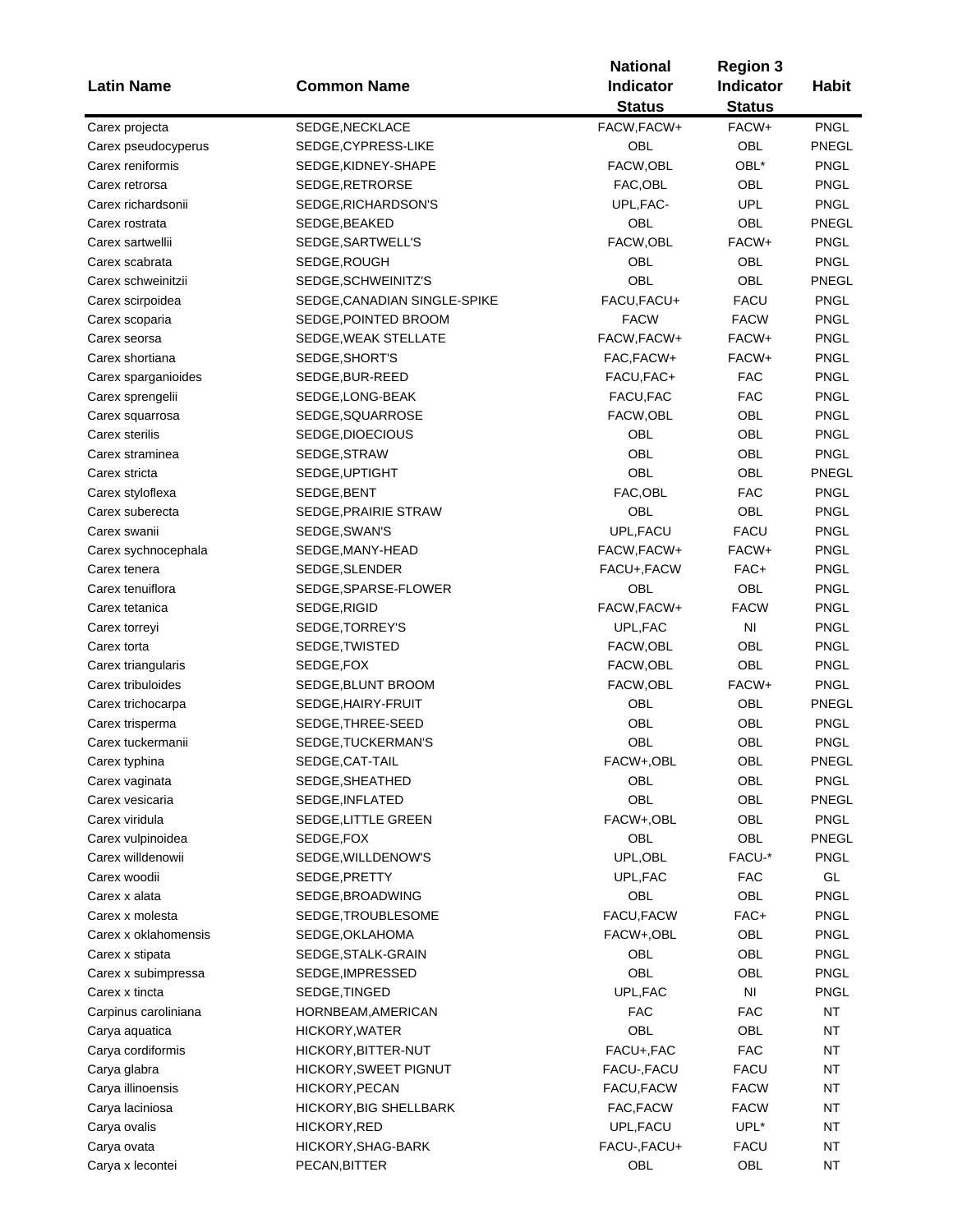| <b>Latin Name</b>         | <b>Common Name</b>                      | <b>National</b><br><b>Indicator</b><br><b>Status</b> | <b>Region 3</b><br>Indicator<br><b>Status</b> | <b>Habit</b> |
|---------------------------|-----------------------------------------|------------------------------------------------------|-----------------------------------------------|--------------|
| Cassia fasciculata        | PEA, PARTRIDGE                          | FACU-, FACU                                          | FACU-                                         | <b>ANF</b>   |
| Cassia hebecarpa          | SENNA, WILD                             | FAC, FACW                                            | <b>FACW</b>                                   | <b>PNF</b>   |
| Cassia marilandica        | SENNA, MARYLAND                         | FAC, FACW                                            | <b>FACW</b>                                   | <b>PNF</b>   |
| Cassia nictitans          | PEA, SENSITIVE PARTRIDGE                | UPL, FACU                                            | FACU-                                         | ANF          |
| Castilleja coccinea       | INDIAN-PAINTBRUSH, SCARLET              | FACU, FAC                                            | <b>FAC</b>                                    | ANF          |
| Catabrosa aquatica        | <b>BROOKGRASS</b>                       | OBL                                                  | N <sub>1</sub>                                | <b>PNG</b>   |
| Catalpa bignonioides      | CATALPA, SOUTHERN                       | UPL, FAC-                                            | <b>FACU</b>                                   | <b>NT</b>    |
| Catalpa speciosa          | CATALPA, NORTHERN                       | FACU, FAC                                            | <b>FACU</b>                                   | <b>NT</b>    |
| Cayaponia grandifolia     | CAYAPONIA, SOUTHERN                     | FAC, FACW                                            | <b>FACW</b>                                   | <b>ANF</b>   |
| Celastrus orbiculata      | BITTER-SWEET, ORIENTAL                  | <b>UPL</b>                                           | NI                                            | <b>IWV</b>   |
| Celastrus scandens        | BITTER-SWEET, AMERICAN                  | UPL, FACU                                            | FACU*                                         | <b>NSWV</b>  |
| Celtis laevigata          | SUGAR-BERRY                             | UPL, FACW                                            | <b>FACW</b>                                   | NT           |
| Celtis occidentalis       |                                         |                                                      | FAC-                                          | <b>NTS</b>   |
|                           | HACKBERRY, COMMON<br>HACKBERRY, NETLEAF | FACU, FAC<br>UPL, FACW                               | N <sub>l</sub>                                | <b>NTS</b>   |
| Celtis reticulata         |                                         |                                                      | N <sub>l</sub>                                |              |
| Centaurium calycosum      | CENTAURY, ARIZONA                       | FACW-, FACW+                                         |                                               | ANF          |
| Centaurium pulchellum     | CENTAURY, BRANCHING                     | FACU-, FAC                                           | FACU-                                         | <b>ANF</b>   |
| Centaurium umbellatum     | <b>CENTAURY</b>                         | FAC-                                                 | $\mathsf{N}\mathsf{I}$                        | AIF          |
| Centunculus minimus       | <b>CHAFFWEED</b>                        | FACU-, OBL                                           | FACU-                                         | <b>ANF</b>   |
| Cephalanthus occidentalis | BUTTONBUSH,COMMON                       | OBL                                                  | OBL                                           | <b>NT</b>    |
| Cerastium arvense         | CHICKWEED, MOUSE-EAR                    | UPL, FACW                                            | FACU-                                         | <b>PNF</b>   |
| Cerastium brachypodum     | CHICKWEED, SHORT-STALK                  | FACU-, FAC                                           | FACU-                                         | AIF          |
| Cerastium nutans          | CHICKWEED, NODDING                      | FACU, FAC                                            | FACU+                                         | ANF          |
| Cerastium viscosum        | <b>CHICKWEED</b>                        | UPL, FACU                                            | <b>FACU</b>                                   | AIF          |
| Cerastium vulgatum        | CHICKWEED, COMMON MOUSE-EAR             | FACU-, FAC-                                          | <b>FACU</b>                                   | PIF          |
| Ceratophyllum demersum    | HORNWORT, COMMON                        | OBL                                                  | OBL                                           | PN/F         |
| Ceratophyllum muricatum   | HORNWORT, PRICKLY                       | OBL                                                  | OBL                                           | <b>PNZF</b>  |
| Cercis canadensis         | REDBUD, EASTERN                         | UPL, FACU                                            | <b>FACU</b>                                   | <b>NTS</b>   |
| Chaerophyllum procumbens  | CHERVIL, SPREADING                      | FAC, FACW                                            | FAC+                                          | <b>ANF</b>   |
| Chaerophyllum tainturieri | CHERVIL, HAIRY-FRUIT                    | UPL, FACW                                            | FACU+                                         | ANF          |
| Chamaedaphne calyculata   | <b>LEATHERLEAF</b>                      | FACW, OBL                                            | OBL                                           | <b>NS</b>    |
| Chamaelirium luteum       | <b>FAIRY-WAND</b>                       | FACU-, FAC                                           | FACU-                                         | <b>PNF</b>   |
| Chamaesyce serpens        | BROOM-SPURGE, MATTED                    | UPL, FACW                                            | <b>FACW</b>                                   | ANF          |
| Chasmanthium latifolium   | SEA-OATS, INDIAN                        | UPL, FACW                                            | <b>FACW</b>                                   | <b>PNG</b>   |
| Chasmanthium laxum        | SPIKEGRASS, SLENDER                     | FAC, FACW                                            | <b>FACW</b>                                   | <b>PNG</b>   |
| Chelone glabra            | TURTLEHEAD, WHITE                       | OBL                                                  | OBL                                           | <b>PNF</b>   |
| Chelone obliqua           | TURTLEHEAD, RED                         | OBL                                                  | OBL                                           | <b>PNF</b>   |
| Chenopodium album         | GOOSEFOOT, WHITE                        | FACU, FAC                                            | FAC-                                          | AIF          |
| Chenopodium ambrosioides  | WORMSEED, AMERICAN                      | FACU, FAC                                            | FAC-                                          | AIF          |
| Chenopodium botrys        | JERUSALEM-OAK                           | UPL, FACU                                            | FACU-                                         | AIF          |
| Chenopodium glaucum       | GOOSEFOOT, OAKLEAF                      | FAC, FACW                                            | <b>FACW</b>                                   | AIF          |
| Chenopodium leptophyllum  | GOOSEFOOT, NARROW-LEAF                  | UPL, FAC                                             | FACU-                                         | ANF          |
| Chenopodium rubrum        | GOOSEFOOT, COAST-BLITE                  | FACW, OBL                                            | OBL                                           | ANF          |
| Chenopodium salinum       | PIGWEED, ROCKY MOUNTAIN                 | UPL, FACU                                            | NI                                            | ANF          |
| Chionanthus virginicus    | TREE, WHITE FRINGE                      | FACU, FAC+                                           | FAC-                                          | <b>NT</b>    |
| Chrysosplenium americanum | GOLDEN-SAXIFRAGE, AMERICAN              | OBL                                                  | OBL                                           | <b>PNF</b>   |
| Chrysosplenium iowense    | GOLDEN-SAXIFRAGE, IOWA                  | OBL                                                  | OBL                                           | <b>PNF</b>   |
| Cicuta bulbifera          | WATER-HEMLOCK, BULBLET-BEARING          | OBL                                                  | OBL                                           | <b>PNF</b>   |
| Cicuta douglasii          | WATER-HEMLOCK, WESTERN                  | OBL                                                  | OBL                                           | <b>PNF</b>   |
| Cicuta maculata           | WATER-HEMLOCK, SPOTTED                  | OBL                                                  | OBL                                           | <b>PNF</b>   |
| Cinna arundinacea         | WOOD-REEDGRASS, STOUT                   | FACW, FACW+                                          | <b>FACW</b>                                   | <b>PNG</b>   |
| Cinna latifolia           | WOOD-REEDGRASS, SLENDER                 | FACW,OBL                                             | FACW+                                         | <b>PNG</b>   |
| Circaea alpina            | NIGHTSHADE, SMALL ENCHANTER'S           | FAC, FACW                                            | <b>FACW</b>                                   | <b>PNF</b>   |
| Circaea lutetiana         | NIGHTSHADE, SOUTHERN BROAD-LEAF ENCH    | <b>FACU</b>                                          | <b>FACU</b>                                   | <b>PNF</b>   |
| Cirsium arvense           | THISTLE, CREEPING                       | FACU-, FAC                                           | <b>FACU</b>                                   | PIF          |
| Cirsium flodmanii         | THISTLE, FLODMAN'S                      | FACU?                                                | $\mathsf{N}\mathsf{I}$                        | <b>PNF</b>   |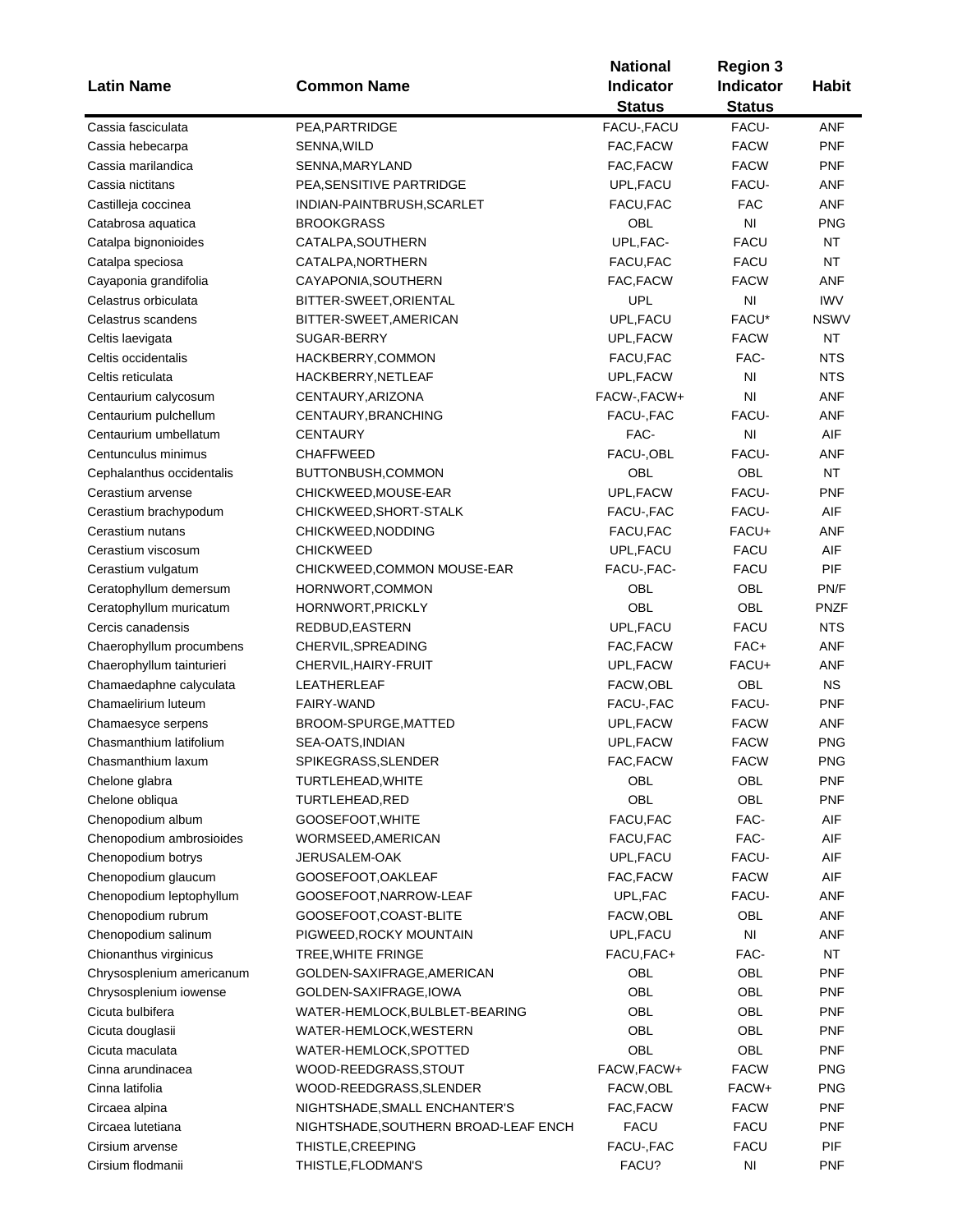|                           |                              | <b>National</b>            |                                   |              |
|---------------------------|------------------------------|----------------------------|-----------------------------------|--------------|
| <b>Latin Name</b>         | <b>Common Name</b>           | Indicator<br><b>Status</b> | <b>Indicator</b><br><b>Status</b> | <b>Habit</b> |
| Cirsium horridulum        | THISTLE, YELLOW              | FACU-, FAC+                | N <sub>1</sub>                    | <b>ABNF</b>  |
| Cirsium muticum           | THISTLE, SWAMP               | FACW+,OBL                  | OBL                               | <b>BNF</b>   |
| Cirsium undulatum         | THISTLE, WAVY-LEAF           | FACU, FAC                  | FAC-                              | <b>BPNF</b>  |
| Cirsium vulgare           | THISTLE, BULL                | UPL, FAC                   | FACU-                             | <b>BIF</b>   |
| Cissus incisa             | TREEBINE, IVY                | FACU-, FAC                 | <b>FACU</b>                       | <b>NWV</b>   |
| Cladium mariscoides       | SAWGRASS, SMOOTH             | OBL                        | OBL                               | PNEGL        |
| Claytonia caroliniana     | SPRINGBEAUTY, BROAD-LEAF     | <b>FACU</b>                | <b>FACU</b>                       | <b>PNF</b>   |
| Claytonia virginica       | SPRINGBEAUTY, NARROW-LEAF    | FACU-, FACU                | <b>FACU</b>                       | <b>PNF</b>   |
| Clematis crispa           | VIRGIN'S-BOWER, SWAMP        | FAC, OBL                   | OBL                               | <b>NWV</b>   |
| Clematis pitcheri         | VIRGIN'S-BOWER, PITCHER'S    | <b>FACU</b>                | FACU*                             | <b>NWV</b>   |
| Clematis terniflora       | VIRGIN'S-BOWER, JAPANESE     | UPL, FAC-                  | <b>UPL</b>                        | <b>IWV</b>   |
| Clematis virginiana       | VIRGIN'S-BOWER, VIRGINIA     | FACU, FAC+                 | <b>FAC</b>                        | <b>PNV</b>   |
| Cleome serrulata          |                              | FACU-, FAC                 | FACU-                             | ANF          |
|                           | SPIDER-FLOWER, BEE           |                            | FACU*                             | AIF          |
| Cleome spinosa            | SPIDER-FLOWER, SPINY         | FACU-, FACU+<br>FACU, FAC+ |                                   |              |
| Clintonia borealis        | BEADLILY, BLUE               |                            | FAC+                              | <b>PNF</b>   |
| Cocculus carolinus        | CORAL-BEADS, CAROLINA        | FACU, FAC                  | <b>FAC</b>                        | <b>NWV</b>   |
| Coeloglossum viride       | ORCHID, LONG-BRACT GREEN     | FACU, FACW                 | <b>FAC</b>                        | <b>PNF</b>   |
| Coelorachis cylindrica    | JOINTGRASS, PITTED           | FACU-, FAC                 | FACU-                             | <b>PNG</b>   |
| Collinsia verna           | MARY, SPRING BLUE-EYE        | FACU, FAC                  | <b>FACU</b>                       | <b>ANF</b>   |
| Collinsonia canadensis    | HORSE-BALM, CANADA           | FAC, FAC+                  | <b>FAC</b>                        | <b>PNF</b>   |
| Collomia linearis         | COLLOMIA, NARROW-LEAF        | UPL, FACU                  | <b>FACU</b>                       | ANF          |
| Comandra umbellata        | TOAD-FLAX, UMBELLATE BASTARD | UPL, FACU                  | <b>FACU</b>                       | PN+F         |
| Commelina caroliniana     | DAYFLOWER, CREEPING          | FACU, FAC                  | FACU*                             | <b>ANF</b>   |
| Commelina communis        | DAYFLOWER, ASIATIC           | FAC-, FAC                  | <b>FAC</b>                        | AIF          |
| Commelina diffusa         | DAYFLOWER, SPREADING         | <b>FACW</b>                | <b>FACW</b>                       | AIF          |
| Commelina virginica       | DAYFLOWER, VIRGINIA          | FAC, FACW                  | <b>FACW</b>                       | PIF          |
| Conioselinum chinense     | <b>HEMLOCK-PARSLEY</b>       | FAC, FACW                  | <b>FACW</b>                       | <b>PNF</b>   |
| Conium maculatum          | POISON-HEMLOCK               | FAC, OBL                   | <b>FACW</b>                       | <b>BIF</b>   |
| Conoclinium coelestinum   | <b>MISTFLOWER</b>            | FAC, FACW                  | FAC+                              | <b>PNF</b>   |
| Conyza canadensis         | HORSEWEED, CANADA            | UPL, FAC                   | FAC-                              | ANF          |
| Coptis trifolia           | GOLDTHREAD, ALASKA           | FAC, FACW                  | <b>FACW</b>                       | <b>PNF</b>   |
| Corallorrhiza maculata    | CORALROOT, SPOTTED           | UPL, FAC-                  | FACU-                             | PN-F         |
| Corallorrhiza striata     | CORALROOT, STRIPED           | UPL, FACU+                 | FACU-                             | PN-F         |
| Corallorrhiza trifida     | CORALROOT, EARLY             | FAC, FACW                  | FACW-                             | PN-F         |
| Corallorrhiza wisterana   | CORALROOT, SPRING            | UPL, FAC                   | FACU+                             | PN-F         |
| Coreopsis lanceolata      | TICKSEED, LANCE-LEAF         | UPL, FAC                   | <b>FACU</b>                       | <b>PNF</b>   |
| Coreopsis pubescens       | TICKSEED, STAR               | UPL, FAC                   | FAC-                              | <b>PNF</b>   |
| Coreopsis tinctoria       | TICKSEED, GOLDEN             | FACU, FAC                  | FAC-                              | ANF          |
| Coreopsis tripteris       | TICKSEED, TALL               | FAC                        | <b>FAC</b>                        | <b>PNF</b>   |
| Corispermum hyssopifolium | TICK-SEED,COMMON             | <b>FACU</b>                | <b>FACU</b>                       | AIF          |
| Cornus amomum             | DOGWOOD, SILKY               | FACW, FACW+                | FACW+                             | <b>NS</b>    |
| Cornus asperifolia        | DOGWOOD, ROUGH-LEAF          | FAC-, FACW-                | FAC-                              | <b>NS</b>    |
| Cornus canadensis         | BUNCHBERRY, CANADA           | FACU, FAC                  | <b>FAC</b>                        | <b>NS</b>    |
| Cornus drummondii         | DOGWOOD, ROUGH-LEAF          | <b>FAC</b>                 | <b>FAC</b>                        | <b>NT</b>    |
| Cornus florida            | DOGWOOD, FLOWERING           | FACU-, FACU                | FACU-                             | NT           |
| Cornus foemina            | DOGWOOD, STIFF               | FAC, FACW                  | FACW-                             | <b>NS</b>    |
| Cornus stolonifera        | DOGWOOD, RED-OSIER           | FAC, FACW+                 | <b>FACW</b>                       | <b>NS</b>    |
| Corydalis flavula         | CORYDALIS, YELLOW            | FACU, FAC                  | FACU+                             | ANF          |
| Corylus americana         | HAZEL-NUT, AMERICAN          | UPL, FACU                  | FACU-                             | <b>NS</b>    |
| Corylus cornuta           | HAZEL-NUT, BEAKED            | UPL, FACU                  | <b>UPL</b>                        | <b>NS</b>    |
| Cosmos bipinnatus         | COSMOS, GARDEN               | FACU-, FACW                | FACW-                             | AIF          |
|                           |                              | OBL                        | NI                                |              |
| Crassula aquatica         | PYGMY-WEED, WATER            |                            |                                   | AN\$F        |
| Crataegus berberifolia    | HAWTHORN, BARBERRY-LEAF      | FACU-, FAC+                | <b>FACU</b>                       | NT           |
| Crataegus crus-galli      | HAWTHORN, COCKSPUR           | FACU, FAC                  | <b>FAC</b>                        | <b>NTS</b>   |
| Crataegus douglasii       | HAWTHORN, DOUGLAS'           | <b>FAC</b>                 | <b>FAC</b>                        | <b>NT</b>    |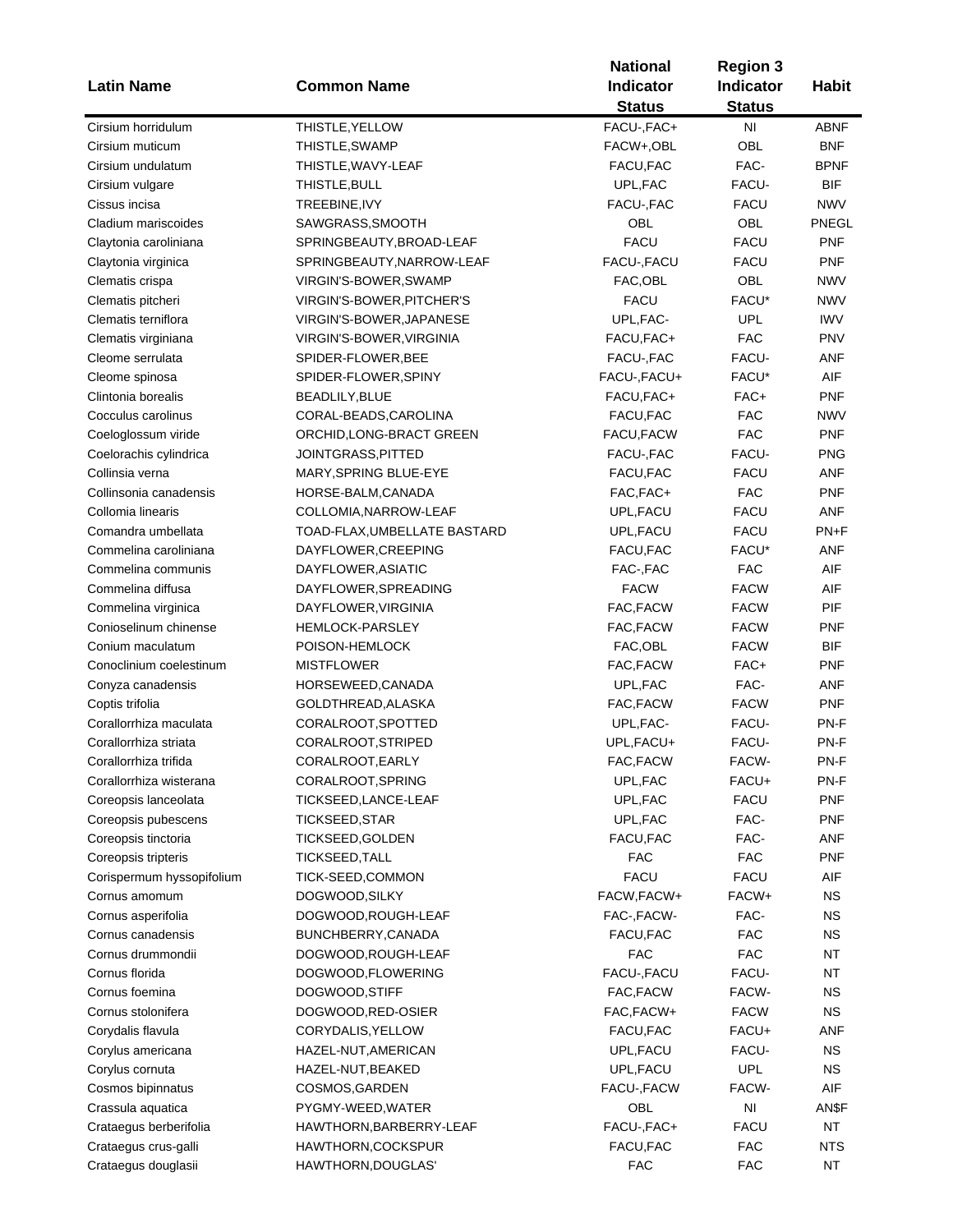|                               |                                | <b>National</b> | <b>Region 3</b> |                  |  |
|-------------------------------|--------------------------------|-----------------|-----------------|------------------|--|
| <b>Latin Name</b>             | <b>Common Name</b>             | Indicator       | Indicator       | <b>Habit</b>     |  |
|                               |                                | <b>Status</b>   | <b>Status</b>   |                  |  |
| Crataegus marshallii          | HAWTHORN, PARSLEY              | FACU+, FACW     | <b>FACW</b>     | <b>NST</b>       |  |
| Crataegus mollis              | HAWTHORN, DOWNY                | FACU, FACW-     | FACW-           | <b>NT</b>        |  |
| Crataegus phaenopyrum         | HAWTHORN, WASHINGTON           | FAC-, FAC       | <b>FAC</b>      | NT               |  |
| Crataegus spathulata          | HAWTHORN, LITTLE-HIP           | FAC, FACW       | <b>FACW</b>     | NST              |  |
| Crataegus viridis             | <b>HAWTHORN, GREEN</b>         | FAC, FACW       | <b>FACW</b>     | <b>NT</b>        |  |
| Crataegus x nitida            | <b>HAWTHORN, GLOSSY</b>        | FACU+,OBL       | OBL             | <b>NT</b>        |  |
| Crepis runcinata              | HAWKSBEARD, DANDELION          | FACU, FACW      | <b>FACW</b>     | PNF              |  |
| Crypsis schoenoides           | TIMOTHY, SWAMP                 | FACU, OBL       | <b>FACU</b>     | <b>AIG</b>       |  |
| Cryptogramma stelleri         | ROCKBRAKE, FRAGILE             | UPL, FAC        | <b>FACU</b>     | PNF <sub>3</sub> |  |
| Cryptotaenia canadensis       | HONEWORT, CANADA               | FACU, FAC+      | <b>FAC</b>      | <b>PNF</b>       |  |
| Cucurbita texana              | GOURD, TEXAS                   | FACU, FAC       | <b>FACU</b>     | ANF              |  |
| Cuphea viscosissima           | WAXWEED, BLUE                  | UPL, FAC        | <b>FACU</b>     | ANF              |  |
| Cycloloma atriplicifolium     | PIGWEED, WINGED                | UPL, FAC        | <b>FACU</b>     | ANF              |  |
| Cynoctonum mitreola           | HORNPOD, LAX                   | FACW, FACW+     | <b>FACW</b>     | ANF              |  |
| Cynodon dactylon              | GRASS, BERMUDA                 | FACU, FAC       | <b>FACU</b>     | <b>PIG</b>       |  |
| Cynosciadium digitatum        | DOGSHADE, FINGER               | <b>FACW</b>     | <b>FACW</b>     | ANF              |  |
| Cynosurus cristatus           | <b>GRASS, CRESTED DOG-TAIL</b> | UPL, FACW       | <b>FAC</b>      | <b>PIG</b>       |  |
| Cyperus acuminatus            | FLATSEDGE, SHORT-POINT         | OBL             | OBL             | <b>ABPNGL</b>    |  |
| Cyperus aristatus             | FLATSEDGE, AWNED               | FACW+,OBL       | OBL             | ANGL             |  |
| Cyperus compressus            | FLATSEDGE, POORLAND            | FAC+, FACW+     | FACW+           | <b>PNGL</b>      |  |
| Cyperus dentatus              | FLATSEDGE, TOOTHED             | FACW+,OBL       | FACW+           | PNGL             |  |
| Cyperus diandrus              | FLATSEDGE, UMBRELLA            | FACW, FACW+     | FACW+           | ANGL             |  |
| Cyperus engelmannii           | FLATSEDGE, ENGELMANN           | FACW+,OBL       | OBL             | <b>ANGL</b>      |  |
| Cyperus erythrorhizos         | FLATSEDGE, RED-ROOT            | FACW+,OBL       | OBL             | APNEGL           |  |
| Cyperus esculentus            | <b>CHUFA</b>                   | FAC, FACW       | <b>FACW</b>     | <b>PNGL</b>      |  |
| Cyperus ferax                 | CYPERUS, COARSE                | <b>FACW</b>     | <b>FACW</b>     | ANGL             |  |
| Cyperus ferruginescens        | FLATSEDGE, RUSTY               | FAC, OBL        | OBL             | ANGL             |  |
| Cyperus filicinus             | FLATSEDGE, SLENDER             | FACW+,OBL       | OBL             | <b>ANGL</b>      |  |
| Cyperus filiculmis            | FLATSEDGE, SLENDER             | UPL, FAC        | FACU-           | <b>PNGL</b>      |  |
| Cyperus flavescens            | FLATSEDGE, YELLOW              | OBL             | OBL             | <b>ANGL</b>      |  |
| Cyperus globulosus            | FLATSEDGE, BALDWIN             | FACU, FAC+      | FAC-            | <b>PNGL</b>      |  |
| Cyperus iria                  | FLATSEDGE, IRIA                | <b>FACW</b>     | <b>FACW</b>     | <b>ANGL</b>      |  |
| <b>Cyperus lancastriensis</b> | FLATSEDGE, MANY-FLOWER         | FACU, FAC+      | FAC-            | <b>PNGL</b>      |  |
| Cyperus odoratus              | FLATSEDGE, RUSTY               | FACW, FACW+     | <b>FACW</b>     | APNGL            |  |
| Cyperus ovularis              | FLATSEDGE, GLOBOSE             | FACU, FAC+      | <b>FAC</b>      | <b>PNGL</b>      |  |
| Cyperus polystachyos          | FLATSEDGE, MANY-SPIKE          | <b>FACW</b>     | <b>FACW</b>     | <b>PNGL</b>      |  |
| Cyperus pseudovegetus         | FLATSEDGE, MARSH               | <b>FACW</b>     | <b>FACW</b>     | PNEGL            |  |
| Cyperus refractus             | FLATSEDGE, REFLEXED            | FACU+, FAC-     | FAC-            | <b>PNGL</b>      |  |
| Cyperus retrorsus             | FLATSEDGE, RETRORSE            | FACU+, FAC      | FAC-            | <b>PNGL</b>      |  |
| Cyperus rivularis             | FLATSEDGE, SHINING             | FACW, OBL       | FACW+           | <b>ANGL</b>      |  |
| Cyperus rotundus              | FLATSEDGE, PURPLE              | FAC-, FAC       | FAC-            | <b>PIGL</b>      |  |
| Cyperus schweinitzii          | FLATSEDGE, SCHWEINITZ'S        | UPL, FAC        | FACU+           | <b>PNGL</b>      |  |
| Cyperus setigerus             | FLATSEDGE, LEAN                | <b>FAC</b>      | <b>FAC</b>      | <b>PNGL</b>      |  |
| Cyperus strigosus             | FLATSEDGE, STRAW-COLOR         | <b>FACW</b>     | <b>FACW</b>     | PNEGL            |  |
| Cyperus tenuifolius           | FLATSEDGE, THIN-LEAF           | <b>FACW</b>     | <b>FACW</b>     | ANGL             |  |
| Cyperus virens                | FLATSEDGE, GREEN               | <b>FACW</b>     | <b>FACW</b>     | PNEGL            |  |
| Cypripedium acaule            | LADY'S-SLIPPER, PINK           | FACU, FACW      | <b>FACW</b>     | <b>PNF</b>       |  |
| Cypripedium arietinum         | LADY'S-SLIPPER, RAM'S-HEAD     | FACW+           | FACW+           | <b>PNF</b>       |  |
| Cypripedium calceolus         | LADY'S-SLIPPER, SMALL YELLOW   | FACU, FACW      | FAC+            | <b>PNF</b>       |  |
| Cypripedium candidum          | LADY'S-SLIPPER, SMALL WHITE    | OBL             | OBL             | <b>PNF</b>       |  |
| Cypripedium reginae           | LADY'S-SLIPPER, SHOWY          | FACW-, FACW+    | FACW+           | <b>PNF</b>       |  |
| Cypripedium x andrewsii       | LADY'S-SLIPPER, ANDREW'S       | <b>FACW</b>     | <b>FACW</b>     | <b>PNF</b>       |  |
| Cystopteris bulbifera         | FERN, BULBLET                  | FAC, FACW       | FACW-           | PNF3             |  |
|                               |                                |                 | <b>FACU</b>     | PNF <sub>3</sub> |  |
| Cystopteris fragilis          | FERN, BRITTLE                  | FACU, FACU+     |                 |                  |  |
| Dactylis glomerata            | GRASS, ORCHARD                 | FACU, FACU+     | <b>FACU</b>     | <b>PIG</b>       |  |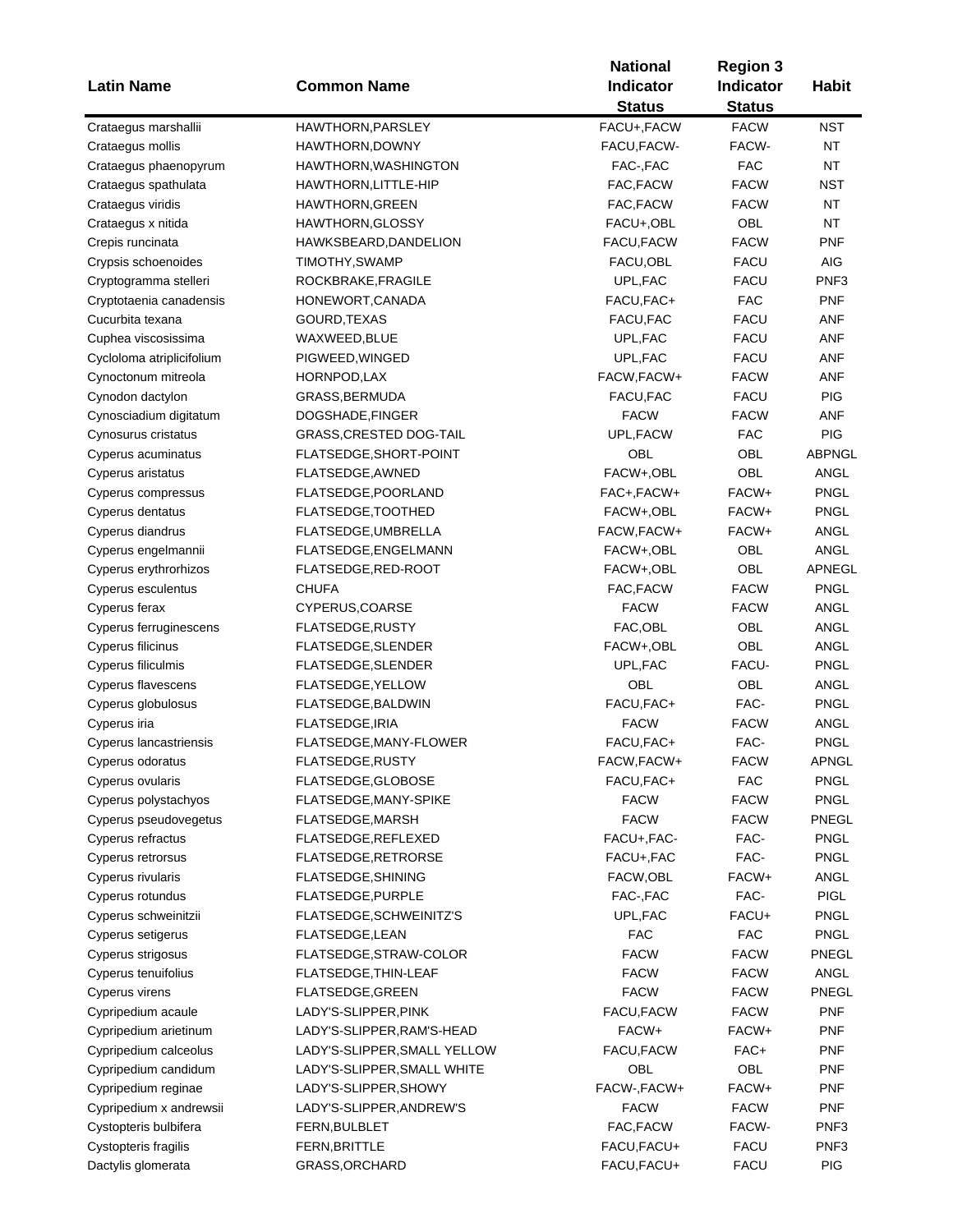| <b>Latin Name</b>           | <b>Common Name</b>              | <b>National</b><br><b>Indicator</b><br><b>Status</b> | <b>Region 3</b><br>Indicator<br><b>Status</b> | <b>Habit</b>   |
|-----------------------------|---------------------------------|------------------------------------------------------|-----------------------------------------------|----------------|
| Dalea leporina              | PRAIRIE-CLOVER, FOX-TAIL        | ΝI                                                   | ΝI                                            | ANF            |
| Dalibarda repens            | ROBIN-RUN-AWAY                  | FACU-, FACW+                                         | FACU-                                         | <b>PNF</b>     |
| Danthonia californica       | OATGRASS, CALIFORNIA            | FACU-, FACW                                          | N <sub>l</sub>                                | <b>PNG</b>     |
| Danthonia intermedia        | OATGRASS, VASEY                 | FACU, FAC                                            | <b>FAC</b>                                    | <b>PNG</b>     |
| Dasistoma macrophylla       | FOXGLOVE, MULLEIN               | FACU-, FAC                                           | FACU-                                         | AN+F           |
| Decodon verticillatus       | SWAMP-LOOSESTRIFE, HAIRY        | OBL                                                  | OBL                                           | <b>PNF</b>     |
| Deschampsia cespitosa       | <b>HAIRGRASS, TUFTED</b>        | FAC, FACW+                                           | FACW+                                         | <b>PNG</b>     |
| Desmanthus illinoensis      | BUNDLE-FLOWER, PRAIRIE          | UPL, FAC                                             | FAC-                                          | <b>PNF</b>     |
| Desmodium canadense         | TICK-TREFOIL, SHOWY             | FACU, FAC                                            | FAC-                                          | <b>PNF</b>     |
| Desmodium paniculatum       | TICK-TREFOIL, MARROW-LEAF       | UPL, FAC-                                            | <b>FACU</b>                                   | <b>PNF</b>     |
| Dichanthelium aciculare     | WITCHGRASS, NEEDLE-LEAF         | FACU-, FACU                                          | FACU-                                         | <b>PNG</b>     |
| Dichanthelium acuminatum    | GRASS, PANIC                    | FAC, FACW                                            | <b>FAC</b>                                    | <b>PNG</b>     |
| Dichanthelium boreale       | WITCHGRASS,NORTHERN             | FACU,FACU+                                           | FACU+                                         | <b>PNG</b>     |
| Dichanthelium clandestinum  | WITCHGRASS, DEER-TONGUE         | FAC+, FACW                                           | <b>FACW</b>                                   | <b>PNG</b>     |
| Dichanthelium commutatum    | WITCHGRASS, VARIABLE            | FACU+, FAC                                           | <b>FAC</b>                                    | <b>PNG</b>     |
| Dichanthelium consanguineum | WITCHGRASS, BLOOD               | FACU, FAC                                            | <b>FACU</b>                                   | <b>PNG</b>     |
| Dichanthelium dichotomum    | WITCHGRASS,CYPRESS              | FAC-, FAC                                            | FAC-                                          | <b>PNG</b>     |
| Dichanthelium latifolium    | WITCHGRASS, BROAD-LEAF          | FACU-, FACU                                          | <b>FACU</b>                                   | <b>PNG</b>     |
| Dichanthelium laxiflorum    | WITCHGRASS, LAX-FLOWER          | FACU, FAC                                            | FAC-                                          | <b>PNG</b>     |
| Dichanthelium leibergii     | WITCHGRASS, LEIBERG'S           | FACU, FAC                                            | FACU+                                         | <b>PNG</b>     |
| Dichanthelium oligosanthes  | WITCHGRASS, HELLER'S            | FACU, FAC                                            | <b>FACU</b>                                   | <b>PNG</b>     |
| Dichanthelium ovale         | WITCHGRASS, EGG-LEAF            | FACU-, FACU                                          | <b>FACU</b>                                   | <b>PNG</b>     |
| Dichanthelium ravenelii     | WITCHGRASS, RAVENEL'S           | FACU-, FAC                                           | <b>FAC</b>                                    | <b>PNG</b>     |
| Dichanthelium sabulorum     | WITCHGRASS, HEMLOCK             | FACU, FAC                                            | FAC-                                          | <b>PNG</b>     |
| Dichanthelium scoparium     | <b>GRASS, BROOM PANIC</b>       | FAC, FACW                                            | <b>FACW</b>                                   | <b>PNG</b>     |
| Dichanthelium sphaerocarpon | <b>GRASS, ROUND-SEED PANIC</b>  | <b>FACU</b>                                          | <b>FACU</b>                                   | <b>PNG</b>     |
| Dicliptera brachiata        | MUDWORT, WILD                   | <b>FACW</b>                                          | <b>FACW</b>                                   | ANF            |
| Didiplis diandra            | <b>WATER-PURSLANE</b>           | OBL                                                  | OBL                                           | ANZEF          |
| Digitaria insularis         | <b>SOURGRASS</b>                | UPL, FAC                                             | $\mathsf{N}\mathsf{I}$                        | <b>PNG</b>     |
| Digitaria ischaemum         | CRABGRASS, SMOOTH               | UPL, FAC                                             | <b>FACU</b>                                   | AIG            |
| Digitaria sanguinalis       | CRABGRASS, HAIRY                | FACU-, FAC-                                          | <b>FACU</b>                                   | AIG            |
| Dioclea multiflora          | CLUSTER-PEA, BOYKIN             | FACU, FACW-                                          | FACW-                                         | <b>PNS</b>     |
| Diodia teres                | BUTTON-WEED, ROUGH              | UPL, FACU                                            | <b>FACU</b>                                   | <b>APNF</b>    |
| Diodia virginiana           | BUTTON-WEED,VIRGINIA            | FACW,OBL                                             | <b>FACW</b>                                   | APNEF          |
| Dioscorea hirticaulis       | YAM,HAIRY-STEM                  | FACW,OBL                                             | <b>FACW</b>                                   | <b>PNF</b>     |
| Dioscorea quaternata        | YAM, FOUR-LEAF                  | UPL, FAC                                             | <b>FACU</b>                                   | <b>PNVF</b>    |
| Dioscorea villosa           | YAM, YELLOW                     | FACU,FAC+                                            | FAC-                                          | <b>PNV</b>     |
| Diospyros virginiana        | PERSIMMON, COMMON               | FACU, FAC                                            | <b>FAC</b>                                    | <b>NT</b>      |
| Dipsacus sylvestris         | TEASEL                          | FAC?                                                 | NI                                            | <b>BIF</b>     |
| Dirca palustris             | LEATHER-WOOD, EASTERN           | FACU-, FAC                                           | <b>FAC</b>                                    | <b>NS</b>      |
| Distichlis spicata          | SALTGRASS, SEASHORE             | FAC+, FACW+                                          | <b>FACW</b>                                   | <b>PNG</b>     |
| Distichlis spicata          | SALTGRASS, INLAND               | FAC+, FACW                                           | N <sub>l</sub>                                | <b>PNG</b>     |
| Dodecatheon meadia          | SHOOTING-STAR, COMMON           | FACU, FAC                                            | <b>FACU</b>                                   | <b>PNF</b>     |
| Dodecatheon pulchellum      | SHOOTING-STAR,FEW-FLOWER        | FAC, FACW                                            | NI                                            | <b>PNF</b>     |
| Dracocephalum parviflorum   | DRAGON-HEAD, AMERICAN           | FACU-, FACU                                          | <b>FACU</b>                                   | <b>PNF</b>     |
| Dracopis amplexicaulis      | CONEFLOWER, CLASPING-LEAF       | FACU-, FACW                                          | FACU-*                                        | ANF            |
| Drosera anglica             | SUNDEW, ENGLISH                 | OBL                                                  | NI                                            | <b>PNF</b>     |
| Drosera intermedia          | SUNDEW, SPOON-LEAF              | OBL                                                  | OBL                                           | PNEF           |
| Drosera linearis            | SUNDEW, SLENDER-LEAF            | OBL                                                  | OBL                                           | <b>PNF</b>     |
| Drosera longifolia          | SUNDEW, NARROW-LEAF             | OBL                                                  | OBL                                           | N              |
| Drosera rotundifolia        |                                 | OBL                                                  | OBL                                           | PNEF           |
|                             | SUNDEW, ROUND-LEAF<br>FERN, LOG | FAC+,OBL                                             | OBL                                           | F <sub>3</sub> |
| Dryopteris celsa            |                                 | FACW+                                                | FACW+                                         | PNF3           |
| Dryopteris clintoniana      | WOODFERN, CLINTON               | FACW,OBL                                             | OBL                                           | PNEF3          |
| Dryopteris cristata         | SHIELD-FERN, CRESTED            |                                                      |                                               |                |
| Dryopteris dilatata         | WOODFERN, MOUNTAIN              | FACU, FACW                                           | <b>FAC</b>                                    | PNF3           |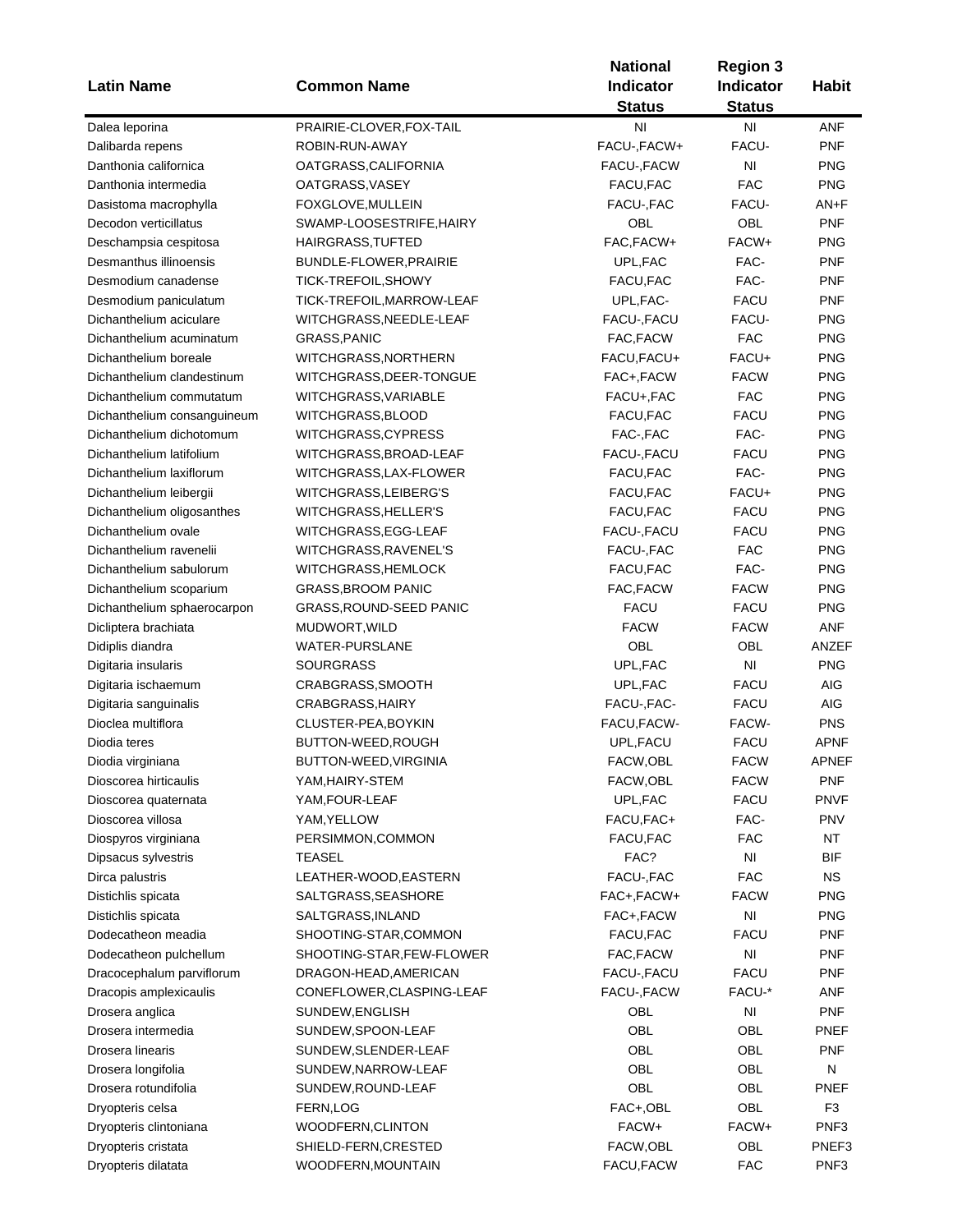| <b>Status</b><br><b>Status</b><br>WOODFERN, GOLDIE<br>FAC-, FAC+<br><b>FAC</b><br>PNF <sub>3</sub><br>Dryopteris goldiana<br><b>FAC</b><br>FACU, FAC<br>PNF <sub>3</sub><br>Dryopteris intermedia<br>WOODFERN,EVERGREEN<br><b>FACU</b><br>FACU-, FACU<br>PNF <sub>3</sub><br>Dryopteris marginalis<br>SHIELD-FERN, MARGINAL<br>FACW-<br>F <sub>3</sub><br>FAC+, FACW<br>Dryopteris spinulosa<br>WOODFERN,SPINULOSE<br><b>FACW</b><br><b>FACW</b><br>PNF <sub>3</sub><br>Dryopteris x boottii<br>WOODFERN,BOOTT<br><b>FAC</b><br><b>FAC</b><br>PNF <sub>3</sub><br>Dryopteris x triploidea<br>WOODFERN, FRUITY SHIELD<br><b>FAC</b><br>FAC*<br>F <sub>3</sub><br>Dryopteris x uliginosa<br>WOODFERN, OVIEDO<br>PIF<br>Duchesnea indica<br>MOCK-STRAWBERRY, INDIAN<br>UPL, FAC<br>FACU-<br>OBL<br>OBL<br>Dulichium arundinaceum<br>PNEGL<br>SEDGE, THREE-WAY<br>FAC, FACW<br><b>FACW</b><br>AIG<br>Echinochloa colona<br><b>JUNGLE-RICE</b><br><b>FACW</b><br><b>AIG</b><br>Echinochloa crusgalli<br>GRASS, BARNYARD<br>FACU, FACW<br><b>OBL</b><br>Echinochloa muricata<br>FAC, OBL<br>ANG<br>GRASS, ROUGH BARNYARD<br>OBL<br>Echinochloa walteri<br>FACW+,OBL<br>ANEG<br>COCKSPUR,COAST<br>FACW-<br>FACU, FACW-<br>ANF<br>Echinocystis lobata<br>MOCK-CUCUMBER, WILD<br>Echinodorus cordifolius<br>OBL<br>OBL<br>BURHEAD, CREEPING<br><b>PNEF</b><br>OBL<br>FACW, OBL<br>PNEF<br>Echinodorus parvulus<br>BURHEAD, DWARF<br>OBL<br>OBL<br>Echinodorus rostratus<br>BURHEAD, UPRIGHT<br><b>PNEF</b><br>FAC, OBL<br><b>FACW</b><br><b>ANF</b><br>YERBA DE TAJO<br>Eclipta alba<br>OBL<br>N <sub>l</sub><br><b>PNZF</b><br>Egeria densa<br>WATER-WEED,BRAZILIAN<br><b>OBL</b><br>OBL<br>PNE/F<br>WATER-HYACINTH, COMMON<br>Eichhornia crassipes<br>FACU-, FACW-<br>FACU-<br><b>IST</b><br>OLIVE, RUSSIAN<br>Elaeagnus angustifolia<br><b>UPL</b><br>UPL*<br><b>NS</b><br>Elaeagnus commutata<br>SILVER-BERRY, AMERICAN<br>OBL<br>OBL<br><b>ANEF</b><br>Elatine americana<br>WATER-WORT, AMERICAN<br>FACW, OBL<br><b>FACW</b><br>ANE/F<br>WATER-WORT, SHORT-SEED<br>Elatine brachysperma<br><b>OBL</b><br>OBL<br>Elatine minima<br>WATER-WORT, SMALL<br>ANEF<br><b>OBL</b><br>OBL<br>ANE/F<br>Elatine triandra<br>WATER-WORT, THREE-STAMEN<br>OBL<br>OBL<br>PNEGL<br>SPIKERUSH, LEAST<br>Eleocharis acicularis<br>OBL<br>NI<br><b>PNGL</b><br>Eleocharis acutisquamata<br>SPIKERUSH, SHARP-SCALE<br>FACW, FACW+<br>ANGL<br>SPIKERUSH, PURPLE<br><b>FACW</b><br>Eleocharis atropurpurea<br><b>FACW</b><br>Eleocharis caribaea<br><b>FACW</b><br>ANGL<br>SPIKERUSH, CAPITATE<br>OBL<br>OBL<br><b>NGL</b><br>Eleocharis coloradoensis<br>SPIKERUSH, DWARF<br>FACW, FACW+<br><b>FACW</b><br>PNEGL<br>Eleocharis compressa<br>SPIKERUSH, FLAT-STEM<br>FACW,OBL<br><b>FACW</b><br>ANGL<br>Eleocharis engelmannii<br>SPIKERUSH, ENGELMANN'S<br>SPIKERUSH, HORSE-TAIL<br>PNEGL<br>Eleocharis equisetoides<br>OBL<br>OBL<br>OBL<br>OBL<br><b>PNGL</b><br>Eleocharis erythropoda<br>SPIKERUSH, BALD<br>FACW,OBL<br><b>FACW</b><br>Eleocharis geniculata<br>SPIKERUSH, CLUSTERED<br>ANEGL<br>GL<br>OBL<br>NI<br>Eleocharis halophila<br>SPIKERUSH, SALTMARSH<br><b>PNGL</b><br>Eleocharis intermedia<br>FACW, FACW+<br><b>FACW</b><br>SPIKERUSH, MATTED<br><b>ANGL</b><br>Eleocharis lanceolata<br>FACW, FACW+<br><b>FACW</b><br>SPIKERUSH, DAGGER-LEAF<br>OBL<br>PNEGL<br>OBL<br>Eleocharis macrostachya<br>SPIKERUSH, CREEPING<br>FACW, FACW+<br>Eleocharis melanocarpa<br>SPIKERUSH, BLACK-FRUIT<br>FACW+<br><b>PNGL</b><br>OBL<br>OBL<br>Eleocharis microcarpa<br>SPIKERUSH, SMALL-FRUIT<br>ANEGL<br>OBL<br>OBL<br><b>PNGL</b><br>Eleocharis nitida<br>SPIKERUSH, SLENDER<br>OBL<br>OBL<br>SPIKERUSH, BLUNT<br>APNEGL<br>Eleocharis obtusa<br>OBL<br>OBL<br>Eleocharis olivacea<br><b>PNGL</b><br>SPIKERUSH, BRIGHT-GREEN<br>OBL<br>OBL<br>SPIKERUSH, OVATE<br>ANEGL<br>Eleocharis ovata<br>OBL<br>OBL<br>PNEGL<br>Eleocharis palustris<br>SPIKERUSH, CREEPING<br>OBL<br>OBL<br>Eleocharis parvula<br><b>PNGL</b><br>SPIKERUSH, SMALL<br>OBL<br>OBL<br>Eleocharis pauciflora<br><b>PNGL</b><br>SPIKERUSH,FEW-FLOWER<br>OBL<br>OBL<br>Eleocharis quadrangulata<br>PNEGL<br>SPIKERUSH, SQUARE-STEM<br>OBL<br>OBL<br><b>PNGL</b><br>Eleocharis radicans<br>SPIKERUSH, ROOTED<br>OBL<br>OBL<br>Eleocharis robbinsii<br><b>PNGL</b><br>SPIKERUSH, ROBBINS'<br>OBL<br>OBL<br>Eleocharis rostellata<br>SPIKERUSH, BEAKED<br><b>PNGL</b><br>OBL<br>OBL<br>Eleocharis smallii<br><b>PNGL</b><br>SPIKERUSH, SMALL'S<br><b>FACW</b><br><b>PNGL</b> | <b>Latin Name</b> | <b>Common Name</b> | <b>National</b><br><b>Indicator</b> | <b>Region 3</b><br><b>Indicator</b> | <b>Habit</b> |
|-----------------------------------------------------------------------------------------------------------------------------------------------------------------------------------------------------------------------------------------------------------------------------------------------------------------------------------------------------------------------------------------------------------------------------------------------------------------------------------------------------------------------------------------------------------------------------------------------------------------------------------------------------------------------------------------------------------------------------------------------------------------------------------------------------------------------------------------------------------------------------------------------------------------------------------------------------------------------------------------------------------------------------------------------------------------------------------------------------------------------------------------------------------------------------------------------------------------------------------------------------------------------------------------------------------------------------------------------------------------------------------------------------------------------------------------------------------------------------------------------------------------------------------------------------------------------------------------------------------------------------------------------------------------------------------------------------------------------------------------------------------------------------------------------------------------------------------------------------------------------------------------------------------------------------------------------------------------------------------------------------------------------------------------------------------------------------------------------------------------------------------------------------------------------------------------------------------------------------------------------------------------------------------------------------------------------------------------------------------------------------------------------------------------------------------------------------------------------------------------------------------------------------------------------------------------------------------------------------------------------------------------------------------------------------------------------------------------------------------------------------------------------------------------------------------------------------------------------------------------------------------------------------------------------------------------------------------------------------------------------------------------------------------------------------------------------------------------------------------------------------------------------------------------------------------------------------------------------------------------------------------------------------------------------------------------------------------------------------------------------------------------------------------------------------------------------------------------------------------------------------------------------------------------------------------------------------------------------------------------------------------------------------------------------------------------------------------------------------------------------------------------------------------------------------------------------------------------------------------------------------------------------------------------------------------------------------------------------------------------------------------------------------------------------------------------------------------------------------------------------------------------------------------------------------------------------------------------------------------------------------------------------------------------------------------------------------------------------------------------------------------------------------------------------------------------------------------------------------------------------------------------------------|-------------------|--------------------|-------------------------------------|-------------------------------------|--------------|
|                                                                                                                                                                                                                                                                                                                                                                                                                                                                                                                                                                                                                                                                                                                                                                                                                                                                                                                                                                                                                                                                                                                                                                                                                                                                                                                                                                                                                                                                                                                                                                                                                                                                                                                                                                                                                                                                                                                                                                                                                                                                                                                                                                                                                                                                                                                                                                                                                                                                                                                                                                                                                                                                                                                                                                                                                                                                                                                                                                                                                                                                                                                                                                                                                                                                                                                                                                                                                                                                                                                                                                                                                                                                                                                                                                                                                                                                                                                                                                                                                                                                                                                                                                                                                                                                                                                                                                                                                                                                                                                             |                   |                    |                                     |                                     |              |
|                                                                                                                                                                                                                                                                                                                                                                                                                                                                                                                                                                                                                                                                                                                                                                                                                                                                                                                                                                                                                                                                                                                                                                                                                                                                                                                                                                                                                                                                                                                                                                                                                                                                                                                                                                                                                                                                                                                                                                                                                                                                                                                                                                                                                                                                                                                                                                                                                                                                                                                                                                                                                                                                                                                                                                                                                                                                                                                                                                                                                                                                                                                                                                                                                                                                                                                                                                                                                                                                                                                                                                                                                                                                                                                                                                                                                                                                                                                                                                                                                                                                                                                                                                                                                                                                                                                                                                                                                                                                                                                             |                   |                    |                                     |                                     |              |
|                                                                                                                                                                                                                                                                                                                                                                                                                                                                                                                                                                                                                                                                                                                                                                                                                                                                                                                                                                                                                                                                                                                                                                                                                                                                                                                                                                                                                                                                                                                                                                                                                                                                                                                                                                                                                                                                                                                                                                                                                                                                                                                                                                                                                                                                                                                                                                                                                                                                                                                                                                                                                                                                                                                                                                                                                                                                                                                                                                                                                                                                                                                                                                                                                                                                                                                                                                                                                                                                                                                                                                                                                                                                                                                                                                                                                                                                                                                                                                                                                                                                                                                                                                                                                                                                                                                                                                                                                                                                                                                             |                   |                    |                                     |                                     |              |
|                                                                                                                                                                                                                                                                                                                                                                                                                                                                                                                                                                                                                                                                                                                                                                                                                                                                                                                                                                                                                                                                                                                                                                                                                                                                                                                                                                                                                                                                                                                                                                                                                                                                                                                                                                                                                                                                                                                                                                                                                                                                                                                                                                                                                                                                                                                                                                                                                                                                                                                                                                                                                                                                                                                                                                                                                                                                                                                                                                                                                                                                                                                                                                                                                                                                                                                                                                                                                                                                                                                                                                                                                                                                                                                                                                                                                                                                                                                                                                                                                                                                                                                                                                                                                                                                                                                                                                                                                                                                                                                             |                   |                    |                                     |                                     |              |
|                                                                                                                                                                                                                                                                                                                                                                                                                                                                                                                                                                                                                                                                                                                                                                                                                                                                                                                                                                                                                                                                                                                                                                                                                                                                                                                                                                                                                                                                                                                                                                                                                                                                                                                                                                                                                                                                                                                                                                                                                                                                                                                                                                                                                                                                                                                                                                                                                                                                                                                                                                                                                                                                                                                                                                                                                                                                                                                                                                                                                                                                                                                                                                                                                                                                                                                                                                                                                                                                                                                                                                                                                                                                                                                                                                                                                                                                                                                                                                                                                                                                                                                                                                                                                                                                                                                                                                                                                                                                                                                             |                   |                    |                                     |                                     |              |
|                                                                                                                                                                                                                                                                                                                                                                                                                                                                                                                                                                                                                                                                                                                                                                                                                                                                                                                                                                                                                                                                                                                                                                                                                                                                                                                                                                                                                                                                                                                                                                                                                                                                                                                                                                                                                                                                                                                                                                                                                                                                                                                                                                                                                                                                                                                                                                                                                                                                                                                                                                                                                                                                                                                                                                                                                                                                                                                                                                                                                                                                                                                                                                                                                                                                                                                                                                                                                                                                                                                                                                                                                                                                                                                                                                                                                                                                                                                                                                                                                                                                                                                                                                                                                                                                                                                                                                                                                                                                                                                             |                   |                    |                                     |                                     |              |
|                                                                                                                                                                                                                                                                                                                                                                                                                                                                                                                                                                                                                                                                                                                                                                                                                                                                                                                                                                                                                                                                                                                                                                                                                                                                                                                                                                                                                                                                                                                                                                                                                                                                                                                                                                                                                                                                                                                                                                                                                                                                                                                                                                                                                                                                                                                                                                                                                                                                                                                                                                                                                                                                                                                                                                                                                                                                                                                                                                                                                                                                                                                                                                                                                                                                                                                                                                                                                                                                                                                                                                                                                                                                                                                                                                                                                                                                                                                                                                                                                                                                                                                                                                                                                                                                                                                                                                                                                                                                                                                             |                   |                    |                                     |                                     |              |
|                                                                                                                                                                                                                                                                                                                                                                                                                                                                                                                                                                                                                                                                                                                                                                                                                                                                                                                                                                                                                                                                                                                                                                                                                                                                                                                                                                                                                                                                                                                                                                                                                                                                                                                                                                                                                                                                                                                                                                                                                                                                                                                                                                                                                                                                                                                                                                                                                                                                                                                                                                                                                                                                                                                                                                                                                                                                                                                                                                                                                                                                                                                                                                                                                                                                                                                                                                                                                                                                                                                                                                                                                                                                                                                                                                                                                                                                                                                                                                                                                                                                                                                                                                                                                                                                                                                                                                                                                                                                                                                             |                   |                    |                                     |                                     |              |
|                                                                                                                                                                                                                                                                                                                                                                                                                                                                                                                                                                                                                                                                                                                                                                                                                                                                                                                                                                                                                                                                                                                                                                                                                                                                                                                                                                                                                                                                                                                                                                                                                                                                                                                                                                                                                                                                                                                                                                                                                                                                                                                                                                                                                                                                                                                                                                                                                                                                                                                                                                                                                                                                                                                                                                                                                                                                                                                                                                                                                                                                                                                                                                                                                                                                                                                                                                                                                                                                                                                                                                                                                                                                                                                                                                                                                                                                                                                                                                                                                                                                                                                                                                                                                                                                                                                                                                                                                                                                                                                             |                   |                    |                                     |                                     |              |
|                                                                                                                                                                                                                                                                                                                                                                                                                                                                                                                                                                                                                                                                                                                                                                                                                                                                                                                                                                                                                                                                                                                                                                                                                                                                                                                                                                                                                                                                                                                                                                                                                                                                                                                                                                                                                                                                                                                                                                                                                                                                                                                                                                                                                                                                                                                                                                                                                                                                                                                                                                                                                                                                                                                                                                                                                                                                                                                                                                                                                                                                                                                                                                                                                                                                                                                                                                                                                                                                                                                                                                                                                                                                                                                                                                                                                                                                                                                                                                                                                                                                                                                                                                                                                                                                                                                                                                                                                                                                                                                             |                   |                    |                                     |                                     |              |
|                                                                                                                                                                                                                                                                                                                                                                                                                                                                                                                                                                                                                                                                                                                                                                                                                                                                                                                                                                                                                                                                                                                                                                                                                                                                                                                                                                                                                                                                                                                                                                                                                                                                                                                                                                                                                                                                                                                                                                                                                                                                                                                                                                                                                                                                                                                                                                                                                                                                                                                                                                                                                                                                                                                                                                                                                                                                                                                                                                                                                                                                                                                                                                                                                                                                                                                                                                                                                                                                                                                                                                                                                                                                                                                                                                                                                                                                                                                                                                                                                                                                                                                                                                                                                                                                                                                                                                                                                                                                                                                             |                   |                    |                                     |                                     |              |
|                                                                                                                                                                                                                                                                                                                                                                                                                                                                                                                                                                                                                                                                                                                                                                                                                                                                                                                                                                                                                                                                                                                                                                                                                                                                                                                                                                                                                                                                                                                                                                                                                                                                                                                                                                                                                                                                                                                                                                                                                                                                                                                                                                                                                                                                                                                                                                                                                                                                                                                                                                                                                                                                                                                                                                                                                                                                                                                                                                                                                                                                                                                                                                                                                                                                                                                                                                                                                                                                                                                                                                                                                                                                                                                                                                                                                                                                                                                                                                                                                                                                                                                                                                                                                                                                                                                                                                                                                                                                                                                             |                   |                    |                                     |                                     |              |
|                                                                                                                                                                                                                                                                                                                                                                                                                                                                                                                                                                                                                                                                                                                                                                                                                                                                                                                                                                                                                                                                                                                                                                                                                                                                                                                                                                                                                                                                                                                                                                                                                                                                                                                                                                                                                                                                                                                                                                                                                                                                                                                                                                                                                                                                                                                                                                                                                                                                                                                                                                                                                                                                                                                                                                                                                                                                                                                                                                                                                                                                                                                                                                                                                                                                                                                                                                                                                                                                                                                                                                                                                                                                                                                                                                                                                                                                                                                                                                                                                                                                                                                                                                                                                                                                                                                                                                                                                                                                                                                             |                   |                    |                                     |                                     |              |
|                                                                                                                                                                                                                                                                                                                                                                                                                                                                                                                                                                                                                                                                                                                                                                                                                                                                                                                                                                                                                                                                                                                                                                                                                                                                                                                                                                                                                                                                                                                                                                                                                                                                                                                                                                                                                                                                                                                                                                                                                                                                                                                                                                                                                                                                                                                                                                                                                                                                                                                                                                                                                                                                                                                                                                                                                                                                                                                                                                                                                                                                                                                                                                                                                                                                                                                                                                                                                                                                                                                                                                                                                                                                                                                                                                                                                                                                                                                                                                                                                                                                                                                                                                                                                                                                                                                                                                                                                                                                                                                             |                   |                    |                                     |                                     |              |
|                                                                                                                                                                                                                                                                                                                                                                                                                                                                                                                                                                                                                                                                                                                                                                                                                                                                                                                                                                                                                                                                                                                                                                                                                                                                                                                                                                                                                                                                                                                                                                                                                                                                                                                                                                                                                                                                                                                                                                                                                                                                                                                                                                                                                                                                                                                                                                                                                                                                                                                                                                                                                                                                                                                                                                                                                                                                                                                                                                                                                                                                                                                                                                                                                                                                                                                                                                                                                                                                                                                                                                                                                                                                                                                                                                                                                                                                                                                                                                                                                                                                                                                                                                                                                                                                                                                                                                                                                                                                                                                             |                   |                    |                                     |                                     |              |
|                                                                                                                                                                                                                                                                                                                                                                                                                                                                                                                                                                                                                                                                                                                                                                                                                                                                                                                                                                                                                                                                                                                                                                                                                                                                                                                                                                                                                                                                                                                                                                                                                                                                                                                                                                                                                                                                                                                                                                                                                                                                                                                                                                                                                                                                                                                                                                                                                                                                                                                                                                                                                                                                                                                                                                                                                                                                                                                                                                                                                                                                                                                                                                                                                                                                                                                                                                                                                                                                                                                                                                                                                                                                                                                                                                                                                                                                                                                                                                                                                                                                                                                                                                                                                                                                                                                                                                                                                                                                                                                             |                   |                    |                                     |                                     |              |
|                                                                                                                                                                                                                                                                                                                                                                                                                                                                                                                                                                                                                                                                                                                                                                                                                                                                                                                                                                                                                                                                                                                                                                                                                                                                                                                                                                                                                                                                                                                                                                                                                                                                                                                                                                                                                                                                                                                                                                                                                                                                                                                                                                                                                                                                                                                                                                                                                                                                                                                                                                                                                                                                                                                                                                                                                                                                                                                                                                                                                                                                                                                                                                                                                                                                                                                                                                                                                                                                                                                                                                                                                                                                                                                                                                                                                                                                                                                                                                                                                                                                                                                                                                                                                                                                                                                                                                                                                                                                                                                             |                   |                    |                                     |                                     |              |
|                                                                                                                                                                                                                                                                                                                                                                                                                                                                                                                                                                                                                                                                                                                                                                                                                                                                                                                                                                                                                                                                                                                                                                                                                                                                                                                                                                                                                                                                                                                                                                                                                                                                                                                                                                                                                                                                                                                                                                                                                                                                                                                                                                                                                                                                                                                                                                                                                                                                                                                                                                                                                                                                                                                                                                                                                                                                                                                                                                                                                                                                                                                                                                                                                                                                                                                                                                                                                                                                                                                                                                                                                                                                                                                                                                                                                                                                                                                                                                                                                                                                                                                                                                                                                                                                                                                                                                                                                                                                                                                             |                   |                    |                                     |                                     |              |
|                                                                                                                                                                                                                                                                                                                                                                                                                                                                                                                                                                                                                                                                                                                                                                                                                                                                                                                                                                                                                                                                                                                                                                                                                                                                                                                                                                                                                                                                                                                                                                                                                                                                                                                                                                                                                                                                                                                                                                                                                                                                                                                                                                                                                                                                                                                                                                                                                                                                                                                                                                                                                                                                                                                                                                                                                                                                                                                                                                                                                                                                                                                                                                                                                                                                                                                                                                                                                                                                                                                                                                                                                                                                                                                                                                                                                                                                                                                                                                                                                                                                                                                                                                                                                                                                                                                                                                                                                                                                                                                             |                   |                    |                                     |                                     |              |
|                                                                                                                                                                                                                                                                                                                                                                                                                                                                                                                                                                                                                                                                                                                                                                                                                                                                                                                                                                                                                                                                                                                                                                                                                                                                                                                                                                                                                                                                                                                                                                                                                                                                                                                                                                                                                                                                                                                                                                                                                                                                                                                                                                                                                                                                                                                                                                                                                                                                                                                                                                                                                                                                                                                                                                                                                                                                                                                                                                                                                                                                                                                                                                                                                                                                                                                                                                                                                                                                                                                                                                                                                                                                                                                                                                                                                                                                                                                                                                                                                                                                                                                                                                                                                                                                                                                                                                                                                                                                                                                             |                   |                    |                                     |                                     |              |
|                                                                                                                                                                                                                                                                                                                                                                                                                                                                                                                                                                                                                                                                                                                                                                                                                                                                                                                                                                                                                                                                                                                                                                                                                                                                                                                                                                                                                                                                                                                                                                                                                                                                                                                                                                                                                                                                                                                                                                                                                                                                                                                                                                                                                                                                                                                                                                                                                                                                                                                                                                                                                                                                                                                                                                                                                                                                                                                                                                                                                                                                                                                                                                                                                                                                                                                                                                                                                                                                                                                                                                                                                                                                                                                                                                                                                                                                                                                                                                                                                                                                                                                                                                                                                                                                                                                                                                                                                                                                                                                             |                   |                    |                                     |                                     |              |
|                                                                                                                                                                                                                                                                                                                                                                                                                                                                                                                                                                                                                                                                                                                                                                                                                                                                                                                                                                                                                                                                                                                                                                                                                                                                                                                                                                                                                                                                                                                                                                                                                                                                                                                                                                                                                                                                                                                                                                                                                                                                                                                                                                                                                                                                                                                                                                                                                                                                                                                                                                                                                                                                                                                                                                                                                                                                                                                                                                                                                                                                                                                                                                                                                                                                                                                                                                                                                                                                                                                                                                                                                                                                                                                                                                                                                                                                                                                                                                                                                                                                                                                                                                                                                                                                                                                                                                                                                                                                                                                             |                   |                    |                                     |                                     |              |
|                                                                                                                                                                                                                                                                                                                                                                                                                                                                                                                                                                                                                                                                                                                                                                                                                                                                                                                                                                                                                                                                                                                                                                                                                                                                                                                                                                                                                                                                                                                                                                                                                                                                                                                                                                                                                                                                                                                                                                                                                                                                                                                                                                                                                                                                                                                                                                                                                                                                                                                                                                                                                                                                                                                                                                                                                                                                                                                                                                                                                                                                                                                                                                                                                                                                                                                                                                                                                                                                                                                                                                                                                                                                                                                                                                                                                                                                                                                                                                                                                                                                                                                                                                                                                                                                                                                                                                                                                                                                                                                             |                   |                    |                                     |                                     |              |
|                                                                                                                                                                                                                                                                                                                                                                                                                                                                                                                                                                                                                                                                                                                                                                                                                                                                                                                                                                                                                                                                                                                                                                                                                                                                                                                                                                                                                                                                                                                                                                                                                                                                                                                                                                                                                                                                                                                                                                                                                                                                                                                                                                                                                                                                                                                                                                                                                                                                                                                                                                                                                                                                                                                                                                                                                                                                                                                                                                                                                                                                                                                                                                                                                                                                                                                                                                                                                                                                                                                                                                                                                                                                                                                                                                                                                                                                                                                                                                                                                                                                                                                                                                                                                                                                                                                                                                                                                                                                                                                             |                   |                    |                                     |                                     |              |
|                                                                                                                                                                                                                                                                                                                                                                                                                                                                                                                                                                                                                                                                                                                                                                                                                                                                                                                                                                                                                                                                                                                                                                                                                                                                                                                                                                                                                                                                                                                                                                                                                                                                                                                                                                                                                                                                                                                                                                                                                                                                                                                                                                                                                                                                                                                                                                                                                                                                                                                                                                                                                                                                                                                                                                                                                                                                                                                                                                                                                                                                                                                                                                                                                                                                                                                                                                                                                                                                                                                                                                                                                                                                                                                                                                                                                                                                                                                                                                                                                                                                                                                                                                                                                                                                                                                                                                                                                                                                                                                             |                   |                    |                                     |                                     |              |
|                                                                                                                                                                                                                                                                                                                                                                                                                                                                                                                                                                                                                                                                                                                                                                                                                                                                                                                                                                                                                                                                                                                                                                                                                                                                                                                                                                                                                                                                                                                                                                                                                                                                                                                                                                                                                                                                                                                                                                                                                                                                                                                                                                                                                                                                                                                                                                                                                                                                                                                                                                                                                                                                                                                                                                                                                                                                                                                                                                                                                                                                                                                                                                                                                                                                                                                                                                                                                                                                                                                                                                                                                                                                                                                                                                                                                                                                                                                                                                                                                                                                                                                                                                                                                                                                                                                                                                                                                                                                                                                             |                   |                    |                                     |                                     |              |
|                                                                                                                                                                                                                                                                                                                                                                                                                                                                                                                                                                                                                                                                                                                                                                                                                                                                                                                                                                                                                                                                                                                                                                                                                                                                                                                                                                                                                                                                                                                                                                                                                                                                                                                                                                                                                                                                                                                                                                                                                                                                                                                                                                                                                                                                                                                                                                                                                                                                                                                                                                                                                                                                                                                                                                                                                                                                                                                                                                                                                                                                                                                                                                                                                                                                                                                                                                                                                                                                                                                                                                                                                                                                                                                                                                                                                                                                                                                                                                                                                                                                                                                                                                                                                                                                                                                                                                                                                                                                                                                             |                   |                    |                                     |                                     |              |
|                                                                                                                                                                                                                                                                                                                                                                                                                                                                                                                                                                                                                                                                                                                                                                                                                                                                                                                                                                                                                                                                                                                                                                                                                                                                                                                                                                                                                                                                                                                                                                                                                                                                                                                                                                                                                                                                                                                                                                                                                                                                                                                                                                                                                                                                                                                                                                                                                                                                                                                                                                                                                                                                                                                                                                                                                                                                                                                                                                                                                                                                                                                                                                                                                                                                                                                                                                                                                                                                                                                                                                                                                                                                                                                                                                                                                                                                                                                                                                                                                                                                                                                                                                                                                                                                                                                                                                                                                                                                                                                             |                   |                    |                                     |                                     |              |
|                                                                                                                                                                                                                                                                                                                                                                                                                                                                                                                                                                                                                                                                                                                                                                                                                                                                                                                                                                                                                                                                                                                                                                                                                                                                                                                                                                                                                                                                                                                                                                                                                                                                                                                                                                                                                                                                                                                                                                                                                                                                                                                                                                                                                                                                                                                                                                                                                                                                                                                                                                                                                                                                                                                                                                                                                                                                                                                                                                                                                                                                                                                                                                                                                                                                                                                                                                                                                                                                                                                                                                                                                                                                                                                                                                                                                                                                                                                                                                                                                                                                                                                                                                                                                                                                                                                                                                                                                                                                                                                             |                   |                    |                                     |                                     |              |
|                                                                                                                                                                                                                                                                                                                                                                                                                                                                                                                                                                                                                                                                                                                                                                                                                                                                                                                                                                                                                                                                                                                                                                                                                                                                                                                                                                                                                                                                                                                                                                                                                                                                                                                                                                                                                                                                                                                                                                                                                                                                                                                                                                                                                                                                                                                                                                                                                                                                                                                                                                                                                                                                                                                                                                                                                                                                                                                                                                                                                                                                                                                                                                                                                                                                                                                                                                                                                                                                                                                                                                                                                                                                                                                                                                                                                                                                                                                                                                                                                                                                                                                                                                                                                                                                                                                                                                                                                                                                                                                             |                   |                    |                                     |                                     |              |
|                                                                                                                                                                                                                                                                                                                                                                                                                                                                                                                                                                                                                                                                                                                                                                                                                                                                                                                                                                                                                                                                                                                                                                                                                                                                                                                                                                                                                                                                                                                                                                                                                                                                                                                                                                                                                                                                                                                                                                                                                                                                                                                                                                                                                                                                                                                                                                                                                                                                                                                                                                                                                                                                                                                                                                                                                                                                                                                                                                                                                                                                                                                                                                                                                                                                                                                                                                                                                                                                                                                                                                                                                                                                                                                                                                                                                                                                                                                                                                                                                                                                                                                                                                                                                                                                                                                                                                                                                                                                                                                             |                   |                    |                                     |                                     |              |
|                                                                                                                                                                                                                                                                                                                                                                                                                                                                                                                                                                                                                                                                                                                                                                                                                                                                                                                                                                                                                                                                                                                                                                                                                                                                                                                                                                                                                                                                                                                                                                                                                                                                                                                                                                                                                                                                                                                                                                                                                                                                                                                                                                                                                                                                                                                                                                                                                                                                                                                                                                                                                                                                                                                                                                                                                                                                                                                                                                                                                                                                                                                                                                                                                                                                                                                                                                                                                                                                                                                                                                                                                                                                                                                                                                                                                                                                                                                                                                                                                                                                                                                                                                                                                                                                                                                                                                                                                                                                                                                             |                   |                    |                                     |                                     |              |
|                                                                                                                                                                                                                                                                                                                                                                                                                                                                                                                                                                                                                                                                                                                                                                                                                                                                                                                                                                                                                                                                                                                                                                                                                                                                                                                                                                                                                                                                                                                                                                                                                                                                                                                                                                                                                                                                                                                                                                                                                                                                                                                                                                                                                                                                                                                                                                                                                                                                                                                                                                                                                                                                                                                                                                                                                                                                                                                                                                                                                                                                                                                                                                                                                                                                                                                                                                                                                                                                                                                                                                                                                                                                                                                                                                                                                                                                                                                                                                                                                                                                                                                                                                                                                                                                                                                                                                                                                                                                                                                             |                   |                    |                                     |                                     |              |
|                                                                                                                                                                                                                                                                                                                                                                                                                                                                                                                                                                                                                                                                                                                                                                                                                                                                                                                                                                                                                                                                                                                                                                                                                                                                                                                                                                                                                                                                                                                                                                                                                                                                                                                                                                                                                                                                                                                                                                                                                                                                                                                                                                                                                                                                                                                                                                                                                                                                                                                                                                                                                                                                                                                                                                                                                                                                                                                                                                                                                                                                                                                                                                                                                                                                                                                                                                                                                                                                                                                                                                                                                                                                                                                                                                                                                                                                                                                                                                                                                                                                                                                                                                                                                                                                                                                                                                                                                                                                                                                             |                   |                    |                                     |                                     |              |
|                                                                                                                                                                                                                                                                                                                                                                                                                                                                                                                                                                                                                                                                                                                                                                                                                                                                                                                                                                                                                                                                                                                                                                                                                                                                                                                                                                                                                                                                                                                                                                                                                                                                                                                                                                                                                                                                                                                                                                                                                                                                                                                                                                                                                                                                                                                                                                                                                                                                                                                                                                                                                                                                                                                                                                                                                                                                                                                                                                                                                                                                                                                                                                                                                                                                                                                                                                                                                                                                                                                                                                                                                                                                                                                                                                                                                                                                                                                                                                                                                                                                                                                                                                                                                                                                                                                                                                                                                                                                                                                             |                   |                    |                                     |                                     |              |
|                                                                                                                                                                                                                                                                                                                                                                                                                                                                                                                                                                                                                                                                                                                                                                                                                                                                                                                                                                                                                                                                                                                                                                                                                                                                                                                                                                                                                                                                                                                                                                                                                                                                                                                                                                                                                                                                                                                                                                                                                                                                                                                                                                                                                                                                                                                                                                                                                                                                                                                                                                                                                                                                                                                                                                                                                                                                                                                                                                                                                                                                                                                                                                                                                                                                                                                                                                                                                                                                                                                                                                                                                                                                                                                                                                                                                                                                                                                                                                                                                                                                                                                                                                                                                                                                                                                                                                                                                                                                                                                             |                   |                    |                                     |                                     |              |
|                                                                                                                                                                                                                                                                                                                                                                                                                                                                                                                                                                                                                                                                                                                                                                                                                                                                                                                                                                                                                                                                                                                                                                                                                                                                                                                                                                                                                                                                                                                                                                                                                                                                                                                                                                                                                                                                                                                                                                                                                                                                                                                                                                                                                                                                                                                                                                                                                                                                                                                                                                                                                                                                                                                                                                                                                                                                                                                                                                                                                                                                                                                                                                                                                                                                                                                                                                                                                                                                                                                                                                                                                                                                                                                                                                                                                                                                                                                                                                                                                                                                                                                                                                                                                                                                                                                                                                                                                                                                                                                             |                   |                    |                                     |                                     |              |
|                                                                                                                                                                                                                                                                                                                                                                                                                                                                                                                                                                                                                                                                                                                                                                                                                                                                                                                                                                                                                                                                                                                                                                                                                                                                                                                                                                                                                                                                                                                                                                                                                                                                                                                                                                                                                                                                                                                                                                                                                                                                                                                                                                                                                                                                                                                                                                                                                                                                                                                                                                                                                                                                                                                                                                                                                                                                                                                                                                                                                                                                                                                                                                                                                                                                                                                                                                                                                                                                                                                                                                                                                                                                                                                                                                                                                                                                                                                                                                                                                                                                                                                                                                                                                                                                                                                                                                                                                                                                                                                             |                   |                    |                                     |                                     |              |
|                                                                                                                                                                                                                                                                                                                                                                                                                                                                                                                                                                                                                                                                                                                                                                                                                                                                                                                                                                                                                                                                                                                                                                                                                                                                                                                                                                                                                                                                                                                                                                                                                                                                                                                                                                                                                                                                                                                                                                                                                                                                                                                                                                                                                                                                                                                                                                                                                                                                                                                                                                                                                                                                                                                                                                                                                                                                                                                                                                                                                                                                                                                                                                                                                                                                                                                                                                                                                                                                                                                                                                                                                                                                                                                                                                                                                                                                                                                                                                                                                                                                                                                                                                                                                                                                                                                                                                                                                                                                                                                             |                   |                    |                                     |                                     |              |
|                                                                                                                                                                                                                                                                                                                                                                                                                                                                                                                                                                                                                                                                                                                                                                                                                                                                                                                                                                                                                                                                                                                                                                                                                                                                                                                                                                                                                                                                                                                                                                                                                                                                                                                                                                                                                                                                                                                                                                                                                                                                                                                                                                                                                                                                                                                                                                                                                                                                                                                                                                                                                                                                                                                                                                                                                                                                                                                                                                                                                                                                                                                                                                                                                                                                                                                                                                                                                                                                                                                                                                                                                                                                                                                                                                                                                                                                                                                                                                                                                                                                                                                                                                                                                                                                                                                                                                                                                                                                                                                             |                   |                    |                                     |                                     |              |
|                                                                                                                                                                                                                                                                                                                                                                                                                                                                                                                                                                                                                                                                                                                                                                                                                                                                                                                                                                                                                                                                                                                                                                                                                                                                                                                                                                                                                                                                                                                                                                                                                                                                                                                                                                                                                                                                                                                                                                                                                                                                                                                                                                                                                                                                                                                                                                                                                                                                                                                                                                                                                                                                                                                                                                                                                                                                                                                                                                                                                                                                                                                                                                                                                                                                                                                                                                                                                                                                                                                                                                                                                                                                                                                                                                                                                                                                                                                                                                                                                                                                                                                                                                                                                                                                                                                                                                                                                                                                                                                             |                   |                    |                                     |                                     |              |
|                                                                                                                                                                                                                                                                                                                                                                                                                                                                                                                                                                                                                                                                                                                                                                                                                                                                                                                                                                                                                                                                                                                                                                                                                                                                                                                                                                                                                                                                                                                                                                                                                                                                                                                                                                                                                                                                                                                                                                                                                                                                                                                                                                                                                                                                                                                                                                                                                                                                                                                                                                                                                                                                                                                                                                                                                                                                                                                                                                                                                                                                                                                                                                                                                                                                                                                                                                                                                                                                                                                                                                                                                                                                                                                                                                                                                                                                                                                                                                                                                                                                                                                                                                                                                                                                                                                                                                                                                                                                                                                             |                   |                    |                                     |                                     |              |
|                                                                                                                                                                                                                                                                                                                                                                                                                                                                                                                                                                                                                                                                                                                                                                                                                                                                                                                                                                                                                                                                                                                                                                                                                                                                                                                                                                                                                                                                                                                                                                                                                                                                                                                                                                                                                                                                                                                                                                                                                                                                                                                                                                                                                                                                                                                                                                                                                                                                                                                                                                                                                                                                                                                                                                                                                                                                                                                                                                                                                                                                                                                                                                                                                                                                                                                                                                                                                                                                                                                                                                                                                                                                                                                                                                                                                                                                                                                                                                                                                                                                                                                                                                                                                                                                                                                                                                                                                                                                                                                             |                   |                    |                                     |                                     |              |
|                                                                                                                                                                                                                                                                                                                                                                                                                                                                                                                                                                                                                                                                                                                                                                                                                                                                                                                                                                                                                                                                                                                                                                                                                                                                                                                                                                                                                                                                                                                                                                                                                                                                                                                                                                                                                                                                                                                                                                                                                                                                                                                                                                                                                                                                                                                                                                                                                                                                                                                                                                                                                                                                                                                                                                                                                                                                                                                                                                                                                                                                                                                                                                                                                                                                                                                                                                                                                                                                                                                                                                                                                                                                                                                                                                                                                                                                                                                                                                                                                                                                                                                                                                                                                                                                                                                                                                                                                                                                                                                             |                   |                    |                                     |                                     |              |
|                                                                                                                                                                                                                                                                                                                                                                                                                                                                                                                                                                                                                                                                                                                                                                                                                                                                                                                                                                                                                                                                                                                                                                                                                                                                                                                                                                                                                                                                                                                                                                                                                                                                                                                                                                                                                                                                                                                                                                                                                                                                                                                                                                                                                                                                                                                                                                                                                                                                                                                                                                                                                                                                                                                                                                                                                                                                                                                                                                                                                                                                                                                                                                                                                                                                                                                                                                                                                                                                                                                                                                                                                                                                                                                                                                                                                                                                                                                                                                                                                                                                                                                                                                                                                                                                                                                                                                                                                                                                                                                             |                   |                    |                                     |                                     |              |
|                                                                                                                                                                                                                                                                                                                                                                                                                                                                                                                                                                                                                                                                                                                                                                                                                                                                                                                                                                                                                                                                                                                                                                                                                                                                                                                                                                                                                                                                                                                                                                                                                                                                                                                                                                                                                                                                                                                                                                                                                                                                                                                                                                                                                                                                                                                                                                                                                                                                                                                                                                                                                                                                                                                                                                                                                                                                                                                                                                                                                                                                                                                                                                                                                                                                                                                                                                                                                                                                                                                                                                                                                                                                                                                                                                                                                                                                                                                                                                                                                                                                                                                                                                                                                                                                                                                                                                                                                                                                                                                             |                   |                    |                                     |                                     |              |
|                                                                                                                                                                                                                                                                                                                                                                                                                                                                                                                                                                                                                                                                                                                                                                                                                                                                                                                                                                                                                                                                                                                                                                                                                                                                                                                                                                                                                                                                                                                                                                                                                                                                                                                                                                                                                                                                                                                                                                                                                                                                                                                                                                                                                                                                                                                                                                                                                                                                                                                                                                                                                                                                                                                                                                                                                                                                                                                                                                                                                                                                                                                                                                                                                                                                                                                                                                                                                                                                                                                                                                                                                                                                                                                                                                                                                                                                                                                                                                                                                                                                                                                                                                                                                                                                                                                                                                                                                                                                                                                             |                   |                    |                                     |                                     |              |
|                                                                                                                                                                                                                                                                                                                                                                                                                                                                                                                                                                                                                                                                                                                                                                                                                                                                                                                                                                                                                                                                                                                                                                                                                                                                                                                                                                                                                                                                                                                                                                                                                                                                                                                                                                                                                                                                                                                                                                                                                                                                                                                                                                                                                                                                                                                                                                                                                                                                                                                                                                                                                                                                                                                                                                                                                                                                                                                                                                                                                                                                                                                                                                                                                                                                                                                                                                                                                                                                                                                                                                                                                                                                                                                                                                                                                                                                                                                                                                                                                                                                                                                                                                                                                                                                                                                                                                                                                                                                                                                             |                   |                    |                                     |                                     |              |
|                                                                                                                                                                                                                                                                                                                                                                                                                                                                                                                                                                                                                                                                                                                                                                                                                                                                                                                                                                                                                                                                                                                                                                                                                                                                                                                                                                                                                                                                                                                                                                                                                                                                                                                                                                                                                                                                                                                                                                                                                                                                                                                                                                                                                                                                                                                                                                                                                                                                                                                                                                                                                                                                                                                                                                                                                                                                                                                                                                                                                                                                                                                                                                                                                                                                                                                                                                                                                                                                                                                                                                                                                                                                                                                                                                                                                                                                                                                                                                                                                                                                                                                                                                                                                                                                                                                                                                                                                                                                                                                             |                   |                    |                                     |                                     |              |
|                                                                                                                                                                                                                                                                                                                                                                                                                                                                                                                                                                                                                                                                                                                                                                                                                                                                                                                                                                                                                                                                                                                                                                                                                                                                                                                                                                                                                                                                                                                                                                                                                                                                                                                                                                                                                                                                                                                                                                                                                                                                                                                                                                                                                                                                                                                                                                                                                                                                                                                                                                                                                                                                                                                                                                                                                                                                                                                                                                                                                                                                                                                                                                                                                                                                                                                                                                                                                                                                                                                                                                                                                                                                                                                                                                                                                                                                                                                                                                                                                                                                                                                                                                                                                                                                                                                                                                                                                                                                                                                             |                   |                    |                                     |                                     |              |
|                                                                                                                                                                                                                                                                                                                                                                                                                                                                                                                                                                                                                                                                                                                                                                                                                                                                                                                                                                                                                                                                                                                                                                                                                                                                                                                                                                                                                                                                                                                                                                                                                                                                                                                                                                                                                                                                                                                                                                                                                                                                                                                                                                                                                                                                                                                                                                                                                                                                                                                                                                                                                                                                                                                                                                                                                                                                                                                                                                                                                                                                                                                                                                                                                                                                                                                                                                                                                                                                                                                                                                                                                                                                                                                                                                                                                                                                                                                                                                                                                                                                                                                                                                                                                                                                                                                                                                                                                                                                                                                             |                   |                    |                                     |                                     |              |
|                                                                                                                                                                                                                                                                                                                                                                                                                                                                                                                                                                                                                                                                                                                                                                                                                                                                                                                                                                                                                                                                                                                                                                                                                                                                                                                                                                                                                                                                                                                                                                                                                                                                                                                                                                                                                                                                                                                                                                                                                                                                                                                                                                                                                                                                                                                                                                                                                                                                                                                                                                                                                                                                                                                                                                                                                                                                                                                                                                                                                                                                                                                                                                                                                                                                                                                                                                                                                                                                                                                                                                                                                                                                                                                                                                                                                                                                                                                                                                                                                                                                                                                                                                                                                                                                                                                                                                                                                                                                                                                             |                   |                    |                                     |                                     |              |
|                                                                                                                                                                                                                                                                                                                                                                                                                                                                                                                                                                                                                                                                                                                                                                                                                                                                                                                                                                                                                                                                                                                                                                                                                                                                                                                                                                                                                                                                                                                                                                                                                                                                                                                                                                                                                                                                                                                                                                                                                                                                                                                                                                                                                                                                                                                                                                                                                                                                                                                                                                                                                                                                                                                                                                                                                                                                                                                                                                                                                                                                                                                                                                                                                                                                                                                                                                                                                                                                                                                                                                                                                                                                                                                                                                                                                                                                                                                                                                                                                                                                                                                                                                                                                                                                                                                                                                                                                                                                                                                             |                   |                    |                                     |                                     |              |
|                                                                                                                                                                                                                                                                                                                                                                                                                                                                                                                                                                                                                                                                                                                                                                                                                                                                                                                                                                                                                                                                                                                                                                                                                                                                                                                                                                                                                                                                                                                                                                                                                                                                                                                                                                                                                                                                                                                                                                                                                                                                                                                                                                                                                                                                                                                                                                                                                                                                                                                                                                                                                                                                                                                                                                                                                                                                                                                                                                                                                                                                                                                                                                                                                                                                                                                                                                                                                                                                                                                                                                                                                                                                                                                                                                                                                                                                                                                                                                                                                                                                                                                                                                                                                                                                                                                                                                                                                                                                                                                             |                   |                    |                                     |                                     |              |
|                                                                                                                                                                                                                                                                                                                                                                                                                                                                                                                                                                                                                                                                                                                                                                                                                                                                                                                                                                                                                                                                                                                                                                                                                                                                                                                                                                                                                                                                                                                                                                                                                                                                                                                                                                                                                                                                                                                                                                                                                                                                                                                                                                                                                                                                                                                                                                                                                                                                                                                                                                                                                                                                                                                                                                                                                                                                                                                                                                                                                                                                                                                                                                                                                                                                                                                                                                                                                                                                                                                                                                                                                                                                                                                                                                                                                                                                                                                                                                                                                                                                                                                                                                                                                                                                                                                                                                                                                                                                                                                             |                   |                    |                                     |                                     |              |
|                                                                                                                                                                                                                                                                                                                                                                                                                                                                                                                                                                                                                                                                                                                                                                                                                                                                                                                                                                                                                                                                                                                                                                                                                                                                                                                                                                                                                                                                                                                                                                                                                                                                                                                                                                                                                                                                                                                                                                                                                                                                                                                                                                                                                                                                                                                                                                                                                                                                                                                                                                                                                                                                                                                                                                                                                                                                                                                                                                                                                                                                                                                                                                                                                                                                                                                                                                                                                                                                                                                                                                                                                                                                                                                                                                                                                                                                                                                                                                                                                                                                                                                                                                                                                                                                                                                                                                                                                                                                                                                             | Eleocharis tenuis | SPIKERUSH, SLENDER | FACW, FACW+                         |                                     |              |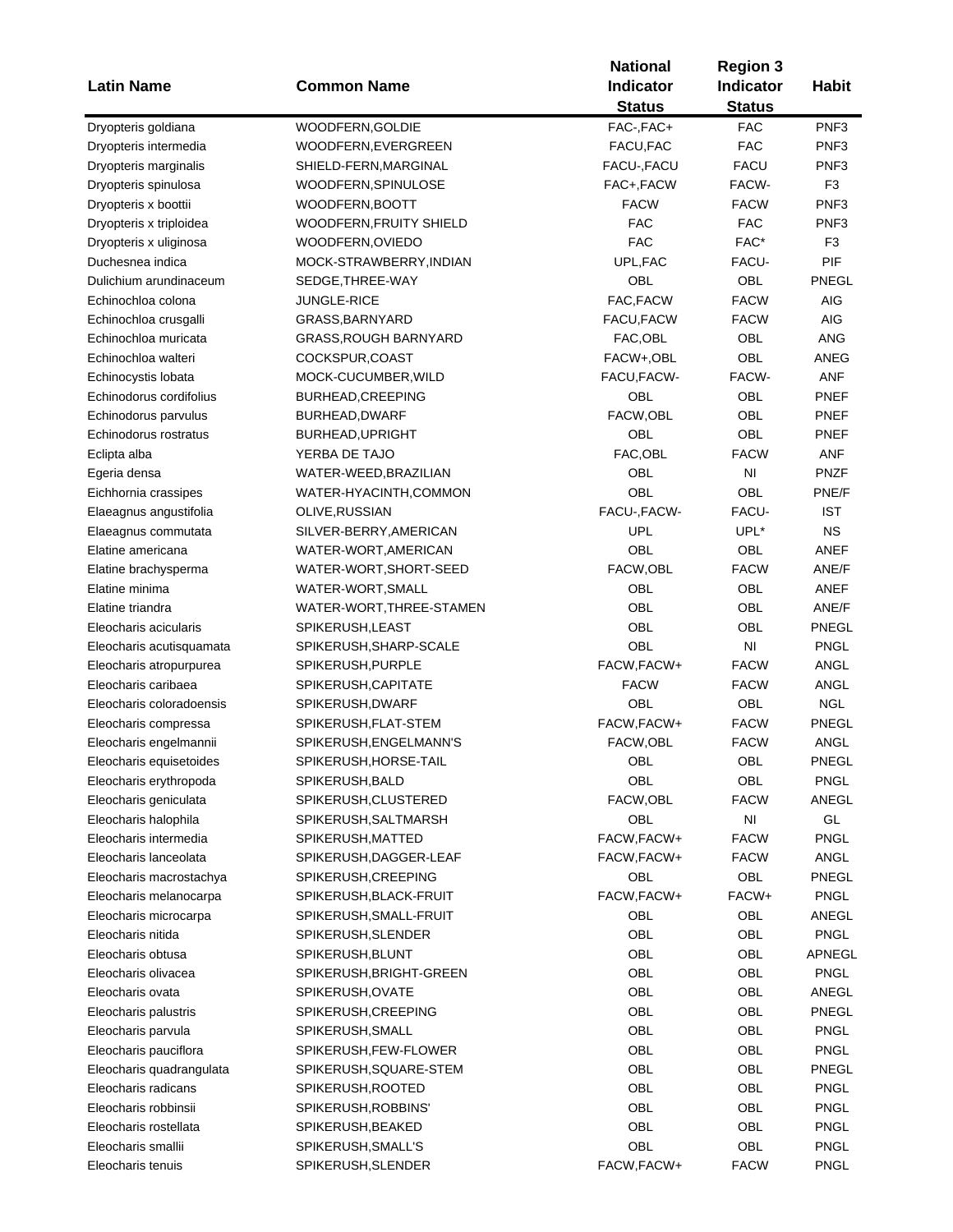| <b>Latin Name</b>                                  | <b>Common Name</b>                   | <b>National</b><br>Indicator | <b>Region 3</b><br>Indicator | <b>Habit</b>      |
|----------------------------------------------------|--------------------------------------|------------------------------|------------------------------|-------------------|
|                                                    |                                      | <b>Status</b>                | <b>Status</b>                |                   |
| Eleocharis tricostata                              | SPIKERUSH, THREE-ANGLE               | FACW+,OBL                    | OBL                          | GL                |
| Eleocharis wolfii                                  | SPIKERUSH, WOLF'S                    | OBL                          | OBL                          | PNEGL             |
| Elephantopus carolinianus                          | ELEPHANT-FOOT, CAROLINA              | FACU, FAC                    | FAC-                         | PNF               |
| Eleusine indica                                    | GOOSEGRASS, INDIA                    | UPL, FACU                    | <b>FACU</b>                  | <b>AIG</b>        |
| Ellisia nyctelea                                   | BABY-BLUE-EYES, FALSE                | UPL, FAC+                    | FAC+                         | ANF               |
| Elodea canadensis                                  | WATER-WEED, BROAD                    | OBL                          | OBL                          | <b>PNZF</b>       |
| Elodea nuttallii                                   | WATER-WEED, NUTTALL'S                | OBL                          | OBL                          | <b>PNZF</b>       |
| Elymus arenarius                                   | LYME-GRASS, SEA                      | FACU-, FAC                   | <b>FACU</b>                  | PIG               |
| Elymus canadensis                                  | WILD-RYE, NODDING                    | FACU, FAC+                   | FAC-                         | <b>PNG</b>        |
| Elymus cinereus                                    | WILD-RYE, BASIN                      | FAC-?                        | NI                           | <b>PNG</b>        |
| Elymus condensatus                                 | WILD-RYE, GIANT                      | <b>FACU</b>                  | NI                           | <b>PNG</b>        |
| Elymus glaucus                                     | WILD-RYE, BLUE                       | <b>FACU</b>                  | <b>FACU</b>                  | <b>PNG</b>        |
| Elymus riparius                                    | WILD-RYE, RIVERBANK                  | <b>FACW</b>                  | <b>FACW</b>                  | <b>PNG</b>        |
| Elymus villosus                                    | WILD-RYE, HAIRY                      | FACU-, FACU                  | <b>FACU</b>                  | <b>PNG</b>        |
| Elymus virginicus                                  | WILD-RYE, VIRGINIA                   | FAC, FACW                    | FACW-                        | <b>PNG</b>        |
| Elymus wiegandii                                   | WILD-RYE, WIEGAND'S                  | <b>FAC</b>                   | <b>FAC</b>                   | G                 |
| Empetrum nigrum                                    | CROWBERRY, BLACK                     | FACU, FACW                   | FACW-                        | <b>NS</b>         |
| Empetrum rubrum                                    | CROWBERRY, PURPLE                    | <b>FAC</b>                   | N <sub>l</sub>               | <b>NS</b>         |
| Enemion biternatum                                 | RUE-ANEMONE, FALSE                   | UPL, FACW                    | <b>FAC</b>                   | <b>PNF</b>        |
| Epilobium angustifolium                            | <b>FIREWEED</b>                      | FACU, FAC                    | <b>FAC</b>                   | <b>PNF</b>        |
| Epilobium brachycarpum                             | WILLOW-HERB, PANICLED                | UPL                          | NI                           | ANF               |
| Epilobium ciliatum                                 | WILLOW-HERB, HAIRY                   | FACU, OBL                    | <b>FACU</b>                  | <b>PNF</b>        |
| Epilobium coloratum                                | WILLOW-HERB, PURPLE-LEAF             | OBL                          | OBL                          | <b>PNF</b>        |
| Epilobium hirsutum                                 | WILLOW-HERB, GREAT-HAIRY             | FACW, FACW+                  | FACW+                        | PIF               |
| Epilobium hornemannii                              | WILLOW-HERB, HORNEMANN'S             | FACW-, FACW+                 | N <sub>l</sub>               | <b>PNF</b>        |
| Epilobium leptophyllum                             | WILLOW-HERB, LINEAR-LEAF             | FACW,OBL                     | OBL                          | <b>PNF</b>        |
| Epilobium palustre                                 | WILLOW-HERB, MARSH                   | OBL                          | OBL                          | <b>PNF</b>        |
| Epilobium strictum                                 | WILLOW-HERB, DOWNY                   | <b>OBL</b>                   | OBL                          | <b>PNF</b>        |
| Equisetum arvense                                  | HORSETAIL, FIELD                     | FACU, FACW-                  | <b>FAC</b>                   | PNH <sub>2</sub>  |
| Equisetum fluviatile                               | HORSETAIL, WATER                     | OBL                          | OBL                          | PNH <sub>2</sub>  |
| Equisetum hyemale                                  | HORSETAIL, ROUGH                     | FAC+,FACW                    | FACW-                        | PNH <sub>2</sub>  |
| Equisetum laevigatum                               | SCOURING-RUSH, SMOOTH                | FAC, FACW                    | <b>FACW</b>                  | PNH <sub>2</sub>  |
| Equisetum palustre                                 | HORSETAIL, MARSH                     | <b>FACW</b>                  | <b>FACW</b>                  | PNH <sub>2</sub>  |
| Equisetum pratense                                 | HORSETAIL, MEADOW                    | <b>FACW</b>                  | <b>FACW</b>                  | PNH <sub>2</sub>  |
| Equisetum scirpoides                               | SCOURING-RUSH, DWARF                 | FACU,FAC+                    | FAC+                         | PNH <sub>2</sub>  |
| Equisetum sylvaticum                               | HORSETAIL, WOODLAND                  | FACU, FACW                   | <b>FACW</b>                  | PNH <sub>2</sub>  |
| Equisetum telmateia                                | HORSETAIL, GIANT                     | FACW,OBL                     | OBL                          | PNH <sub>2</sub>  |
| Equisetum variegatum                               | HORSETAIL, VARIEGATED                | FACW, FACW+                  | <b>FACW</b>                  | PNH <sub>2</sub>  |
| Equisetum x ferrissii                              | SCOURING-RUSH, INTERMEDIATE          | FAC, FACW                    | <b>FACW</b>                  | PNH <sub>2</sub>  |
| Equisetum x litorale                               | HORSETAIL, SHORE                     | OBL                          | OBL                          | PNH <sub>2</sub>  |
| Equisetum x nelsonii                               | HORSETAIL, NELSON VARIEGATED         | FAC+                         | FAC+                         | PNH <sub>2</sub>  |
| Equisetum x trachyodon                             | HORSETAIL, ROUGH-TOOTH               | FACW+                        | FACW+                        | PH <sub>2</sub>   |
| Eragrostis cilianensis                             | <b>STINKGRASS</b>                    | FACU, FACU+                  | <b>FACU</b>                  | <b>AIG</b>        |
| Eragrostis frankii                                 | LOVEGRASS, FRANK'S                   | FAC, FACW                    | <b>FACW</b>                  | ANG               |
| Eragrostis glomerata                               | LOVEGRASS, POND                      | OBL                          | NI                           | ANG               |
| Eragrostis hirsuta                                 | LOVEGRASS, BIG-TOP                   | UPL, FACU                    | FACU                         | <b>PNG</b>        |
| Eragrostis hypnoides                               | LOVEGRASS, TEAL                      | FAC, OBL                     | OBL                          | ANG               |
| Eragrostis mexicana                                | LOVEGRASS, MEXICAN                   | UPL, FAC                     | <b>FAC</b>                   | <b>ANG</b>        |
| Eragrostis pectinacea                              | LOVEGRASS, PURPLE                    | FACU, FAC                    | <b>FAC</b>                   | <b>ANG</b>        |
| Eragrostis pilosa                                  | LOVEGRASS, INDIA                     | <b>FACU</b>                  | <b>FACU</b>                  | <b>AIG</b>        |
|                                                    | LOVEGRASS, HAIRY CREEPING            | FACW+,OBL                    | OBL                          | ANG               |
| Eragrostis reptans                                 |                                      |                              | <b>UPL</b>                   |                   |
| Eragrostis spectabilis<br>Erechtites hieraciifolia | LOVEGRASS, PURPLE                    | UPL, FACU<br>FACU, FAC       | <b>FACU</b>                  | <b>PNG</b><br>ANF |
|                                                    | BURN, AMERICAN<br>PLUMEGRASS, WOOLLY |                              | FACU-                        | <b>PNG</b>        |
| Erianthus alopecuroides<br>Erianthus brevibarbis   | PLUMEGRASS, SHORT-BEARD              | FACU-, FACW-<br>FACW,OBL     | OBL                          | <b>PNG</b>        |
|                                                    |                                      |                              |                              |                   |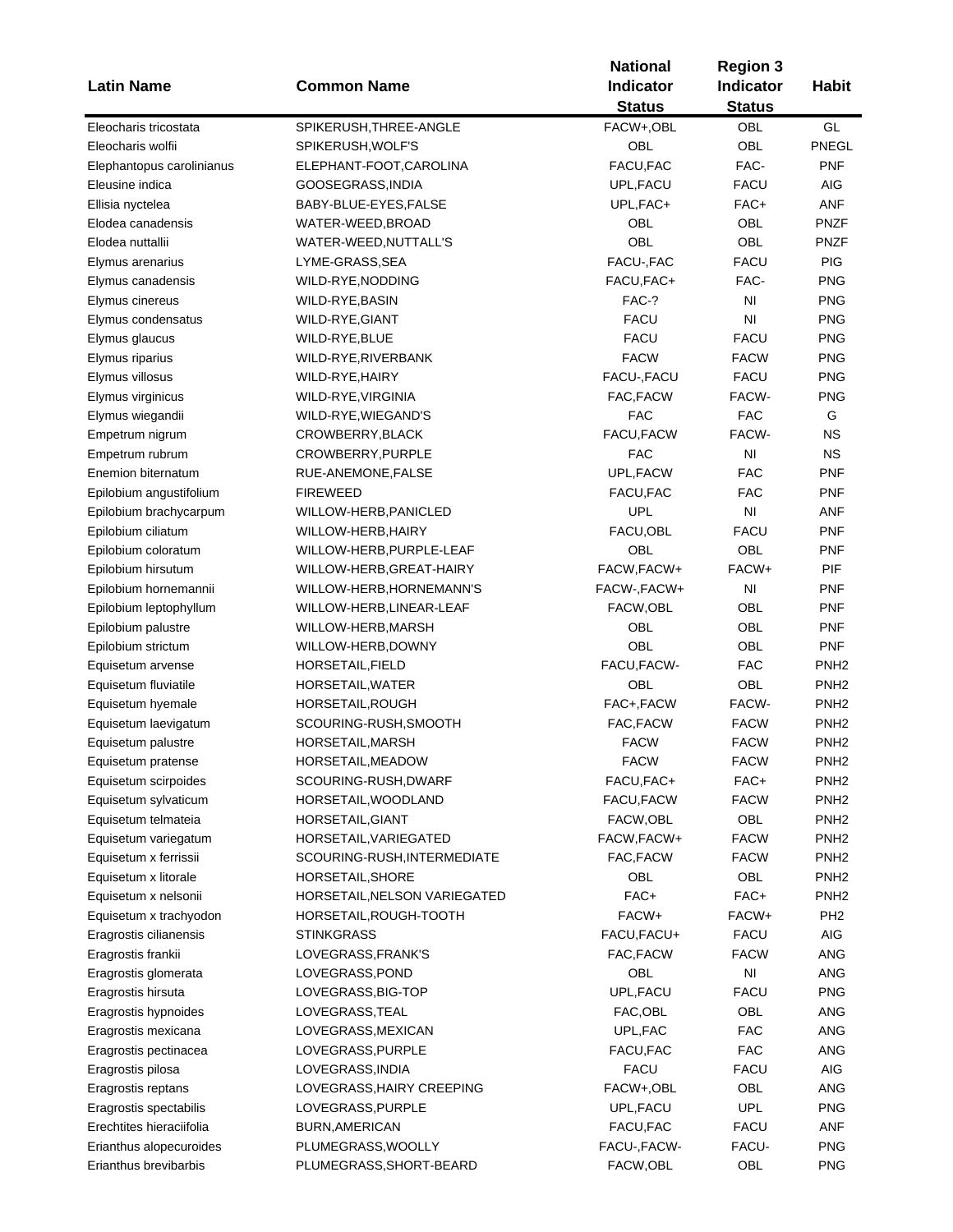|                             |                                 | <b>National</b> | <b>Region 3</b>        |              |  |
|-----------------------------|---------------------------------|-----------------|------------------------|--------------|--|
| <b>Latin Name</b>           | <b>Common Name</b>              | Indicator       | Indicator              | <b>Habit</b> |  |
|                             |                                 | <b>Status</b>   | <b>Status</b>          |              |  |
| Erianthus ravennae          | PLUMEGRASS, RAVENNA             | UPL, FACW       | <b>FACW</b>            | PIG          |  |
| Erianthus strictus          | PLUMEGRASS, NARROW              | FACW+,OBL       | OBL                    | <b>PNG</b>   |  |
| Erigeron acris              | FLEABANE, BITTER                | FACU, FAC       | <b>FAC</b>             | BPF          |  |
| Erigeron annuus             | FLEABANE, WHITE-TOP             | FACU, FAC       | FAC-                   | ANF          |  |
| Erigeron hyssopifolius      | FLEABANE, HYSSOP-LEAF           | <b>FACW</b>     | <b>FACW</b>            | <b>PNF</b>   |  |
| Erigeron lonchophyllus      |                                 | FAC, FACW       | FACW-                  | BNF          |  |
|                             | FLEABANE, LOW MEADOW            |                 |                        |              |  |
| Erigeron philadelphicus     | FLEABANE, PHILADELPHIA          | FACU, OBL       | <b>FACW</b>            | BNF          |  |
| Erigeron pulchellus         | PLANTAIN, ROBIN'S               | FACU, FACU+     | <b>FACU</b>            | <b>PNF</b>   |  |
| Erigeron strigosus          | FLEABANE, PRAIRIE               | FACU, FAC       | FAC-                   | <b>ANF</b>   |  |
| Eriocaulon septangulare     | <b>BUTTONS, WHITE</b>           | OBL             | OBL                    | PIEF         |  |
| Eriochloa contracta         | <b>CUPGRASS, PRAIRIE</b>        | FACU, FACW      | <b>FAC</b>             | ANG          |  |
| Eriochloa gracilis          | CUPGRASS, SOUTHWESTERN          | FAC, FACW       | FACW*                  | ANG          |  |
| Eriophorum alpinum          | COTTON-GRASS, ALPINE            | OBL             | OBL                    | PNGL         |  |
| Eriophorum angustifolium    | COTTON-GRASS, NARROW-LEAF       | OBL             | OBL                    | <b>PNGL</b>  |  |
| Eriophorum chamissonis      | COTTON-GRASS, RUSSET            | OBL             | OBL                    | <b>PNGL</b>  |  |
| Eriophorum gracile          | COTTON-GRASS, SLENDER           | OBL             | OBL                    | PNEGL        |  |
| Eriophorum polystachion     | COTTON-GRASS, COLDSWAMP         | OBL             | OBL                    | <b>PNGL</b>  |  |
| Eriophorum spissum          | HARE'S-TAIL                     | OBL             | OBL                    | <b>PNGL</b>  |  |
| Eriophorum tenellum         | COTTON-GRASS, FEW-NERVE         | OBL             | OBL                    | <b>PNGL</b>  |  |
| Eriophorum virginicum       | COTTON-GRASS, TAWNY             | OBL             | OBL                    | PNEGL        |  |
| Eriophorum viridicarinatum  | COTTON-GRASS, GREEN-KEEL        | OBL             | OBL                    | PNEGL        |  |
| Eryngium prostratum         | COYOTE-THISTLE, CREEPING        | FACW, OBL       | OBL                    | <b>PNF</b>   |  |
| Eryngium yuccifolium        | RATTLESNAKE-MASTER              | FAC, FACW       | FAC+                   | <b>PNF</b>   |  |
| Erysimum cheiranthoides     | WALLFLOWER, WORM-SEED           | UPL, FAC        | <b>FACU</b>            | <b>ANF</b>   |  |
| Erythronium rostratum       | FAWNLILY, YELLOW                | UPL, FACU       | N <sub>l</sub>         | <b>PNF</b>   |  |
| Eulalia viminea             | MICROSTEGIUM, NEPAL             | FAC, FAC+       | NI                     | G            |  |
| Euonymus americanus         | STRAWBERRY-BUSH, AMERICAN       | FACU, FACW      | FAC-                   | <b>NS</b>    |  |
| Euonymus atropurpureus      | BURNING-BUSH, EASTERN           | FACU, FAC+      | FAC-                   | NST          |  |
| Eupatoriadelphus fistulosus | JOE-PYE-WEED, HOLLOW            | FAC+,OBL        | OBL                    | <b>PNF</b>   |  |
| Eupatoriadelphus maculatus  | JOE-PYE-WEED, SPOTTED           | FACW-, OBL      | OBL                    | <b>PNF</b>   |  |
| Eupatoriadelphus purpureus  | JOE-PYE-WEED, SWEET             | <b>FAC</b>      | <b>FAC</b>             | <b>PNF</b>   |  |
| Eupatorium capillifolium    | THOROUGH-WORT, SMALL DOG-FENNEL | FACU-, FACU     | <b>FACU</b>            | <b>PNF</b>   |  |
| Eupatorium perfoliatum      | BONESET, COMMON                 | FACW+,OBL       | FACW+                  | <b>PNF</b>   |  |
|                             |                                 | FAC, FACW       |                        |              |  |
| Eupatorium semiserratum     | THOROUGH-WORT, SMALL-FLOWER     |                 | <b>FACW</b>            | PNF          |  |
| Eupatorium serotinum        | THOROUGH-WORT, LATE-FLOWERING   | FAC-,FAC+       | FAC+                   | <b>PNF</b>   |  |
| Euphorbia commutata         | SPURGE, TINTED WOOD             | UPL, FACU       | <b>UPL</b>             | ANF          |  |
| Euphorbia heterophylla      | SPURGE, PAINTED                 | UPL, FAC        | NI                     | ANF          |  |
| Euphorbia humistrata        | BROOMSPURGE, SPREADING          | FACU, FACW      | <b>FACW</b>            | ANF          |  |
| Euphorbia maculata          | BROOMSPURGE, SPOTTED            | UPL, FACU       | FACU-                  | ANF          |  |
| Euphorbia marginata         | SNOW-ON-THE-MOUNTAIN            | UPL, FACU       | FACU-                  | ANF          |  |
| Euphorbia nutans            | BROOMSPURGE, EYEBANE            | FACU-, FACU     | <b>FACU</b>            | AIF          |  |
| Euphorbia obtusata          | SPURGE, BLUNT-LEAF              | FACU-, FAC      | FACU*                  | <b>ANF</b>   |  |
| Euphorbia polygonifolia     | BROOMSPURGE, SEASIDE            | UPL, FACU       | <b>UPL</b>             | <b>ANF</b>   |  |
| Euphrasia arctica           | EYEBRIGHT, GLANDULAR            | FACW+           | FACW+                  | AIF          |  |
| Euthamia camporum           | FRAGRANT-GOLDEN-ROD, VISCID     | FACU,FACW       | <b>FACW</b>            | PNF          |  |
| Euthamia graminifolia       | FRAGRANT-GOLDEN-ROD, FLAT-TOP   | FAC, FACW       | FACW-                  | <b>PNF</b>   |  |
| Euthamia leptocephala       | FRAGRANT-GOLDEN-ROD, BUSHY      | FAC+,FACW       | <b>FACW</b>            | <b>PNF</b>   |  |
| Euthamia occidentalis       | FRAGRANT-GOLDEN-ROD, WESTERN    | FACW,OBL        | NI                     | <b>PNF</b>   |  |
| Euthamia remota             | FRAGRANT-GOLDEN-ROD, PRAIRIE    | UPL, FAC+       | FAC+                   | <b>PNF</b>   |  |
| Fagus grandifolia           | BEECH, AMERICAN                 | <b>FACU</b>     | <b>FACU</b>            | NT           |  |
| Fagus grandifolia           | <b>BEECH</b>                    | FAC+            | $\mathsf{N}\mathsf{I}$ | <b>NT</b>    |  |
| Festuca altaica             | FESCUE, ROUGH                   | UPL, FAC        | FACU*                  | <b>PNG</b>   |  |
| Festuca arundinacea         | FESCUE, KENTUCKY                | UPL, FACW-      | FACU+                  | <b>PIG</b>   |  |
| Festuca obtusa              | FESCUE, NODDING                 | FACU, FAC       | FACU+                  | <b>PNG</b>   |  |
| Festuca paradoxa            | FESCUE, CLUSTER                 | FACU, FAC       | <b>FAC</b>             | <b>PNG</b>   |  |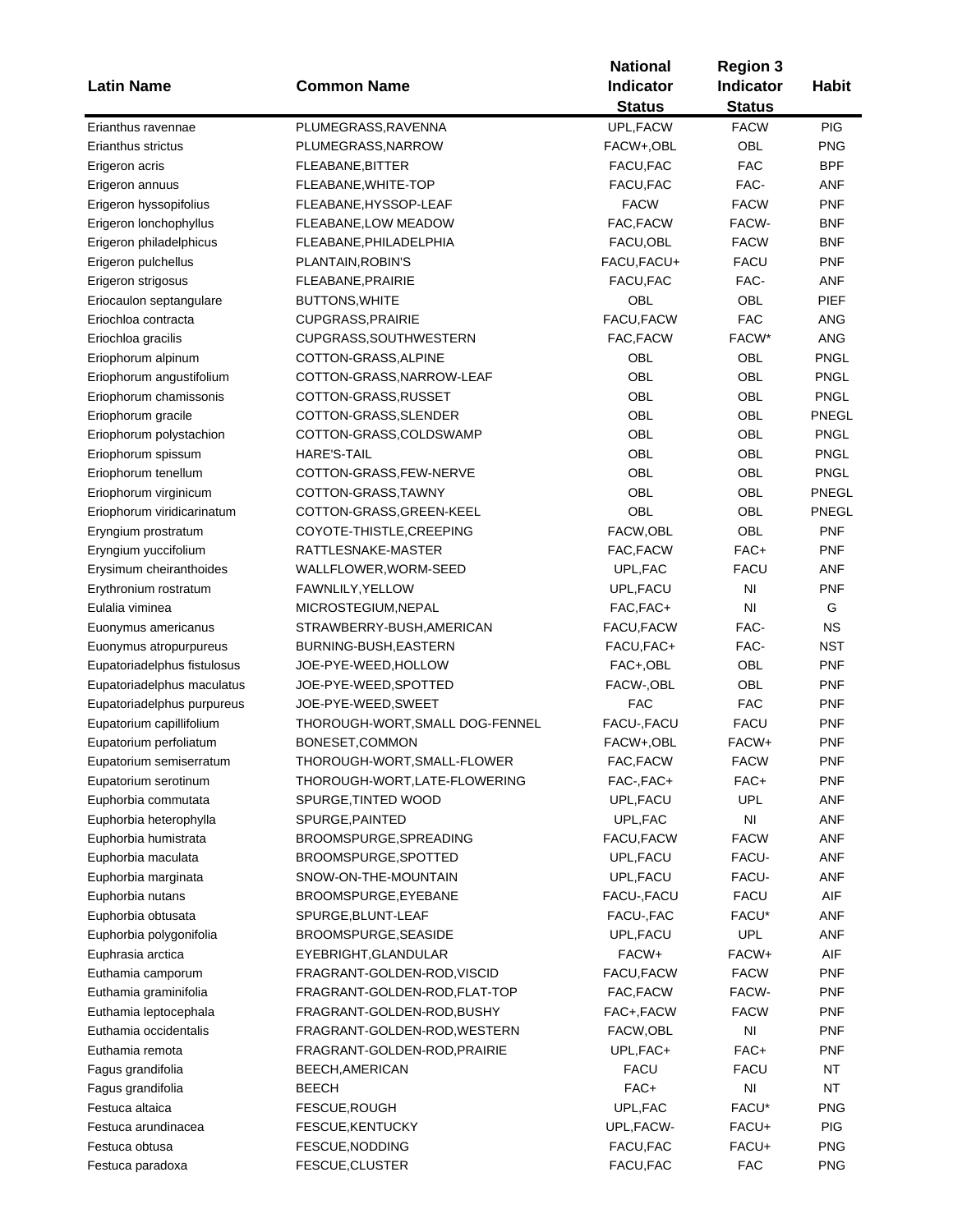| <b>Latin Name</b>         | <b>Common Name</b>             | <b>National</b><br><b>Indicator</b><br><b>Status</b> | <b>Region 3</b><br><b>Indicator</b><br><b>Status</b> | <b>Habit</b>  |
|---------------------------|--------------------------------|------------------------------------------------------|------------------------------------------------------|---------------|
| Festuca pratensis         | FESCUE, MEADOW                 | FACU-, FAC                                           | FACU-                                                | <b>PIG</b>    |
| Festuca rubra             | FESCUE, RED                    | FACU, FACW-                                          | FAC-                                                 | <b>PNG</b>    |
| Filaginella uliginosa     | CUDWEED,LOW                    | UPL, FACW                                            | <b>FAC</b>                                           | N             |
| Filipendula rubra         | QUEEN-OF-THE-PRAIRIE           | FACW,OBL                                             | FACW+                                                | <b>PNF</b>    |
| Fimbristylis annua        | FIMBRY, ANNUAL                 | FACU-, FACW                                          | FACU-                                                | ANGL          |
| Fimbristylis autumnalis   | FIMBRY, SLENDER                | FACW+,OBL                                            | FACW+                                                | GL            |
| Fimbristylis caroliniana  | FIMBRY,CAROLINA                | FACU, FACW+                                          | <b>FACU</b>                                          | <b>PNGL</b>   |
| Fimbristylis dichotoma    | FIMBRY, TALL                   | FACW+,OBL                                            | OBL                                                  | <b>APNEGL</b> |
| Fimbristylis puberula     | FIMBRY, VAHL'S HAIRY           | FACW,OBL                                             | <b>OBL</b>                                           | PNEGL         |
| Fimbristylis vahlii       | FIMBRY, VAHL'S                 | FACW, OBL                                            | OBL                                                  | ANEGL         |
| Flaveria campestris       | FLAVERIA, ALKALI               | FAC, FACW                                            | <b>FAC</b>                                           | <b>ANF</b>    |
| Fleischmannia incarnata   | THOROUGH-WORT,PINK             | FACU+, FAC                                           | FAC*                                                 | N             |
| Floerkea proserpinacoides | MERMAID-WEED, FALSE            | FAC, OBL                                             | FAC+                                                 | ANF           |
| Foeniculum vulgare        | FENNEL, SWEET                  | UPL, FAC                                             | N <sub>l</sub>                                       | <b>BPIF</b>   |
| Forestiera acuminata      | PRIVET, SWAMP                  | OBL                                                  | OBL                                                  | NST           |
| Fragaria virginiana       | STRAWBERRY, VIRGINIA           | UPL, FAC                                             | FAC-                                                 | <b>PNF</b>    |
| Fraxinus americana        | ASH,WHITE                      | <b>FACU</b>                                          | <b>FACU</b>                                          | <b>NT</b>     |
| Fraxinus nigra            | ASH,BLACK                      | FACW, FACW+                                          | FACW+                                                | <b>NT</b>     |
| Fraxinus pennsylvanica    | ASH, GREEN                     | FAC, FACW                                            | <b>FACW</b>                                          | <b>NT</b>     |
| Fraxinus profunda         | ASH, PUMPKIN                   | OBL                                                  | OBL                                                  | <b>NT</b>     |
| Fuirena pumila            | UMBRELLA-SEDGE,DWARF           | OBL                                                  | <b>OBL</b>                                           | ANGL          |
| Fuirena scirpoidea        | UMBRELLA-SEDGE, SOUTHERN       | OBL                                                  | OBL                                                  | <b>PNGL</b>   |
| Fuirena simplex           | UMBRELLA-SEDGE, WESTERN        | OBL                                                  | <b>OBL</b>                                           | <b>PNGL</b>   |
|                           | UMBRELLA-SEDGE, HAIRY          | OBL                                                  | OBL                                                  | <b>PNGL</b>   |
| Fuirena squarrosa         |                                | FACU, FAC-                                           | <b>FACU</b>                                          | <b>ANF</b>    |
| Galium aparine            | BEDSTRAW,CATCHWEED             |                                                      | OBL                                                  | <b>PNF</b>    |
| Galium asprellum          | BEDSTRAW, ROUGH                | FACW+,OBL                                            | <b>FAC</b>                                           |               |
| Galium boreale            | BEDSTRAW, NORTHERN             | FACU, FAC<br>OBL                                     | OBL                                                  | <b>PNF</b>    |
| Galium brevipes           | BEDSTRAW, LIMESTONE SWAMP      |                                                      |                                                      | <b>PNF</b>    |
| Galium circaezans         | LICORICE, WILD                 | UPL, FACU-                                           | FACU-                                                | <b>PNF</b>    |
| Galium concinnum          | BEDSTRAW, SHINING              | UPL, FACU                                            | <b>FACU</b>                                          | <b>PNF</b>    |
| Galium labradoricum       | BEDSTRAW, NORTHERN BOG         | OBL                                                  | OBL                                                  | <b>PNF</b>    |
| Galium obtusum            | BEDSTRAW, BLUNT-LEAF           | FACW-, OBL                                           | FACW+                                                | <b>PNF</b>    |
| Galium palustre           | BEDSTRAW, MARSH                | OBL                                                  | N <sub>l</sub>                                       | <b>PNF</b>    |
| Galium parisiense         | BEDSTRAW,WALL                  | UPL,FACU                                             | FACU                                                 | AIF           |
| Galium tinctorium         | BEDSTRAW, STIFF MARSH          | FACW, OBL                                            | <b>OBL</b>                                           | PNF           |
| Galium trifidum           | BEDSTRAW, SMALL                | FACW, OBL                                            | FACW+                                                | PNF           |
| Galium triflorum          | BEDSTRAW, SWEET-SCENT          | FACU, FACU+                                          | FACU+                                                | <b>PNF</b>    |
| Gamochaeta purpurea       | CUDWEED,PURPLE                 | UPL, FACU                                            | <b>FACU</b>                                          | N             |
| Gaultheria hispidula      | SNOWBERRY, CREEPING            | <b>FACW</b>                                          | <b>FACW</b>                                          | <b>NS</b>     |
| Gaultheria procumbens     | TEABERRY                       | <b>FACU</b>                                          | <b>FACU</b>                                          | ΝS            |
| Gaura biennis             | BUTTERFLY-WEED, BIENNIAL       | FACU-, FACU                                          | FACU-                                                | <b>BNF</b>    |
| Gaura parviflora          | BUTTERFLY-WEED, VELVET-LEAF    | FACU?                                                | N <sub>l</sub>                                       | <b>ANF</b>    |
| Gaylussacia baccata       | HUCKLEBERRY, BLACK             | <b>FACU</b>                                          | <b>FACU</b>                                          | <b>NS</b>     |
| Gentiana affinis          | <b>GENTIAN, PRAIRIE</b>        | <b>FACU</b>                                          | ΝI                                                   | PNF           |
| Gentiana alba             | <b>GENTIAN, YELLOW</b>         | FACU, FAC                                            | <b>FACU</b>                                          | PF            |
| Gentiana andrewsii        | GENTIAN, FRINGE-TOP BOTTLE     | FAC, FACW+                                           | <b>FACW</b>                                          | PNF           |
| Gentiana clausa           | <b>GENTIAN, CLOSED</b>         | FAC, FACW+                                           | FACW+                                                | PNF           |
| Gentiana linearis         | GENTIAN, NARROW-LEAF           | OBL                                                  | NI                                                   | <b>PNF</b>    |
| Gentiana rubricaulis      | <b>GENTIAN, CLOSED</b>         | OBL                                                  | OBL                                                  | <b>PNF</b>    |
| Gentiana saponaria        | <b>GENTIAN, SOAPWORT</b>       | FACW-, FACW                                          | FACW-                                                | <b>PNF</b>    |
| Gentianella amarella      | GENTIAN, NORTHERN              | FAC, OBL                                             | OBL                                                  | ABNF          |
| Gentianella quinquefolia  | <b>GENTIAN, STIFF</b>          | FAC, FACW-                                           | <b>FAC</b>                                           | ANF           |
| Gentianopsis crinita      | GENTIAN, FRINGED               | FACW+,OBL                                            | FACW+                                                | ABF           |
| Gentianopsis procera      | <b>GENTIAN, LESSER FRINGED</b> | OBL                                                  | OBL                                                  | ANF           |
| Gentianopsis virgata      | <b>GENTIAN, LESSER FRINGED</b> | FACW+,OBL                                            | OBL*                                                 | <b>ANF</b>    |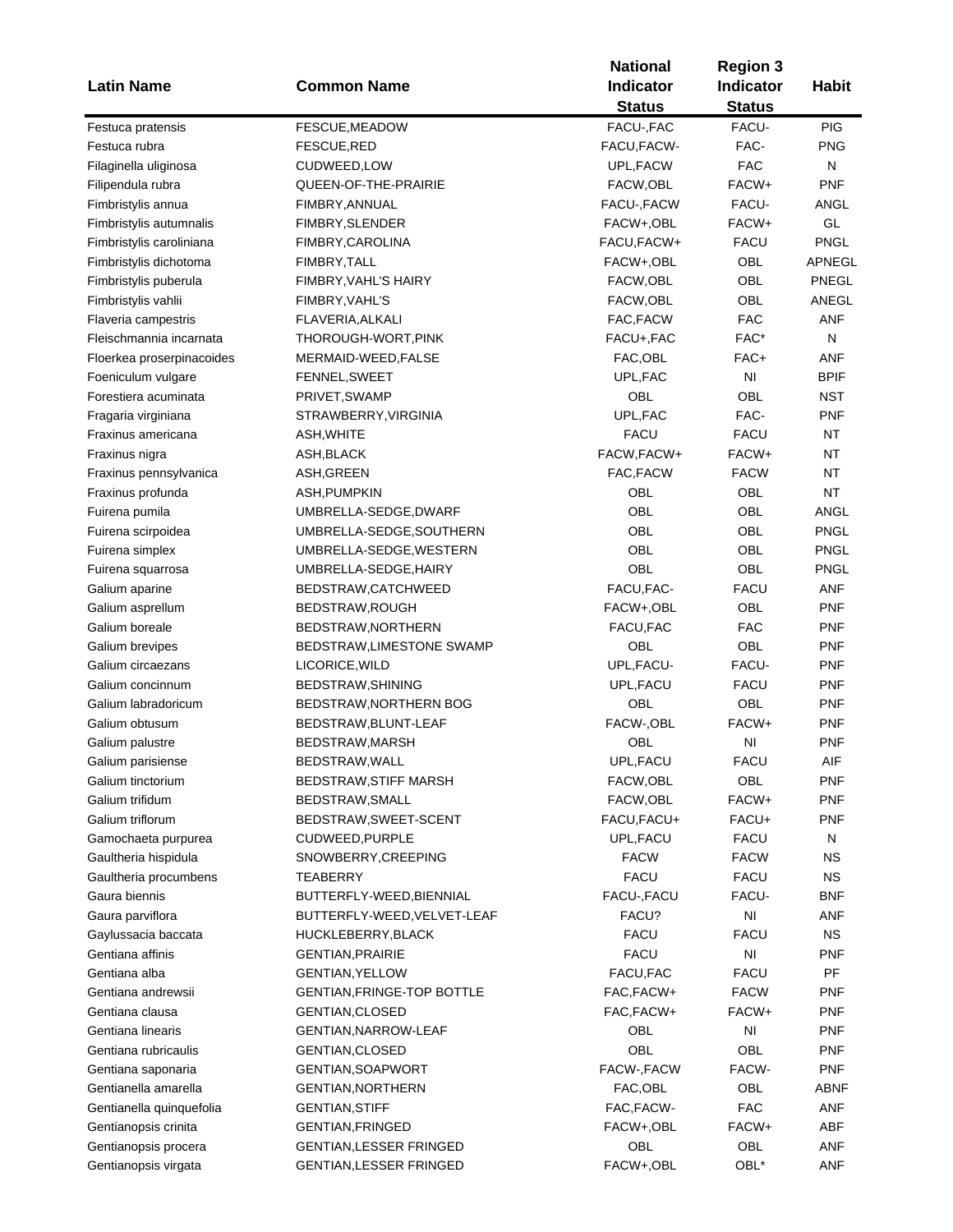| <b>Latin Name</b>         | <b>Common Name</b>              | <b>National</b><br>Indicator<br><b>Status</b> | <b>Region 3</b><br><b>Indicator</b><br><b>Status</b> | <b>Habit</b>     |
|---------------------------|---------------------------------|-----------------------------------------------|------------------------------------------------------|------------------|
| Geocaulon lividum         | TOADFLAX, NORTHERN RED-FRUIT    | FACU, FACW-                                   | FACW-                                                | N                |
| Geranium maculatum        | CRANE'S-BILL, PURPLE            | <b>FACU</b>                                   | <b>FACU</b>                                          | <b>PNF</b>       |
| Geranium pratense         | CRANE'S-BILL, MEADOW            | UPL, FAC                                      | NI                                                   | <b>PNF</b>       |
| Geum aleppicum            | AVENS, YELLOW                   | FACU, FACW+                                   | FAC+                                                 | <b>PNF</b>       |
| Geum canadense            |                                 | FACU, FAC                                     | <b>FAC</b>                                           | <b>PNF</b>       |
| Geum laciniatum           | AVENS, WHITE                    | FAC+,FACW                                     | <b>FACW</b>                                          | <b>PNF</b>       |
|                           | AVENS, ROUGH                    |                                               | FACW+                                                | <b>PNF</b>       |
| Geum macrophyllum         | AVENS, LARGE-LEAF               | FACW, OBL                                     |                                                      |                  |
| Geum rivale               | AVENS, PURPLE                   | FAC, OBL                                      | OBL                                                  | <b>PNF</b>       |
| Geum triflorum            | WHISKERS, OLD-MAN'S             | UPL, FAC                                      | FACU-                                                | <b>PNF</b>       |
| Geum vernum               | AVENS, SPRING                   | FACU-, FAC                                    | FAC-                                                 | PIF              |
| Geum virginianum          | AVENS, PALE                     | FACU-, FACW-                                  | FACU-                                                | <b>PNF</b>       |
| Glaux maritima            | <b>SEA-MILKWORT</b>             | FACW+,OBL                                     | OBL*                                                 | PI\$F            |
| Glecoma hederacea         | <b>IVY, GROUND</b>              | UPL, FACU+                                    | FACU                                                 | PIF              |
| Gleditsia aquatica        | <b>WATER-LOCUST</b>             | OBL                                           | OBL                                                  | <b>NETS</b>      |
| Gleditsia triacanthos     | HONEY-LOCUST                    | FACU, FAC                                     | <b>FAC</b>                                           | <b>NTS</b>       |
| Glinus lotoides           |                                 | FACW-, OBL                                    | OBL                                                  | <b>AIEF</b>      |
| Glyceria acutiflora       | <b>GRASS, CREEPING MANNA</b>    | OBL                                           | OBL                                                  | <b>PNG</b>       |
| Glyceria borealis         | GRASS, SMALL FLOATING MANNA     | OBL                                           | OBL                                                  | <b>PNEG</b>      |
| Glyceria canadensis       | GRASS, CANADA MANNA             | <b>OBL</b>                                    | OBL                                                  | <b>PNG</b>       |
| Glyceria maxima           | MEADOWGRASS, REED               | OBL                                           | OBL                                                  | PIG              |
| Glyceria septentrionalis  | <b>GRASS, EASTERN MANNA</b>     | OBL                                           | OBL                                                  | <b>PNEG</b>      |
| Glyceria striata          | <b>GRASS, FOWL MANNA</b>        | OBL                                           | OBL                                                  | <b>PNEG</b>      |
| Glycyrrhiza lepidota      | LICORICE, AMERICAN              | UPL, FAC+                                     | FACU-                                                | <b>PNF</b>       |
| Goodyera oblongifolia     | RATTLESNAKE-PLANTAIN, GIANT     | UPL, FACU                                     | <b>UPL</b>                                           | <b>PNF</b>       |
| Goodyera pubescens        | RATTLESNAKE-PLANTAIN, DOWNY     | UPL, FAC                                      | FAC*                                                 | <b>PNF</b>       |
| Goodyera repens           | RATTLESNAKE-PLANTAIN, DWARF     | UPL, FACW                                     | <b>FACU</b>                                          | <b>PNF</b>       |
| Goodyera tesselata        | RATTLESNAKE-PLANTAIN, CHECKERED | FACU-, FACU                                   | <b>FACU</b>                                          | <b>PNF</b>       |
| Gratiola aurea            | HEDGEHYSSOP, GOLDEN             | OBL                                           | <b>OBL</b>                                           | <b>PNF</b>       |
| Gratiola neglecta         | HEDGEHYSSOP, CLAMMY             | OBL                                           | OBL                                                  | ANEF             |
| Gratiola virginiana       | HEDGEHYSSOP, ROUND-FRUIT        | OBL                                           | OBL                                                  | ABNEF            |
| Gratiola viscidula        | HEDGEHYSSOP, SHAGGY             | OBL                                           | OBL                                                  | <b>PNF</b>       |
| Grindelia squarrosa       | GUMWEED, CURLY-CUP              | UPL, FACU                                     | <b>FACU</b>                                          | <b>ABPNF</b>     |
| Gymnocarpium dryopteris   | FERN, OAK                       | UPL, FAC                                      | <b>FAC</b>                                           | PNF <sub>3</sub> |
| Gymnocarpium robertianum  | FERN, LIMESTONE OAK             | UPL, FACU                                     | FACU                                                 | PNF3             |
| Hackelia floribunda       | STICKSEED, DAVIS MOUNTAIN       | FACU-, FAC                                    | NI                                                   | <b>BPNF</b>      |
| Hackelia virginiana       | STICKSEED, VIRGINIA             | FACU, FAC+                                    | FAC-                                                 | <b>BPNF</b>      |
| Halenia deflexa           | SPURRED-GENTIAN, AMERICAN       | <b>FAC</b>                                    | <b>FAC</b>                                           | ANF              |
| Halesia carolina          | SILVER-BELL, CAROLINA           | FACU, FAC                                     | FACU+                                                | <b>NST</b>       |
| Hamamelis vernalis        | WITCH-HAZEL, VERNAL'S           | FACU, FACW                                    | <b>FACW</b>                                          | <b>NS</b>        |
| Hamamelis virginiana      | WITCH-HAZEL, AMERICAN           | FACU, FAC-                                    | <b>FACU</b>                                          | <b>NST</b>       |
| Hasteola suaveolens       | INDIAN-PLANTAIN, SWEET-SCENT    | FAC-, OBL                                     | OBL                                                  | <b>PNF</b>       |
| Helenium amarum           | SNEEZEWEED, FIVE-LEAF           | FACU-, FACU                                   | <b>FACU</b>                                          | ANF              |
| Helenium autumnale        | SNEEZEWEED,COMMON               | FACW-, OBL                                    | FACW+                                                | <b>PNF</b>       |
| Helenium flexuosum        | SNEEZEWEED, PURPLE-HEAD         | FAC-, FACW                                    | FAC+                                                 | <b>PNF</b>       |
| Helianthus angustifolius  | SUNFLOWER, SWAMP                | FAC, FACW                                     | FACW-                                                | <b>ANF</b>       |
| Helianthus annuus         | SUNFLOWER, COMMON               | FACU, FAC                                     | FAC-                                                 | <b>ANF</b>       |
| Helianthus ciliaris       | SUNFLOWER, BLUE-WEED            | <b>FAC</b>                                    | <b>FAC</b>                                           | <b>PNF</b>       |
| Helianthus decapetalus    | SUNFLOWER, THIN-LEAF            | UPL, FACU                                     | UPL*                                                 | <b>PNF</b>       |
| Helianthus giganteus      | SUNFLOWER, TALL                 | <b>FACW</b>                                   | <b>FACW</b>                                          | <b>PNF</b>       |
| Helianthus grosseserratus | SUNFLOWER, SAW-TOOTH            | FAC, FACW                                     | FACW-                                                | <b>PNF</b>       |
| Helianthus maximiliani    | SUNFLOWER, MAXIMILIAN'S         | UPL, FACU                                     | <b>UPL</b>                                           | <b>PNF</b>       |
| Helianthus microcephalus  | SUNFLOWER, SMALL-HEAD           | FACU-                                         | FACU-*                                               | <b>PNF</b>       |
| Helianthus nuttallii      | SUNFLOWER, NUTTALL'S            | FAC, FACW                                     | NI                                                   | <b>PNF</b>       |
| Helianthus occidentalis   | SUNFLOWER, FEW-LEAF             | UPL, FACU                                     | FACU-                                                | <b>PNF</b>       |
| Helianthus tuberosus      | JERUSALEM-ARTICHOKE             | FACU, FAC                                     | <b>FAC</b>                                           | PNF              |
|                           |                                 |                                               |                                                      |                  |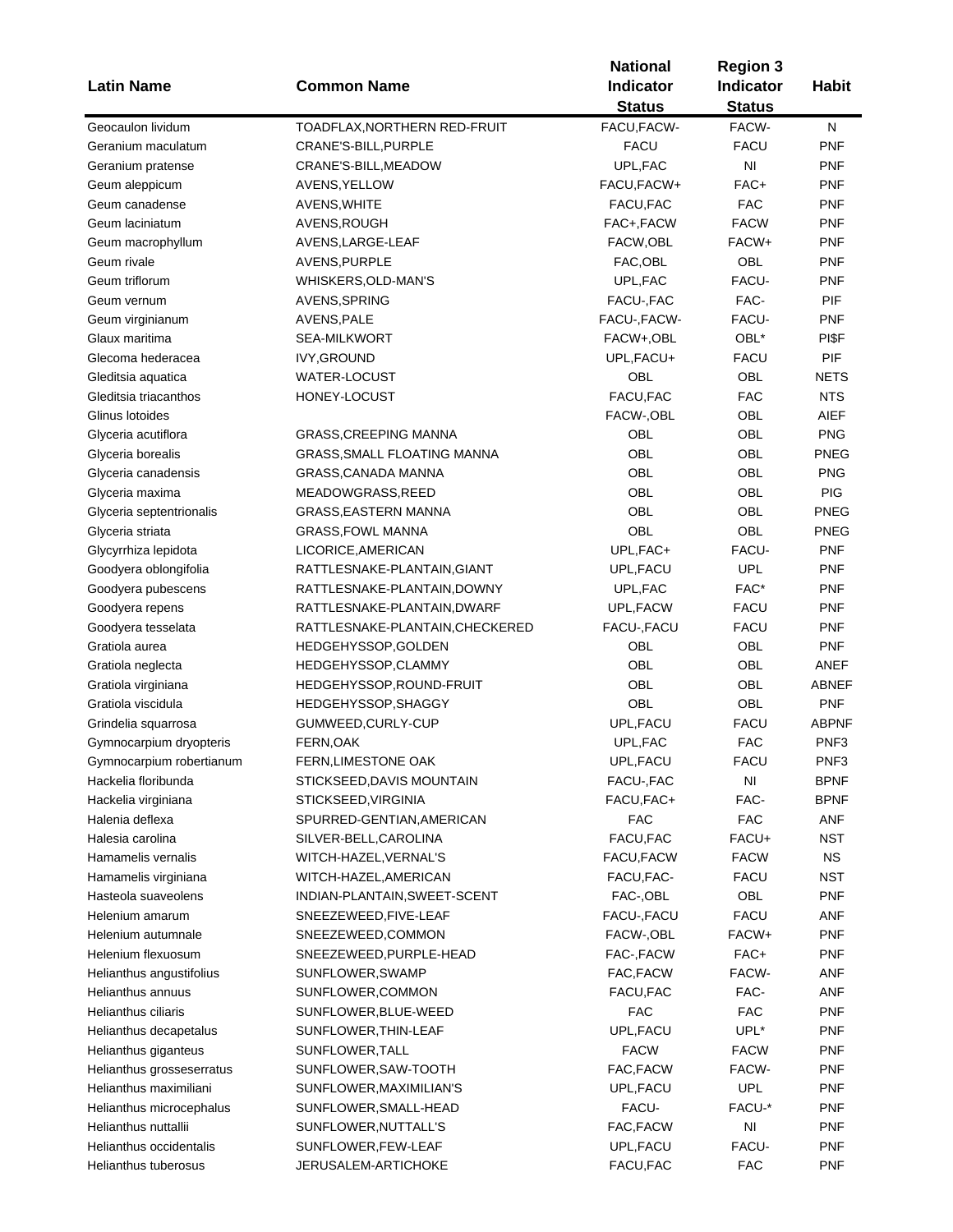|                                        |                                 | <b>National</b>  | <b>Region 3</b>  |              |
|----------------------------------------|---------------------------------|------------------|------------------|--------------|
| <b>Latin Name</b>                      | <b>Common Name</b>              | <b>Indicator</b> | <b>Indicator</b> | <b>Habit</b> |
|                                        |                                 | <b>Status</b>    | <b>Status</b>    |              |
| Heliotropium curassavicum              | HELIOTROPE, SEASIDE             | FACW,OBL         | <b>OBL</b>       | API\$F       |
| Heliotropium indicum                   | HELIOTROPE, INDIAN              | FAC+, FACW       | <b>FACW</b>      | AIF          |
| Hemicarpha drummondii                  | DWARF-BULLRUSH, DRUMMOND'S      | FACW, OBL        | FACW+            | ANGL         |
| Hemicarpha micrantha                   | DWARF-BULLRUSH                  | FACW, OBL        | OBL              | ANGL         |
| Heracleum lanatum                      | <b>COW-PARSNIP</b>              | FACU-, OBL       | <b>FACW</b>      | <b>PNF</b>   |
| Heteranthera limosa                    | MUD-PLANTAIN, BLUE              | OBL              | OBL              | ANEF         |
| Heteranthera reniformis                | MUD-PLANTAIN, KIDNEY-LEAF       | OBL              | OBL              | PNE/F        |
| Heterotheca subaxillaris               | CAMPHOR-WEED                    | UPL, FACU        | <b>UPL</b>       | <b>ANF</b>   |
| Heuchera americana                     | ALUM-ROOT, AMERICAN             | FACU-, FACU      | FACU-            | <b>PNF</b>   |
| Heuchera richardsonii                  | ALUM-ROOT, RICHARDSON'S         | FACU, FAC        | FAC-             | <b>PNF</b>   |
|                                        | CORALROOT, CRESTED              | UPL, FACU        | <b>UPL</b>       | PN-F         |
| Hexalectris spicata<br>Hibiscus laevis |                                 | OBL              | <b>OBL</b>       | <b>PNF</b>   |
|                                        | ROSEMALLOW, HALBERD-LEAF        | OBL              | OBL              |              |
| Hibiscus moscheutos                    | ROSEMALLOW, SWAMP               |                  |                  | <b>PNEF</b>  |
| Hieracium gronovii                     | HAWKWEED, GRONOV'S              | UPL, FACU        | <b>UPL</b>       | <b>PNF</b>   |
| Hierochloe odorata                     | GRASS, HOLY                     | FACU, FACW+      | <b>FACW</b>      | <b>PNG</b>   |
| Hippuris vulgaris                      | MARE'S-TAIL,COMMON              | OBL              | <b>OBL</b>       | <b>PNZF</b>  |
| <b>Holcus lanatus</b>                  | <b>GRASS, COMMON VELVET</b>     | FACU-, FACW      | FACU-            | <b>PNG</b>   |
| Honkenya peploides                     | SANDWORT, SEABEACH              | FACU, OBL        | N <sub>l</sub>   | <b>PNF</b>   |
| Hordeum brachyantherum                 | BARLEY, MEADOW                  | FAC, FACW        | FACW-            | <b>PNG</b>   |
| Hordeum geniculatum                    | <b>BARLEY</b>                   | NI               | NI               | AIG          |
| Hordeum hystrix                        | BARLEY, MEDITERRANEAN           | FACU, FAC        | NI               | AIG          |
| Hordeum jubatum                        | BARLEY, FOX-TAIL                | FAC, FACW        | FAC+             | <b>PNG</b>   |
| Hordeum pusillum                       | BARLEY, LITTLE                  | FACU, FAC        | <b>FAC</b>       | <b>ANG</b>   |
| Hottonia inflata                       | FEATHERFOIL, AMERICAN           | OBL              | OBL              | ANZ/F        |
| Houstonia caerulea                     | <b>INNOCENCE</b>                | FACU, FAC        | <b>FAC</b>       | <b>PNF</b>   |
| Houstonia minima                       | STAR-VIOLET                     | UPL, FAC-        | FACU-*           | <b>ANF</b>   |
| Humulus japonicus                      | HOP, JAPANESE                   | FACU, FAC-       | <b>FACU</b>      | <b>APIVF</b> |
| Humulus lupulus                        | HOP, COMMON                     | <b>FACU</b>      | FACU*            | <b>PNVF</b>  |
| Hybanthus concolor                     | VIOLET, GREEN                   | FACU-, FACU+     | FACU+            | <b>PNF</b>   |
| Hydrangea arborescens                  | HYDRANGEA, WILD                 | UPL, FACU        | FACU-            | <b>NS</b>    |
| Hydrocotyle americana                  | PENNY-WORT, AMERICAN MARSH      | OBL              | OBL              | <b>PIEF</b>  |
| Hydrocotyle ranunculoides              | PENNY-WORT, FLOATING            | OBL              | OBL              | PN/F         |
| Hydrocotyle umbellata                  | PENNY-WORT, MANY-FLOWER         | OBL              | OBL              | PN/F         |
| Hydrocotyle verticillata               | PENNY-WORT, WORLED              | OBL              | OBL*             | PNF          |
| Hydrolea ovata                         | FALSE-FIDDLE-LEAF,OVATE         | OBL              | OBL              | <b>PNF</b>   |
| Hydrolea uniflora                      | FALSE-FIDDLE-LEAF, ONE-FLOWER   | OBL              | OBL              | <b>PNF</b>   |
| Hydrophyllum canadense                 | WATER-LEAF, BLUNT-LEAF          | FACU, FACW       | FACW-            | <b>PNF</b>   |
| Hydrophyllum virginianum               | WATER-LEAF, VIRGINIA            | FAC, FACW        | FACW-            | <b>PNF</b>   |
| Hymenocallis caroliniana               | SPIDER-LILY, CAROLINA           | <b>FACW</b>      | NI               | <b>PNF</b>   |
| Hymenocallis occidentalis              | SPIDER-LILY, NORTHERN           | OBL              | OBL              | <b>PNF</b>   |
| Hypericum adpressum                    | ST. JOHN'S-WORT, CREEPING       | OBL              | OBL              | <b>PNF</b>   |
|                                        | ST. JOHN'S-WORT, NORTHERN       |                  | OBL              | <b>PNF</b>   |
| Hypericum boreale                      |                                 | OBL              | <b>FACW</b>      |              |
| Hypericum canadense                    | ST. JOHN'S-WORT, CANADIAN       | <b>FACW</b>      |                  | <b>ANF</b>   |
| Hypericum densiflorum                  | ST. JOHN'S-WORT, BUSHY          | FAC+, FACW-      | FACW-            | <b>NS</b>    |
| Hypericum denticulatum                 | ST. JOHN'S-WORT, COPPERY        | FACW-, FACW      | FACW-            | PNF          |
| Hypericum dissimulatum                 | ST. JOHN'S-WORT, DISGUISED      | <b>FACW</b>      | NI               | <b>PNF</b>   |
| Hypericum drummondii                   | ST. JOHN'S-WORT, DRUMMOND'S     | UPL, FACU        | FACU             | ANF          |
| Hypericum ellipticum                   | ST. JOHN'S-WORT, PALE           | FACW, OBL        | OBL              | <b>PNF</b>   |
| Hypericum gentianoides                 | ORANGE-GRASS                    | UPL, FACU        | FACU             | ANF          |
| Hypericum gymnanthum                   | ST. JOHN'S-WORT, CLASPING-LEAF  | FACW, OBL        | OBL              | <b>PNF</b>   |
| Hypericum kalmianum                    | ST. JOHN'S-WORT, KALM'S         | FAC, FACW-       | FACW-            | <b>NS</b>    |
| Hypericum majus                        | ST. JOHN'S-WORT, LARGE CANADIAN | FAC, FACW        | <b>FACW</b>      | ANF          |
| Hypericum mutilum                      | ST. JOHN'S-WORT, SLENDER        | FACW, FACW+      | <b>FACW</b>      | <b>PNF</b>   |
| Hypericum prolificum                   | ST. JOHN'S-WORT, SHRUBBY        | <b>FACU</b>      | <b>FACU</b>      | <b>NS</b>    |
| Hypericum punctatum                    | ST. JOHN'S-WORT, DOTTED         | FACU, FAC+       | FAC+             | <b>PNF</b>   |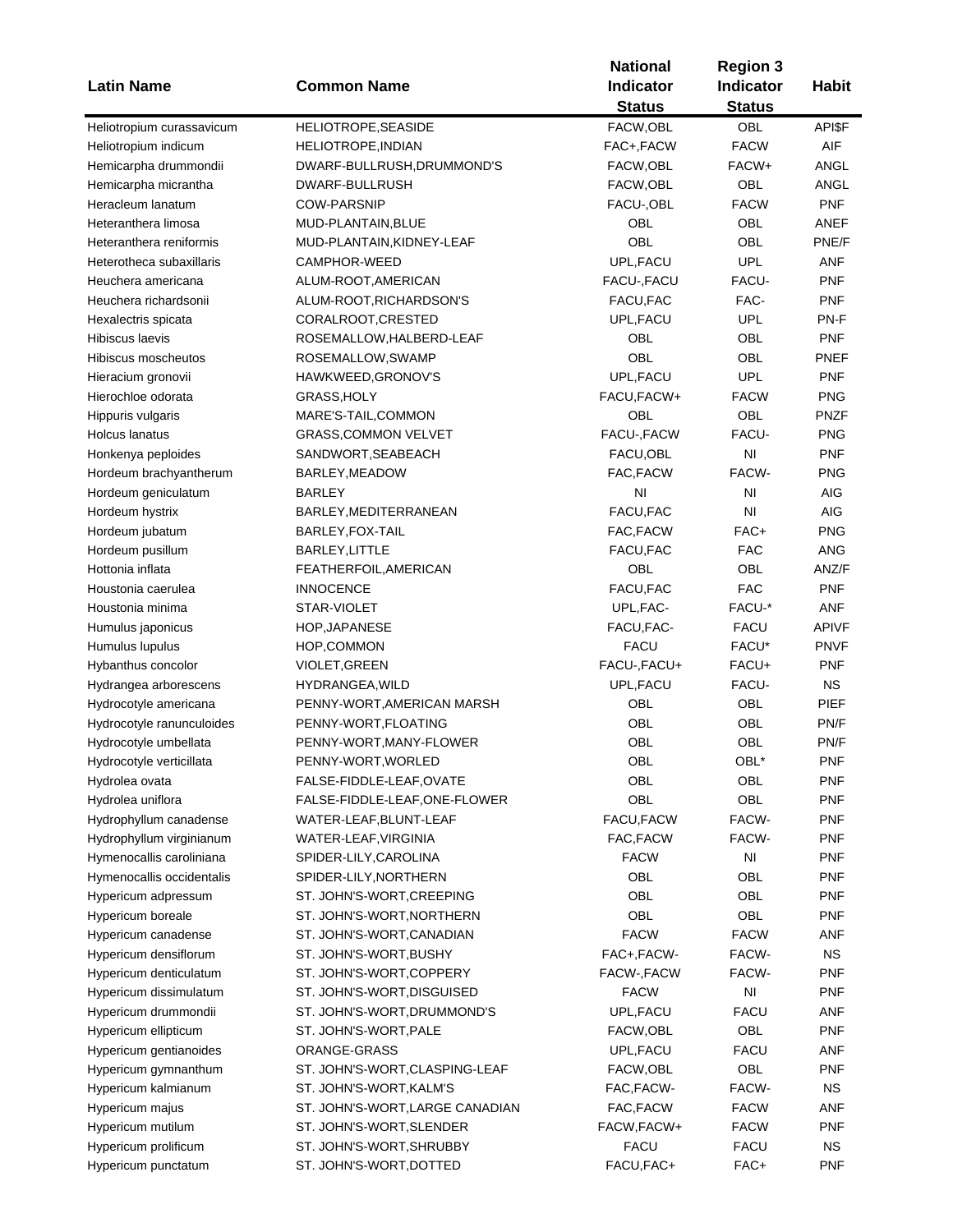|                         |                                   | <b>National</b>                   | <b>Region 3</b><br><b>Indicator</b> | <b>Habit</b> |
|-------------------------|-----------------------------------|-----------------------------------|-------------------------------------|--------------|
| <b>Latin Name</b>       | <b>Common Name</b>                | <b>Indicator</b><br><b>Status</b> | <b>Status</b>                       |              |
| Hypericum pyramidatum   | ST. JOHN'S-WORT, GREAT            | FAC, FAC+                         | FAC+                                | <b>PNF</b>   |
| Hypericum sphaerocarpum | ST. JOHN'S-WORT,ROUND-FRUIT       | FACU, FAC                         | <b>FACU</b>                         | <b>NHS</b>   |
| Hypoxis hirsuta         | STARGRASS, EASTERN YELLOW         | FAC, FACW                         | <b>FAC</b>                          | <b>PNF</b>   |
| Hypoxis leptocarpa      | GOLDSTAR, CLUBPOD                 | <b>FACW</b>                       | <b>FACW</b>                         | PNEF         |
| llex decidua            | HOLLY, DECIDUOUS                  | FACW-, FACW                       | <b>FACW</b>                         | <b>NT</b>    |
| llex opaca              | HOLLY, AMERICAN                   | FACU, FAC-                        | FACU+                               | <b>NTS</b>   |
| llex verticillata       | WINTERBERRY, COMMON               | FACW, OBL                         | FACW+                               | <b>NST</b>   |
| Impatiens capensis      | TOUCH-ME-NOT, SPOTTED             | FACW, FACW+                       | <b>FACW</b>                         | <b>ANF</b>   |
| Impatiens pallida       | TOUCH-ME-NOT, PALE                | <b>FACW</b>                       | <b>FACW</b>                         | <b>ANF</b>   |
| Iodanthus pinnatifidus  | PURPLE-ROCKET                     | FACW-, OBL                        | <b>FACW</b>                         | <b>PNF</b>   |
| Ipomoea cairica         | MORNING-GLORY,CAIRO               | <b>FACU</b>                       | NI                                  | <b>PIVF</b>  |
| Ipomoea coccinea        | MORNING-GLORY, RED                | FACU, FAC                         | <b>FAC</b>                          | AIV          |
| Ipomoea hederacea       | MORNING-GLORY, IVY-LEAF           | FACU, FAC                         | <b>FAC</b>                          | AIV          |
| Ipomoea hederifolia     | MORNING-GLORY, IVY-LEAF           | FACU, FACW                        | NI                                  | AIV          |
| Ipomoea lacunosa        | MORNING-GLORY, SMALL-FLOWER WHITE | FAC+,FACW                         | <b>FACW</b>                         | ANVF         |
| Ipomoea pandurata       | VINE, WILD SWEET-POTATO           | FACU, FAC-                        | <b>FACU</b>                         | <b>PNF</b>   |
| Ipomoea purpurea        | MORNING-GLORY,COMMON              | UPL, FAC                          | FACU-                               | AIV          |
| Ipomoea quamoclit       | <b>CYPRESS-VINE</b>               | UPL, FACU+                        | FACU-                               | AIV          |
| Iresine rhizomatosa     | BLOODLEAF, ROOTSTOCK              | FACW-, FACW                       | FACW-                               | <b>PNF</b>   |
| Iris brevicaulis        | IRIS, LAMANCE                     | OBL                               | OBL                                 | <b>PNF</b>   |
| Iris fulva              | IRIS, COPPER                      | OBL                               | OBL                                 | <b>PNF</b>   |
| Iris lacustris          | <b>IRIS, DWARF LAKE</b>           | <b>FAC</b>                        | <b>FAC</b>                          | <b>PNF</b>   |
| Iris missouriensis      |                                   | FACW-, OBL                        | OBL                                 | <b>PNF</b>   |
|                         | IRIS, ROCKY MOUNTAIN              | OBL                               | OBL                                 | <b>PIEF</b>  |
| Iris pseudacorus        | IRIS, YELLOW                      | OBL                               | OBL                                 | PNEF         |
| Iris shrevei            | BLUEFLAG, SOUTHERN                | OBL                               | OBL                                 | <b>PNF</b>   |
| Iris versicolor         | <b>BLUEFLAG</b>                   |                                   |                                     |              |
| Iris virginica          | BLUEFLAG, VIRGINIA                | OBL                               | OBL                                 | <b>PNF</b>   |
| Isoetes butleri         | QUILLWORT, BUTLER'S               | FACW+,OBL                         | OBL                                 | <b>PNQ</b>   |
| Isoetes echinospora     | QUILLWORT, SPINY-SPORE            | OBL                               | OBL                                 | <b>PZQ</b>   |
| Isoetes engelmannii     | QUILLWORT, APPALACHIAN            | OBL                               | OBL                                 | <b>PNZQ</b>  |
| Isoetes macrospora      | QUILLWORT, LAKE                   | OBL                               | OBL                                 | <b>PNZQ</b>  |
| Isoetes melanopoda      | QUILLWORT, BLACKFOOT              | OBL                               | OBL                                 | PNEQ         |
| Isotria medeoloides     | POGONIA, SMALL WHORLED            | <b>FACU</b>                       | <b>FACU</b>                         | <b>PNF</b>   |
| Isotria verticillata    | POGONIA, LARGE WHORLED            | FACU, FAC                         | <b>FAC</b>                          | PNF          |
| Itea virginica          | WILLOW, VIRGINIA                  | FACW+,OBL                         | OBL                                 | ΝS           |
| Iva annua               | SUMPWEED, ANNUAL                  | <b>FAC</b>                        | <b>FAC</b>                          | AIF          |
| Iva xanthifolia         | SUMPWEED, COARSE                  | FACU, FAC+                        | <b>FAC</b>                          | ANF          |
| Jacquemontia tamnifolia | CLUSTER-VINE, HAIRY               | FACU-                             | NI                                  | AIFV         |
| Juglans cinerea         | <b>BUTTERNUT</b>                  | FACU-, FACU+                      | FACU+                               | <b>NT</b>    |
| Juglans nigra           | WALNUT,BLACK                      | <b>FACU</b>                       | <b>FACU</b>                         | <b>NT</b>    |
| Juncus acuminatus       | RUSH, TAPER-TIP                   | OBL                               | OBL                                 | PNEGL        |
| Juncus alpinus          | RUSH, RICHARDSON'S                | OBL                               | OBL                                 | <b>PNGL</b>  |
| Juncus articulatus      | RUSH, JOINTED                     | OBL                               | OBL                                 | <b>PNGL</b>  |
| Juncus balticus         | RUSH, BALTIC                      | FACW,OBL                          | OBL                                 | <b>PNGL</b>  |
| Juncus biflorus         | RUSH, TURNFLOWER                  | <b>FACW</b>                       | <b>FACW</b>                         | PNGL         |
| Juncus brachycarpus     | RUSH, WHITE-ROOT                  | <b>FACW</b>                       | <b>FACW</b>                         | PNGL         |
| Juncus brachycephalus   | RUSH, SMALL-HEAD                  | OBL                               | OBL                                 | <b>PNGL</b>  |
| Juncus brevicaudatus    | RUSH, NARROW-PANICLE              | OBL                               | OBL                                 | <b>PNGL</b>  |
| Juncus bufonius         | RUSH, TOAD                        | FACW, OBL                         | FACW+                               | ANGL         |
| Juncus canadensis       | RUSH, CANADA                      | OBL                               | OBL                                 | <b>PNGL</b>  |
| Juncus debilis          | RUSH, WEAK                        | FACW,OBL                          | OBL                                 | <b>APNGL</b> |
| Juncus diffusissimus    | RUSH, SLIM-POD                    | FACW, FACW+                       | <b>FACW</b>                         | <b>PNGL</b>  |
| Juncus effusus          | RUSH, SOFT                        | FACW+,OBL                         | OBL                                 | PNEGL        |
| Juncus filiformis       | RUSH, THREAD                      | FACW, OBL                         | <b>FACW</b>                         | <b>PNGL</b>  |
| Juncus gerardii         | RUSH, SALTMEADOW                  | FAC, OBL                          | OBL                                 | <b>PNGL</b>  |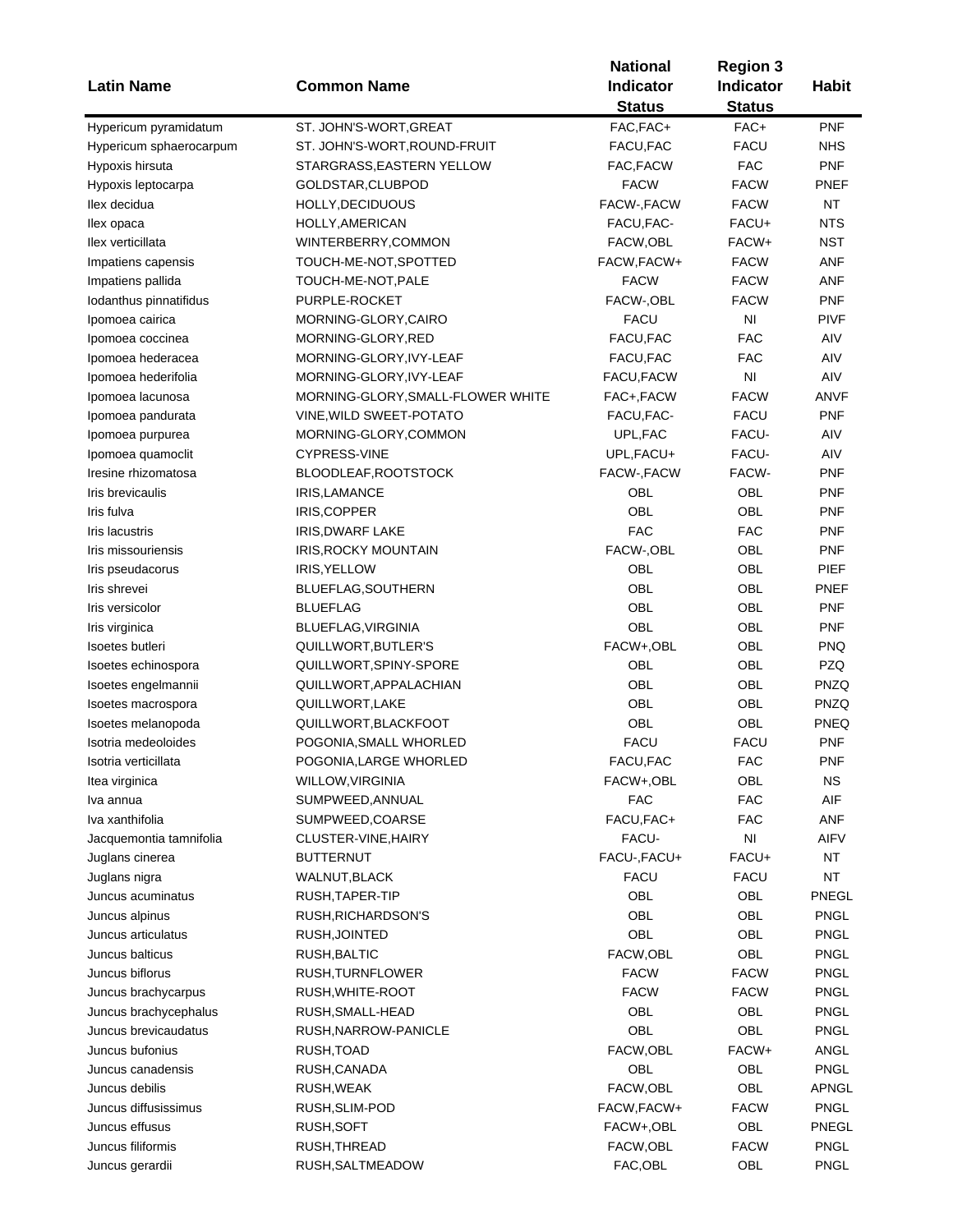| <b>Latin Name</b>       | <b>Common Name</b>          | <b>National</b><br><b>Indicator</b><br><b>Status</b> | <b>Region 3</b><br>Indicator<br><b>Status</b> | <b>Habit</b> |
|-------------------------|-----------------------------|------------------------------------------------------|-----------------------------------------------|--------------|
| Juncus greenei          | RUSH, GREENE'S              | <b>FAC</b>                                           | <b>FAC</b>                                    | <b>PNGL</b>  |
| Juncus inflexus         | RUSH, EUROPEAN MEADOW       | <b>FACW</b>                                          | <b>FACW</b>                                   | <b>PIGL</b>  |
| Juncus interior         | RUSH, INLAND                | FACU, FACW                                           | FAC+                                          | <b>PNGL</b>  |
| Juncus longistylis      | RUSH, LONG-STYLE            | FACW, FACW+                                          | <b>FACW</b>                                   | <b>PNGL</b>  |
| Juncus marginatus       | RUSH,GRASS-LEAF             | FACW, FACW+                                          | <b>FACW</b>                                   | PNGL         |
| Juncus militaris        | RUSH, BAYONET               | OBL                                                  | OBL                                           | <b>PNGL</b>  |
| Juncus nodatus          | RUSH, STOUT                 | OBL                                                  | OBL                                           | <b>PNGL</b>  |
|                         |                             | OBL                                                  | OBL                                           | <b>PNGL</b>  |
| Juncus nodosus          | RUSH, KNOTTED               |                                                      |                                               |              |
| Juncus pelocarpus       | RUSH, BROWN-FRUIT           | OBL                                                  | OBL                                           | <b>PNGL</b>  |
| Juncus scirpoides       | RUSH, NEEDLE-POD            | FACW, FACW+                                          | FACW+                                         | <b>PNGL</b>  |
| Juncus secundus         | RUSH, SECUND                | FACU, FAC                                            | FAC-                                          | PNGL         |
| Juncus squarrosus       | <b>RUSH</b>                 | NI                                                   | N <sub>l</sub>                                | <b>PIGL</b>  |
| Juncus stygius          | RUSH, MOOR                  | OBL                                                  | <b>OBL</b>                                    | PNGL         |
| Juncus subcaudatus      | RUSH, WOODS                 | FAC, OBL                                             | <b>OBL</b>                                    | PNGL         |
| Juncus tenuis           | RUSH, SLENDER               | FAC-, FACW                                           | <b>FAC</b>                                    | PNGL         |
| Juncus torreyi          | RUSH, TORREY'S              | FACW, FACW+                                          | <b>FACW</b>                                   | PNGL         |
| Juncus validus          | RUSH, ROUND-HEAD            | FAC, FACW+                                           | <b>FACW</b>                                   | <b>PNGL</b>  |
| Juncus vaseyi           | RUSH, VASEY'S               | FACW, OBL                                            | <b>FACW</b>                                   | <b>PNGL</b>  |
| Juniperus horizontalis  | JUNIPER, CREEPING           | UPL, FAC-                                            | FAC-                                          | <b>NS</b>    |
| Juniperus virginiana    | <b>CEDAR, EASTERN RED</b>   | FACU-, FACU                                          | FACU                                          | <b>NT</b>    |
| Justicia americana      | WATER-WILLOW,COMMON         | OBL                                                  | OBL                                           | <b>PNF</b>   |
| Justicia ovata          | WATER-WILLOW,LOOSE-FLOWER   | OBL                                                  | <b>OBL</b>                                    | <b>PNF</b>   |
| Kalmia angustifolia     | SHEEP-LAUREL                | <b>FAC</b>                                           | <b>FAC</b>                                    | <b>NS</b>    |
| Kalmia latifolia        | LAUREL, MOUNTAIN            | FACU-, FACU                                          | FACU-                                         | <b>NST</b>   |
| Kalmia polifolia        | LAUREL, PALE                | FACW, OBL                                            | OBL                                           | <b>NS</b>    |
| Kickxia elatine         | FLUELLIN, SHARP-POINT       | UPL, FAC                                             | <b>FAC</b>                                    | AIF          |
| Kochia scoparia         | SUMMER-CYPRESS, MEXICAN     | UPL, FAC                                             | FACU-                                         | AIF          |
| Krigia biflora          | DWARF-DANDELION, TWO-FLOWER | UPL, FACU                                            | <b>FACU</b>                                   | PNF          |
| Krigia cespitosa        | DWARF-DANDELION, COMMON     | FACU, FAC                                            | FAC-                                          | <b>ANF</b>   |
| Krigia dandelion        | DWARF-DANDELION, POTATO     | FACU, FAC                                            | <b>FACU</b>                                   | <b>PNF</b>   |
| Krigia virginica        | DWARF-DANDELION, VIRGINIA   | UPL, FACU-                                           | <b>UPL</b>                                    | ANF          |
| Lachnanthes caroliniana | REDROOT, CAROLINA           | OBL                                                  | N <sub>l</sub>                                | <b>PNF</b>   |
| Lactuca biennis         | LETTUCE, BIENNIAL           | FACU, FAC+                                           | <b>FAC</b>                                    | ABNF         |
| Lactuca canadensis      | LETTUCE, TALL YELLOW        | FACU-, FAC+                                          | FACU+                                         | ABNF         |
| Lactuca floridana       | LETTUCE, WOODLAND           | FACU-, FAC+                                          | FAC-                                          | ABNF         |
| Lactuca ludoviciana     | LETTUCE, BIENNIAL           | UPL, FAC                                             | UPL                                           | <b>BPNF</b>  |
| Lactuca pulchella       | LETTUCE, CHICORY            | FACU, FAC                                            | <b>FAC</b>                                    | <b>PNF</b>   |
| Lactuca saligna         | LETTUCE, WILLOW-LEAF        | UPL, FACU+                                           | <b>FACU</b>                                   | ABIF         |
| Lactuca serriola        | LETTUCE, PRICKLY            | FACU, FAC                                            | <b>FAC</b>                                    | <b>ABIF</b>  |
| Laportea canadensis     | WOOD-NETTLE, CANADA         | FAC, FACW                                            | <b>FACW</b>                                   | <b>PNF</b>   |
| Larix decidua           | LARCH, EUROPEAN             | NI                                                   | NI                                            | ΙT           |
| Larix laricina          | LARCH, AMERICAN             | <b>FACW</b>                                          | <b>FACW</b>                                   | <b>NT</b>    |
| Lathyrus japonicus      | PEAVINE, BEACH              | FACU-, FAC                                           | FACU-                                         | <b>PNF</b>   |
| Lathyrus palustris      | PEAVINE, VETCHLING          | FAC, OBL                                             | <b>FACW</b>                                   | PNF          |
| Lathyrus pratensis      | PEAVINE, MEADOW             | UPL, FACU                                            | FACU*                                         | <b>PIF</b>   |
| Lathyrus pusillus       | PEAVINE, LOW                | FAC, FACW-                                           | $\mathsf{N}\mathsf{I}$                        | ANFV         |
| Lathyrus venosus        | PEAVINE, SMOOTH VEINY       | FAC, FACW                                            | <b>FAC</b>                                    | <b>PNF</b>   |
| Leavenworthia uniflora  | GLADECRESS,MICHAUX'S        | FACU-, FAC                                           | FACU-                                         | ANF          |
| Ledum groenlandicum     | LABRADOR-TEA,GREENLAND      | FACW,OBL                                             | OBL                                           | <b>NS</b>    |
| Leersia lenticularis    | CUTGRASS, CATCHFLY          | OBL                                                  | OBL                                           | <b>PNG</b>   |
|                         |                             | <b>OBL</b>                                           |                                               |              |
| Leersia oryzoides       | CUTGRASS, RICE              |                                                      | OBL                                           | <b>PNG</b>   |
| Leersia virginica       | WHITEGRASS                  | <b>FACW</b>                                          | <b>FACW</b>                                   | <b>PNG</b>   |
| Leitneria floridana     | <b>CORKWOOD</b>             | OBL                                                  | OBL                                           | <b>NEST</b>  |
| Lemna gibba             | DUCKWEED, INFLATED          | OBL                                                  | OBL                                           | PN/F         |
| Lemna minima            | DUCKWEED, LEAST             | OBL                                                  | OBL                                           | PN/F         |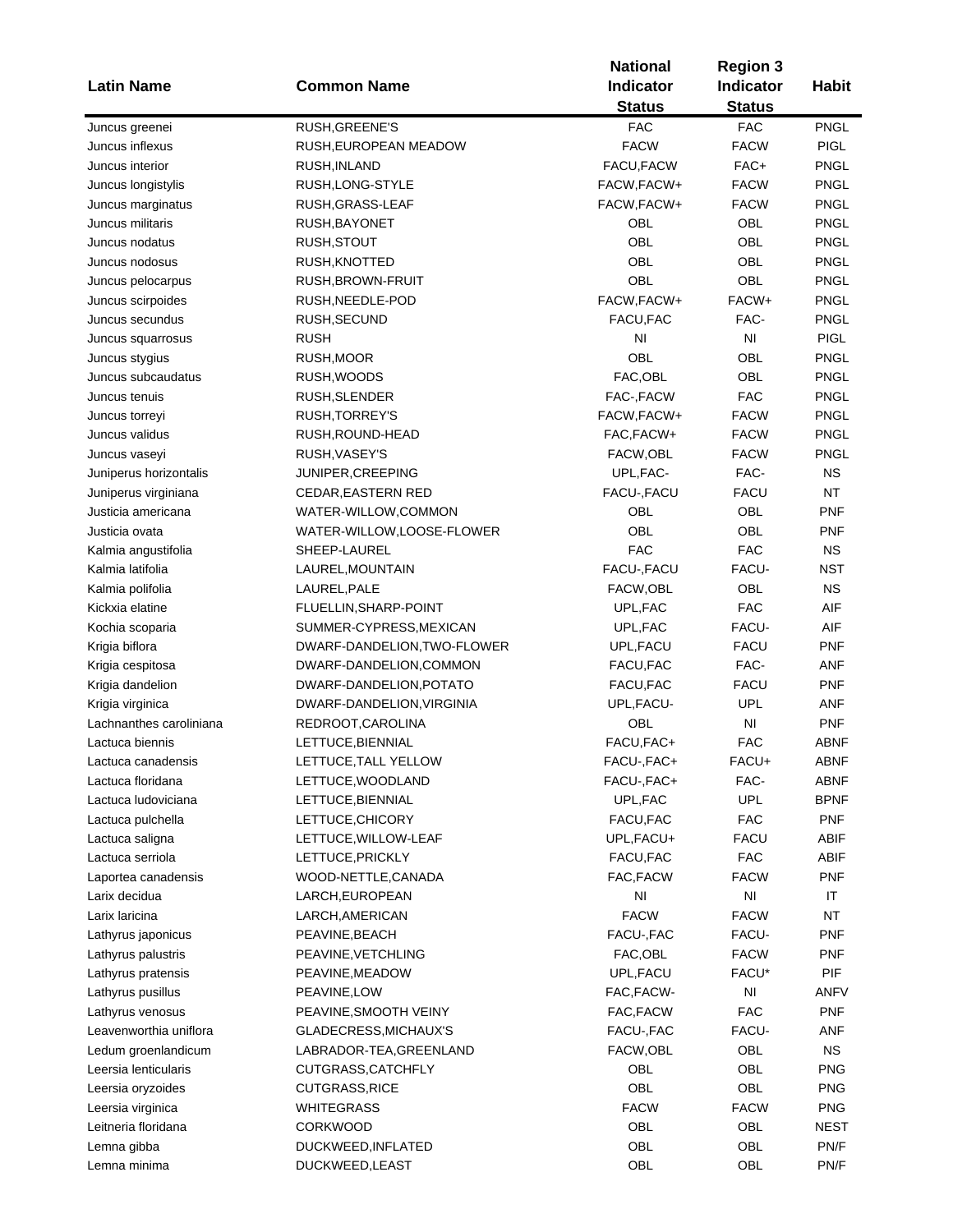|                         |                              | <b>National</b>  | <b>Region 3</b>        |              |
|-------------------------|------------------------------|------------------|------------------------|--------------|
| <b>Latin Name</b>       | <b>Common Name</b>           | <b>Indicator</b> | Indicator              | <b>Habit</b> |
|                         |                              | <b>Status</b>    | <b>Status</b>          |              |
| Lemna minor             | DUCKWEED, LESSER             | <b>OBL</b>       | <b>OBL</b>             | PN/F         |
| Lemna obscura           | <b>DUCKWEED,LITTLE WATER</b> | <b>OBL</b>       | OBL                    | PN/F         |
| Lemna perpusilla        | DUCKWEED, MINUTE             | OBL              | OBL                    | PN/F         |
| Lemna trinervis         | <b>DUCKWEED</b>              | OBL              | <b>OBL</b>             | PN/F         |
| Lemna trisulca          | DUCKWEED, STAR               | OBL              | <b>OBL</b>             | PN/F         |
| Lemna valdiviana        | DUCKWEED, PALE               | <b>OBL</b>       | OBL                    | PN/F         |
| Leontodon leysseri      | HAWKBIT, HAIRY               | UPL, FACU        | N <sub>1</sub>         | <b>PIF</b>   |
| Lepidium densiflorum    | PEPPER-GRASS, DENSE-FLOWER   | FACU, FAC        | <b>FAC</b>             | ABNF         |
| Lepidium montanum       | PEPPER-GRASS, MONTANA        | FACW?            | N <sub>l</sub>         | <b>BPNF</b>  |
| Lepidium perfoliatum    | PEPPER-GRASS,CLASPING        | UPL, FAC         | <b>FAC</b>             | AIF          |
| Lepidium virginicum     | PEPPER-GRASS, POOR-MAN'S     | UPL, FAC-        | FACU-                  | <b>ABNF</b>  |
| Leptochloa fascicularis | SPRANGLE-TOP, BEARDED        | FACW,OBL         | OBL                    | <b>ANG</b>   |
| Leptochloa filiformis   | SPRANGLE-TOP,RED             | FAC, OBL         | FACW+                  | <b>ANG</b>   |
| Leptochloa panicoides   | SPRANGLE-TOP,AMAZON          | FACW,OBL         | <b>OBL</b>             | <b>AIG</b>   |
| Lespedeza angustifolia  | BUSHCLOVER, NARROW-LEAF      | FACU, FAC        | FACU                   | <b>PNF</b>   |
| Lespedeza capitata      | BUSHCLOVER, ROUND-HEAD       | UPL, FACU        | <b>FACU</b>            | <b>PNF</b>   |
| Lespedeza cuneata       | BUSHCLOVER, CHINESE          | NI               | $\mathsf{N}\mathsf{I}$ | <b>PIFH</b>  |
| Lespedeza stipulacea    | LESPEDEZA, KOREAN            | UPL, FACU        | <b>FACU</b>            | AIF          |
| Lespedeza striata       | CLOVER, JAPANESE             | UPL, FAC-        | <b>FACU</b>            | AIF          |
| Lesquerella gracilis    | BLADDER-POD, SPREADING       | <b>FACW</b>      | N <sub>l</sub>         | <b>ABNF</b>  |
| Leucospora multifida    | PALESEED, NARROW-LEAF        | FACW+,OBL        | FACW+                  | ANF          |
| Liatris lancifolia      | GAYFEATHER, LANCE-LEAF       | FAC+,FACW        | N <sub>l</sub>         | PNF          |
| Liatris ligulistylus    | GAYFEATHER, STRAP-STYLE      | FAC-,FAC         | N <sub>l</sub>         | <b>PNF</b>   |
| Liatris pycnostachya    | GAYFEATHER, CATTAIL          | FACU, FAC+       | FAC-                   | <b>PNF</b>   |
| Liatris spicata         | GAYFEATHER, SPIKED           | FACU, FAC+       | <b>FAC</b>             | <b>PNF</b>   |
| Liatris x nieuwlandii   | STAR, BLAZING                | <b>UPL</b>       | UPL*                   | <b>PNF</b>   |
| Ligusticum canadense    | LOVAGE, NONDO                | <b>FAC</b>       | <b>FAC</b>             | <b>PNF</b>   |
| Ligustrum vulgare       | PRIVET, EUROPEAN             | FACU, FAC-       | FAC-*                  | IS           |
| Lilium canadense        | LILY, CANADA                 | FAC, FACW        | FAC+                   | PNF          |
| Lilium philadelphicum   | LILY, WOOD                   | FACU-, FACW+     | FAC-                   | PNF          |
| Lilium superbum         | LILY, TURK'S-CAP             | FACW, FACW+      | $\mathsf{N}\mathsf{I}$ | PF           |
| Limnobium spongia       | FROGBIT, AMERICAN            | OBL              | OBL                    | PN/F         |
| Limnosciadium pinnatum  | DOG-SHADE, TANSY             | FACW-, OBL       | <b>FACW</b>            | <b>ANF</b>   |
| Limosella aquatica      | MUDWORT, NORTHERN            | OBL              | OBL                    | APNEF        |
| Limosella subulata      | MUDWORT, SOUTHERN            | OBL              | NI                     | ANF          |
| Lindera benzoin         | SPICEBUSH, NORTHERN          | FACW-, FACW      | FACW-                  | <b>NST</b>   |
| Lindera melissifolia    | SPICEBUSH, SOUTHERN          | OBL              | OBL                    | ΝS           |
| Lindernia anagallidea   | FALSE-PIMPERNEL              | FACW+,OBL        | OBL                    | ANF          |
| Lindernia dubia         | FALSE-PIMPERNEL, YELLOW-SEED | OBL              | OBL                    | ANF          |
| Lindernia procumbens    | FALSE-PIMPERNEL, EUROPEAN    | <b>FACW</b>      | <b>FACW</b>            | <b>PNF</b>   |
| Linnaea borealis        | <b>TWINFLOWER</b>            | UPL, FAC         | <b>FAC</b>             | <b>PNHF</b>  |
| Linum medium            | <b>FLAX, STIFF YELLOW</b>    | UPL, FAC         | FACU*                  | <b>PNF</b>   |
| Linum striatum          | FLAX, RIDGED YELLOW          | FACW-, FACW+     | FACW-                  | <b>PNF</b>   |
| Linum virginianum       | FLAX, VIRGINIA               | FACU, FACW       | <b>FACW</b>            | PNF          |
| Liparis liliifolia      | TWAYBLADE, LARGE             | FACU-, FACU      | FACU-                  | PNF          |
| Liparis loeselii        | ORCHID, FEN                  | FACW-, OBL       | FACW+                  | <b>PNF</b>   |
| Lipocarpha maculata     | LIPOCARPHA, AMERICAN         | OBL              | OBL                    | ANGL         |
| Liquidambar styraciflua | GUM,SWEET                    | FAC, FACW        | <b>FACW</b>            | <b>NT</b>    |
| Liriodendron tulipifera | TREE, TULIP                  | FACU, FAC        | FACU+                  | NT           |
| Listera auriculata      | TWAYBLADE, AURICLED          | FACW, FACW+      | FACW+                  | <b>PNF</b>   |
| Listera convallarioides | TWAYBLADE,BROAD-LEAF         | FACU, FACW       | <b>FACW</b>            | <b>PNF</b>   |
| Listera cordata         | TWAYBLADE, HEART-LEAF        | FACU,FACW+       | <b>FACW</b>            | <b>PNF</b>   |
| Littorella uniflora     | SHOREWEED, EUROPEAN          | OBL              | OBL                    | <b>PNF</b>   |
| Lobelia appendiculata   | LOBELIA, EAR-FLOWER          | FAC-, FAC        | NI                     | <b>ABNF</b>  |
| Lobelia cardinalis      | FLOWER, CARDINAL             | FACW+,OBL        | OBL                    | PNF          |
|                         |                              |                  |                        |              |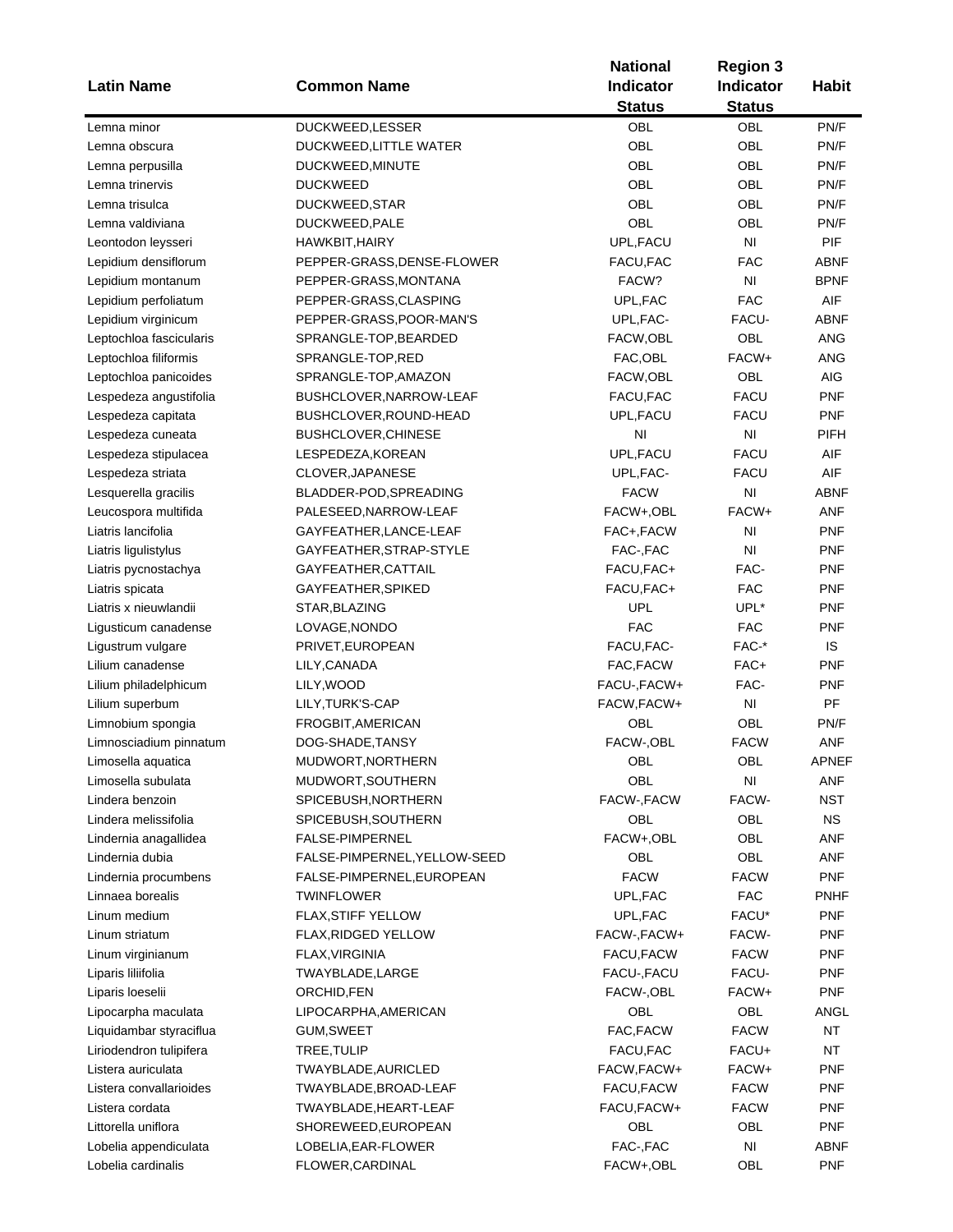| <b>Latin Name</b>      | <b>Common Name</b>         | <b>National</b><br><b>Indicator</b><br><b>Status</b> | <b>Region 3</b><br>Indicator<br><b>Status</b> | <b>Habit</b> |
|------------------------|----------------------------|------------------------------------------------------|-----------------------------------------------|--------------|
| Lobelia dortmanna      | LOBELIA, WATER             | OBL                                                  | OBL                                           | PNEF         |
| Lobelia inflata        | <b>INDIAN-TOBACCO</b>      | FACU-, FAC                                           | FACU-                                         | <b>ANF</b>   |
| Lobelia kalmii         | LOBELIA, BROOK             | OBL                                                  | OBL                                           | <b>PNF</b>   |
| Lobelia puberula       | LOBELIA, DOWNY             | FACW-, FACW                                          | FACW-                                         | <b>PNF</b>   |
| Lobelia siphilitica    | LOBELIA, GREAT BLUE        | FACW+,OBL                                            | FACW+                                         | <b>PNF</b>   |
| Lobelia spicata        | LOBELIA, PALE-SPIKE        | FAC-, FAC                                            | <b>FAC</b>                                    | <b>PNF</b>   |
| Lolium perenne         | RYEGRASS, PERENNIAL        | FACU-, FAC                                           | <b>FACU</b>                                   | PIG          |
| Lonicera caerulea      | HONEYSUCKLE, SWEET-BERRY   | FAC, FACW+                                           | FACW*                                         | <b>NS</b>    |
| Lonicera canadensis    | FLY-HONEY-SUCKLE, AMERICAN | <b>FACU</b>                                          | <b>FACU</b>                                   | <b>NS</b>    |
| Lonicera dioica        | HONEYSUCKLE, MOUNTAIN      | <b>FACU</b>                                          | <b>FACU</b>                                   | <b>NWV</b>   |
| Lonicera hirsuta       | HONEYSUCKLE, HAIRY         | <b>FAC</b>                                           | <b>FAC</b>                                    | <b>NWV</b>   |
| Lonicera involucrata   | HONEYSUCKLE, FOUR-LINE     | UPL, FAC                                             | <b>FACU</b>                                   | <b>NS</b>    |
| Lonicera japonica      | HONEYSUCKLE, JAPANESE      | FACU, FAC+                                           | <b>FACU</b>                                   | <b>NSWV</b>  |
| Lonicera morrowii      | HONEYSUCKLE, MORROW'S      | N <sub>l</sub>                                       | NI                                            | IS           |
| Lonicera oblongifolia  | FLY-HONEY-SUCKLE, SWAMP    | OBL                                                  | OBL                                           | <b>NS</b>    |
| Lonicera sempervirens  | HONEYSUCKLE, TRUMPET       | FACU, FAC                                            | FAC-                                          | <b>PNSWV</b> |
| Lonicera tatarica      | HONEYSUCKLE, TARTARIAN     | <b>FACU</b>                                          | FACU*                                         | IS           |
| Lonicera x bella       | <b>HONEYSUCKLE</b>         | FACU-                                                | N <sub>l</sub>                                | IS           |
| Lophiola americana     | GOLDEN-CREST               | OBL                                                  | N <sub>l</sub>                                | <b>PNF</b>   |
| Lotus corniculatus     | TREFOIL, BIRDS-FOOT        | FACU-, FAC                                           | FAC-                                          | PIF          |
| Ludwigia alternifolia  | SEEDBOX, BUSHY             | FACW+,OBL                                            | OBL                                           | PNEF         |
| Ludwigia decurrens     | <b>WILLOW, PRIMROSE</b>    | OBL                                                  | OBL                                           | <b>NEF</b>   |
| Ludwigia glandulosa    | SEEDBOX, CYLINDRIC-FRUIT   | <b>OBL</b>                                           | OBL                                           | PNEF         |
| Ludwigia leptocarpa    | SEEDBOX, RIVER             | OBL                                                  | OBL                                           | PNEF         |
| Ludwigia microcarpa    | SEEDBOX, SMALL-FRUIT       | <b>OBL</b>                                           | <b>OBL</b>                                    | PNEF         |
| Ludwigia palustris     | SEEDBOX, MARSH             | OBL                                                  | OBL                                           | <b>PNEF</b>  |
| Ludwigia peploides     | SEEDBOX, FLOATING          | OBL                                                  | OBL                                           | PNE/F        |
| Ludwigia polycarpa     | SEEDBOX, MANY-FRUIT        | <b>OBL</b>                                           | OBL                                           | PNEF         |
| Ludwigia repens        | SEEDBOX, CREEPING          | OBL                                                  | OBL                                           | PNEF         |
| Ludwigia sphaerocarpa  | SEEDBOX, GLOBE-FRUIT       | OBL                                                  | OBL                                           | <b>PNEF</b>  |
| Ludwigia uraguayensis  | SEEDBOX, URAGUAY           | OBL                                                  | OBL                                           | PN/F         |
| Lupinus polyphyllus    | LUPINE, LARGE-LEAVED       | FACU-, FACW                                          | NI                                            | <b>PNF</b>   |
| Luzula acuminata       | WOODRUSH, HAIRY            | FAC-, FAC                                            | FAC-                                          | <b>PNGL</b>  |
| Luzula bulbosa         | WOODRUSH,SOUTHERN          | FACU,FACU+                                           | FACU                                          | PNGL         |
| Luzula echinata        | WOODRUSH, HEDGEHOG         | FACU, FAC                                            | FACU+                                         | <b>PNGL</b>  |
| Luzula multiflora      | WOODRUSH,COMMON            | FACU-, FAC                                           | <b>FACU</b>                                   | <b>PNGL</b>  |
| Luzula parviflora      | WOODRUSH, SMALL-FLOWER     | FACU, FAC                                            | <b>FAC</b>                                    | <b>PIGL</b>  |
| Lycopodium alpinum     | CLUBMOSS, ALPINE           | FACU, FAC                                            | <b>FAC</b>                                    | <b>PNC</b>   |
| Lycopodium annotinum   | CLUBMOSS, STIFF            | FACU, FAC                                            | <b>FAC</b>                                    | <b>PNC</b>   |
| Lycopodium appressum   | CLUBMOSS, SOUTHERN BOG     | FACW+,OBL                                            | NI                                            | <b>PNC</b>   |
| Lycopodium clavatum    | PINE, RUNNING              | UPL, FAC                                             | <b>FAC</b>                                    | <b>PNC</b>   |
| Lycopodium complanatum | CLUBMOSS, TRAILING         | UPL, FAC                                             | FACU+                                         | <b>PNC</b>   |
| Lycopodium dendroideum | CLUBMOSS, TREE-LIKE        | FACU, FAC                                            | <b>FAC</b>                                    | $\mathbf C$  |
| Lycopodium inundatum   | CLUBMOSS, NORTHERN BOG     | OBL                                                  | OBL                                           | <b>ANC</b>   |
| Lycopodium lucidulum   | CLUBMOSS, SHINING          | FAC+, FACW                                           | FAC+                                          | <b>PNC</b>   |
| Lycopodium obscurum    | CLUBMOSS, TREE             | FACU-, FACU                                          | <b>FACU</b>                                   | <b>PNC</b>   |
| Lycopodium porophilum  | CLUBMOSS, ROCK             | UPL, FACU-                                           | FACU-                                         | <b>PNC</b>   |
| Lycopodium selago      | CLUBMOSS, FIR              | UPL, FAC                                             | FACU-                                         | <b>PNC</b>   |
| Lycopus americanus     | BUGLEWEED, AMERICAN        | OBL                                                  | OBL                                           | <b>PNF</b>   |
| Lycopus amplectens     | BUGLEWEED, SESSILE-LEAF    | OBL                                                  | OBL                                           | <b>PNF</b>   |
| Lycopus asper          | BUGLEWEED, ROUGH           | OBL                                                  | OBL                                           | <b>PNEF</b>  |
| Lycopus europaeus      | BUGLEWEED, EUROPEAN        | OBL                                                  | OBL                                           | <b>PIF</b>   |
| Lycopus rubellus       | BUGLEWEED, TAPER-LEAF      | OBL                                                  | OBL                                           | <b>PNEF</b>  |
| Lycopus uniflorus      | BUGLEWEED, NORTHERN        | OBL                                                  | OBL                                           | <b>PNF</b>   |
| Lycopus virginicus     | BUGLEWEED, VIRGINIA        | OBL                                                  | OBL                                           | PNF          |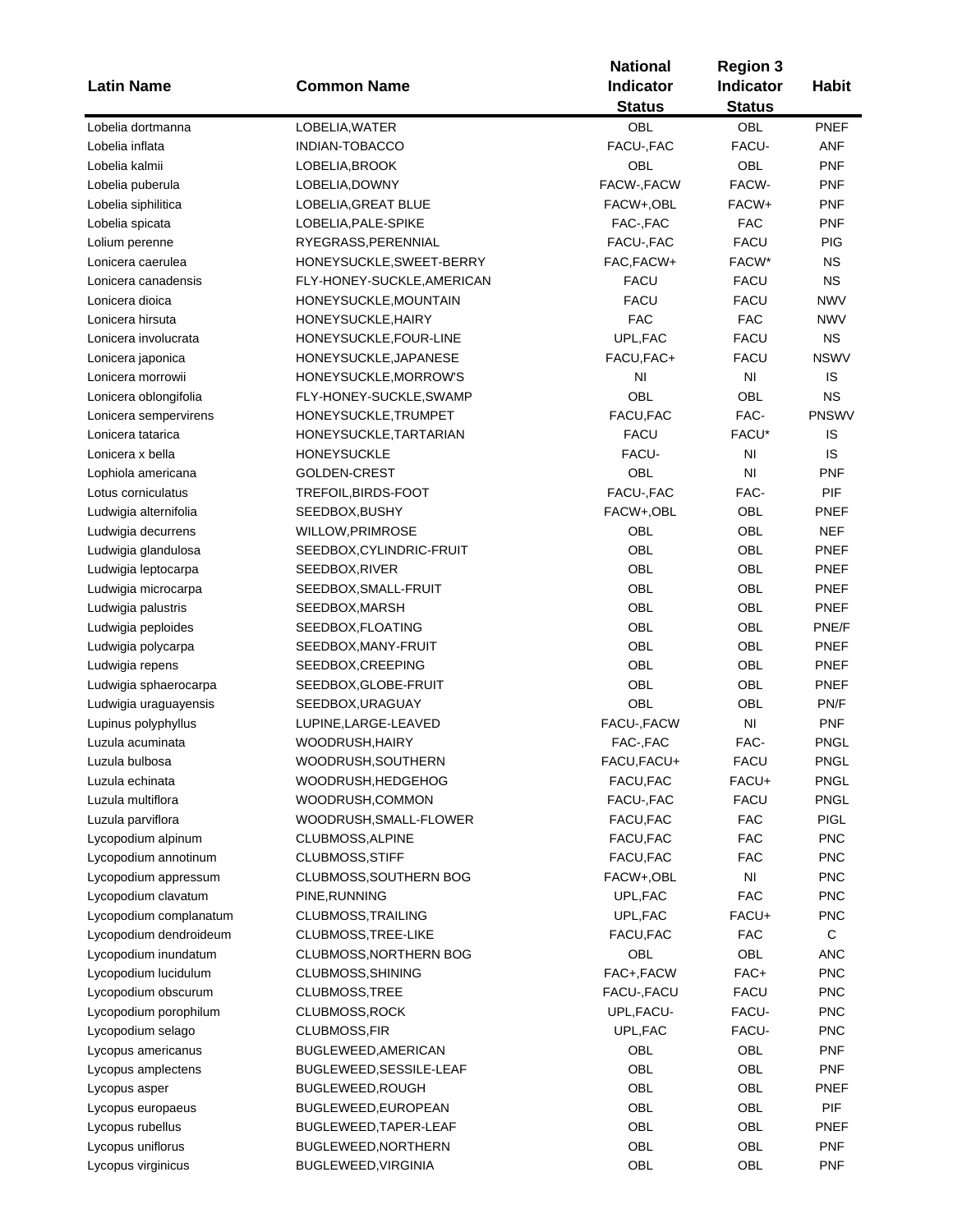| <b>Latin Name</b>         | <b>Common Name</b>       | <b>National</b><br><b>Indicator</b><br><b>Status</b> | <b>Region 3</b><br><b>Indicator</b><br><b>Status</b> | <b>Habit</b>     |
|---------------------------|--------------------------|------------------------------------------------------|------------------------------------------------------|------------------|
| Lygodium palmatum         | FERN, AMERICAN CLIMBING  | FACW-, FACW                                          | N <sub>1</sub>                                       | PNF <sub>3</sub> |
| Lyonia ligustrina         | MALEBERRY                | <b>FACW</b>                                          | N <sub>l</sub>                                       | <b>NS</b>        |
| Lyonia mariana            | STAGGER-BUSH, PIEDMONT   | FACU-, FAC                                           | FACU-                                                | <b>NS</b>        |
| Lysimachia ciliata        | LOOSESTRIFE, FRINGED     | FACW-, FACW+                                         | <b>FACW</b>                                          | <b>PNF</b>       |
| Lysimachia fraseri        | LOOSESTRIFE, FRASER'S    | FAC                                                  | ΝI                                                   | <b>PNF</b>       |
| Lysimachia hybrida        | LOOSESTRIFE, LOWLAND     | OBL                                                  | OBL                                                  | <b>PNF</b>       |
| Lysimachia lanceolata     | LOOSESTRIFE, LANCE-LEAF  | FAC, FACW-                                           | <b>FAC</b>                                           | <b>PNF</b>       |
| Lysimachia nummularia     | JENNIE, CREEPING         | FACW, OBL                                            | FACW+                                                | PIF              |
| Lysimachia punctata       | LOOSESTRIFE, SPOTTED     | OBL                                                  | N <sub>l</sub>                                       | PIF              |
|                           |                          |                                                      | OBL                                                  |                  |
| Lysimachia quadriflora    | LOOSESTRIFE,FOUR-FLOWER  | FACW, OBL                                            |                                                      | <b>PNF</b>       |
| Lysimachia quadrifolia    | LOOSESTRIFE, WHORLED     | UPL, FACU                                            | UPL*                                                 | <b>PNF</b>       |
| Lysimachia radicans       | LOOSESTRIFE, TRAILING    | FACW+,OBL                                            | OBL                                                  | <b>PNF</b>       |
| Lysimachia terrestris     | LOOSESTRIFE, SWAMP       | OBL                                                  | OBL                                                  | <b>PNF</b>       |
| Lysimachia thyrsiflora    | LOOSESTRIFE, TUFTED      | OBL                                                  | OBL                                                  | PIF              |
| Lysimachia verticillata   | <b>LOOSESTRIFE</b>       | OBL                                                  | OBL                                                  | <b>PNF</b>       |
| Lysimachia vulgaris       | LOOSESTRIFE, GOLDEN      | FAC+, FACW-                                          | FACW-                                                | PIF              |
| Lysimachia x producta     | <b>LOOSESTRIFE</b>       | <b>FAC</b>                                           | NI                                                   | <b>PNF</b>       |
| Lythrum alatum            | LOOSESTRIFE, WINGED      | FACW+,OBL                                            | OBL                                                  | PNH              |
| Lythrum hyssopifolia      | LOOSESTRIFE, HYSSOP      | FACW, OBL                                            | <b>OBL</b>                                           | AIF              |
| Lythrum salicaria         | LOOSESTRIFE, PURPLE      | FACW+,OBL                                            | OBL                                                  | PIF              |
| Maclura pomifera          | OSAGE-ORANGE             | UPL, FACU                                            | <b>FACU</b>                                          | NT               |
| Madia glomerata           | TARWEED, MOUNTAIN        | UPL, FACU                                            | <b>FACU</b>                                          | <b>ANF</b>       |
| Magnolia tripetala        | MAGNOLIA, UMBRELLA       | FACU, FAC                                            | FAC-                                                 | <b>NT</b>        |
| Maianthemum canadense     | WILD-LILY-OF-THE-VALLEY  | FACU, FAC                                            | <b>FAC</b>                                           | <b>PNF</b>       |
| Malaxis monophyllos       | ADDER'S-MOUTH, WHITE     | <b>FACW</b>                                          | <b>FACW</b>                                          | <b>PNF</b>       |
| Malaxis paludosa          | ADDER'S-MOUTH, BOG       | OBL                                                  | OBL                                                  | <b>PNF</b>       |
| Malaxis unifolia          | ADDER'S-MOUTH, GREEN     | FAC, FAC+                                            | <b>FAC</b>                                           | <b>PNF</b>       |
| Marrubium vulgare         | HOREHOUND, COMMON        | UPL, FACW-                                           | <b>FAC</b>                                           | PIF              |
| Marshallia caespitosa     | BARBARA'S-BUTTONS, SEEP  | UPL, FAC                                             | UPL*                                                 | <b>PNF</b>       |
| Marsilea quadrifolia      | FERN, EUROPEAN WATER     | OBL                                                  | OBL                                                  | PIEP3            |
| Marsilea vestita          | <b>FERN, HAIRY WATER</b> | OBL                                                  | OBL                                                  | PNEP3            |
| Matelea suberosa          | MILKVINE, ANGULAR-FRUIT  | <b>FACW</b>                                          | $\mathsf{N}\mathsf{I}$                               | <b>PNV</b>       |
| Matricaria maritima       | MAYWEED, FALSE           | UPL, FAC                                             | <b>FAC</b>                                           | AIF              |
| Matricaria matricarioides | PINEAPPLE-WEED           | UPL, FACU                                            | FACU                                                 | ANF              |
| Matricaria perforata      | MAYWEED, SCENTLESS       | UPL, FAC                                             | UPL*                                                 | N                |
| Matteuccia struthiopteris | FERN, OSTRICH            | <b>FACW</b>                                          | <b>FACW</b>                                          | PNF <sub>3</sub> |
| Mazus japonicus           | MAZUS, JAPANESE          | UPL, FACW                                            | <b>UPL</b>                                           | AIF              |
| Mecardonia acuminata      | MECARDONIA, PURPLE       | FACW,OBL                                             | OBL                                                  | <b>PNF</b>       |
| Medicago lupulina         | MEDIC, BLACK             | UPL, FAC                                             | FAC-                                                 | AIF              |
| Megalodonta beckii        | WATER-MARIGOLD, BECK'S   | OBL                                                  | OBL                                                  | <b>PNZF</b>      |
| Melampyrum lineare        | COW-WHEAT, AMERICAN      | FACU, FAC                                            | FAC-                                                 | AIF              |
| Melanthera nivea          | SQUARESTEM, SNOW         | <b>FACU</b>                                          | NI                                                   | <b>PNF</b>       |
| Melanthium virginicum     | BUNCHFLOWER, VIRGINIA    | FACW,OBL                                             | FACW+                                                | <b>PNF</b>       |
| Melilotus alba            | SWEETCLOVER, WHITE       | FACU-, FACU+                                         | <b>FACU</b>                                          | ABIF             |
| Melilotus indica          |                          |                                                      |                                                      | AIF              |
|                           | SWEETCLOVER, INDIAN      | FACU-, FAC                                           | FACU                                                 |                  |
| Melilotus officinalis     | SWEETCLOVER, YELLOW      | FACU-, FACU+                                         | <b>FACU</b>                                          | ABIF             |
| Melochia corchorifolia    | CHOCOLATE-WEED           | FAC, FACW-                                           | NI                                                   | <b>IEH</b>       |
| Melothria pendula         | CUCUMBER, CREEPING       | FAC-, FACW-                                          | FAC-                                                 | <b>PNV</b>       |
| Menispermum canadense     | MOONSEED,CANADA          | <b>FAC</b>                                           | FAC*                                                 | <b>NWV</b>       |
| Mentha aquatica           | MINT, WATER              | OBL                                                  | OBL                                                  | PIF              |
| Mentha arvensis           | MINT, FIELD              | FAC, FACW                                            | <b>FACW</b>                                          | <b>PNF</b>       |
| Mentha cardiaca           | MINT, SMALL-LEAF         | FAC, OBL                                             | OBL                                                  | PIF              |
| Mentha citrata            | MINT, BERGAMOT           | FACW,OBL                                             | OBL                                                  | PIF              |
| Mentha longifolia         | MINT, HORSE              | FACU, FACW                                           | <b>FACW</b>                                          | PIF              |
| Mentha rotundifolia       | MINT, APPLE              | FAC, FACW                                            | <b>FAC</b>                                           | PIF              |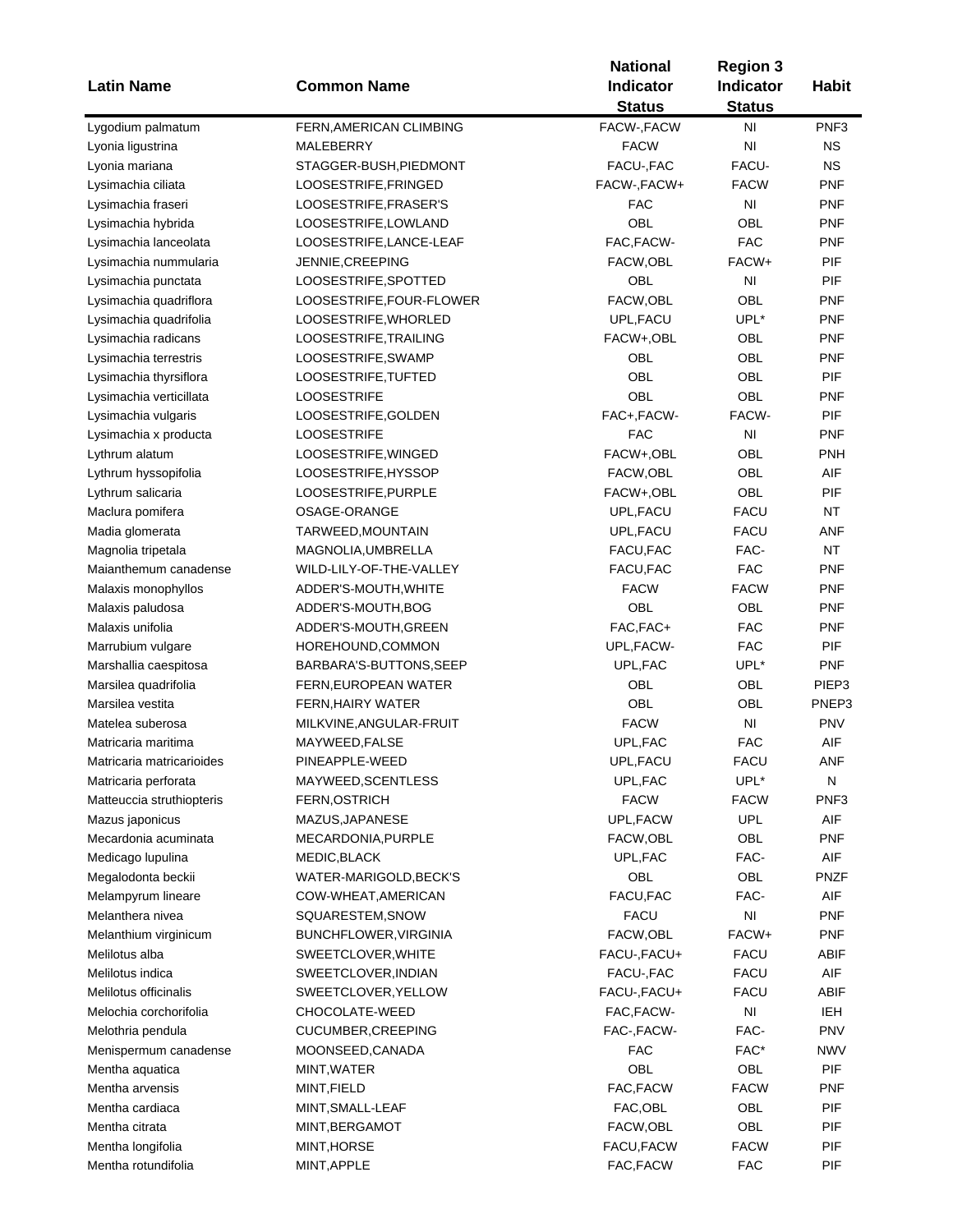|                            |                                 | <b>National</b> | <b>Region 3</b> |              |
|----------------------------|---------------------------------|-----------------|-----------------|--------------|
| <b>Latin Name</b>          | <b>Common Name</b>              | Indicator       | Indicator       | <b>Habit</b> |
|                            |                                 | <b>Status</b>   | <b>Status</b>   |              |
| Mentha spicata             | SPEARMINT                       | FACW, OBL       | FACW+           | PIF          |
| Mentha x piperita          | PEPPERMINT                      | FACW, OBL       | OBL             | PIEF         |
| Menyanthes trifoliata      | <b>BUCKBEAN</b>                 | OBL             | OBL             | PNEF         |
| Mertensia paniculata       | BLUEBELLS, TALL                 | FACU, FAC       | <b>FAC</b>      | <b>PNF</b>   |
| Mertensia virginica        | BLUEBELLS, VIRGINIA             | FAC+,FACW       | <b>FACW</b>     | <b>PNF</b>   |
| Microsteris gracilis       | PHLOX, FALSE                    | UPL, FAC-       | NI              | ANF          |
| Mikania scandens           | HEMPWEED, CLIMBING              | FACW+,OBL       | OBL             | <b>PNV</b>   |
| Mimulus alatus             | MONKEY-FLOWER, SHARP-WING       | OBL             | OBL             | <b>PNF</b>   |
| Mimulus glabratus          | MONKEY-FLOWER, ROUND-LEAF       | OBL             | OBL             | PNEF         |
| Mimulus moschatus          | <b>MUSKFLOWER</b>               | FACW+,OBL       | OBL             | <b>PNF</b>   |
| Mimulus ringens            | MONKEY-FLOWER, ALLEGHANY        | OBL             | OBL             | <b>PNF</b>   |
| Minuartia patula           | STITCHWORT, PITCHER'S           | UPL, FAC        | <b>UPL</b>      | ANF          |
| Mirabilis nyctaginea       | FOUR-O'CLOCK, HEART-LEAF        | UPL, FACU       | UPL*            | <b>PNF</b>   |
| Miscanthus sinensis        | <b>GRASS, CHINESE SILVER</b>    | UPL, FACU       | <b>UPL</b>      | <b>PIG</b>   |
| Mitchella repens           | PARTRIDGE-BERRY                 | FACU,FAC        | FACU+           | <b>PNF</b>   |
| Mitella diphylla           | BISHOP'S-CAP, TWO-LEAF          | FACU-, FACU+    | FACU+           | <b>PNF</b>   |
| Mitella nuda               | BISHOP'S-CAP, NAKED             | FAC, OBL        | <b>FACW</b>     | <b>PNF</b>   |
|                            |                                 |                 |                 |              |
| Moehringia lateriflora     | SANDWORT, GROVE                 | UPL, FAC        | FACU*           | PNF          |
| Mollugo verticillata       | CARPET-WEED, GREEN              | FAC-, FAC       | <b>FAC</b>      | ANF          |
| Monarda didyma             | BEEBALM, OSWEGO TEA             | UPL, FAC+       | <b>UPL</b>      | <b>PNF</b>   |
| Monarda fistulosa          | BERGAMOT, WILD                  | UPL, FAC+       | <b>FACU</b>     | <b>PNF</b>   |
| Monarda punctata           | BEEBALM, SPOTTED                | UPL, FAC        | <b>UPL</b>      | <b>ABPNF</b> |
| Monolepis nuttalliana      | POVERTY-WEED, NUTTALL'S         | UPL, FACW       | <b>UPL</b>      | <b>ANF</b>   |
| Monotropa uniflora         | <b>INDIAN-PIPE</b>              | UPL, FACU       | <b>FACU</b>     | PN-\$F       |
| Montia chamissoi           | MINER'S-LETTUCE, CHAMISSO'S     | OBL             | OBL             | <b>PNEF</b>  |
| Morus alba                 | MULBERRY, WHITE                 | UPL, FAC        | <b>FAC</b>      | IT           |
| Morus rubra                | MULBERRY, RED                   | FACU, FAC       | FAC-            | <b>NT</b>    |
| Muhlenbergia asperifolia   | MUHLY, ALKALI                   | FACW, FACW+     | <b>FACW</b>     | <b>PNG</b>   |
| Muhlenbergia capillaris    | MUHLY, LONG-AWN                 | FACU-, FACU     | <b>FACU</b>     | <b>PNG</b>   |
| Muhlenbergia frondosa      | MUHLY, WIRE-STEM                | FAC, FACW       | <b>FACW</b>     | <b>PNG</b>   |
| Muhlenbergia glomerata     | MUHLY, MARSH                    | FACW, FACW+     | FACW+           | <b>PNG</b>   |
| Muhlenbergia mexicana      | MUHLY, MEXICAN                  | FAC, FACW       | <b>FACW</b>     | <b>PNG</b>   |
| Muhlenbergia racemosa      | MUHLY, GREEN                    | FACU, FACW      | <b>FACW</b>     | <b>PNG</b>   |
| Muhlenbergia richardsonis  | MUHLY, MAT                      | FACU, FACW      | FAC+            | <b>PNG</b>   |
| Muhlenbergia schreberi     | NIMBLE-WILL                     | FACU, FAC       | <b>FAC</b>      | <b>PNG</b>   |
| Muhlenbergia sylvatica     | MUHLY, FOREST                   | FAC+, FACW      | <b>FACW</b>     | <b>PNG</b>   |
| Muhlenbergia uniflora      | MUHLY, BOG                      | OBL             | OBL             | <b>PNG</b>   |
| Myosotis arvensis          | FORGET-ME-NOT, FIELD            | UPL, FAC+       | <b>FAC</b>      | AIF          |
| Myosotis laxa              | FORGET-ME-NOT, BAY              | OBL             | OBL             | <b>PNF</b>   |
| Myosotis macrosperma       | FORGET-ME-NOT,LARGE-SEED        | <b>FAC</b>      | <b>FAC</b>      | <b>ANF</b>   |
| Myosotis scorpioides       | FORGET-ME-NOT, TRUE             | FAC, OBL        | OBL             | PIF          |
| Myosotis sylvatica         | FORGET-ME-NOT, WOODLAND         | UPL,FACW        | NI              | PIF          |
| Myosotis verna             | FORGET-ME-NOT, SPRING           | FAC-, FAC       | FAC-            | AIF          |
| Myosoton aquaticum         | CHICKWEED, GIANT                | FAC+, FACW+     | FAC+            | PIF          |
| Myosurus minimus           | MOUSE-TAIL, TINY                | FACW-, OBL      | <b>FACW</b>     | ANF          |
| Myrica gale                | <b>SWEETGALE</b>                | OBL             | OBL             | <b>NS</b>    |
| Myrica heterophylla        | BAYBERRY, EVERGREEN             | FAC, FACW       | NI              | <b>NS</b>    |
| Myriophyllum alterniflorum | WATER-MILFOIL, ALTERNATE-FLOWER | OBL             | OBL             | <b>PZF</b>   |
| Myriophyllum brasiliense   | PARROT-FEATHER                  | OBL             | OBL             | <b>PNZF</b>  |
| Myriophyllum farwellii     | WATER-MILFOIL, FARWELL'S        | OBL             | OBL             | <b>PNZF</b>  |
| Myriophyllum heterophyllum | WATER-MILFOIL, TWO-LEAF         | OBL             | OBL             | <b>PNZF</b>  |
| Myriophyllum hippuroides   | WATER-MILFOIL, WESTERN          | OBL             | OBL             | <b>PNZF</b>  |
| Myriophyllum humile        | WATER-MILFOIL, LOW              | OBL             | OBL             | <b>PNZF</b>  |
| Myriophyllum pinnatum      | WATER-MILFOIL,CUT-LEAF          | OBL             | OBL             | <b>PNEZF</b> |
|                            | WATER-MILFOIL, EURASIAN         | OBL             | OBL             | <b>PNZF</b>  |
| Myriophyllum spicatum      |                                 |                 |                 |              |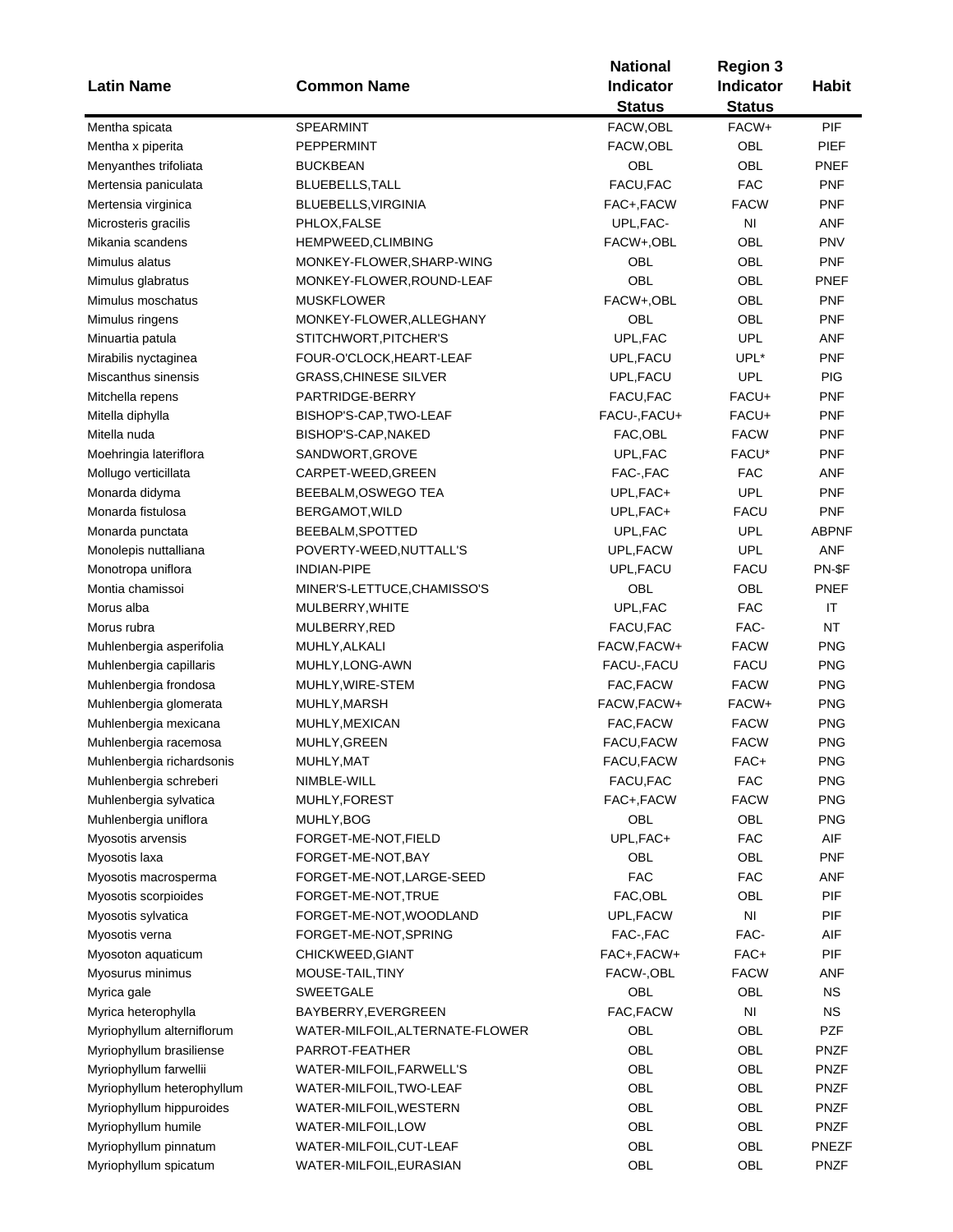| <b>Latin Name</b>             | <b>Common Name</b>           | <b>National</b><br><b>Indicator</b> | <b>Region 3</b><br>Indicator | <b>Habit</b>     |
|-------------------------------|------------------------------|-------------------------------------|------------------------------|------------------|
|                               |                              | <b>Status</b>                       | <b>Status</b>                |                  |
| Myriophyllum tenellum         | WATER-MILFOIL, SLENDER       | OBL                                 | <b>OBL</b>                   | <b>PNZF</b>      |
| Myriophyllum verticillatum    | WATER-MILFOIL, WHORLED       | <b>OBL</b>                          | OBL                          | <b>PNZF</b>      |
| Najas flexilis                | NAIAD, SLENDER               | OBL                                 | OBL                          | ANZF             |
| Najas gracillima              | NAIAD, THREAD-LIKE           | OBL                                 | OBL                          | ANZF             |
| Najas guadalupensis           | NAIAD, SOUTHERN              | OBL                                 | OBL                          | ANZF             |
| Najas marina                  | NAIAD, SPINY                 | OBL                                 | OBL                          | ANZF             |
| Najas minor                   | NAIAD, BRITTLE               | <b>OBL</b>                          | OBL                          | AIZF             |
| Napaea dioica                 | MALLOW, GLADE                | FACW-, FACW                         | FACW-                        | <b>PNF</b>       |
| Nasturtium microphyllum       | WATER-CRESS, ONE-ROW         | OBL                                 | OBL                          | <b>PIZEF</b>     |
| Nasturtium officinale         | WATER-CRESS, TRUE            | OBL                                 | OBL                          | PIZEF            |
| Nelumbo lutea                 | LOTUS, AMERICAN              | <b>OBL</b>                          | OBL                          | PNZ/F            |
| Nelumbo nucifera              | LOTUS, SACRED                | OBL                                 | OBL                          | <b>PIZF</b>      |
| Nemopanthus mucronatus        | <b>CATBERRY</b>              | OBL                                 | <b>OBL</b>                   | <b>NS</b>        |
| Nepeta cataria                | <b>CATNIP</b>                | FACU-, FACW-                        | FAC-                         | PIF              |
| Nuphar luteum                 | COW-LILY, YELLOW             | OBL                                 | OBL                          | <b>PNZF</b>      |
| Nymphaea odorata              | WATER-LILY, WHITE            | OBL                                 | OBL                          | PNZ/F            |
| Nymphaea tetragona            | WATER-LILY, PYGMY            | OBL                                 | OBL                          | <b>PNZF</b>      |
| Nymphaea tuberosa             | WATER-LILY, WHITE            | OBL                                 | OBL                          | <b>PNZF</b>      |
| Nymphoides cordata            | FLOATING-HEART, LITTLE       | OBL                                 | N <sub>l</sub>               | PNZ/F            |
|                               | FLOATING-HEART, YELLOW       | OBL                                 | OBL                          | PIZ/F            |
| Nymphoides peltata            | <b>WATER-TUPELO</b>          | OBL                                 | OBL                          | <b>NT</b>        |
| Nyssa aquatica                |                              | <b>FAC</b>                          | <b>FAC</b>                   | <b>NT</b>        |
| Nyssa sylvatica               | <b>GUM, BLACK</b>            |                                     |                              |                  |
| Nyssa sylvatica               | TUPELO, SWAMP                | FACW+,OBL                           | NI                           | <b>NT</b>        |
| Oenothera biennis             | EVENING-PRIMROSE, COMMON     | FACU-, FACU+                        | <b>FACU</b>                  | <b>BIF</b>       |
| Oenothera elata               | EVENING-PRIMROSE, HOOKER'S   | FACU-, FACW                         | FACU-*                       | <b>BPNF</b>      |
| Oenothera fruticosa           | SUNDROPS, NARROW-LEAF        | FACU, FAC                           | FACU+                        | <b>PNF</b>       |
| Oenothera kunthiana           | EVENING-PRIMROSE, KUNTH'S    | <b>FAC</b>                          | <b>FAC</b>                   | APNF             |
| Oenothera laciniata           | EVENING-PRIMROSE, CUT-LEAF   | FACU-, FAC                          | <b>FACU</b>                  | <b>ANF</b>       |
| Oenothera parviflora          | EVENING-PRIMROSE, NORTHERN   | FACU-, FACU                         | <b>FACU</b>                  | BIF              |
| Oenothera perennis            | EVENING-PRIMROSE, SMALL      | FAC-, FAC                           | <b>FAC</b>                   | PNF              |
| Oenothera pilosella           | EVENING-PRIMROSE, MEADOW     | FACU+, FAC                          | FAC-                         | <b>PNF</b>       |
| Oenothera rhombipetala        | EVENING-PRIMROSE, FOUR-POINT | FACU-, FACU                         | <b>FACU</b>                  | ABNF             |
| Oenothera villosa             | EVENING-PRIMROSE, HAIRY      | FACU, FACW                          | <b>FAC</b>                   | <b>BPNF</b>      |
| Oldenlandia boscii            | BLUET, BOSC'S                | FACW-, OBL                          | OBL*                         | PNF              |
| Oldenlandia uniflora          | BLUET, CLUSTERED             | FACW-, FACW+                        | FACW+                        | AIF              |
| Onoclea sensibilis            | FERN, SENSITIVE              | <b>FACW</b>                         | <b>FACW</b>                  | PNEF3            |
| Ophioglossum crotalophoroides | ADDER'S-TONGUE, BULBOUS      | FAC-                                | NI                           | PNF <sub>3</sub> |
| Ophioglossum engelmannii      | ADDER'S-TONGUE, LIMESTONE    | FACU-, FACW                         | FACU-                        | PNF <sub>3</sub> |
| Ophioglossum petiolatum       | ADDER'S-TONGUE, LONG-STEM    | FAC, FAC+                           | N <sub>l</sub>               | PNF <sub>3</sub> |
| Ophioglossum vulgatum         | ADDER'S-TONGUE, NORTHERN     | FAC, FACW                           | <b>FACW</b>                  | PNF3             |
| Oplopanax horridus            | DEVIL'S-CLUB                 | FACU, FACW                          | <b>FACW</b>                  | <b>NS</b>        |
| Ornithogalum umbellatum       | STAR-OF-BETHLEHEM,COMMON     | FACU, FAC-                          | FAC-                         | PIF              |
| Orobanche uniflora            | BROOMRAPE, ONE-FLOWER        | UPL, FACU                           | <b>UPL</b>                   | AN-F             |
| Orthocarpus luteus            | OWL'S-CLOVER, YELLOW         | FACU-, FACU                         | FACU                         | $AN+F$           |
| Oryza sativa                  | RICE, CULTIVATED             | OBL                                 | OBL                          | AIG              |
| Oryzopsis hymenoides          | RICEGRASS, INDIAN            | UPL, FACU+                          | FACU+                        | <b>PNG</b>       |
| Osmorhiza claytonii           | SWEETCICELY, HAIRY           | FACU-, FAC-                         | FACU-                        | <b>PNF</b>       |
| Osmorhiza longistylis         | SWEETCICELY, SMOOTHER        | FACU-, FACW                         | FACU-                        | <b>PNF</b>       |
| Osmunda cinnamomea            | FERN, CINNAMON               | FACW, FACW+                         | <b>FACW</b>                  | PNEF3            |
| Osmunda claytoniana           | FERN, INTERRUPTED            | FAC, FAC+                           | FAC+                         | PNF <sub>3</sub> |
| Osmunda regalis               | FERN, ROYAL                  | OBL                                 | OBL                          | PNF <sub>3</sub> |
| Ostrya virginiana             | HOP-HORNBEAM, EASTERN        | FACU-, FACU+                        | FACU-                        | <b>NT</b>        |
| Oxalis corniculata            | WOODSORREL, CREEPING         | UPL, FACU                           | <b>FACU</b>                  | <b>PIF</b>       |
| Oxalis europaea               | WOODSORREL, UPRIGHT YELLOW   | UPL, FACU                           | <b>FACU</b>                  | PIF              |
| Oxalis montana                | WOODSORREL, WHITE            | UPL, FAC-                           | FACU*                        | <b>PNF</b>       |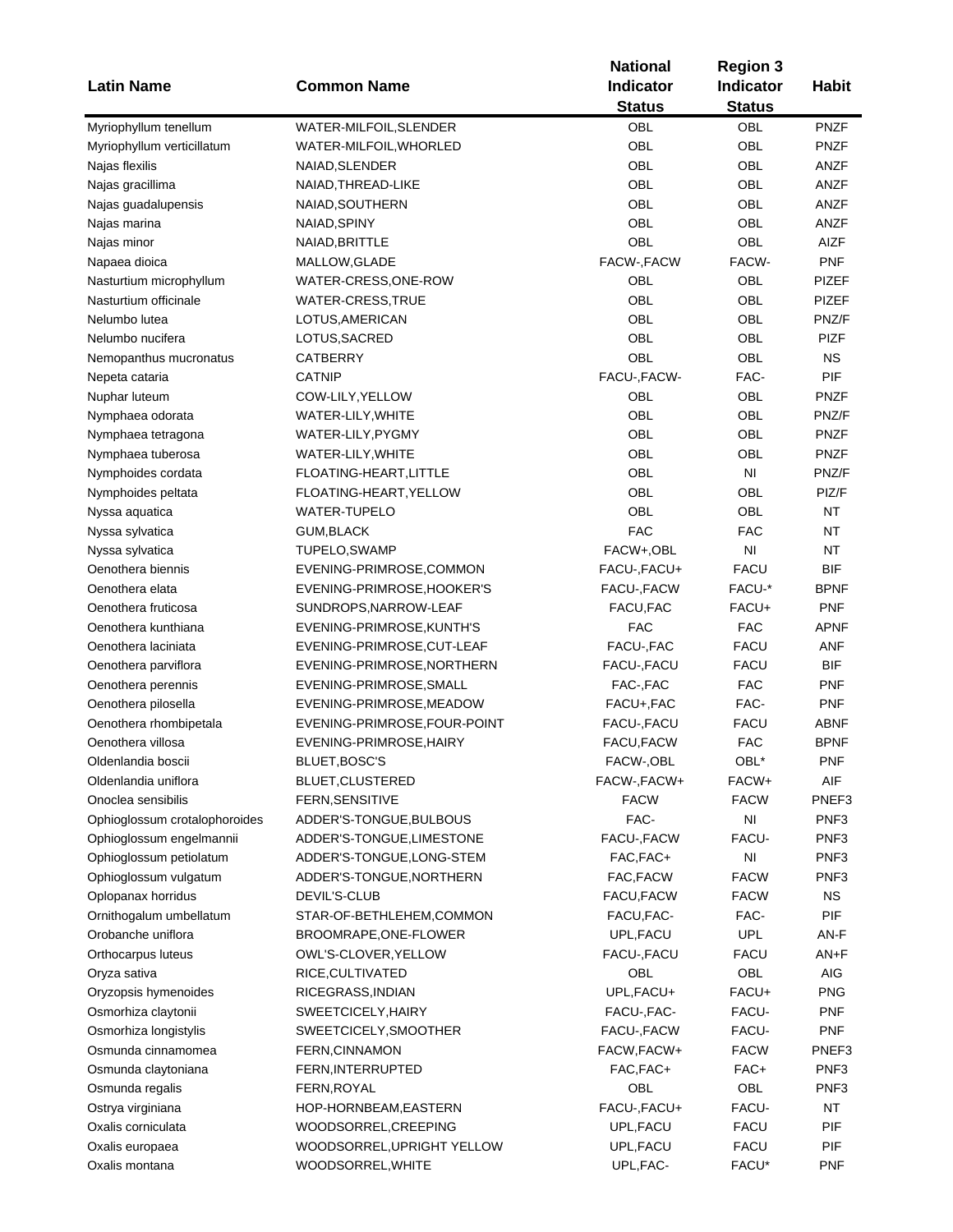|                             |                                  | <b>Region 3</b>        |                            |              |
|-----------------------------|----------------------------------|------------------------|----------------------------|--------------|
| <b>Latin Name</b>           | <b>Common Name</b>               | Indicator              | Indicator<br><b>Status</b> | <b>Habit</b> |
| Oxydendrum arboreum         | SOURWOOD                         | <b>Status</b><br>FACU? | NI                         | <b>NT</b>    |
| Oxypolis rigidior           | COWBANE, STIFF                   | <b>OBL</b>             | OBL                        | <b>PNF</b>   |
| Oxytropis deflexa           | CRAZY-WEED, HANGPOD              | FACU, FACW             | NI                         | <b>PNF</b>   |
|                             | CRAZY-WEED,LAMBERT'S             | UPL, FACU              | FACU-                      | <b>PNF</b>   |
| Oxytropis lambertii         |                                  |                        |                            |              |
| Oxytropis splendens         | CRAZY-WEED, SHOWY                | UPL, FAC               | FACU-                      | <b>PNF</b>   |
| Panicum anceps              | <b>GRASS, BEAKED PANIC</b>       | FAC-, FACW             | <b>FACW</b>                | <b>PNG</b>   |
| Panicum capillare           | <b>WITCHGRASS</b>                | FACU, FAC              | <b>FAC</b>                 | ANG          |
| Panicum dichotomiflorum     | <b>GRASS, FALL PANIC</b>         | FAC, FACW              | FACW-                      | <b>ANG</b>   |
| Panicum flexile             | WITCHGRASS, WIRY                 | FACU, FACW+            | FACW+                      | <b>ANG</b>   |
| Panicum gattingeri          | <b>GRASS, GATTINGER PANIC</b>    | <b>FAC</b>             | <b>FAC</b>                 | <b>ANG</b>   |
| Panicum hillmanii           | <b>GRASS, HILLMAN'S PANIC</b>    | FACU, FAC-             | NI                         | <b>ANG</b>   |
| Panicum longifolium         | GRASS, PANIC                     | OBL                    | OBL                        | <b>PNG</b>   |
| Panicum obtusum             | <b>VINE-MESQUITE</b>             | <b>FACU,FACW</b>       | <b>FACW</b>                | <b>PNG</b>   |
| Panicum rigidulum           | <b>GRASS, RED-TOP PANIC</b>      | FAC, FACW+             | <b>FACW</b>                | <b>PNG</b>   |
| Panicum tuckermanii         | <b>GRASS, TUCKERMAN PANIC</b>    | FAC-, FACW             | <b>FACW</b>                | ANG          |
| Panicum verrucosum          | <b>GRASS, WARTY PANIC</b>        | FACW-, FACW            | <b>FACW</b>                | ANG          |
| Panicum virgatum            | <b>SWITCHGRASS</b>               | FAC, FACW              | FAC+                       | <b>PNG</b>   |
| Parietaria pensylvanica     | PELLITORY, PENNSYLVANIA          | FACU-, FACW-           | <b>FACU</b>                | <b>ANF</b>   |
| Parnassia glauca            | GRASS-OF-PARNASSUS, WAXY         | OBL                    | OBL                        | <b>PNF</b>   |
| Parnassia grandifolia       | GRASS-OF-PARNASSUS, LARGE-FLOWER | OBL                    | OBL                        | <b>PNF</b>   |
| Parnassia palustris         | GRASS-OF-PARNASSUS, NORTHERN     | FACW,OBL               | OBL                        | <b>PNF</b>   |
| Parnassia parviflora        | GRASS-OF-PARNASSUS, SMALL-FLOWER | OBL                    | OBL                        | <b>PNF</b>   |
| Parthenocissus quinquefolia | CREEPER, VIRGINIA                | FACU, FAC              | FAC-                       | <b>NWV</b>   |
| Parthenocissus vitacea      | <b>CREEPER, THICKET</b>          | FACU, FACW-            | <b>FACU</b>                | <b>NWV</b>   |
| Paspalidium geminatum       | <b>WATER PANICUM</b>             | OBL                    | OBL                        | <b>PNG</b>   |
| Paspalum dissectum          | PASPALUM, MUDBANK                | OBL                    | OBL                        | <b>PNG</b>   |
| Paspalum floridanum         | PASPALUM, FLORIDA                | FACW-, FACW            | <b>FACW</b>                | <b>PNG</b>   |
| Paspalum fluitans           | PASPALUM, WATER                  | OBL                    | OBL                        | AN/EG        |
| Paspalum laeve              | PASPALUM, FIELD                  | FAC, FACW-             | FACW-                      | <b>PNG</b>   |
| Paspalum notatum            | GRASS, BAHIA                     | FACU+, FAC             | NI                         | PIG          |
| Paspalum praecox            | PASPALUM, EARLY                  | FACW, OBL              | OBL                        | <b>PNG</b>   |
| Paspalum pubiflorum         | PASPALUM, HAIRY-SEED             | FAC, FACW              | <b>FACW</b>                | <b>PNG</b>   |
| Paspalum repens             | PASPALUM, WATER                  | OBL                    | OBL                        | G            |
| Paspalum setaceum           | PASPALUM, THIN                   | UPL, FAC               | <b>FAC</b>                 | <b>PNG</b>   |
| Passiflora edulis           | PASSION-FLOWER, PURPLE           | UPL, FACU              | <b>FACU</b>                | <b>NWV</b>   |
| Paulownia tomentosa         | PAULOWNIA, ROYAL                 | UPL, FACU              | <b>UPL</b>                 | IT           |
| Pedicularis canadensis      | LOUSEWORT, EARLY WOOD            | FACU, FAC+             | FACU+                      | PNF          |
| Pedicularis lanceolata      | LOUSEWORT, SWAMP                 | FACW,OBL               | FACW+                      | <b>PNF</b>   |
| Pedicularis lapponica       | LOUSEWORT, LAPLAND               | <b>FAC</b>             | NI                         | <b>PNF</b>   |
| Peltandra luteospadix       | ARUM, GREEN ARROW                | OBL                    | OBL                        | <b>PNEF</b>  |
| Peltandra virginica         | ARUM, ARROW                      | OBL                    | OBL                        | PNEF         |
| Penstemon alluviorum        | BEARDTONGUE, LOWLAND             | FACW, FACW+            | FACW+                      | <b>PNF</b>   |
| Penstemon calycosus         | BEARDTONGUE, LONG-SEPAL          | UPL, FACU              | <b>FACU</b>                | <b>PNF</b>   |
| Penstemon digitalis         | BEARDTONGUE, FOXGLOVE            | FAC-, FACW-            | FAC-                       | PNF          |
|                             |                                  |                        | <b>UPL</b>                 |              |
| Penstemon gracilis          | BEARDTONGUE, SLENDER             | UPL, FACU              |                            | <b>PNF</b>   |
| Penstemon laevigatus        | BEARDTONGUE, SMOOTH              | FACU, FAC              | N <sub>l</sub>             | <b>PNF</b>   |
| Penstemon pallidus          | BEARDTONGUE, PALE                | UPL, FACU              | <b>UPL</b>                 | <b>PNF</b>   |
| Penthorum sedoides          | DITCH-STONECROP                  | OBL                    | OBL                        | <b>PNF</b>   |
| Perilla frutescens          | PLANT, BEEF-STEAK                | FACU+, FAC+            | <b>FAC</b>                 | AIF          |
| Petasites frigidus          | COLTSFOOT, ARCTIC SWEET          | FAC, FACW              | <b>FACW</b>                | PNF          |
| Petasites palmatus          | COLTSFOOT, SWEET                 | FAC, FACW+             | <b>FACW</b>                | <b>PNF</b>   |
| Petasites sagittatus        | COLTSFOOT, ARROW-LEAF SWEET      | FAC, OBL               | OBL                        | <b>PNF</b>   |
| Phacelia ranunculacea       | SCORPION-WEED, BLUE              | <b>FACW</b>            | <b>FACW</b>                | ANF          |
| Phalaris arundinacea        | <b>GRASS, REED CANARY</b>        | FACW,OBL               | FACW+                      | <b>PNG</b>   |
| Phalaris canariensis        | GRASS, COMMON CANARY             | UPL, FACU+             | <b>FACU</b>                | AIG          |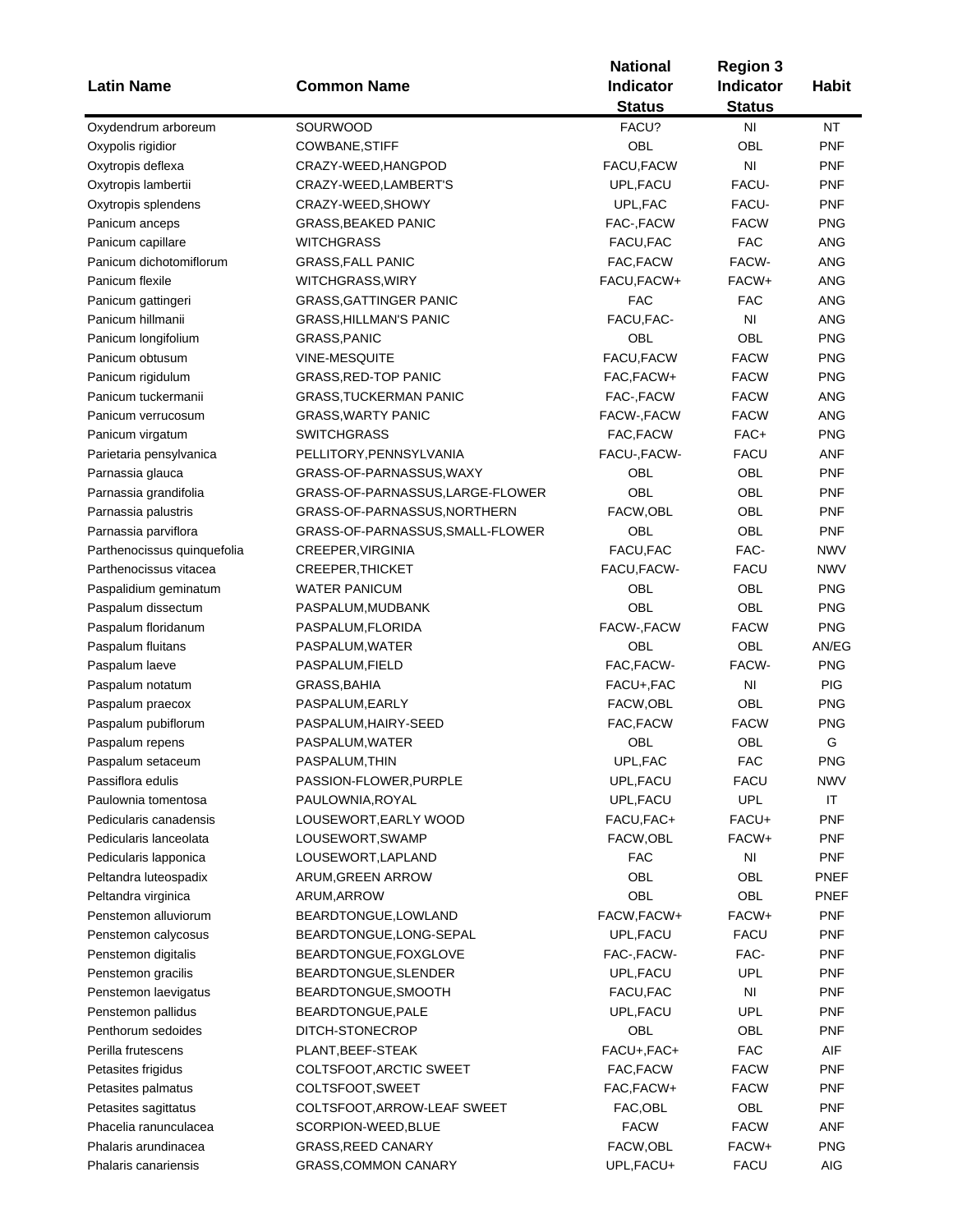| <b>Latin Name</b>           | <b>Common Name</b>              | <b>National</b><br>Indicator | <b>Region 3</b><br><b>Indicator</b> | <b>Habit</b> |
|-----------------------------|---------------------------------|------------------------------|-------------------------------------|--------------|
|                             |                                 | <b>Status</b>                | <b>Status</b>                       |              |
| Phalaris caroliniana        | GRASS, CAROLINA CANARY          | <b>FACW</b>                  | <b>FACW</b>                         | ANG          |
| Phleum alpinum              | TIMOTHY, ALPINE                 | FACU, FACW                   | <b>FACW</b>                         | <b>PNG</b>   |
| Phleum pratense             | <b>TIMOTHY</b>                  | <b>FACU</b>                  | <b>FACU</b>                         | <b>PIG</b>   |
| Phlox carolina              | PHLOX, THICK-LEAF               | FACU, FACW                   | FACW*                               | <b>PNF</b>   |
| Phlox divaricata            | PHLOX, WOODLAND                 | UPL, FACU                    | <b>FACU</b>                         | <b>PNF</b>   |
| Phlox glaberrima            | PHLOX, SMOOTH                   | FAC, FACW                    | <b>FACW</b>                         | <b>PNF</b>   |
| Phlox maculata              | PHLOX, MEADOW                   | FAC, FACW+                   | FACW+                               | <b>PNF</b>   |
| Phlox paniculata            | PHLOX, FALL                     | <b>FACU</b>                  | <b>FACU</b>                         | <b>PNF</b>   |
| Phlox pilosa                | PHLOX, DOWNY                    | FACU, FAC                    | FAC-                                | <b>PNF</b>   |
| Phragmites australis        | REED,COMMON                     | FACW, FACW+                  | FACW+                               | <b>PNEG</b>  |
| Phryma leptostachya         | LOPSEED, AMERICAN               | UPL, FAC                     | UPL*                                | <b>PNF</b>   |
| Phyla cuneifolia            | FROG-FRUIT, WEDGE-LEAF          | FAC, FACW                    | ΝI                                  | <b>PNF</b>   |
| Phyla lanceolata            | FROG-FRUIT, LANCE-LEAF          | FACW, OBL                    | OBL                                 | <b>PNF</b>   |
| Phyla nodiflora             | FROG-FRUIT, COMMON              | FACW, OBL                    | <b>FACW</b>                         | <b>PNF</b>   |
| Phyllanthus caroliniensis   | LEAF-FLOWER, CAROLINA           | FAC, FAC+                    | <b>FAC</b>                          | ANF          |
| Physalis angulata           | GROUND-CHERRY, CUT-LEAF         | FACU, FAC                    | <b>FAC</b>                          | ANF          |
| Physalis ixocarpa           | TOMATO, MEXICAN HUSK            | UPL, FAC                     | <b>UPL</b>                          | AIF          |
| Physalis pubescens          | <b>GROUND-CHERRY, LOW HAIRY</b> | UPL, FAC                     | <b>UPL</b>                          | ANF          |
| Physocarpus opulifolius     | NINEBARK, EASTERN               | UPL,FACW-                    | FACW-                               | <b>NS</b>    |
| Physostegia angustifolia    | DRAGON-HEAD, NARROW-LEAF FALSE  | FAC, FACW                    | <b>FAC</b>                          | <b>PNF</b>   |
| Physostegia intermedia      | DRAGON-HEAD, SLENDER            | FACW-, OBL                   | FACW-                               | <b>PNF</b>   |
| Physostegia parviflora      | DRAGON-HEAD, PURPLE             | FACW-, OBL                   | FACW-                               | <b>PNF</b>   |
| Physostegia virginiana      | DRAGON-HEAD, FALSE              | FAC+,OBL                     | <b>FACW</b>                         | <b>PNF</b>   |
| Phytolacca americana        | POKEWEED, COMMON                | FACU+, FAC                   | FAC-                                | <b>PNF</b>   |
| Picea glauca                | SPRUCE, WHITE                   | <b>FACU</b>                  | <b>FACU</b>                         | <b>NT</b>    |
| Picea mariana               | SPRUCE, BLACK                   | FACW-, FACW                  | <b>FACW</b>                         | <b>NT</b>    |
| Picris echioides            | OXTONGUE, BRISTLY               | UPL, FAC                     | N <sub>1</sub>                      | AIF          |
| Pilea fontana               | CLEARWEED, SPRINGS              | FACW, OBL                    | <b>FACW</b>                         | ANF          |
| Pilea pumila                | CLEARWEED, CANADA               | FAC, FACW                    | <b>FACW</b>                         | <b>ANF</b>   |
| Pilularia americana         | PILLWORT, AMERICAN              | OBL                          | OBL                                 | PNEP3        |
| Pinguicula vulgaris         | BUTTERWORT, COMMON              | OBL                          | OBL                                 | <b>PNF</b>   |
| Pinus banksiana             | PINE, JACK                      | <b>FACU</b>                  | <b>FACU</b>                         | NT           |
| Pinus resinosa              | PINE, RED                       | <b>FACU</b>                  | <b>FACU</b>                         | NT           |
| Pinus strobus               | PINE, EASTERN WHITE             | <b>FACU</b>                  | FACU                                | NΤ           |
| Pinus taeda                 | PINE, LOBLOLLY                  | UPL,FAC                      | UPL*                                | NT           |
| Piperia unalascensis        | REINORCHID, ALASKA              | UPL, FAC                     | UPL*                                | <b>PNF</b>   |
| Plagiobothrys figuratus     | POPCORN-FLOWER, FRAGRANT        | FACW, OBL                    | OBL                                 | <b>ANF</b>   |
| Plagiobothrys hirtus        | POPCORN-FLOWER, ROUGH           | FACW, OBL                    | $\mathsf{N}\mathsf{I}$              | <b>ANF</b>   |
| Plagiobothrys scouleri      | POPCORN-FLOWER, SCOULER         | FACW,OBL                     | FACW*                               | <b>ANF</b>   |
| Planera aquatica            | <b>PLANER-TREE</b>              | OBL                          | OBL                                 | <b>NET</b>   |
| Plantago cordata            | PLANTAIN, HEART-LEAF            | OBL                          | OBL                                 | <b>PNF</b>   |
| Plantago elongata           | PLANTAIN, SLENDER               | FAC, FACW+                   | <b>FACW</b>                         | <b>ANF</b>   |
| Plantago eriopoda           | PLANTAIN, SALINE                | FACU, FACW                   | <b>FAC</b>                          | <b>PNF</b>   |
| Plantago heterophylla       | PLANTAIN, SLENDER               | FAC+,FACW                    | FACW-                               | <b>ANF</b>   |
| Plantago lanceolata         | PLANTAIN, ENGLISH               | UPL, FAC                     | <b>FAC</b>                          | ABPIF        |
| Plantago major              | PLANTAIN, COMMON                | FACU,FACW                    | FAC+                                | PIF          |
| Plantago patagonica         | PLANTAIN, WOOLLY                | UPL, FACU-                   | <b>UPL</b>                          | ANF          |
| Plantago pusilla            | PLANTAIN, DWARF                 | UPL, FAC                     | <b>FACU</b>                         | <b>ANF</b>   |
| Plantago rhodosperma        | PLANTAIN, RED-SEED              | UPL, FAC+                    | <b>FACU</b>                         | <b>ANF</b>   |
| Plantago rugelii            | PLANTAIN, BLACK-SEED            | FACU, FAC                    | <b>FAC</b>                          | <b>PNF</b>   |
| Plantago virginica          | PLANTAIN, PALE-SEED             | UPL, FACW                    | FACU-                               | ANF          |
| Platanthera blephariglottis | ORCHID, WHITE FRINGE            | OBL                          | OBL                                 | <b>PNF</b>   |
| Platanthera ciliaris        | ORCHID, YELLOW-FRINGE           | <b>FACW</b>                  | <b>FACW</b>                         | <b>PNF</b>   |
| Platanthera dilatata        | ORCHID, LEAFY WHITE             | FACW, FACW+                  | FACW+                               | <b>PNF</b>   |
| Platanthera flava           | ORCHID, PALE GREEN              | <b>FACW</b>                  | <b>FACW</b>                         | <b>PNF</b>   |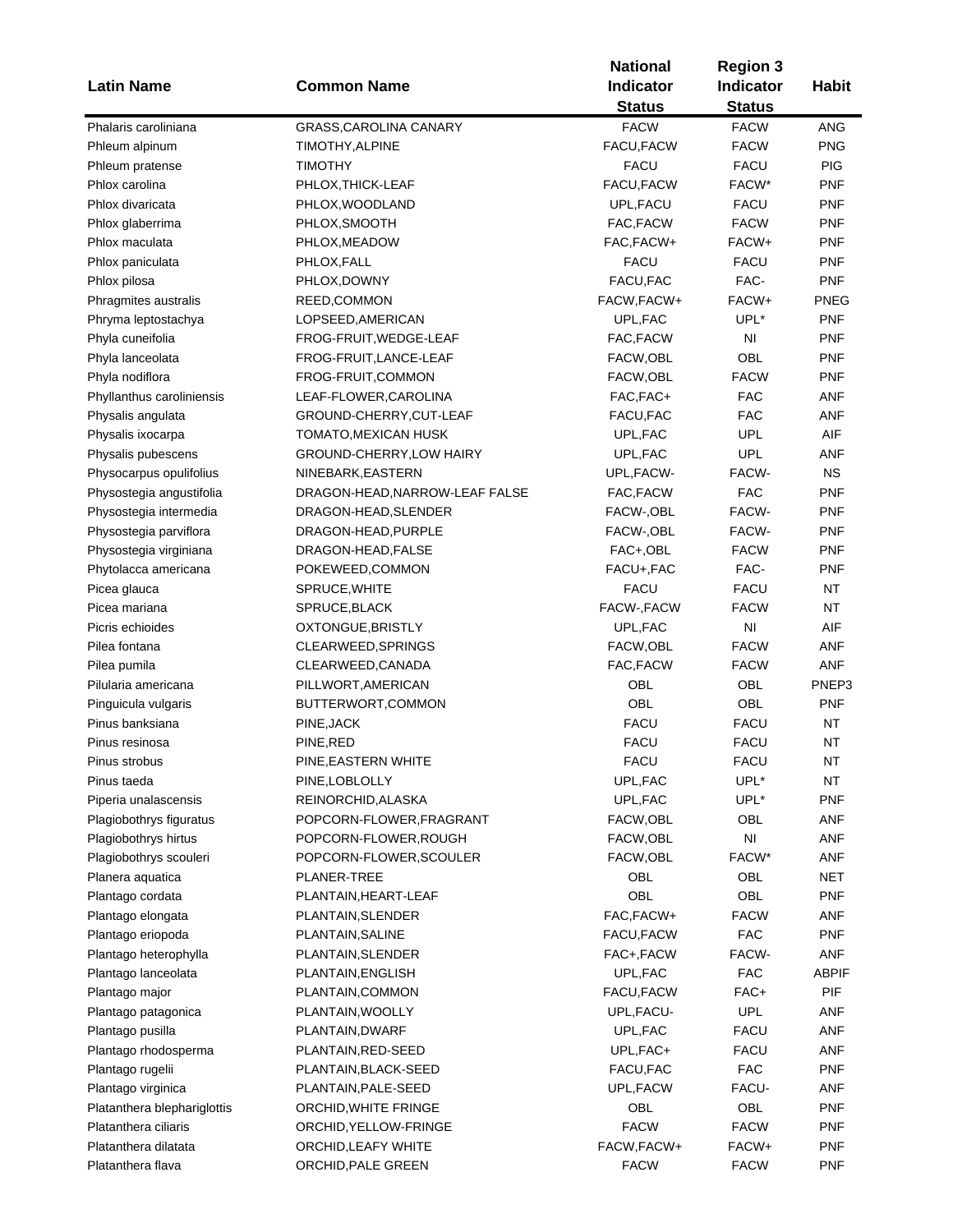|                          |                                  | <b>National</b> | <b>Region 3</b>  |              |
|--------------------------|----------------------------------|-----------------|------------------|--------------|
| <b>Latin Name</b>        | <b>Common Name</b>               | Indicator       | <b>Indicator</b> | <b>Habit</b> |
|                          |                                  | <b>Status</b>   | <b>Status</b>    |              |
| Platanthera grandiflora  | ORCHID, LARGE PURPLE-FRINGE      | <b>FACW</b>     | NI               | <b>PNF</b>   |
| Platanthera hookeri      | ORCHID, HOOKER'S                 | FAC, FAC+       | FAC+             | <b>PNF</b>   |
| Platanthera hyperborea   | ORCHID, NORTHERN GREEN           | FACW, FACW+     | FACW+            | <b>PNF</b>   |
| Platanthera lacera       | ORCHID, GREEN-FRINGE             | <b>FACW</b>     | <b>FACW</b>      | <b>PNF</b>   |
| Platanthera leucophaea   | ORCHID, PRAIRIE WHITE-FRINGE     | FACW, OBL       | FACW+            | <b>PNF</b>   |
| Platanthera obtusata     | <b>BOGORCHID, SMALL NORTHERN</b> | <b>FACW</b>     | <b>FACW</b>      | <b>PNF</b>   |
| Platanthera orbiculata   | ORCHID, LARGE ROUND-LEAF         | FACU, FACW      | <b>FAC</b>       | <b>PNF</b>   |
| Platanthera peramoena    | ORCHID, PURPLE FRINGELESS        | <b>FACW</b>     | <b>FACW</b>      | <b>PNF</b>   |
| Platanthera psychodes    | ORCHID, SMALL PURPLE-FRINGE      | FACW-, FACW     | <b>FACW</b>      | <b>PNF</b>   |
| Platanthera x andrewsii  | REINORCHID, ANDREW'S             | FAC, OBL        | OBL              | <b>PNF</b>   |
| Platanthera x clavellata |                                  | FACW+,OBL       | OBL              | <b>PNF</b>   |
| Platanus occidentalis    | ORCHID, SMALL GREEN WOODLAND     |                 | <b>FACW</b>      | NT           |
|                          | SYCAMORE, AMERICAN               | FAC, FACW       |                  |              |
| Pluchea camphorata       | CAMPHOR-WEED, SALT MARSH         | FACW-, FACW     | <b>FACW</b>      | <b>APIF</b>  |
| Pluchea foetida          | CAMPHOR-WEED, STINKING           | FACW+,OBL       | OBL              | <b>PNF</b>   |
| Poa alpina               | BLUEGRASS, ALPINE                | FACU, FAC       | FACU*            | <b>PNG</b>   |
| Poa alsodes              | BLUEGRASS, GROVE                 | UPL, FACW-      | FACW-            | <b>PNG</b>   |
| Poa angustifolia         | BLUEGRASS, BROAD-LEAF KENTUCKY   | FACU-, FACU     | <b>FACU</b>      | PIG          |
| Poa annua                | BLUEGRASS, ANNUAL                | FACU, FACW-     | FAC-             | AIG          |
| Poa arida                | <b>BLUEGRASS, PLAINS</b>         | UPL,FAC         | N <sub>l</sub>   | <b>PNG</b>   |
| Poa autumnalis           | BLUEGRASS, AUTUMN                | FAC-, FACW-     | <b>FAC</b>       | <b>PNG</b>   |
| Poa chapmaniana          | BLUEGRASS, CHAPMAN'S             | UPL, FAC        | FACU*            | ANG          |
| Poa compressa            | BLUEGRASS, CANADA                | FACU-, FAC      | FACU+            | PIG          |
| Poa glaucifolia          | BLUEGRASS, SWALLEN'S             | FAC, FACW       | <b>FACW</b>      | <b>PNG</b>   |
| Poa nemoralis            | BLUEGRASS, WOODS                 | FAC-,FACW       | <b>FAC</b>       | <b>PNG</b>   |
| Poa paludigena           | BLUEGRASS, BOG                   | FACW+,OBL       | OBL              | <b>PNG</b>   |
| Poa palustris            | BLUEGRASS, FOWL                  | FACU, FACW+     | FACW+            | <b>PNG</b>   |
| Poa pratensis            | <b>BLUEGRASS, KENTUCKY</b>       | FACU, FAC-      | FAC-             | <b>PNG</b>   |
| Poa sylvestris           | BLUEGRASS, WOODLAND              | FACU,FACW       | <b>FAC</b>       | <b>PNG</b>   |
| Poa trivialis            | BLUEGRASS, ROUGH                 | FAC, FACW       | <b>FACW</b>      | <b>PIG</b>   |
| Podophyllum peltatum     | MAY-APPLE                        | FACU-, FACU     | <b>FACU</b>      | <b>PNF</b>   |
| Podostemum ceratophyllum | RIVERWEED, HORN-LEAF             | OBL             | OBL              | <b>PNZF</b>  |
| Pogonia ophioglossoides  | POGONIA, ROSE                    | OBL             | OBL              | <b>PNEF</b>  |
| Polanisia dodecandra     | CLAMMY-WEED, ROUGH-SEED          | UPL, FACU       | UPL*             | <b>ANF</b>   |
| Polemonium acutiflorum   | JACOB'S-LADDER, STICKY TALL      | FAC             | NI               | PNF          |
| Polemonium reptans       | VALERIAN, GREEK                  | FACU, FAC       | <b>FAC</b>       | <b>PNF</b>   |
| Polygala cruciata        | MILKWORT, CROSS-LEAF             | FACW+,OBL       | FACW+            | ANF          |
| Polygala incarnata       | MILKWORT, PINK                   | UPL, FAC-       | FACU-            | ANF          |
| Polygala paucifolia      | <b>GAY-WINGS</b>                 | <b>FACU</b>     | <b>FACU</b>      | <b>PNF</b>   |
| Polygala polygama        | MILKWORT, RACEMED                | UPL, FACU       | FACU-            | <b>BNF</b>   |
|                          | MILKWORT, RED                    | FACU, FACW      | <b>FACU</b>      | ANF          |
| Polygala sanguinea       | SNAKEROOT, SENECA                |                 |                  | <b>PNF</b>   |
| Polygala senega          |                                  | FACU            | <b>FACU</b>      |              |
| Polygala verticillata    | MILKWORT, WHORLED                | UPL, FAC-       | <b>UPL</b>       | ANF          |
| Polygonatum biflorum     | SOLOMON'S-SEAL, SMALL            | UPL, FAC-       | <b>FACU</b>      | <b>PNF</b>   |
| Polygonatum commutatum   | SOLOMON'S-SEAL, GREAT            | UPL, FAC        | FACU             | <b>PNF</b>   |
| Polygonum achoreum       | KNOTWEED, LEATHERY               | FACU, FAC       | <b>FAC</b>       | ANF          |
| Polygonum amphibium      | SMARTWEED, WATER                 | OBL             | OBL              | PNE/F        |
| Polygonum arifolium      | TEARTHUMB,HALBERD-LEAF           | OBL             | OBL              | ANEF         |
| Polygonum aviculare      | KNOTWEED, PROSTRATE              | UPL, FACW       | FAC-             | <b>APIF</b>  |
| Polygonum careyi         | SMARTWEED, CAREY'S               | FACW, FACW+     | FACW+            | ANF          |
| Polygonum cespitosum     | KNOTWEED, CESPITOSE              | UPL, FACW-      | <b>UPL</b>       | AIF          |
| Polygonum convolvulus    | BINDWEED, BLACK                  | FACU-, FAC      | FAC-             | AIVF         |
| Polygonum cuspidatum     | KNOTWEED, JAPANESE               | UPL, FACU       | <b>FACU</b>      | PIF          |
| Polygonum densiflorum    | SMARTWEED, DENSE-FLOWER          | OBL             | OBL              | <b>PNEF</b>  |
| Polygonum douglasii      | KNOTWEED, DOUGLAS'               | UPL, FAC        | <b>FACU</b>      | ANF          |
| Polygonum erectum        | KNOTWEED, ERECT                  | FACU-, OBL      | <b>FACU</b>      | ANEF         |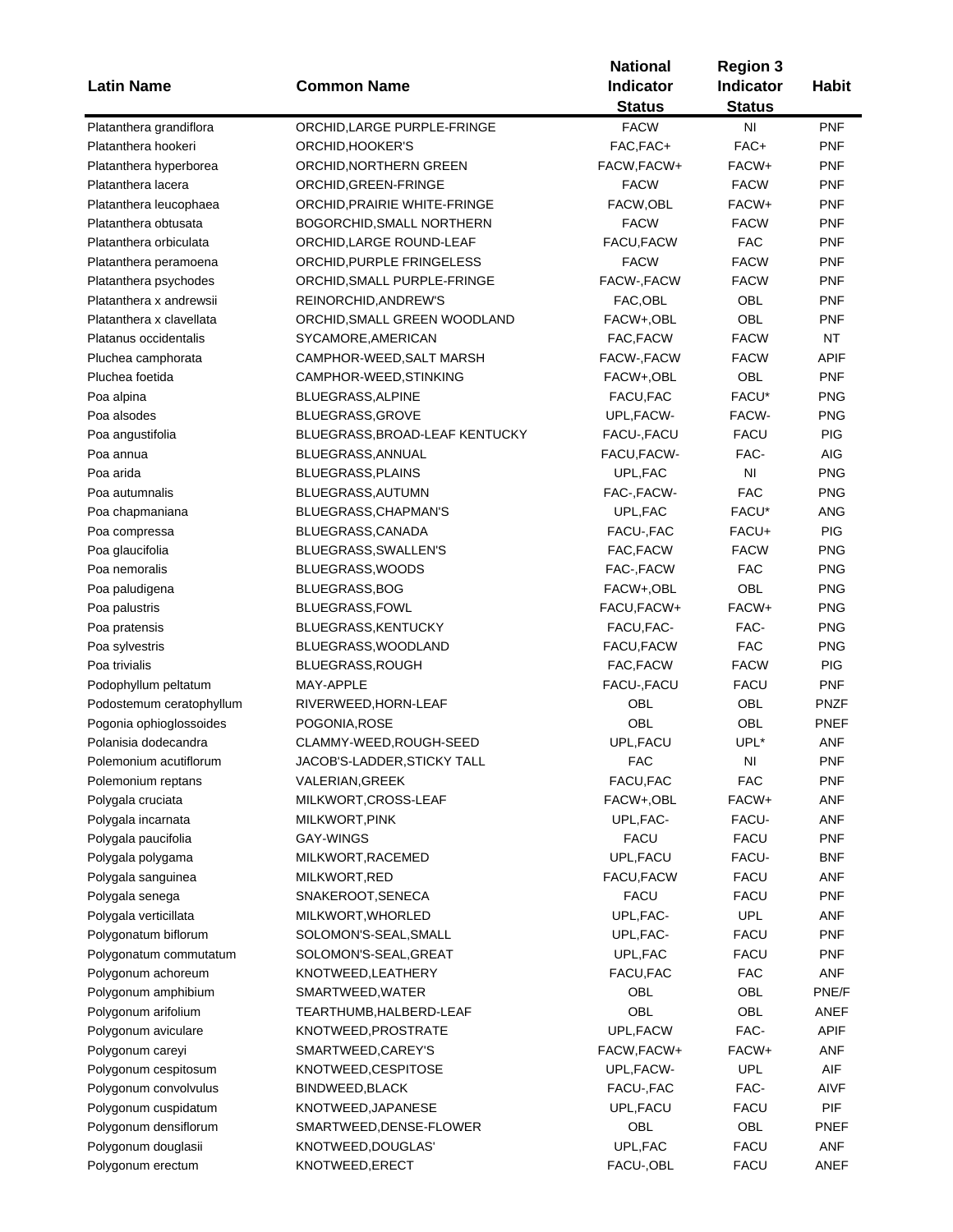|                            |                           | <b>National</b> | <b>Region 3</b> |                  |
|----------------------------|---------------------------|-----------------|-----------------|------------------|
| <b>Latin Name</b>          | <b>Common Name</b>        | Indicator       | Indicator       | <b>Habit</b>     |
|                            |                           | <b>Status</b>   | <b>Status</b>   |                  |
| Polygonum hydropiper       | SMARTWEED, MARSHPEPPER    | FACW, OBL       | OBL             | <b>AIEF</b>      |
| Polygonum hydropiperoides  | SMARTWEED, SWAMP          | OBL             | OBL             | PNEF             |
| Polygonum lapathifolium    | WILLOW-WEED               | FAC, OBL        | FACW+           | ANF              |
| Polygonum opelousanum      | PEPPER, LITTLE WATER      | OBL             | OBL             | <b>PNF</b>       |
| Polygonum orientale        | FEATHER, PRINCE'S         | UPL, FACW       | <b>UPL</b>      | AIF              |
| Polygonum oxyspermum       | KNOTWEED, SHARP-FRUIT     | NI              | NI              | ANF              |
| Polygonum pensylvanicum    | SMARTWEED, PENNSYLVANIA   | FACW-, OBL      | FACW+           | ANEF             |
|                            | THUMB, LADY'S             | FAC, OBL        | <b>FACW</b>     | AIF              |
| Polygonum persicaria       |                           |                 |                 |                  |
| Polygonum punctatum        | SMARTWEED, DOTTED         | FACW, OBL       | OBL             | PNEF             |
| Polygonum ramosissimum     | KNOTWEED, BUSHY           | FACU-, FACW     | FAC-            | <b>ANF</b>       |
| Polygonum robustius        | SMARTWEED, STOUT          | <b>OBL</b>      | NI              | <b>PNF</b>       |
| Polygonum sachalinense     | KNOTWEED, GIANT           | <b>UPL</b>      | NI              | <b>PIF</b>       |
| Polygonum sagittatum       | TEARTHUMB, ARROW-LEAF     | OBL             | OBL             | APNF             |
| Polygonum scandens         | FALSE-BUCKWHEAT, CLIMBING | FACU, FACW      | <b>FAC</b>      | <b>PNV</b>       |
| Polygonum setaceum         | SMARTWEED, SWAMP          | FACW, OBL       | OBL             | PNEF             |
| Polygonum virginianum      | KNOTWEED, VIRGINIA        | FAC, FACW       | <b>FAC</b>      | APNF             |
| Polygonum viviparum        | KNOTWEED, VIVIPAROUS      | FAC, FACW       | <b>FACW</b>     | <b>PNF</b>       |
| Polypogon monspeliensis    | GRASS, ANNUAL RABBIT-FOOT | FACW,OBL        | OBL             | AIG              |
| Polypremum procumbens      | JUNIPER-LEAF              | UPL, FACU-      | <b>UPL</b>      | <b>APNF</b>      |
| Polystichum acrostichoides | <b>FERN, CHRISTMAS</b>    | UPL, FAC        | <b>UPL</b>      | PNF <sub>3</sub> |
| Polystichum lonchitis      | FERN, NORTHERN HOLLY      | UPL, FAC        | <b>UPL</b>      | PNF <sub>3</sub> |
| Pontederia cordata         | <b>WEED, PICKEREL</b>     | OBL             | OBL             | PNEF             |
| Populus balsamifera        | POPLAR, BALSAM            | FACU, FACW      | <b>FACW</b>     | <b>NT</b>        |
| Populus deltoides          | COTTON-WOOD, EASTERN      | FAC, FACW       | FAC+            | <b>NT</b>        |
| Populus grandidentata      | ASPEN, BIG-TOOTH          | FACU-, FACU     | <b>FACU</b>     | <b>NT</b>        |
| Populus heterophylla       | COTTON-WOOD, SWAMP        | FACW+,OBL       | OBL             | <b>NT</b>        |
| Populus tremula            | ASPEN, QUAKING            | FACU, FAC+      | <b>FAC</b>      | IT               |
| Portulaca oleracea         | PURSLANE, COMMON          | FACU, FAC       | FAC-            | AN\$F            |
| Potamogeton alpinus        | PONDWEED, ALPINE          | OBL             | OBL             | PN/F             |
| Potamogeton amplifolius    | PONDWEED, LARGE-LEAF      | OBL             | OBL             | PN/F             |
|                            |                           | OBL             | OBL             | <b>PNZF</b>      |
| Potamogeton confervoides   | PONDWEED, TUCKERMAN'S     |                 |                 |                  |
| Potamogeton crispus        | PONDWEED, CURLY           | OBL             | OBL             | <b>PIZF</b>      |
| Potamogeton diversifolius  | PONDWEED, WATER-THREAD    | OBL             | OBL             | PN/F             |
| Potamogeton epihydrus      | PONDWEED, RIBBON-LEAF     | OBL             | OBL             | PN/F             |
| Potamogeton filiformis     | PONDWEED, FINE-LEAF       | OBL             | OBL             | <b>PNZF</b>      |
| Potamogeton foliosus       | PONDWEED, LEAFY           | OBL             | OBL             | <b>PNZF</b>      |
| Potamogeton friesii        | PONDWEED, FRIES'S         | OBL             | OBL             | <b>PNZF</b>      |
| Potamogeton gramineus      | PONDWEED, GRASSY          | OBL             | OBL             | <b>PNZF</b>      |
| Potamogeton hillii         | PONDWEED, HILL'S          | OBL             | OBL             | PNZF             |
| Potamogeton illinoensis    | PONDWEED, ILLINOIS        | OBL             | OBL             | PN/F             |
| Potamogeton lateralis      | PONDWEED, OPPOSITE-LEAF   | OBL             | OBL             | PN/F             |
| Potamogeton natans         | PONDWEED, FLOATING-LEAF   | OBL             | OBL             | PN/F             |
| Potamogeton nodosus        | PONDWEED, LONG-LEAF       | OBL             | OBL             | PN/F             |
| Potamogeton oakesianus     | PONDWEED, OAKE'S          | OBL             | OBL             | PN/F             |
| Potamogeton obtusifolius   | PONDWEED, BLUNT-LEAF      | OBL             | OBL             | <b>PNZF</b>      |
| Potamogeton pectinatus     | PONDWEED, SAGO            | OBL             | OBL             | <b>PNZF</b>      |
| Potamogeton perfoliatus    | PONDWEED, CLASPING-LEAF   | OBL             | OBL             | <b>PNZF</b>      |
| Potamogeton praelongus     | PONDWEED, WHITE-STEM      | OBL             | OBL             | <b>PNZF</b>      |
| Potamogeton pulcher        | PONDWEED, SPOTTED         | OBL             | OBL             | PN/F             |
| Potamogeton pusillus       | PONDWEED, SMALL           | OBL             | OBL             | <b>PNZF</b>      |
| Potamogeton richardsonii   | PONDWEED, RICHARDSON      | OBL             | OBL             | <b>PNZF</b>      |
| Potamogeton robbinsii      | PONDWEED, ROBBIN'S        | OBL             | OBL             | <b>PNZF</b>      |
| Potamogeton spirillus      | PONDWEED, SPIRAL          | OBL             | OBL             | PN/F             |
|                            |                           |                 |                 |                  |
| Potamogeton strictifolius  | PONDWEED, NARROW-LEAF     | OBL             | OBL             | <b>PNZF</b>      |
| Potamogeton vaginatus      | PONDWEED, SHEATHED        | OBL             | OBL             | <b>PNZF</b>      |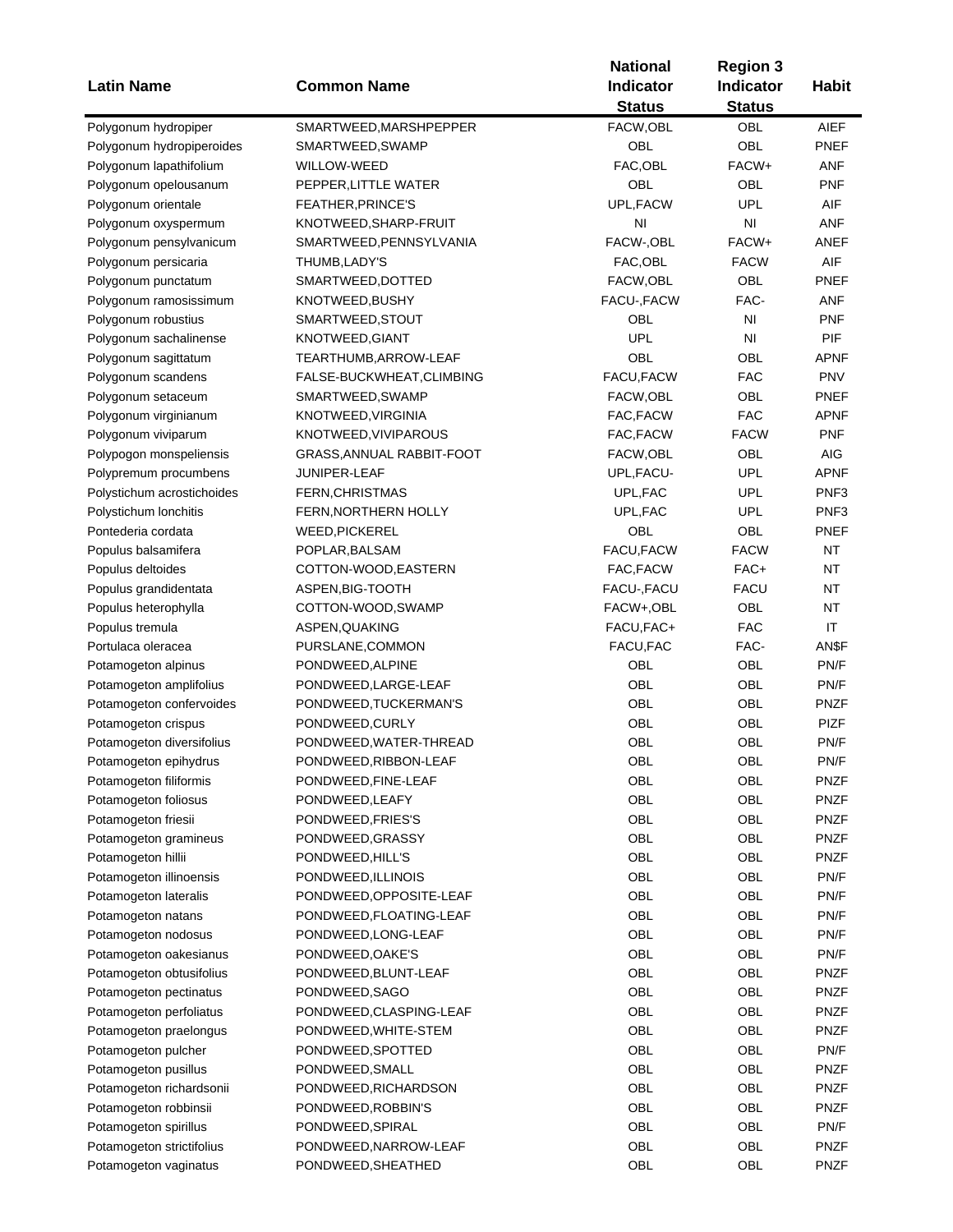|                              |                                  | <b>National</b>  | <b>Region 3</b> |                  |
|------------------------------|----------------------------------|------------------|-----------------|------------------|
| <b>Latin Name</b>            | <b>Common Name</b>               | <b>Indicator</b> | Indicator       | <b>Habit</b>     |
|                              |                                  | <b>Status</b>    | <b>Status</b>   |                  |
| Potamogeton vaseyi           | PONDWEED, VASEY'S                | <b>OBL</b>       | <b>OBL</b>      | PN/F             |
| Potamogeton x faxonii        | PONDWEED, FAXON'S                | <b>OBL</b>       | NI              | <b>PNZF</b>      |
| Potamogeton x hagstroemii    | <b>PONDWEED</b>                  | OBL              | OBL             | <b>PNZF</b>      |
| Potamogeton x longiligulatus | PONDWEED, LONG-TONGUE            | <b>OBL</b>       | <b>OBL</b>      | <b>PNZF</b>      |
| Potamogeton x rectifolius    | <b>PONDWEED</b>                  | OBL              | OBL             | <b>PNZF</b>      |
| Potamogeton x spathuliformis | <b>PONDWEED</b>                  | <b>OBL</b>       | OBL             | <b>PNZF</b>      |
| Potamogeton zosteriformis    | PONDWEED, FLAT-STEM              | <b>OBL</b>       | OBL             | <b>PNZF</b>      |
| Potentilla anserina          | <b>SILVERWEED</b>                | FACW,OBL         | FACW+           | <b>PNF</b>       |
|                              | CINQUEFOIL, SILVER               | UPL, FAC-        | <b>FACU</b>     | PIF              |
| Potentilla argentea          |                                  |                  | FACU-           |                  |
| Potentilla arguta            | CINQUEFOIL, TALL                 | UPL, FACU+       |                 | PNF              |
| Potentilla fruticosa         | CINQUEFOIL, SHRUBBY              | FAC-, FACW       | <b>FACW</b>     | <b>NS</b>        |
| Potentilla gracilis          | CINQUEFOIL, NORTHWEST            | FAC-, FACW       | <b>FAC</b>      | <b>PNF</b>       |
| Potentilla millegrana        | CINQUEFOIL, DIFFUSE              | FAC+,OBL         | <b>OBL</b>      | ABNF             |
| Potentilla nicolletii        | CINQUEFOIL, NICOLLET'S           | FAC, FAC+        | FAC+*           | <b>ABPNF</b>     |
| Potentilla norvegica         | CINQUEFOIL, NORWEGIAN            | FACU, FAC        | <b>FAC</b>      | <b>ABPNF</b>     |
| Potentilla palustris         | CINQUEFOIL, MARSH                | OBL              | OBL             | <b>PNF</b>       |
| Potentilla paradoxa          | CINQUEFOIL, BUSHY                | FAC, OBL         | FACW+           | <b>ABPNF</b>     |
| Potentilla pentandra         | CINQUEFOIL, FIVE-STAMEN          | FACW, FACW+      | FACW+           | <b>PNF</b>       |
| Potentilla rivalis           | CINQUEFOIL, BROOK                | FACW, OBL        | FACW+           | ANF              |
| Potentilla simplex           | CINQUEFOIL, OLD FIELD            | UPL, FACU        | FACU-           | <b>PNF</b>       |
| Prenanthes alba              | RATTLESNAKE-ROOT, WHITE          | <b>FACU</b>      | <b>FACU</b>     | <b>PNF</b>       |
| Prenanthes altissima         | RATTLESNAKE-ROOT, TALL           | UPL, FACU        | <b>FACU</b>     | <b>PNF</b>       |
| Prenanthes aspera            | RATTLESNAKE-ROOT, ROUGH          | <b>UPL</b>       | <b>UPL</b>      | <b>PNF</b>       |
| Prenanthes crepidinea        | RATTLESNAKE-ROOT, NODDING        | UPL, FAC+        | FAC+            | <b>PNF</b>       |
| Prenanthes racemosa          | RATTLESNAKE-ROOT, GLAUCOUS       | FACU-, FACW      | <b>FACW</b>     | <b>PNF</b>       |
| Primula laurentiana          | PRIMROSE, BIRDSEYE               | <b>FAC</b>       | <b>FAC</b>      | <b>PNF</b>       |
| Primula mistassinica         | PRIMROSE, MISTASSINI             | <b>FACW</b>      | <b>FACW</b>     | <b>PNF</b>       |
| Prionopsis ciliata           | GOLDEN-WEED, FALSE               | UPL, FAC         | UPL*            | ANF              |
| Proboscidea louisianica      | UNICORN-PLANT, LOUISIANA         | UPL,FAC+         | FAC+            | <b>ANF</b>       |
| Proserpinaca palustris       | MERMAID-WEED, MARSH              | OBL              | OBL             | <b>PNEZF</b>     |
| Proserpinaca pectinata       | MERMAID-WEED, COMB-LEAF          | OBL              | N <sub>1</sub>  | <b>PNZF</b>      |
| Prunella vulgaris            | <b>HEAL-ALL</b>                  | FACU, FACW       | <b>FAC</b>      | PIF              |
| Prunus alleghaniensis        | PLUM, ALLEGHENY                  | <b>UPL</b>       | N <sub>l</sub>  | <b>NT</b>        |
| Prunus americana             | PLUM, AMERICAN                   | UPL, FACU        | UPL             | NST              |
| Prunus nigra                 | PLUM, CANADA                     | UPL, FACU-       | FACU-           | NT               |
| Prunus pensylvanica          | CHERRY, FIRE                     | FACU-, FAC-      | FACU-*          | <b>NST</b>       |
| Prunus serotina              | CHERRY, BLACK                    | <b>FACU</b>      | <b>FACU</b>     | NT               |
|                              | CHERRY, CHOKE                    |                  |                 |                  |
| Prunus virginiana            |                                  | FACU-, FAC       | FAC-            | <b>NST</b>       |
| Psilocarya nitens            | BALDRUSH, SHORT-BEAK             | OBL              | OBL             | APNEGL           |
| Psilocarya scirpoides        | BALDRUSH, LONG-BEAK              | OBL              | OBL             | ANGL             |
| Psoralea psoralioides        | SCURFPEA, FALSE                  | UPL, FACU        | <b>UPL</b>      | <b>PNF</b>       |
| Ptelea trifoliata            | <b>WAFER-ASH</b>                 | UPL, FAC         | FACU+           | <b>NST</b>       |
| Pteridium aquilinum          | FERN, BRACKEN                    | FACU, FAC-       | <b>FACU</b>     | PNF <sub>3</sub> |
| Ptilimnium capillaceum       | BISHOP-WEED, HAIR-LIKE MOCK      | FACW, OBL        | OBL             | ANEF             |
| Ptilimnium costatum          | BISHOP-WEED, RIBBED MOCK         | FACW, OBL        | OBL             | ANEF             |
| Ptilimnium nuttallii         | BISHOP-WEED, NUTTALL'S MOCK      | FAC+, FACW+      | FACW+           | ANF              |
| Puccinellia airoides         | <b>GRASS, NUTTALL ALKALI</b>     | FACW, OBL        | OBL             | <b>PNG</b>       |
| Puccinellia distans          | <b>GRASS, WEEPING ALKALI</b>     | FACW, OBL        | OBL             | <b>PIG</b>       |
| Puccinellia fernaldii        | <b>GRASS, FERNALD ALKALI</b>     | OBL              | OBL             | <b>PNEG</b>      |
| Puccinellia nuttalliana      | <b>GRASS, NUTTALL'S ALKALI</b>   | FAC, OBL         | OBL             | <b>PNG</b>       |
| Puccinellia pallida          | <b>GRASS, PALE MANNA</b>         | OBL              | OBL             | <b>PNG</b>       |
| Puccinellia paupercula       | <b>GRASS, NEW ENGLAND ALKALI</b> | N <sub>l</sub>   | NI              | <b>PNG</b>       |
| Pycnanthemum albescens       | MOUNTAIN-MINT, WHITE-LEAF        | UPL, FAC         | <b>UPL</b>      | <b>PNF</b>       |
| Pycnanthemum flexuosum       | MOUNTAIN-MINT, NARROW-LEAF       | FACU, FACW       | <b>FACW</b>     | <b>PNF</b>       |
| Pycnanthemum muticum         | MOUNTAIN-MINT, BLUNT             | UPL,FACW         | <b>FAC</b>      | PNF              |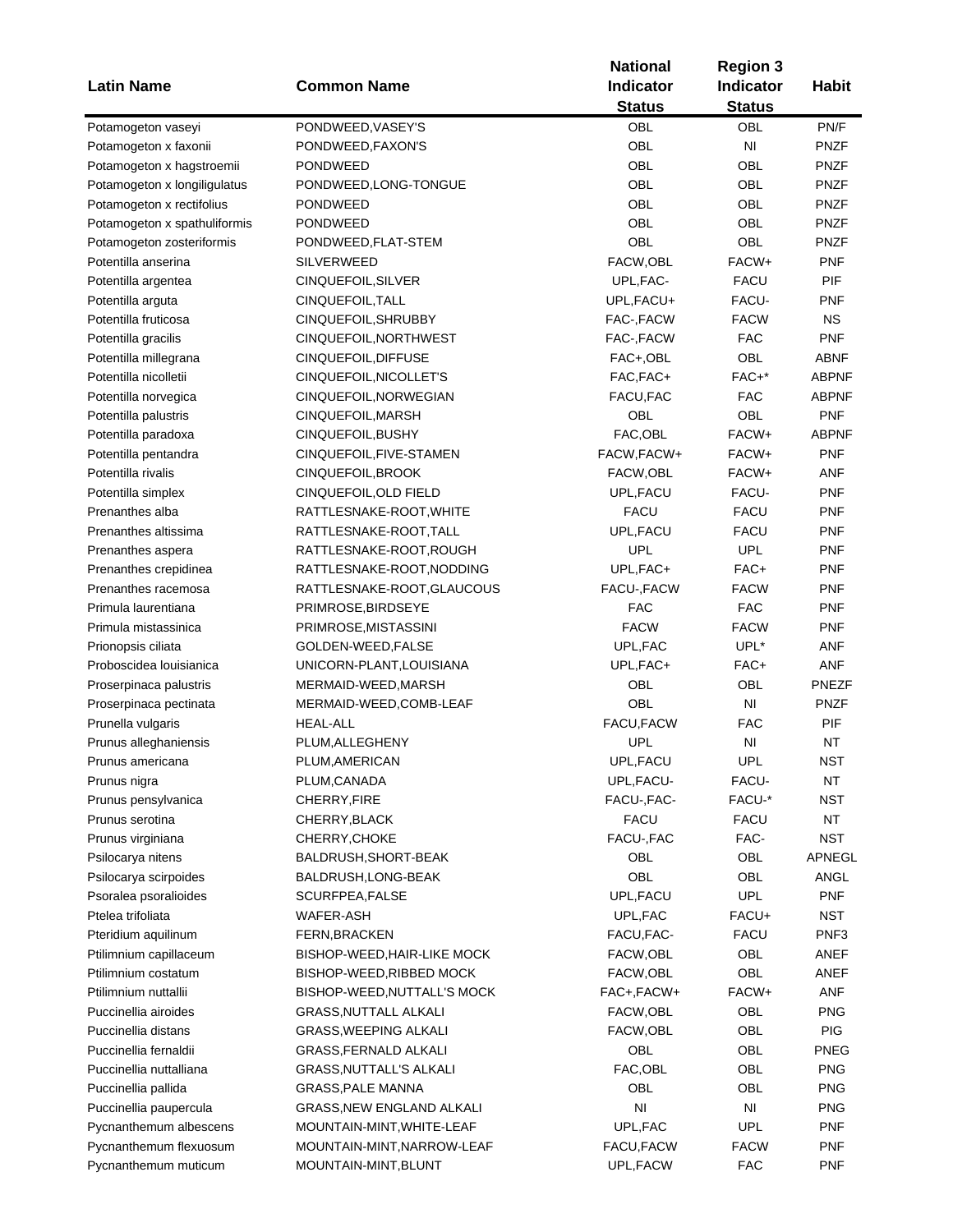| <b>Latin Name</b>          | <b>Common Name</b>             | <b>National</b><br><b>Indicator</b> | <b>Region 3</b><br><b>Indicator</b> | <b>Habit</b> |
|----------------------------|--------------------------------|-------------------------------------|-------------------------------------|--------------|
|                            |                                | <b>Status</b>                       | <b>Status</b>                       |              |
| Pycnanthemum tenuifolium   | MOUNTAIN-MINT, SLENDER         | FAC-, FACW                          | <b>FAC</b>                          | <b>PNF</b>   |
| Pycnanthemum verticillatum | MOUNTAIN-MINT, WHORLED         | UPL, FAC                            | NI                                  | N            |
| Pycnanthemum virginianum   | MOUNTAIN-MINT,VIRGINIA         | FAC, FACW+                          | FACW+                               | <b>PNF</b>   |
| Pyrola asarifolia          | WINTERGREEN, PINK              | FACU, FACW                          | FACW*                               | <b>PNF</b>   |
| Pyrola chlorantha          | WINTERGREEN, GREENISH-FLOWER   | UPL, FACW                           | <b>FACU</b>                         | <b>PNF</b>   |
| Pyrola minor               | WINTERGREEN, LESSER            | UPL, FAC+                           | FAC+                                | <b>PNF</b>   |
| Pyrola rotundifolia        | WINTERGREEN, ROUND-LEAF        | FACU, FAC                           | FAC-                                | <b>PNF</b>   |
| Pyrola secunda             | WINTERGREEN, ONE-SIDED         | UPL, FAC+                           | FAC+                                | <b>PNF</b>   |
| Pyrola uniflora            | WINTERGREEN, ONE-FLOWERED      | FACU, FAC                           | <b>FAC</b>                          | <b>PNF</b>   |
| Quercus alba               | OAK, WHITE                     | FACU-, FACU+                        | <b>FACU</b>                         | <b>NT</b>    |
| Quercus bicolor            | OAK, SWAMP WHITE               | FACW+,OBL                           | FACW+                               | NT           |
| Quercus falcata            | OAK, CHERRY-BARK               | FAC+,FACW                           | ΝI                                  | NT           |
| Quercus falcata            | OAK,SOUTHERN RED               | FACU-, FACU                         | <b>FACU</b>                         | NT           |
| Quercus imbricaria         | OAK, SHINGLE                   | FACU, FAC                           | FAC-                                | <b>NT</b>    |
| Quercus lyrata             | OAK,OVERCUP                    | OBL                                 | OBL                                 | <b>NT</b>    |
| Quercus macrocarpa         | OAK,BUR                        | FACU, FAC                           | FAC-                                | <b>NTS</b>   |
| Quercus michauxii          | OAK, SWAMP CHESTNUT            | FACW-, FACW                         | <b>FACW</b>                         | <b>NT</b>    |
| Quercus muhlenbergii       | OAK,CHINKAPIN                  | <b>FAC</b>                          | N <sub>l</sub>                      | <b>NT</b>    |
| Quercus nigra              | OAK,WATER                      | FAC, FACW                           | <b>FACW</b>                         | <b>NT</b>    |
| Quercus nuttallii          | OAK, NUTTALL                   | FACW, OBL                           | OBL                                 | NT           |
| Quercus palustris          | OAK, PIN                       | FAC, FACW                           | <b>FACW</b>                         | <b>NT</b>    |
| Quercus phellos            | OAK,WILLOW                     | FAC+,FACW                           | <b>FACW</b>                         | <b>NT</b>    |
| Quercus prinoides          | OAK, DWARF CHINKAPIN           | UPL, FACU-                          | FACU-*                              | <b>NS</b>    |
| Quercus prinus             | OAK, CHESTNUT                  | UPL, FACU-                          | FACU-                               | <b>NT</b>    |
| Quercus rubra              | OAK, NORTHERN RED              | FACU-, FACU+                        | <b>FACU</b>                         | <b>NT</b>    |
| Quercus shumardii          | OAK, SHUMARD                   | FAC, FACW-                          | FACW-                               | <b>NT</b>    |
| Quercus stellata           | OAK, POST                      | UPL, FACU                           | FACU-                               | <b>NT</b>    |
|                            |                                |                                     |                                     |              |
| Quercus x beadlei          | OAK, BEADLE                    | FACW-, FACW                         | NI                                  | NT           |
| Ranunculus abortivus       | BUTTER-CUP, SUBALPINE          | FAC, FACW                           | FACW-                               | <b>BPNF</b>  |
| Ranunculus acris           | BUTTER-CUP, TALL               | FAC+,FACW                           | FACW-                               | PIF          |
| Ranunculus ambigens        | SPEARWORT, WATER-PLANTAIN      | OBL                                 | OBL                                 | PNEF         |
| Ranunculus aquatilis       | <b>BUTTER-CUP, WHITE WATER</b> | OBL                                 | OBL                                 | <b>PNZF</b>  |
| Ranunculus arvensis        | BUTTER-CUP,CORN                | UPL, FAC                            | <b>FAC</b>                          | AIF          |
| Ranunculus bulbosus        | BUTTER-CUP, BULBOUS            | UPL, FACW                           | <b>FACW</b>                         | PIF          |
| Ranunculus carolinianus    | BUTTER-CUP, CAROLINA           | <b>FACW</b>                         | <b>FACW</b>                         | PNEF         |
| Ranunculus cymbalaria      | BUTTER-CUP, SEASIDE            | OBL                                 | OBL                                 | PNEF         |
| Ranunculus fascicularis    | BUTTER-CUP, EARLY              | FACU, FAC                           | <b>FACU</b>                         | <b>PNF</b>   |
| Ranunculus flabellaris     | BUTTER-CUP, YELLOW WATER       | OBL                                 | OBL                                 | <b>PNEF</b>  |
| Ranunculus flammula        | BUTTER-CUP, SPEARWORT          | <b>FACW</b>                         | <b>FACW</b>                         | <b>PNEF</b>  |
| Ranunculus gmelinii        | BUTTER-CUP, SMALL YELLOW WATER | FACW,OBL                            | FACW+                               | PNEF         |
| Ranunculus harveyi         | BUTTER-CUP, HARVEY'S           | FACU-, FACU+                        | FACU-                               | <b>PNF</b>   |
| Ranunculus hispidus        | BUTTER-CUP, BRISTLY            | FAC, FACW                           | FAC                                 | <b>PNF</b>   |
| Ranunculus lapponicus      | BUTTER-CUP, LAPLAND            | OBL                                 | OBL                                 | <b>PNF</b>   |
| Ranunculus laxicaulis      | BUTTER-CUP, MISSISSIPPI        | OBL                                 | OBL                                 | APNEF        |
| Ranunculus longirostris    | BUTTER-CUP, LONG-BEAK WATER    | OBL                                 | OBL                                 | PNZ/F        |
| Ranunculus macounii        | BUTTER-CUP, MACOUN'S           | FACW, OBL                           | OBL                                 | <b>PNF</b>   |
| Ranunculus micranthus      | <b>BUTTER-CUP, ROCK</b>        | FACU, FAC                           | FAC-                                | <b>PNF</b>   |
| Ranunculus parviflorus     | BUTTER-CUP, SMALL-FLOWER       | <b>FAC</b>                          | <b>FAC</b>                          | AIF          |
| Ranunculus pensylvanicus   | BUTTER-CUP, PENNSYLVANIA       | FACW, OBL                           | OBL                                 | APNEF        |
| Ranunculus pusillus        | SPEARWORT, LOW                 | FACW+,OBL                           | OBL                                 | ANEF         |
| Ranunculus recurvatus      | BUTTER-CUP, HOOKED             | FAC, FACW+                          | <b>FACW</b>                         | <b>PNF</b>   |
| Ranunculus repens          | BUTTER-CUP, CREEPING           | FAC, FACW+                          | FAC+                                | <b>PIF</b>   |
| Ranunculus sardous         | BUTTER-CUP, HAIRY              | UPL, FAC+                           | <b>FAC</b>                          | <b>APIF</b>  |
| Ranunculus sceleratus      | BUTTER-CUP, CELERY-LEAF        | OBL                                 | OBL                                 | <b>APNEF</b> |
|                            |                                |                                     |                                     |              |
| Ranunculus septentrionalis | BUTTER-CUP, NORTHERN SWAMP     | FACW+,OBL                           | FACW+                               | <b>PNF</b>   |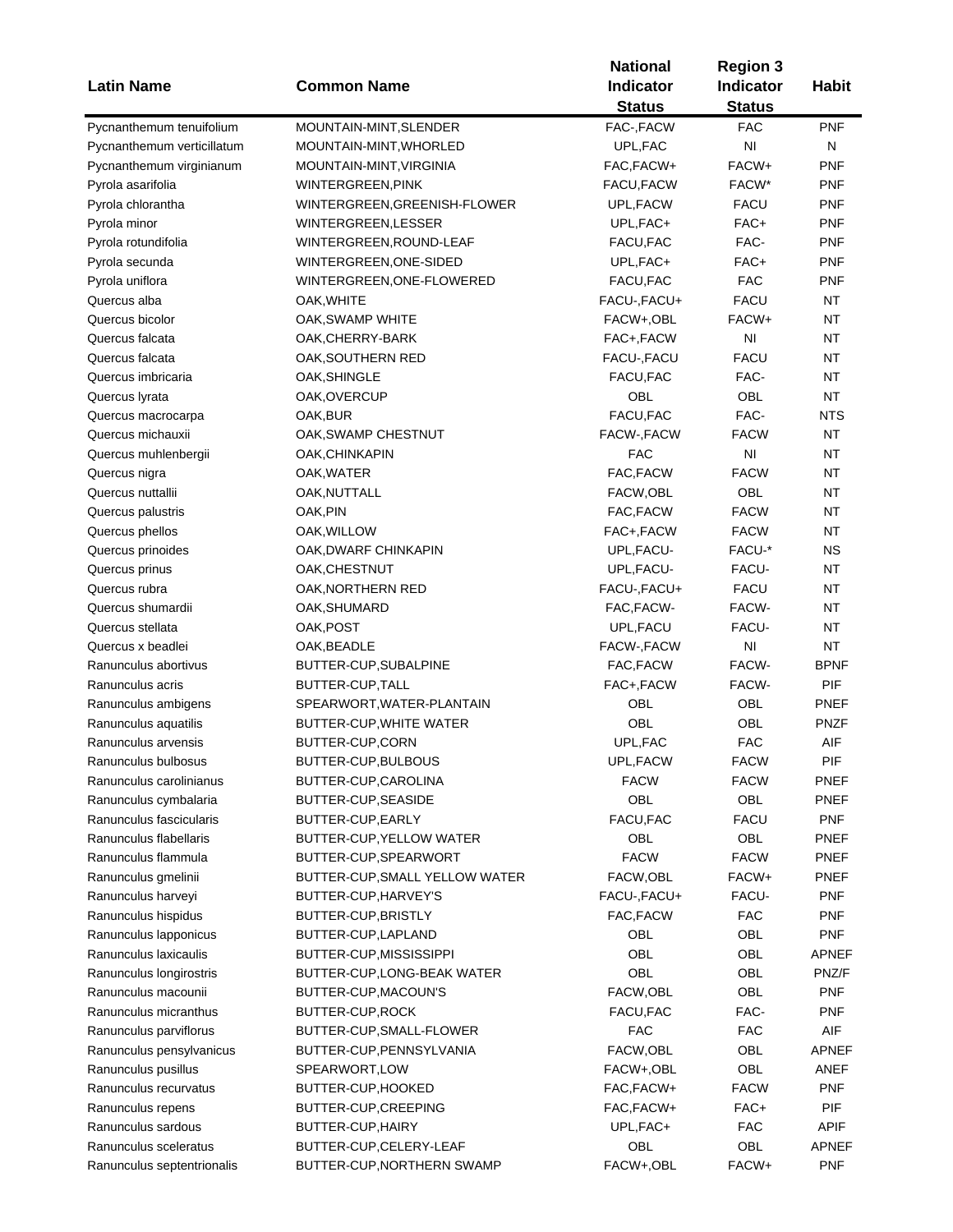|                              |                            | <b>National</b>  | <b>Region 3</b>        |              |
|------------------------------|----------------------------|------------------|------------------------|--------------|
| <b>Latin Name</b>            | <b>Common Name</b>         | <b>Indicator</b> | <b>Indicator</b>       | <b>Habit</b> |
|                              |                            | <b>Status</b>    | <b>Status</b>          |              |
| Ranunculus subrigidus        | BUTTER-CUP, POND           | OBL              | OBL                    | PNZ/F        |
| Ranunculus trichophyllus     | WATER-CROWFOOT, WHITE      | OBL              | <b>OBL</b>             | PN/F         |
| Rhamnus alnifolia            | BUCKTHORN, ALDER-LEAF      | FACU, OBL        | <b>OBL</b>             | <b>NS</b>    |
| Rhamnus caroliniana          | BUCKTHORN, CAROLINA        | FACU-, FAC       | FAC-                   | <b>NST</b>   |
| Rhamnus cathartica           | BUCKTHORN,COMMON           | UPL, FACU        | <b>FACU</b>            | IT           |
| Rhamnus frangula             | <b>BUCKTHORN, GLOSSY</b>   | FAC, FAC+        | FAC+                   | IS           |
| Rhamnus lanceolata           | BUCKTHORN, LANCE-LEAF      | NI               | ΝI                     | <b>NS</b>    |
| Rhexia mariana               |                            | FACW+,OBL        | OBL                    | <b>PNF</b>   |
|                              | MEADOW-BEAUTY, MARYLAND    |                  |                        |              |
| Rhexia virginica             | MEADOW-BEAUTY, VIRGINIA    | FACW+,OBL        | OBL                    | <b>PNF</b>   |
| Rhinanthus crista-galli      | YELLOW-RATTLE, LITTLE      | FACU-, FAC       | NI                     | AN+F         |
| Rhododendron lapponicum      | AZALEA,LAPLAND             | UPL,FACW-        | FACW-                  | <b>NS</b>    |
| Rhododendron periclymenoides | AZALEA,PINK                | FAC              | FAC                    | <b>NS</b>    |
| Rhododendron prinophyllum    | AZALEA,EARLY               | FAC, FAC+        | <b>FAC</b>             | <b>NS</b>    |
| Rhus copallinum              | SUMAC, WINGED              | <b>UPL</b>       | UPL*                   | <b>NST</b>   |
| Rhus trilobata               | SUMAC, SMOOTH              | FAC?             | NI                     | <b>NS</b>    |
| Rhynchospora alba            | BEAKRUSH, WHITE            | OBL              | OBL                    | <b>PNGL</b>  |
| Rhynchospora capillacea      | BEAKRUSH, NEEDLE           | OBL              | OBL                    | <b>PNGL</b>  |
| Rhynchospora capitellata     | BEAKRUSH, BROWINISH        | OBL              | OBL                    | <b>PNGL</b>  |
| Rhynchospora corniculata     | BEAKRUSH, SHORT-BRISTLE    | OBL              | OBL                    | PNEGL        |
| Rhynchospora elliottii       | BEAKRUSH, ELLIOTT'S        | <b>FACW</b>      | N <sub>l</sub>         | <b>PNGL</b>  |
| Rhynchospora fusca           | BEAKRUSH, BROWN            | OBL              | OBL                    | <b>PNGL</b>  |
| Rhynchospora globularis      | BEAKRUSH, GLOBE            | FACW,OBL         | <b>FACW</b>            | <b>PNGL</b>  |
| Rhynchospora glomerata       | BEAKRUSH, CLUSTERED        | OBL              | OBL                    | <b>PNGL</b>  |
| Rhynchospora harveyi         | BEAKRUSH, HARVEY'S         | FAC, FAC+        | <b>FAC</b>             | <b>PNGL</b>  |
| Rhynchospora macrostachya    | <b>BEAKRUSH, TALL</b>      | OBL              | OBL                    | PNEGL        |
| Ribes americanum             | <b>CURRANT, WILD BLACK</b> | FAC, FACW        | <b>FACW</b>            | <b>NS</b>    |
| Ribes aureum                 | CURRANT, GOLDEN            | FAC-, FACW       | NI                     | <b>NS</b>    |
| Ribes glandulosum            | <b>CURRANT, SKUNK</b>      | FACU, FACW       | <b>FACW</b>            | <b>NS</b>    |
| Ribes hirtellum              | GOOSEBERRY, HAIRY-STEM     | FAC, FACW        | <b>FACW</b>            | <b>NS</b>    |
| Ribes hudsonianum            | <b>CURRANT, HUDSON BAY</b> | FAC, OBL         | OBL                    | <b>NS</b>    |
| Ribes lacustre               | CURRANT, PRICKLY           | FAC, FACW        | <b>FACW</b>            | <b>NS</b>    |
| Ribes odoratum               | CURRANT, BUFFALO           | FACU, FAC        | FAC-                   | <b>NS</b>    |
| Ribes setosum                | GOOSEBERRY, BRISTLY        | FACW?            | N <sub>l</sub>         | <b>NS</b>    |
| Ribes triste                 |                            | FAC, OBL         |                        |              |
|                              | CURRANT, SWAMP RED         |                  | OBL                    | IS.          |
| Ricinus communis             | CASTOR-BEAN                | UPL, FAC-        | FACU-                  | <b>APIFS</b> |
| Robinia pseudoacacia         | LOCUST, BLACK              | UPL, FAC         | FACU-                  | NT           |
| Rorippa austriaca            | YELLOW-CRESS, AUSTRIAN     | FAC-, FACW       | FACW-                  | <b>PIEF</b>  |
| Rorippa curvipes             | YELLOW-CRESS, BLUNT-LEAF   | FACW,OBL         | NI                     | ANEF         |
| Rorippa palustris            | YELLOW-CRESS, BOG          | FAC, OBL         | OBL                    | ANEF         |
| Rorippa sessiliflora         | YELLOW-CRESS, STALKLESS    | FACW+,OBL        | OBL                    | ANEF         |
| Rorippa sinuata              | YELLOW-CRESS, SPREADING    | FAC+, FACW       | <b>FACW</b>            | <b>PNF</b>   |
| Rorippa sylvestris           | YELLOW-CRESS, CREEPING     | FACW,OBL         | OBL                    | <b>PIEF</b>  |
| Rorippa tenerrima            | YELLOW-CRESS, MODOC COUNTY | <b>FAC</b>       | NI                     | ANEF         |
| Rorippa teres                | YELLOW-CRESS, MARSH        | FACW,OBL         | OBL                    | ANEF         |
| Rorippa truncata             | YELLOW-CRESS, WILD         | FAC, FACW        | FAC*                   | ANEF         |
| Rosa acicularis              | ROSE, PRICKLY              | <b>FACU</b>      | <b>FACU</b>            | <b>NS</b>    |
| Rosa arkansana               | ROSE, PRAIRIE              | FAC?             | $\mathsf{N}\mathsf{I}$ | <b>NSH</b>   |
| Rosa blanda                  | ROSE, SMOOTH               | FACU-, FACU      | <b>FACU</b>            | <b>NS</b>    |
| Rosa carolina                | ROSE, CAROLINA             | UPL, FACU        | FACU-                  | <b>NS</b>    |
| Rosa micrantha               | ROSE, SMALL-FLOWER         | FACU-, FACU      | <b>FACU</b>            | IS           |
| Rosa multiflora              | ROSE, MULTIFLORA           | UPL, FACU        | <b>FACU</b>            | IS           |
| Rosa palustris               | ROSE, SWAMP                | OBL              | OBL                    | <b>NS</b>    |
| Rosa rugosa                  | ROSE, RUGOSA               | FACU-, FACU      | FACU*                  | IS           |
| Rosa setigera                | ROSE, PRAIRIE              | FACU-, FACU+     | FACU+                  | <b>NWV</b>   |
| Rosa virginiana              | ROSE, VIRGINIA             | <b>FAC</b>       | <b>FAC</b>             | NS           |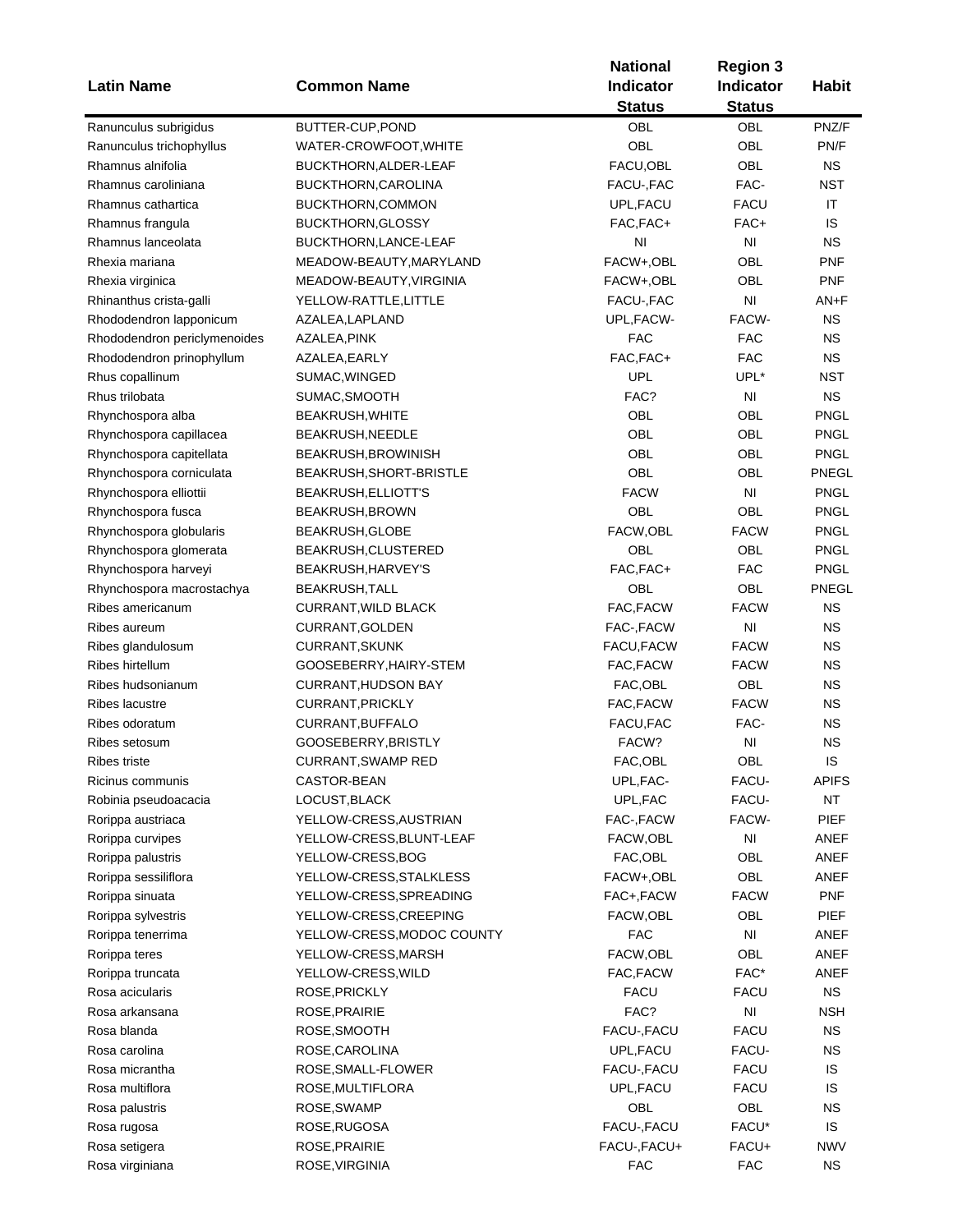|                         |                             | <b>National</b> |                                                                                                                                                                                                                                                                                                                                                                                                                                                                                                                                                        |              |
|-------------------------|-----------------------------|-----------------|--------------------------------------------------------------------------------------------------------------------------------------------------------------------------------------------------------------------------------------------------------------------------------------------------------------------------------------------------------------------------------------------------------------------------------------------------------------------------------------------------------------------------------------------------------|--------------|
| <b>Latin Name</b>       | <b>Common Name</b>          | Indicator       |                                                                                                                                                                                                                                                                                                                                                                                                                                                                                                                                                        | <b>Habit</b> |
|                         |                             | <b>Status</b>   | <b>Region 3</b><br><b>Indicator</b><br><b>Status</b><br><b>FACU</b><br>OBL<br>OBL<br>FACU+<br>FAC-*<br>NI<br>FAC-*<br>UPL<br>N <sub>l</sub><br>NI<br><b>UPL</b><br>FACU-<br><b>FACW</b><br>FACU+<br>NI<br>FACU*<br>FAC*<br>FACU+<br><b>FAC</b><br>N <sub>l</sub><br>FACW+<br>FAC*<br>N <sub>l</sub><br>FACW-<br>OBL*<br>FAC*<br>FACW-<br>FAC*<br>FACU+<br>FAC*<br>FAC*<br>FAC+*<br>OBL<br><b>FACU</b><br>FACW+<br>$FAC+*$<br>FACU-<br>FACU+<br>FAC-<br>FACU-<br>FAC+<br><b>UPL</b><br><b>FAC</b><br>FACW-<br>OBL<br><b>FACW</b><br>FAC+<br>FAC*<br>OBL |              |
| Rosa woodsii            | ROSE, WOODS                 | UPL, FAC-       |                                                                                                                                                                                                                                                                                                                                                                                                                                                                                                                                                        | <b>NS</b>    |
| Rotala ramosior         | <b>TOOTHCUP</b>             | OBL             |                                                                                                                                                                                                                                                                                                                                                                                                                                                                                                                                                        | <b>ANF</b>   |
| Rubus acaulis           | RASPBERRY, DWARF            | FAC, OBL        |                                                                                                                                                                                                                                                                                                                                                                                                                                                                                                                                                        | <b>PNF</b>   |
| Rubus allegheniensis    | BLACKBERRY, ALLEGHENY       | UPL, FACW       |                                                                                                                                                                                                                                                                                                                                                                                                                                                                                                                                                        | ΝS           |
| Rubus alumnus           | BLACKBERRY, OLD FIELD       | FACU-, FAC-     |                                                                                                                                                                                                                                                                                                                                                                                                                                                                                                                                                        | <b>NS</b>    |
| Rubus arcticus          | RASPBERRY, ARCTIC           | <b>FAC</b>      |                                                                                                                                                                                                                                                                                                                                                                                                                                                                                                                                                        | IS           |
| Rubus argutus           | BLACKBERRY, SERRATE-LEAF    | FACU-, FAC-     |                                                                                                                                                                                                                                                                                                                                                                                                                                                                                                                                                        | ΝS           |
| Rubus baileyanus        | DEWBERRY, BAILEY'S          | UPL, FACU-      |                                                                                                                                                                                                                                                                                                                                                                                                                                                                                                                                                        | <b>NS</b>    |
| Rubus chamaemorus       | <b>CLOUDBERRY</b>           | <b>FACW</b>     |                                                                                                                                                                                                                                                                                                                                                                                                                                                                                                                                                        | <b>PNF</b>   |
| Rubus discolor          | BLACKBERRY, HIMALAYAN       | UPL, FACW       |                                                                                                                                                                                                                                                                                                                                                                                                                                                                                                                                                        | $\mathbf{I}$ |
| Rubus enslenii          | DEWBERRY, ENSLEN'S          | UPL, FACU       |                                                                                                                                                                                                                                                                                                                                                                                                                                                                                                                                                        | ΝS           |
| Rubus flagellaris       | DEWBERRY, NORTHERN          | UPL, FACU-      |                                                                                                                                                                                                                                                                                                                                                                                                                                                                                                                                                        | ΝS           |
| Rubus hispidus          | BLACKBERRY, BRISTLY         | <b>FACW</b>     |                                                                                                                                                                                                                                                                                                                                                                                                                                                                                                                                                        | <b>NS</b>    |
| Rubus idaeus            | RASPBERRY,COMMON RED        | UPL, FAC        |                                                                                                                                                                                                                                                                                                                                                                                                                                                                                                                                                        | IS           |
| Rubus laciniatus        | BLACKBERRY, CUT-LEAF        | UPL, FACW       |                                                                                                                                                                                                                                                                                                                                                                                                                                                                                                                                                        | IS           |
| Rubus missouricus       | BLACKBERRY, MISSOURI        | <b>FACU</b>     |                                                                                                                                                                                                                                                                                                                                                                                                                                                                                                                                                        | ΝS           |
| Rubus multiformis       | BLACKBERRY, VARIABLE        | <b>FAC</b>      |                                                                                                                                                                                                                                                                                                                                                                                                                                                                                                                                                        | <b>NS</b>    |
| Rubus parviflorus       | THIMBLE-BERRY, WESTERN      | FACU, FAC+      |                                                                                                                                                                                                                                                                                                                                                                                                                                                                                                                                                        | <b>NS</b>    |
| Rubus plus              | DEWBERRY, HAIR-LEAF         | <b>FAC</b>      |                                                                                                                                                                                                                                                                                                                                                                                                                                                                                                                                                        | <b>NS</b>    |
| Rubus procerus          | BLACKBERRY, HIMALAYA        | UPL, FAC        |                                                                                                                                                                                                                                                                                                                                                                                                                                                                                                                                                        | IS           |
| Rubus pubescens         | BLACKBERRY, DWARF           | FAC, FACW+      |                                                                                                                                                                                                                                                                                                                                                                                                                                                                                                                                                        | <b>PNF</b>   |
| Rubus schoolcraftianus  | BLACKBERRY, SCHOOLCRAFT'S   | <b>FAC</b>      |                                                                                                                                                                                                                                                                                                                                                                                                                                                                                                                                                        | <b>NS</b>    |
| Rubus semisetosus       | BLACKBERRY, NEW ENGLAND     | <b>FAC</b>      |                                                                                                                                                                                                                                                                                                                                                                                                                                                                                                                                                        | <b>NS</b>    |
| Rubus setosus           | BLACKBERRY, SETOSE          | FACW-, FACW+    |                                                                                                                                                                                                                                                                                                                                                                                                                                                                                                                                                        | <b>NS</b>    |
| Rubus spectatus         | <b>BLACKBERRY</b>           | <b>OBL</b>      |                                                                                                                                                                                                                                                                                                                                                                                                                                                                                                                                                        | <b>NS</b>    |
| Rubus stipulatus        | <b>BLACKBERRY</b>           | <b>FAC</b>      |                                                                                                                                                                                                                                                                                                                                                                                                                                                                                                                                                        | <b>NS</b>    |
| Rubus strigosus         | RASPBERRY, RED              | FACU, FACW      |                                                                                                                                                                                                                                                                                                                                                                                                                                                                                                                                                        | <b>PNS</b>   |
| Rubus tardatus          | BLACKBERRY, VERMONT         | <b>FAC</b>      |                                                                                                                                                                                                                                                                                                                                                                                                                                                                                                                                                        | <b>NS</b>    |
| Rubus trivialis         | DEWBERRY, SOUTHERN          | FACU, FAC       |                                                                                                                                                                                                                                                                                                                                                                                                                                                                                                                                                        | <b>NS</b>    |
| Rubus uvidus            | <b>BLACKBERRY</b>           | <b>FAC</b>      |                                                                                                                                                                                                                                                                                                                                                                                                                                                                                                                                                        | <b>NS</b>    |
| Rubus wheeleri          | <b>DEWBERRY</b>             | FAC, FACW       |                                                                                                                                                                                                                                                                                                                                                                                                                                                                                                                                                        | <b>NS</b>    |
| Rubus x groutianus      | <b>BRISTLEBERRY</b>         | FAC, FAC+       |                                                                                                                                                                                                                                                                                                                                                                                                                                                                                                                                                        | <b>NS</b>    |
| Rudbeckia fulgida       | CONEFLOWER, ORANGE          | FAC, OBL        |                                                                                                                                                                                                                                                                                                                                                                                                                                                                                                                                                        | <b>PNF</b>   |
| Rudbeckia hirta         | SUSAN, BLACK-EYED           | FACU-, FACU     |                                                                                                                                                                                                                                                                                                                                                                                                                                                                                                                                                        | BPNF         |
| Rudbeckia laciniata     | CONEFLOWER, CUT-LEAF        | FACU, FACW+     |                                                                                                                                                                                                                                                                                                                                                                                                                                                                                                                                                        | <b>PNF</b>   |
| Rudbeckia maxima        | CONEFLOWER, GREAT           | FAC+            |                                                                                                                                                                                                                                                                                                                                                                                                                                                                                                                                                        | <b>PNF</b>   |
| Rudbeckia missouriensis | CONEFLOWER, MISSOURI ORANGE | UPL, FACU-      |                                                                                                                                                                                                                                                                                                                                                                                                                                                                                                                                                        | <b>PNF</b>   |
| Rudbeckia subtomentosa  | CONEFLOWER, SWEET           | FACU+,FAC+      |                                                                                                                                                                                                                                                                                                                                                                                                                                                                                                                                                        | <b>PNF</b>   |
| Rudbeckia triloba       | SUSAN, BROWN-EYED           | FACU-, FAC-     |                                                                                                                                                                                                                                                                                                                                                                                                                                                                                                                                                        | <b>PNF</b>   |
| Ruellia humilis         | WILD-PETUNIA, HAIRY         | UPL, FAC-       |                                                                                                                                                                                                                                                                                                                                                                                                                                                                                                                                                        | <b>PNF</b>   |
| Ruellia strepens        | WILD-PETUNIA, LIMESTONE     | FAC-, FAC+      |                                                                                                                                                                                                                                                                                                                                                                                                                                                                                                                                                        | <b>PNF</b>   |
| Rumex acetosa           | SORREL, GARDEN              | UPL, FAC        |                                                                                                                                                                                                                                                                                                                                                                                                                                                                                                                                                        | PIF          |
| Rumex acetosella        | SORREL, SHEEP               | UPL, FACW       |                                                                                                                                                                                                                                                                                                                                                                                                                                                                                                                                                        | PIF          |
| Rumex altissimus        | DOCK, PALE                  | FAC, FACW+      |                                                                                                                                                                                                                                                                                                                                                                                                                                                                                                                                                        | <b>PNF</b>   |
| Rumex britannica        | DOCK, GREAT WATER           | FACW+,OBL       |                                                                                                                                                                                                                                                                                                                                                                                                                                                                                                                                                        | F            |
| Rumex conglomeratus     | DOCK, CLUSTERED             | FAC, FACW       |                                                                                                                                                                                                                                                                                                                                                                                                                                                                                                                                                        | PIF          |
| Rumex crispus           | DOCK, CURLY                 | FACU, FACW      |                                                                                                                                                                                                                                                                                                                                                                                                                                                                                                                                                        | PIF          |
| Rumex domesticus        | DOCK,DOORYARD               | FACU, FAC+      |                                                                                                                                                                                                                                                                                                                                                                                                                                                                                                                                                        | PIF          |
| Rumex fueginus          | DOCK, SEA-SIDE              | FACW, OBL       |                                                                                                                                                                                                                                                                                                                                                                                                                                                                                                                                                        | <b>ABNF</b>  |
| Rumex hastatulus        | SORREL, HEART-WING          | FACU-, FAC      | <b>FACU</b>                                                                                                                                                                                                                                                                                                                                                                                                                                                                                                                                            | <b>PNF</b>   |
| Rumex maritimus         | DOCK,GOLDEN                 | FACW-, OBL      | FACW+                                                                                                                                                                                                                                                                                                                                                                                                                                                                                                                                                  | ABNF         |
| Rumex mexicanus         | DOCK, MEXICAN               | FAC-, FACW      | FAC+                                                                                                                                                                                                                                                                                                                                                                                                                                                                                                                                                   | <b>PNF</b>   |
| Rumex obtusifolius      | DOCK, BITTER                | FACU-, FACW     | <b>FACW</b>                                                                                                                                                                                                                                                                                                                                                                                                                                                                                                                                            | <b>PIF</b>   |
| Rumex occidentalis      | DOCK, WESTERN               | FACW+,OBL       | OBL                                                                                                                                                                                                                                                                                                                                                                                                                                                                                                                                                    | <b>PNF</b>   |
| Rumex orbiculatus       | DOCK, GREAT WATER           | OBL             | OBL                                                                                                                                                                                                                                                                                                                                                                                                                                                                                                                                                    | <b>PNEF</b>  |
|                         |                             |                 |                                                                                                                                                                                                                                                                                                                                                                                                                                                                                                                                                        |              |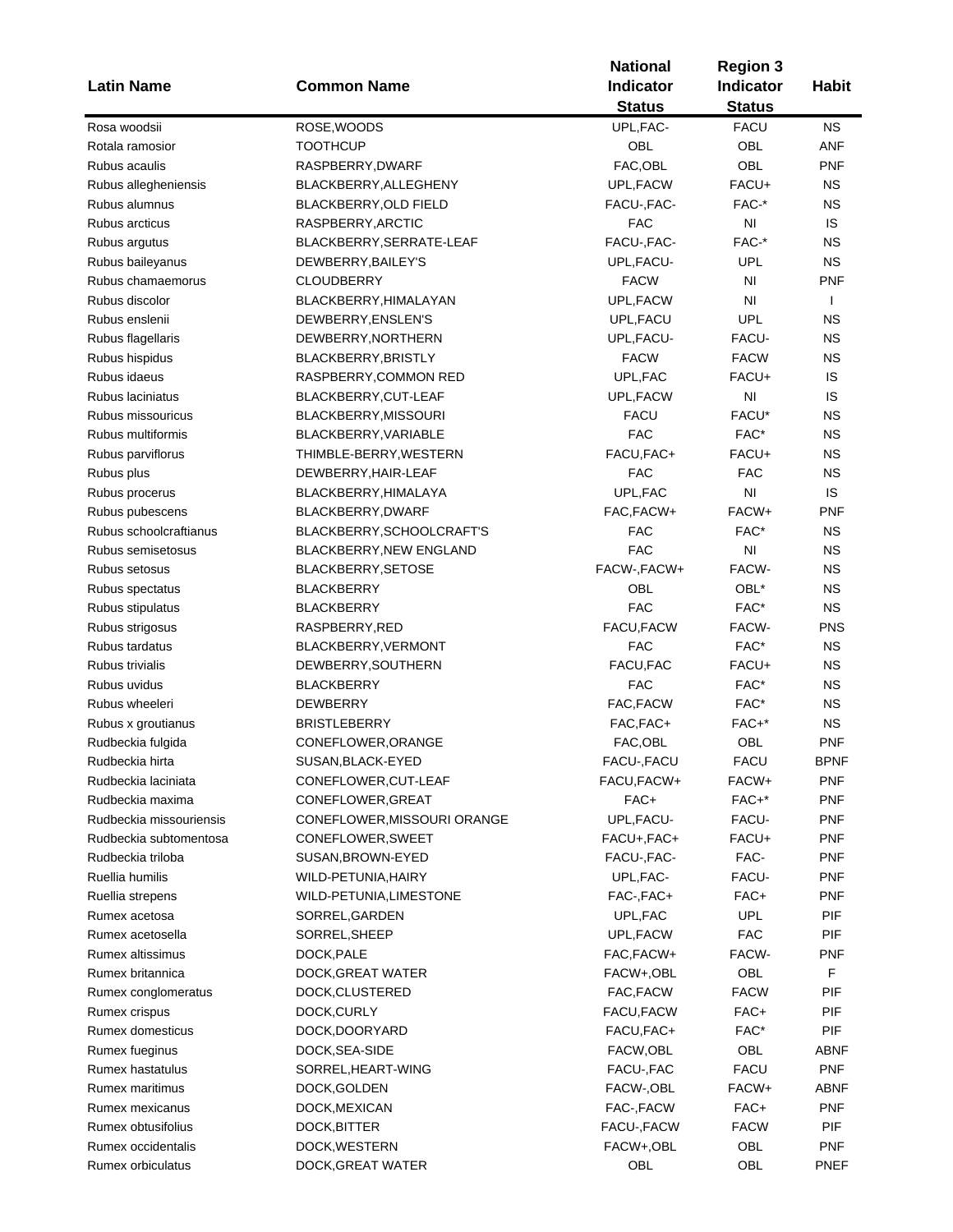|                          |                           | <b>National</b> |                                                                                                                                                                                                                                                                                                                                                                                                                                                                                                                                                                                                                                                                 |              |
|--------------------------|---------------------------|-----------------|-----------------------------------------------------------------------------------------------------------------------------------------------------------------------------------------------------------------------------------------------------------------------------------------------------------------------------------------------------------------------------------------------------------------------------------------------------------------------------------------------------------------------------------------------------------------------------------------------------------------------------------------------------------------|--------------|
| <b>Latin Name</b>        | <b>Common Name</b>        | Indicator       | <b>Indicator</b>                                                                                                                                                                                                                                                                                                                                                                                                                                                                                                                                                                                                                                                | <b>Habit</b> |
|                          |                           | <b>Status</b>   | <b>Region 3</b><br><b>Status</b><br>N <sub>1</sub><br><b>OBL</b><br>FACW*<br>FACW*<br>OBL<br>OBL<br>FAC+<br><b>UPL</b><br><b>FACW</b><br><b>FACU</b><br><b>FAC</b><br>FACU+*<br><b>FACW</b><br>OBL<br><b>OBL</b><br><b>OBL</b><br><b>OBL</b><br>OBL<br><b>OBL</b><br><b>OBL</b><br><b>OBL</b><br><b>OBL</b><br><b>OBL</b><br><b>OBL</b><br><b>OBL</b><br>OBL<br><b>FACW</b><br><b>FACW</b><br><b>FACW</b><br>FACW+<br>OBL<br>OBL<br>FAC+<br><b>FACW</b><br><b>FACW</b><br>OBL<br>FAC+<br><b>FACU</b><br>FACW+<br><b>FACW</b><br>OBL<br>OBL<br><b>FACW</b><br>FACW+<br>OBL<br>FACW*<br>FACW+<br>FACW+<br>OBL<br>OBL<br><b>FACW</b><br><b>FACU</b><br><b>FACU</b> |              |
| Rumex pulcher            | DOCK, FIDDLE              | FAC-, FACW      |                                                                                                                                                                                                                                                                                                                                                                                                                                                                                                                                                                                                                                                                 | PIF          |
| Rumex salicifolius       | DOCK, WILLOW              | FAC,OBL         |                                                                                                                                                                                                                                                                                                                                                                                                                                                                                                                                                                                                                                                                 | <b>PNF</b>   |
| Rumex stenophyllus       | DOCK, NARROW-LEAF         | FACW-, FACW+    |                                                                                                                                                                                                                                                                                                                                                                                                                                                                                                                                                                                                                                                                 | PIF          |
| Rumex triangulivalvis    | DOCK, TRIANGULAR-VALVE    | FACU, FACW      |                                                                                                                                                                                                                                                                                                                                                                                                                                                                                                                                                                                                                                                                 | <b>PNF</b>   |
| Rumex verticillatus      | DOCK, SWAMP               | FACW, OBL       |                                                                                                                                                                                                                                                                                                                                                                                                                                                                                                                                                                                                                                                                 | PNEF         |
| Ruppia maritima          | <b>WIDGEON-GRASS</b>      | OBL             |                                                                                                                                                                                                                                                                                                                                                                                                                                                                                                                                                                                                                                                                 | <b>PNZF</b>  |
| Sabatia angularis        | ROSE-GENTIAN, SQUARE-STEM | FAC, FAC+       |                                                                                                                                                                                                                                                                                                                                                                                                                                                                                                                                                                                                                                                                 | <b>ANF</b>   |
| Sabatia brachiata        | ROSE-GENTIAN, NARROW-LEAF | UPL, FAC        |                                                                                                                                                                                                                                                                                                                                                                                                                                                                                                                                                                                                                                                                 | <b>BNF</b>   |
| Sabatia campanulata      | ROSE-GENTIAN, SLENDER     | <b>FACW</b>     |                                                                                                                                                                                                                                                                                                                                                                                                                                                                                                                                                                                                                                                                 | <b>PNF</b>   |
| Sabatia campestris       | ROSE-GENTIAN, PRAIRIE     | <b>FACU</b>     |                                                                                                                                                                                                                                                                                                                                                                                                                                                                                                                                                                                                                                                                 | ANF          |
| Sagina decumbens         | PEARLWORT, TRAILING       | FACU+, FACW     |                                                                                                                                                                                                                                                                                                                                                                                                                                                                                                                                                                                                                                                                 | ANF          |
| Sagina nodosa            | PEARLWORT, KNOTTED        | FACU+, FAC      |                                                                                                                                                                                                                                                                                                                                                                                                                                                                                                                                                                                                                                                                 | PIF          |
| Sagina procumbens        | PEARLWORT, PROCUMBENT     | FAC, OBL        |                                                                                                                                                                                                                                                                                                                                                                                                                                                                                                                                                                                                                                                                 | PIF          |
| Sagittaria ambigua       | ARROW-HEAD, KANSAS        | OBL             |                                                                                                                                                                                                                                                                                                                                                                                                                                                                                                                                                                                                                                                                 | <b>PNEF</b>  |
| Sagittaria brevirostra   | ARROW-HEAD, SHORT-BEAK    | OBL             |                                                                                                                                                                                                                                                                                                                                                                                                                                                                                                                                                                                                                                                                 | <b>PNEF</b>  |
| Sagittaria calycina      | ARROW-HEAD, HOODED        | OBL             |                                                                                                                                                                                                                                                                                                                                                                                                                                                                                                                                                                                                                                                                 | PNEF         |
| Sagittaria cristata      | ARROW-HEAD, CRESTED       | OBL             |                                                                                                                                                                                                                                                                                                                                                                                                                                                                                                                                                                                                                                                                 | <b>PNEF</b>  |
| Sagittaria cuneata       |                           | OBL             |                                                                                                                                                                                                                                                                                                                                                                                                                                                                                                                                                                                                                                                                 | <b>PNEF</b>  |
|                          | ARROW-HEAD, NORTHERN      |                 |                                                                                                                                                                                                                                                                                                                                                                                                                                                                                                                                                                                                                                                                 |              |
| Sagittaria engelmanniana | ARROW-HEAD, ENGELMANN     | OBL             |                                                                                                                                                                                                                                                                                                                                                                                                                                                                                                                                                                                                                                                                 | PNEF         |
| Sagittaria graminea      | ARROW-HEAD, GRASS-LEAF    | OBL             |                                                                                                                                                                                                                                                                                                                                                                                                                                                                                                                                                                                                                                                                 | PNEF         |
| Sagittaria latifolia     | ARROW-HEAD, BROAD-LEAF    | <b>OBL</b>      |                                                                                                                                                                                                                                                                                                                                                                                                                                                                                                                                                                                                                                                                 | <b>PNEF</b>  |
| Sagittaria montevidensis | ARROW-HEAD, LONG-LOBED    | OBL             |                                                                                                                                                                                                                                                                                                                                                                                                                                                                                                                                                                                                                                                                 | <b>PIEF</b>  |
| Sagittaria platyphylla   | ARROW-HEAD, DELTA         | OBL             |                                                                                                                                                                                                                                                                                                                                                                                                                                                                                                                                                                                                                                                                 | PNEF         |
| Sagittaria rigida        | ARROW-HEAD, STIFF         | OBL             |                                                                                                                                                                                                                                                                                                                                                                                                                                                                                                                                                                                                                                                                 | PNEF         |
| Salicornia europaea      | GLASSWORT, SLENDER        | OBL             |                                                                                                                                                                                                                                                                                                                                                                                                                                                                                                                                                                                                                                                                 | AIE\$F       |
| Salicornia rubra         | SALTWORT, RED             | OBL             |                                                                                                                                                                                                                                                                                                                                                                                                                                                                                                                                                                                                                                                                 | AN\$F        |
| Salix alba               | WILLOW, WHITE             | FACW-, FACW     |                                                                                                                                                                                                                                                                                                                                                                                                                                                                                                                                                                                                                                                                 | IT           |
| Salix amygdaloides       | WILLOW, PEACH-LEAF        | <b>FACW</b>     |                                                                                                                                                                                                                                                                                                                                                                                                                                                                                                                                                                                                                                                                 | NT           |
| Salix babylonica         | WILLOW, WEEPING           | FAC+,FACW       |                                                                                                                                                                                                                                                                                                                                                                                                                                                                                                                                                                                                                                                                 | IT           |
| Salix bebbiana           | WILLOW, BEBB              | FAC, FACW+      |                                                                                                                                                                                                                                                                                                                                                                                                                                                                                                                                                                                                                                                                 | <b>NS</b>    |
| Salix candida            | <b>WILLOW, HOARY</b>      | OBL             |                                                                                                                                                                                                                                                                                                                                                                                                                                                                                                                                                                                                                                                                 | <b>NS</b>    |
| Salix caroliniana        | WILLOW, COASTAL-PLAIN     | FACW+,OBL       |                                                                                                                                                                                                                                                                                                                                                                                                                                                                                                                                                                                                                                                                 | <b>NT</b>    |
| Salix cordata            | WILLOW, HEART-LEAF        | FAC, FACW       |                                                                                                                                                                                                                                                                                                                                                                                                                                                                                                                                                                                                                                                                 | <b>NS</b>    |
| Salix discolor           | WILLOW, PUSSY             | <b>FACW</b>     |                                                                                                                                                                                                                                                                                                                                                                                                                                                                                                                                                                                                                                                                 | NS           |
| Salix eriocephala        | WILLOW, MISSOURI RIVER    | <b>FACW</b>     |                                                                                                                                                                                                                                                                                                                                                                                                                                                                                                                                                                                                                                                                 | <b>NS</b>    |
| Salix exigua             | WILLOW, SANDBAR           | FACW, OBL       |                                                                                                                                                                                                                                                                                                                                                                                                                                                                                                                                                                                                                                                                 | <b>NS</b>    |
| Salix fragilis           | WILLOW, CRACK             | FAC, FAC+       |                                                                                                                                                                                                                                                                                                                                                                                                                                                                                                                                                                                                                                                                 | IT           |
| Salix humilis            | WILLOW, TALL PRAIRIE      | <b>FACU</b>     |                                                                                                                                                                                                                                                                                                                                                                                                                                                                                                                                                                                                                                                                 | <b>NS</b>    |
| Salix lucida             | WILLOW, SHINING           | FACW, FACW+     |                                                                                                                                                                                                                                                                                                                                                                                                                                                                                                                                                                                                                                                                 | <b>NT</b>    |
| Salix myricoides         | WILLOW, BAYBERRY          | FAC, FACW       |                                                                                                                                                                                                                                                                                                                                                                                                                                                                                                                                                                                                                                                                 | <b>NS</b>    |
| Salix nigra              | <b>WILLOW, BLACK</b>      | UPL, OBL        |                                                                                                                                                                                                                                                                                                                                                                                                                                                                                                                                                                                                                                                                 | <b>NT</b>    |
| Salix pedicellaris       | WILLOW, BOG               | UPL, OBL        |                                                                                                                                                                                                                                                                                                                                                                                                                                                                                                                                                                                                                                                                 | <b>NS</b>    |
| Salix pellita            | <b>WILLOW, SATINY</b>     | <b>FACW</b>     |                                                                                                                                                                                                                                                                                                                                                                                                                                                                                                                                                                                                                                                                 | <b>NS</b>    |
| Salix petiolaris         | WILLOW, MEADOW            | FACW+,OBL       |                                                                                                                                                                                                                                                                                                                                                                                                                                                                                                                                                                                                                                                                 | <b>NS</b>    |
| Salix planifolia         | WILLOW, DIAMOND-LEAF      | FACW, OBL       |                                                                                                                                                                                                                                                                                                                                                                                                                                                                                                                                                                                                                                                                 | <b>NS</b>    |
| Salix purpurea           | WILLOW, PURPLE-OSIER      | <b>FACW</b>     |                                                                                                                                                                                                                                                                                                                                                                                                                                                                                                                                                                                                                                                                 | IS           |
| Salix pyrifolia          | WILLOW, BALSAM            | FACW, FACW+     |                                                                                                                                                                                                                                                                                                                                                                                                                                                                                                                                                                                                                                                                 | <b>NS</b>    |
| Salix rigida             | WILLOW, HEART-LEAF        | UPL, OBL        |                                                                                                                                                                                                                                                                                                                                                                                                                                                                                                                                                                                                                                                                 | <b>NS</b>    |
| Salix sericea            | WILLOW, SILKY             | <b>OBL</b>      |                                                                                                                                                                                                                                                                                                                                                                                                                                                                                                                                                                                                                                                                 | <b>NS</b>    |
| Salix serissima          | WILLOW, AUTUMN            | OBL             |                                                                                                                                                                                                                                                                                                                                                                                                                                                                                                                                                                                                                                                                 | <b>NS</b>    |
| Salix x subsericea       | <b>WILLOW</b>             | <b>FACW</b>     |                                                                                                                                                                                                                                                                                                                                                                                                                                                                                                                                                                                                                                                                 | <b>NS</b>    |
| Salsola kali             | THISTLE, RUSSIAN          | FACU-, FACU+    |                                                                                                                                                                                                                                                                                                                                                                                                                                                                                                                                                                                                                                                                 | AIF          |
| Salsola pestifer         | THISTLE, RUSSIAN          | FACU-, FACU     |                                                                                                                                                                                                                                                                                                                                                                                                                                                                                                                                                                                                                                                                 | $\mathsf{I}$ |
| Salvia lyrata            | SAGE, LYRE-LEAF           | UPL, FACW-      | FACW-                                                                                                                                                                                                                                                                                                                                                                                                                                                                                                                                                                                                                                                           | <b>PNF</b>   |
| Salvinia auriculata      |                           | NI              | NI                                                                                                                                                                                                                                                                                                                                                                                                                                                                                                                                                                                                                                                              | <b>PNW</b>   |
|                          | WATER-MOSS, EARED         |                 |                                                                                                                                                                                                                                                                                                                                                                                                                                                                                                                                                                                                                                                                 |              |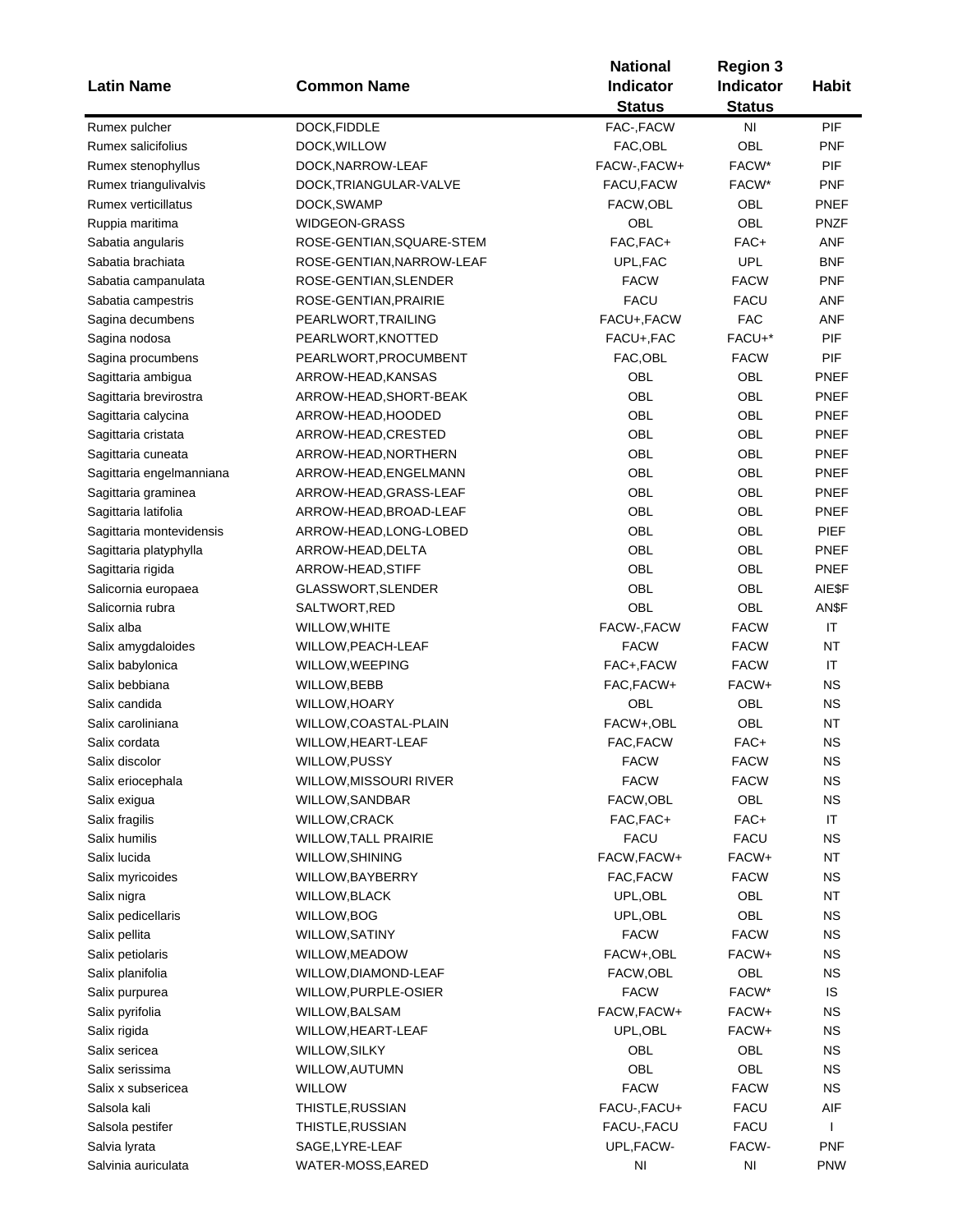| <b>Latin Name</b>       | <b>Common Name</b>           | <b>National</b><br><b>Indicator</b> | <b>Region 3</b><br>Indicator | <b>Habit</b> |
|-------------------------|------------------------------|-------------------------------------|------------------------------|--------------|
|                         |                              | <b>Status</b>                       | <b>Status</b>                |              |
| Sambucus canadensis     | ELDER, AMERICAN              | UPL, FACW                           | FACW-                        | ΝS           |
| Sambucus racemosa       | ELDER, EUROPEAN RED          | FACU, FACU+                         | FACU+                        | <b>NS</b>    |
| Samolus parviflorus     | PIMPERNEL, WATER             | OBL                                 | OBL                          | <b>PNF</b>   |
| Sanguinaria canadensis  | <b>BLOODROOT</b>             | UPL, FACU-                          | FACU-*                       | <b>PNF</b>   |
| Sanguisorba canadensis  | BURNET, CANADA               | FACW, FACW+                         | FACW+                        | <b>PNF</b>   |
| Sanguisorba minor       | BURNET, SMALL                | UPL, FAC                            | <b>FAC</b>                   | <b>PNF</b>   |
| Sanicula canadensis     | BLACK-SNAKEROOT, CANADIAN    | UPL,FACU+                           | FACU+                        | <b>BNF</b>   |
| Sanicula gregaria       | BLACK-SNAKEROOT,CLUSTERED    | FACU, FAC+                          | FAC+                         | <b>PNF</b>   |
| Sanicula marilandica    | <b>BLACK-SNAKEROOT</b>       | FACU?                               | NI                           | <b>PNF</b>   |
| Sapindus saponaria      | SOAPBERRY, WING-LEAF         | UPL, FACU-                          | UPL*                         | <b>NT</b>    |
| Saponaria officinalis   | <b>BOUNCING-BET</b>          | UPL, FACU                           | <b>FACU</b>                  | PIF          |
| Sarracenia purpurea     | PITCHER-PLANT, NORTHERN      | OBL                                 | <b>OBL</b>                   | <b>PNF</b>   |
| Sassafras albidum       | <b>SASSAFRAS</b>             | FACU-, FACU                         | <b>FACU</b>                  | <b>NT</b>    |
| Satureja arkansana      | SAVORY, LIMESTONE            | FACU, FACW                          | <b>FACW</b>                  | <b>PNF</b>   |
| Saururus cernuus        | TAIL, LIZARD'S               | OBL                                 | <b>OBL</b>                   | <b>PNEF</b>  |
| Saxifraga aizoides      | SAXIFRAGE, YELLOW MOUNTAIN   | <b>FACW</b>                         | <b>FACW</b>                  | <b>PNF</b>   |
| Saxifraga aizoon        | SAXIFRAGE, AIZOON            | UPL, FAC                            | <b>FAC</b>                   | <b>PNF</b>   |
| Saxifraga cernua        | SAXIFRAGE, NODDING           | UPL, FACW                           | <b>FACW</b>                  | <b>PNF</b>   |
| Saxifraga forbesii      | SAXIFRAGE, FORBES            | FACU-                               | FACU-                        | <b>PNF</b>   |
| Saxifraga pensylvanica  | SAXIFRAGE, SWAMP             | OBL                                 | OBL                          | <b>PNF</b>   |
| Saxifraga texana        | SAXIFRAGE, TEXAS             | FAC, FACW                           | FAC*                         | <b>PNF</b>   |
| Saxifraga tricuspidata  | SAXIFRAGE, THREE-TOOTH       | <b>FACU</b>                         | NI                           | <b>PNF</b>   |
| Saxifraga virginiensis  | SAXIFRAGE, VIRGINIA          | FAC-, FAC                           | FAC-                         | <b>PNF</b>   |
| Scheuchzeria palustris  | POD-GRASS                    | OBL                                 | OBL                          | PNEF         |
| Schizachne purpurascens | MELIC, FALSE                 | UPL, FAC                            | FACU+                        | <b>PNG</b>   |
| Schizachyrium scoparium | <b>BLUESTEM, LITTLE</b>      | FACU-, FACU+                        | FACU-                        | <b>PNG</b>   |
| Scirpus acutus          | BULRUSH, HARD-STEM           | <b>OBL</b>                          | <b>OBL</b>                   | PNEGL        |
| Scirpus americanus      | BULRUSH, OLNEY'S             | OBL                                 | <b>OBL</b>                   | PNEGL        |
| Scirpus atrocinctus     | <b>BULRUSH, BLACK-GIRDLE</b> | FACW+,OBL                           | OBL                          | PNEGL        |
| Scirpus atrovirens      | <b>BULRUSH, GREEN</b>        | OBL                                 | OBL                          | <b>PNEGL</b> |
| Scirpus cespitosus      | <b>BULRUSH, TUFTED</b>       | <b>OBL</b>                          | OBL                          | <b>PNGL</b>  |
| Scirpus clintonii       | BULRUSH, CLINTON'S           | FACU-, FACU                         | FACU-                        | <b>PNGL</b>  |
| Scirpus cyperinus       | <b>WOOL-GRASS</b>            | FACW+,OBL                           | OBL                          | PNEGL        |
| Scirpus divaricatus     | BULRUSH, SPREADING           | OBL                                 | OBL                          | PNEGL        |
| Scirpus etuberculatus   | BULRUSH, CANBY'S             | OBL                                 | OBL                          | PNZGL        |
| Scirpus expansus        | BULRUSH, WOODLAND            | OBL                                 | OBL                          | PNEGL        |
| Scirpus fluviatilis     | <b>BULRUSH, RIVER</b>        | OBL                                 | OBL                          | PNEGL        |
| Scirpus georgianus      | BULRUSH, DARK-GREEN          | OBL                                 | OBL                          | PNEGL        |
| Scirpus hallii          | <b>BULRUSH, HALL'S</b>       | <b>OBL</b>                          | OBL                          | PNEGL        |
| Scirpus hattorianus     | <b>BULRUSH</b>               | OBL                                 | OBL                          | PNEGL        |
| Scirpus heterochaetus   | <b>BULRUSH, SLENDER</b>      | <b>OBL</b>                          | OBL                          | PNEGL        |
| Scirpus koilolepis      | <b>BULRUSH, KEELED</b>       | FACW+,OBL                           | FACW+                        | ANGL         |
| Scirpus maritimus       | BULRUSH, SALTMARSH           | OBL                                 | NI                           | PNEGL        |
| Scirpus microcarpus     | BULRUSH, SMALL-FRUIT         | OBL                                 | OBL                          | <b>PNGL</b>  |
| Scirpus pallidus        | BULRUSH, CLOAKED             | OBL                                 | OBL                          | PNEGL        |
| Scirpus pedicellatus    | <b>BULRUSH, STALKED</b>      | OBL                                 | OBL                          | <b>PNEGL</b> |
| Scirpus pendulus        | <b>BULRUSH, DROOPING</b>     | <b>OBL</b>                          | OBL                          | <b>PNEGL</b> |
| Scirpus polyphyllus     | <b>BULRUSH, LEAFY</b>        | <b>OBL</b>                          | OBL                          | PNEGL        |
|                         |                              | OBL                                 | OBL                          | ANEGL        |
| Scirpus purshianus      | BULRUSH, WEAK-STALK          |                                     |                              |              |
| Scirpus smithii         | <b>BULRUSH, SMITH'S</b>      | <b>OBL</b>                          | OBL                          | ANEGL        |
| Scirpus subterminalis   | BULRUSH, SUBTERMINATE        | <b>OBL</b>                          | OBL                          | PNZGL        |
| Scirpus torreyi         | BULRUSH, TORREY'S            | OBL                                 | OBL                          | PNEGL        |
| Scirpus validus         | BULRUSH, SOFT-STEM           | OBL                                 | OBL                          | PNEGL        |
| Scleranthus annuus      | KNAWEL, ANNUAL               | UPL, FACU                           | <b>FACU</b>                  | AIF          |
| Scleria ciliata         | NUTRUSH, FRINGED             | <b>FAC</b>                          | <b>FAC</b>                   | <b>PNGL</b>  |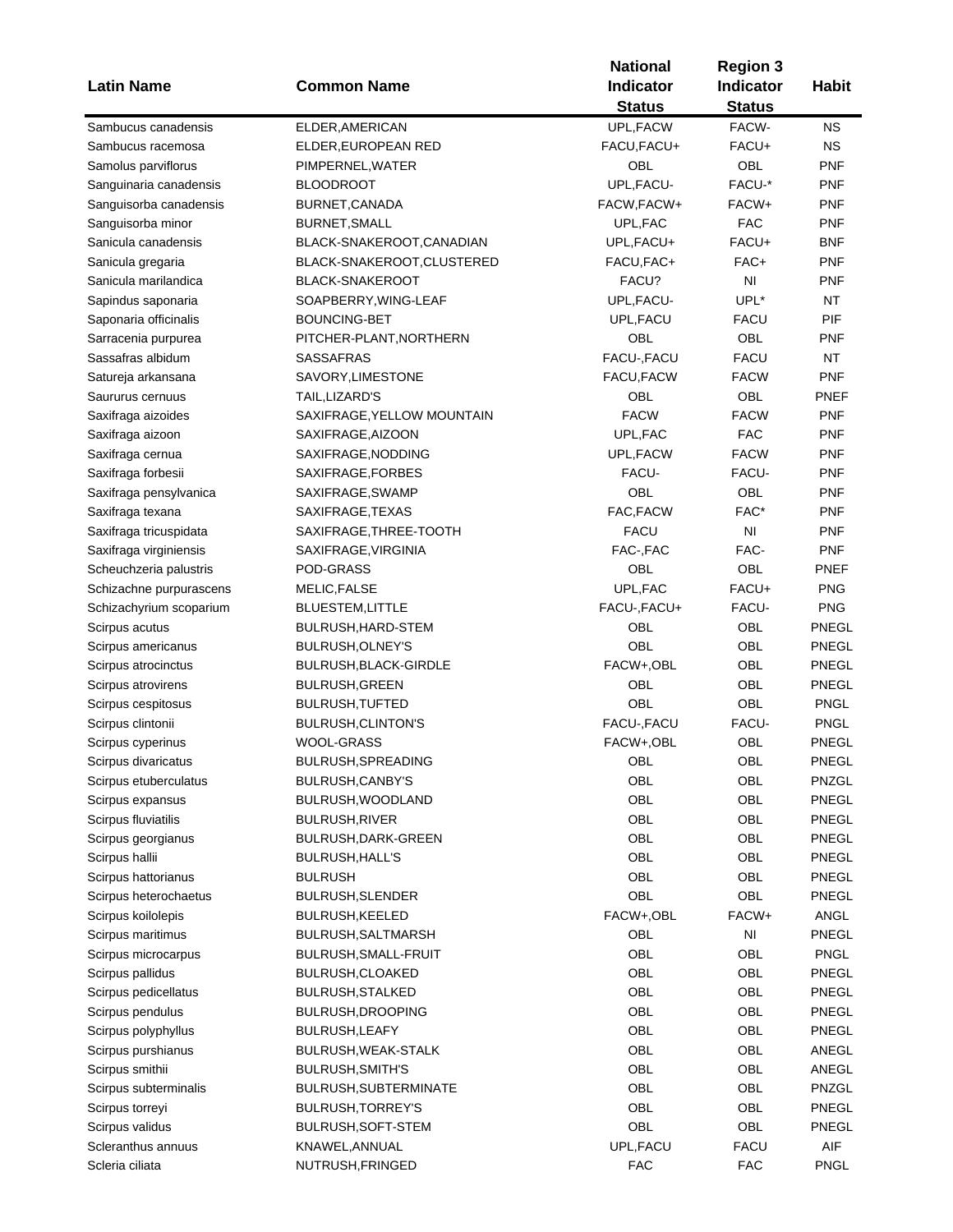|                            |                                | <b>National</b> | <b>Region 3</b>  |              |
|----------------------------|--------------------------------|-----------------|------------------|--------------|
| <b>Latin Name</b>          | <b>Common Name</b>             | Indicator       | <b>Indicator</b> | <b>Habit</b> |
|                            |                                | <b>Status</b>   | <b>Status</b>    |              |
| Scleria nitida             | NUTRUSH, SHINING               | FACU-, FAC      | FACU-            | GL           |
| Scleria oligantha          | NUTRUSH,LITTLE-HEAD            | FACU, FAC       | FACU+            | PNGL         |
| Scleria pauciflora         | NUTRUSH, FEW-FLOWER            | FACU, FACW      | FACU*            | PNGL         |
| Scleria reticularis        | NUTRUSH, NETTED                | OBL             | OBL              | ANGL         |
| Scleria setacea            |                                | FAC, FAC+       | <b>FAC</b>       | PNGL         |
|                            | NUTRUSH, TORREY'S              |                 |                  |              |
| Scleria triglomerata       | NUTRUSH, WHIP                  | FACU+, FAC      | <b>FAC</b>       | PNGL         |
| Scleria verticillata       | NUTRUSH, LOW                   | OBL             | OBL              | ANGL         |
| Scolochloa festucacea      | SPRANGLE-TOP                   | <b>OBL</b>      | OBL              | <b>PNEG</b>  |
| Scrophularia lanceolata    | FIGWORT, LANCE-LEAF            | UPL, FACW       | FACU+            | <b>PNF</b>   |
| Scrophularia marilandica   | SQUARE, CARPENTER'S            | FACU-           | FACU-*           | <b>PNF</b>   |
| Scutellaria galericulata   | SKULLCAP, HOODED               | FACW+,OBL       | OBL              | <b>PNF</b>   |
| Scutellaria lateriflora    | SKULLCAP, BLUE                 | FACW,OBL        | OBL              | <b>PNF</b>   |
| Scutellaria nervosa        | SKULLCAP, VEINED               | <b>FAC</b>      | <b>FAC</b>       | <b>PNF</b>   |
| Scutellaria ovata          | SKULLCAP,EGG-LEAF              | <b>FACU</b>     | <b>FACU</b>      | <b>PNF</b>   |
| Scutellaria parvula        | SKULLCAP, SMALL                | UPL, FACU       | FACU*            | <b>PNF</b>   |
| Sedum pulchellum           | STONECROP,ROCK                 | UPL, FACU       | FACU-            | ABN\$F       |
| Sedum rosea                | STONECROP, ROSEROOT            | FACU-, OBL      | OBL              | PN\$F        |
| Selaginella apoda          | SPIKE-MOSS, MEADOW             | FACW-, FACW+    | FACW+            | <b>PNC</b>   |
| Selaginella selaginoides   | SPIKE-MOSS,CLUB                | FACU, OBL       | FACW+            | <b>PNC</b>   |
| Senecio aureus             | RAGWORT, GOLDEN                | <b>FACW</b>     | <b>FACW</b>      | <b>PNF</b>   |
| Senecio congestus          | GROUNDSEL, MARSH               | FACW, FACW+     | FACW+            | ABNF         |
| Senecio glabellus          | GROUNDSEL,GRASS-LEAF           | FACW,OBL        | OBL              | ANF          |
| Senecio indecorus          | GROUNDSEL, ELEGANT             | FACU,FACW       | FACW*            | <b>PNF</b>   |
| Senecio integerrimus       | GROUNDSEL,LAMBSTONGUE          | FAC, FACW-      | FAC*             | <b>BPNF</b>  |
| Senecio obovatus           | GROUNDSEL, ROUND-LEAF          | FACU-, FACU+    | FACU-*           | <b>PNF</b>   |
| Senecio pauciflorus        | GROUNDSEL,FEW-FLOWER           | FACU, FACW      | FACU*            | <b>PNF</b>   |
| Senecio pauperculus        | GROUNDSEL,BALSAM               | FAC, FACW+      | FAC+             | <b>PNF</b>   |
| Senecio plattensis         | GROUNDSEL, PRAIRIE             | UPL, FACU       | FACU-            | <b>BPNF</b>  |
| Senecio pseudaureus        | GROUNDSEL,GOLDEN               | FACU,FACW       | <b>FACW</b>      | <b>PNF</b>   |
| Senecio vulgaris           | GROUNDSEL,COMMON               | UPL,FAC         | UPL*             | AIF          |
| Sesbania exaltata          | <b>HEMP, SESBANIA</b>          | FAC, FACW       | FACW-            | ANF          |
| Setaria faberi             | <b>GRASS, JAPANESE BRISTLE</b> | UPL, FACU+      | FACU+            | AIG          |
| Setaria geniculata         | <b>GRASS, KNOTROOT BRISTLE</b> | <b>FAC</b>      | <b>FAC</b>       | <b>PNG</b>   |
| Setaria glauca             | <b>GRASS, YELLOW BRISTLE</b>   | FACU, FAC       | FAC              | AIG          |
| Setaria italica            | GRASS,FOX-TAIL BRISTLE         | FACU, FAC       | <b>FACU</b>      | AIG          |
| Setaria verticillata       | <b>GRASS, BUR BRISTLE</b>      | FACU, FAC       | <b>FAC</b>       | AIG          |
| Shepherdia canadensis      | BUFFALO-BERRY, CANADA          | NI              | NI               | <b>PNS</b>   |
| Sibara virginica           | ROCKCRESS, VIRGINIA            | UPL, OBL        | FACU-            | ANF          |
| Sicyos angulatus           | BUR-CUCUMBER, ONE-SEED         | FACU, FACW-     | FACW-            | ANF          |
| Sida hermaphrodita         | MALLOW, VIRGINIA               | UPL, FAC        | <b>FACU</b>      | <b>PNF</b>   |
| Sida spinosa               | MALLOW, PRICKLY                | UPL, FACU       | <b>FACU</b>      | ANF          |
| Silene nivea               | CAMPION, SNOWY                 | FAC, FACW       | <b>FACW</b>      | <b>PNF</b>   |
| Silphium perfoliatum       | <b>CUP-PLANT</b>               | FACU, FACW      | FACW-            | <b>PNF</b>   |
| Silphium terebinthinaceum  | ROSIN-WEED, PRAIRIE            |                 |                  |              |
|                            |                                | UPL, FACU       | <b>FACU</b>      | <b>PNF</b>   |
| Sisymbrium altissimum      | MUSTARD, TALL TUMBLE           | UPL, FAC        | <b>FACU</b>      | ABIF         |
| Sisyrinchium albidum       | BLUE-EYE-GRASS, WHITE          | UPL, FACU       | <b>FACU</b>      | <b>PNF</b>   |
| Sisyrinchium angustifolium | BLUE-EYE-GRASS, POINTED        | FACU, FACW-     | FACW-            | <b>PNF</b>   |
| Sisyrinchium atlanticum    | BLUE-EYE-GRASS, EASTERN        | FACW-, FACW     | <b>FACW</b>      | <b>PNF</b>   |
| Sisyrinchium montanum      | BLUE-EYE-GRASS, STRICT         | FACU, FACW      | FAC+             | <b>PNF</b>   |
| Sisyrinchium mucronatum    | BLUE-EYE-GRASS, MICHAUX'S      | FAC+, FACW-     | FACW-            | <b>PNF</b>   |
| Sitanion hystrix           | SQUIRREL-TAIL, BOTTLEBRUSH     | UPL, FACU       | <b>FACU</b>      | <b>PNG</b>   |
| Sium carsonii              | WATER-PARSNIP, CARSON'S        | OBL             | OBL              | PNZ/F        |
| Sium suave                 | WATER-PARSNIP, HEMLOCK         | OBL             | OBL              | PNEF         |
| Smilacina racemosa         | FALSE-SOLOMON'S-SEAL, FEATHER  | FACU-, FAC      | <b>FACU</b>      | <b>PNF</b>   |
| Smilacina stellata         | FALSE-SOLOMON'S-SEAL, STARRY   | FACU, FACW      | FAC-             | <b>PNF</b>   |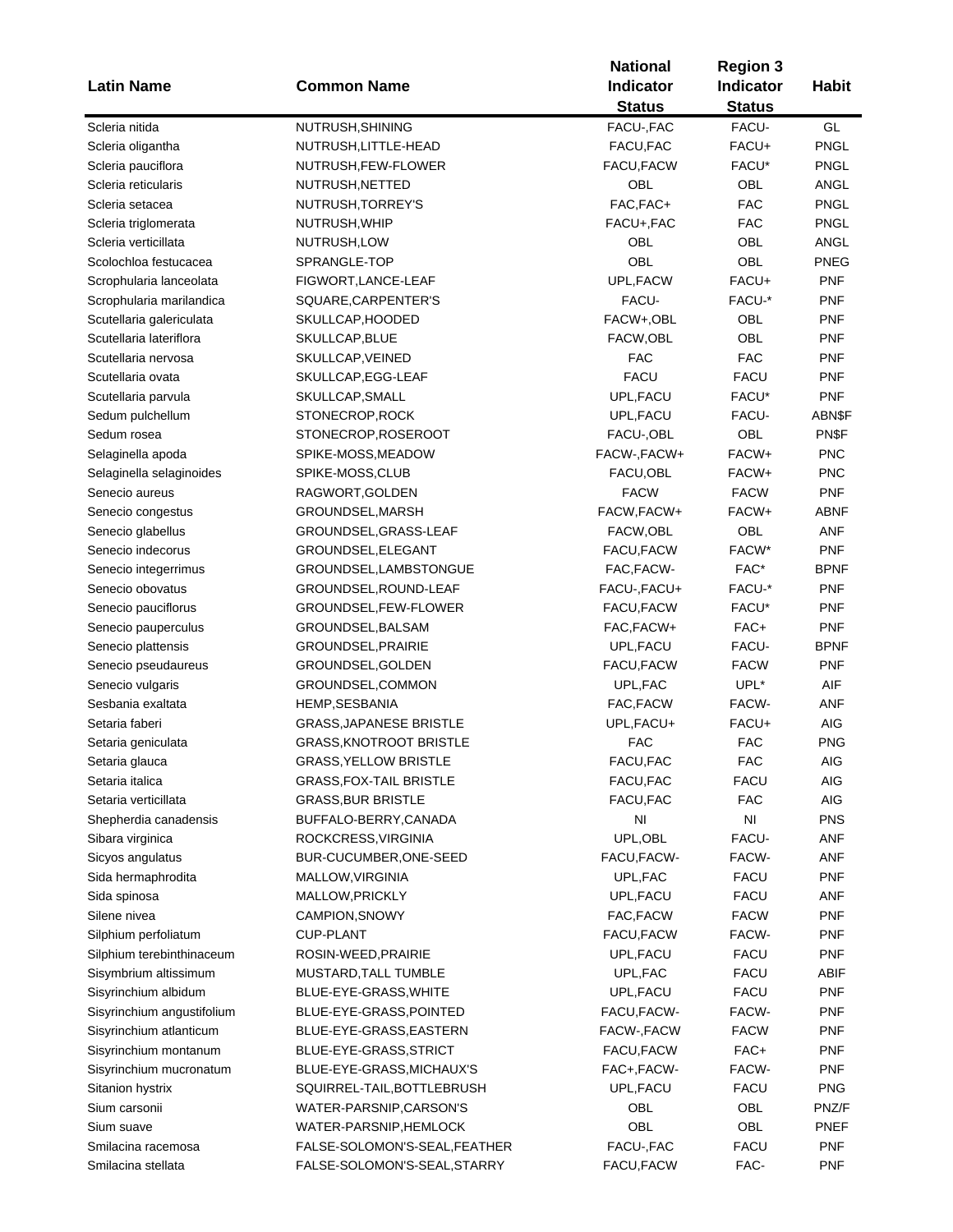|                         |                                  | <b>National</b>  | <b>Region 3</b> |              |
|-------------------------|----------------------------------|------------------|-----------------|--------------|
| <b>Latin Name</b>       | <b>Common Name</b>               | <b>Indicator</b> | Indicator       | <b>Habit</b> |
|                         |                                  | <b>Status</b>    | <b>Status</b>   |              |
| Smilacina trifolia      | FALSE-SOLOMON'S-SEAL, THREE-LEAF | <b>OBL</b>       | <b>OBL</b>      | <b>PNF</b>   |
| Smilax bona-nox         | <b>GREENBRIER, SAW</b>           | FACU, FAC        | FACU+           | <b>NHV</b>   |
| Smilax glauca           | <b>GREENBRIER, CAT</b>           | UPL, FAC         | <b>FACU</b>     | <b>NSWV</b>  |
| Smilax herbacea         | CARRION-FLOWER, SMOOTH           | <b>FAC</b>       | <b>FAC</b>      | <b>PNVF</b>  |
| Smilax hispida          | GREENBRIER, BRISTLY              | FAC, FAC+        | <b>FAC</b>      | <b>NWVS</b>  |
| Smilax pulverulenta     | CARRION-FLOWER, DOWNY            | FACU, FAC        | <b>FACU</b>     | <b>PNV</b>   |
| Smilax rotundifolia     | GREENBRIER, COMMON               | <b>FAC</b>       | <b>FAC</b>      | <b>NWV</b>   |
| Solanum americanum      | NIGHTSHADE, BLACK                | FACU-, FAC       | FACU-           | <b>ANF</b>   |
| Solanum carolinense     | NIGHTSHADE, CAROLINA             | UPL, FACU        | FACU-           | <b>NSF</b>   |
| Solanum dulcamara       | NIGHTSHADE, CLIMBING             | FACU, FAC+       | <b>FAC</b>      | PIF          |
| Solanum nigrum          | NIGHTSHADE, BLACK                | FACU-, FACU+     | FACU-           | AIF          |
| Solanum tuberosum       | POTATO, WHITE                    | NI               | NI              | <b>APIF</b>  |
| Solidago altissima      | GOLDEN-ROD, TALL                 | FACU-, FACU+     | <b>FACU</b>     | <b>PNF</b>   |
| Solidago boottii        | GOLDEN-ROD, BOOTT                | UPL, FACU        | <b>UPL</b>      | <b>PNF</b>   |
| Solidago caesia         | GOLDEN-ROD, WREATH               | <b>FACU</b>      | FACU            | <b>PNF</b>   |
| Solidago canadensis     | GOLDEN-ROD,CANADA                | FACU, FACU+      | <b>FACU</b>     | <b>PNF</b>   |
| Solidago elongata       | GOLDEN-ROD, CREEK                | FACU, FAC-       | <b>FACU</b>     | <b>PNF</b>   |
| Solidago flexicaulis    | GOLDEN-ROD, ZIGZAG               | <b>FACU</b>      | <b>FACU</b>     | <b>PNF</b>   |
| Solidago gigantea       | GOLDEN-ROD, GIANT                | FAC, FACW        | <b>FACW</b>     | <b>PNF</b>   |
| Solidago houghtonii     | GOLDEN-ROD, HOUGHTON'S           | OBL              | OBL             | <b>PNF</b>   |
| Solidago nuttallii      | GOLDEN-ROD, NUTTALL              | FACU+, FAC       | <b>FAC</b>      | <b>PNF</b>   |
| Solidago ohioensis      | GOLDEN-ROD, OHIO                 | OBL              | OBL             | <b>PNF</b>   |
| Solidago patula         | GOLDEN-ROD, ROUGH-LEAF           | OBL              | OBL             | <b>PNF</b>   |
| Solidago puberula       | GOLDEN-ROD, DOWNY                | FACU-, FACU      | N <sub>1</sub>  | <b>PNF</b>   |
| Solidago riddellii      | GOLDEN-ROD, RIDDELL'S            | OBL              | OBL             | <b>PNF</b>   |
| Solidago rigida         | GOLDEN-ROD, STIFF                | UPL, FACU        | FACU-           | <b>PNF</b>   |
| Solidago rugosa         | GOLDEN-ROD, WRINKLED             | FAC, FAC+        | FAC+            | <b>PNF</b>   |
| Solidago sempervirens   | GOLDEN-ROD, SEASIDE              | FACW-, FACW      | FACW-           | PN\$F        |
| Solidago spathulata     | GOLDEN-ROD,COAST                 | FACU-, FACU      | <b>FACU</b>     | <b>PNF</b>   |
| Solidago uliginosa      | GOLDEN-ROD, BOG                  | OBL              | OBL             | <b>PNF</b>   |
| Sonchus arvensis        | SOWTHISTLE, FIELD                | UPL, FAC         | FAC-            | PIF          |
| Sonchus asper           | SOWTHISTLE, PRICKLY              | FACU, FACW       | <b>FAC</b>      | AIF          |
| Sonchus oleraceus       | SOWTHISTLE, COMMON               | UPL, FACU        | <b>FACU</b>     | AIF          |
| Sorbus americana        | MOUNTAIN-ASH,AMERICAN            | FACU,FAC+        | FAC+            | NT           |
| Sorbus decora           | MOUNTAIN-ASH, SHOWY              | UPL, FAC         | <b>UPL</b>      | NT           |
| Sorghastrum nutans      | <b>GRASS, INDIAN</b>             | UPL,FACW         | FACU+           | <b>PNG</b>   |
| Sorghum bicolor         | <b>BROOM-CORN</b>                | UPL, FAC         | <b>UPL</b>      | AIG          |
| Sorghum halepense       | GRASS, JOHNSON                   | FACU, FACU+      | <b>FACU</b>     | <b>PIG</b>   |
| Sparganium americanum   | BURREED, AMERICAN                | OBL              | <b>OBL</b>      | PNEF         |
| Sparganium androcladum  | BURREED, BRANCHING               | OBL              | OBL             | PNEF         |
| Sparganium chlorocarpum | BURREED, GREENFRUIT              | OBL              | OBL             | PNEF         |
| Sparganium emersum      | BURREED, NARROW-LEAF             | OBL              | OBL             | <b>PNEF</b>  |
| Sparganium eurycarpum   | <b>BURREED, GIANT</b>            | OBL              | <b>OBL</b>      | PNEF         |
| Sparganium fluctuans    | BURREED, FLOATING                | OBL              | OBL             | PNEF         |
| Sparganium glomeratum   | BURREED, CLUSTERED               | OBL              | OBL             | <b>PNEF</b>  |
| Sparganium minimum      | BURREED, SMALL                   | OBL              | OBL             | <b>PNEF</b>  |
| Spartina gracilis       | CORDGRASS, ALKALI                | <b>FACW</b>      | NI              | <b>PNG</b>   |
| Spartina patens         | CORDGRASS, SALTMEADOW            | FACW, OBL        | <b>FACW</b>     | <b>PNG</b>   |
| Spartina pectinata      | CORDGRASS, PRAIRIE               | FACW, OBL        | FACW+           | <b>PNG</b>   |
| Spergularia marina      | SANDSPURRY, SALTMARSH            | OBL              | OBL             | AN\$F        |
| Spergularia media       | SANDSPURRY, MIDDLE-SIZE          | FACU, FACW       | NI              | AIF          |
| Spergularia rubra       | SANDSPURRY, PURPLE               | UPL, FAC         | <b>FACU</b>     | AIF          |
| Spermacoce glabra       | BUTTON-PLANT, SMOOTH             | FACW, FACW+      | FACW+           | <b>PNF</b>   |
| Spermolepis divaricata  | SPERMOLEPIS, ROUGH-FRUIT         | FACU, FACW       | <b>FACU</b>     | ANF          |
| Sphenopholis obtusata   | WEDGEGRASS, PRAIRIE              | FAC-, FACW+      | <b>FAC</b>      | <b>APNG</b>  |
|                         |                                  |                  |                 |              |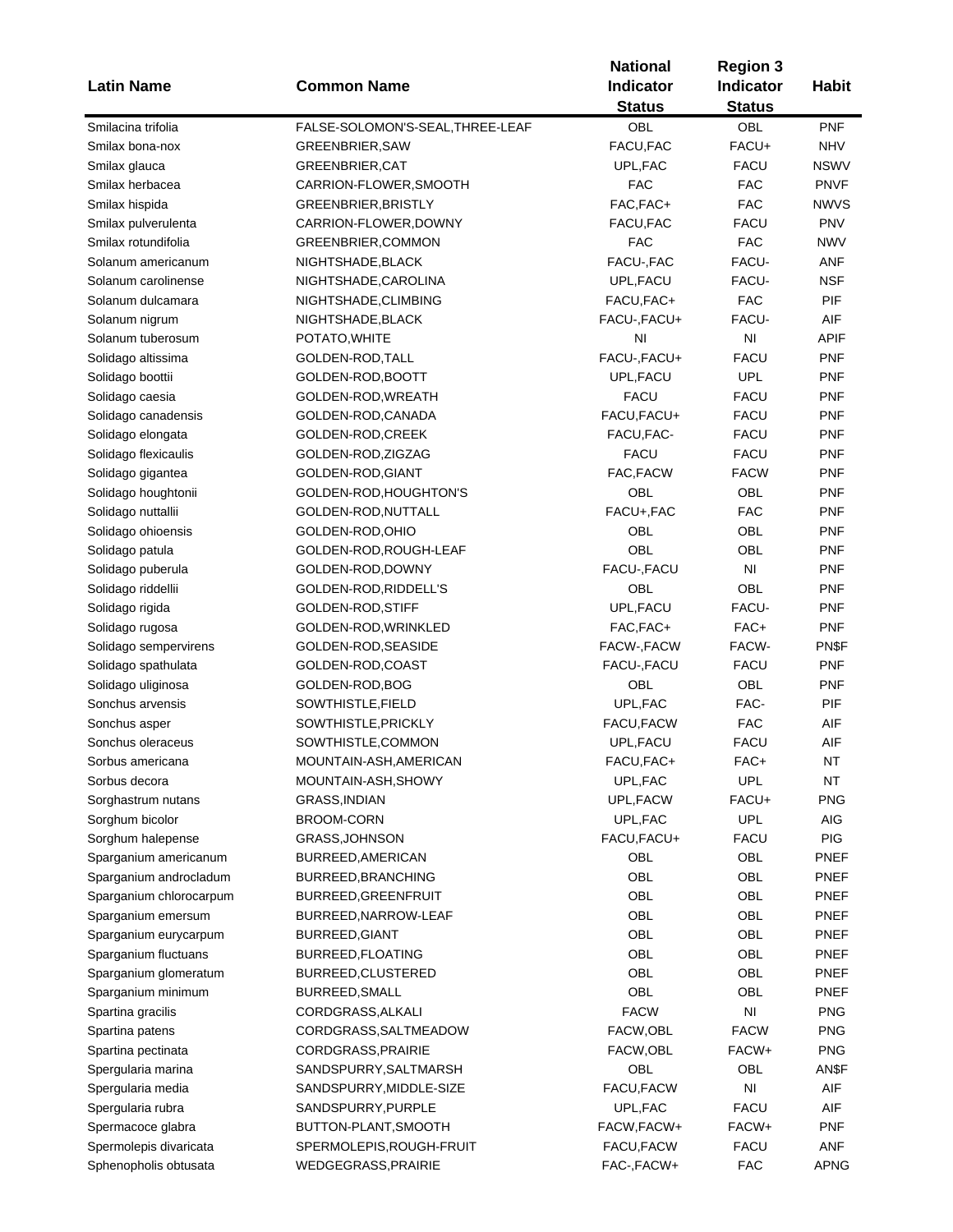| <b>Latin Name</b>         | <b>Common Name</b>                | <b>National</b><br>Indicator | <b>Region 3</b><br><b>Indicator</b> | <b>Habit</b> |
|---------------------------|-----------------------------------|------------------------------|-------------------------------------|--------------|
|                           |                                   | <b>Status</b>                | <b>Status</b>                       |              |
| Sphenopholis pensylvanica | WEDGESCALE, SWAMP                 | OBL                          | OBL                                 | <b>PNG</b>   |
| Spilanthes americana      | SPOTFLOWER, CREEPING              | FACW, FACW+                  | FACW+                               | <b>PNF</b>   |
| Spiraea alba              | MEADOW-SWEET, NARROW-LEAF         | FACW, FACW+                  | FACW+                               | ΝS           |
| Spiraea douglasii         | SPIRAEA, DOUGLAS'                 | UPL, OBL                     | NI                                  | <b>NS</b>    |
| Spiraea japonica          | MEADOW-SWEET, JAPANESE            | UPL, FACU+                   | <b>UPL</b>                          | IS           |
| Spiraea latifolia         | MEADOW-SWEET, BROAD-LEAF          | FAC+,FACW                    | FACW-                               | <b>NS</b>    |
| Spiraea salicifolia       | MEADOW-SWEET, WILLOW-LEAF         | FACW, OBL                    | OBL                                 | IS           |
| Spiraea tomentosa         | STEEPLE-BUSH                      | <b>FACW</b>                  | <b>FACW</b>                         | <b>NS</b>    |
| Spiranthes cernua         | LADIES'-TRESSES, NODDING          | FACW-, FACW+                 | FACW-                               | <b>PNF</b>   |
| Spiranthes grayi          | LADIES'-TRESSES,LITTLE            | UPL, FACU-                   | <b>UPL</b>                          | <b>PNF</b>   |
| Spiranthes lacera         | LADIES'-TRESSES, NORTHERN SLENDER | FACU-, FAC+                  | FAC+                                | <b>PNF</b>   |
| Spiranthes lucida         | LADIES'-TRESSES, SHINING          | FACW, FACW+                  | FACW+                               | <b>PNF</b>   |
| Spiranthes magnicamporum  | LADIES'-TRESSES, GREAT PLAINS     | UPL, FAC                     | <b>UPL</b>                          | <b>PNF</b>   |
| Spiranthes ovalis         | LADIES'-TRESSES,OVAL              | <b>FAC</b>                   | FAC                                 | <b>PNF</b>   |
| Spiranthes romanzoffiana  | LADIES'-TRESSES,HOODED            | FACW, OBL                    | FACW+                               | <b>PNF</b>   |
| Spiranthes vernalis       | LADIES'-TRESSES, SPRING           | FAC, FACW-                   | <b>FAC</b>                          | <b>PNF</b>   |
| Spirodela oligorrhiza     | <b>DUCKWEED</b>                   | OBL                          | OBL                                 | PN/F         |
| Spirodela polyrhiza       | DUCKWEED, GREATER                 | OBL                          | OBL                                 | PI/F         |
| Sporobolus airoides       | SACATON, ALKALI                   | FAC-, FAC+                   | <b>FAC</b>                          | <b>PNG</b>   |
| Sporobolus asper          | DROPSEED, TALL                    | UPL, FACU                    | <b>UPL</b>                          | <b>PNG</b>   |
| Sporobolus cryptandrus    | DROPSEED, SAND                    | UPL, FACU                    | FACU-                               | <b>PNG</b>   |
| Sporobolus heterolepis    | DROPSEED, PRAIRIE                 | UPL, FACU                    | FACU-                               | <b>PNG</b>   |
| Sporobolus indicus        | DROPSEED, WEST INDIAN             | FACU+                        | N <sub>l</sub>                      | <b>PIG</b>   |
| Sporobolus jacquemontii   | RUSH-GRASS, WEST INDIAN           | NI                           | NI                                  | G            |
| Sporobolus neglectus      | DROPSEED, PUFFSHEATH              | UPL, FACU-                   | <b>UPL</b>                          | ANG          |
| Sporobolus pyramidatus    | DROPSEED, WHORLED                 | UPL, FAC                     | <b>UPL</b>                          | <b>PNG</b>   |
| Sporobolus vaginiflorus   | DROPSEED, POVERTY                 | UPL, FACU                    | <b>UPL</b>                          | ANG          |
| Stachys aspera            | HEDGENETTLE, ROUGH                | FAC+, FACW+                  | FACW+                               | ANF          |
| Stachys clingmanii        | HEDGENETTLE, CLINGMAN'S           | UPL, FAC+                    | FACU-                               | <b>ANF</b>   |
| Stachys cordata           | HEDGENETTLE, NUTTALL'S            | <b>FAC</b>                   | NI                                  | <b>PNF</b>   |
| Stachys hispida           | HEDGENETTLE, SMOOTH               | FAC, OBL                     | FACW+                               | PNF          |
| Stachys hyssopifolia      | HEDGENETTLE, HYSSOP-LEAF          | FACW+,OBL                    | FACW+                               | <b>PNF</b>   |
| Stachys palustris         | HEDGENETTLE, MARSH                | FACW, OBL                    | OBL                                 | PIF          |
| Stachys tenuifolia        | HEDGENETTLE, SMOOTH               | FACW-, OBL                   | OBL                                 | PNF          |
| Staphylea trifolia        | BLADDERNUT, AMERICAN              | FAC                          | <b>FAC</b>                          | <b>NST</b>   |
| Steinchisma hians         | <b>GRASS, GAPING PANIC</b>        | FACW-, OBL                   | <b>FACW</b>                         | <b>PNG</b>   |
| Stellaria alsine          | STARWORT, BOG                     | FAC, OBL                     | NI                                  | AIF          |
| Stellaria calycantha      | STARWORT, NORTHERN                | FACW,OBL                     | OBL                                 | PNF          |
| Stellaria crassifolia     | STARWORT, FLESHY                  | FACW, OBL                    | NI                                  | <b>PNF</b>   |
| Stellaria graminea        | STARWORT, LESSER                  | UPL,FAC                      | <b>UPL</b>                          | <b>PNF</b>   |
| Stellaria laeta           | STARWORT, LONG-STALK              | FAC, FACW                    | NI                                  | <b>PNF</b>   |
| Stellaria longifolia      | STARWORT, LONG-LEAF               | FAC, OBL                     | FACW+                               | <b>PNF</b>   |
| Stellaria longipes        | STARWORT, LONG-STALK              | FACU-, OBL                   | OBL                                 | <b>PNF</b>   |
| Stellaria media           | CHICKWEED,COMMON                  | UPL, FACU                    | <b>FACU</b>                         | APIF         |
| Stellaria palustris       | STARWORT, MARSH                   | FACU, FAC                    | FAC*                                | AIF          |
| Stenanthium gramineum     | FEATHER-BELLS, EASTERN            | FAC, FACW                    | <b>FAC</b>                          | <b>PNF</b>   |
| Stipa avenacea            | GRASS, BLACKSEED NEEDLE           | UPL, FACU-                   | FACU-*                              | <b>PNG</b>   |
| Streptopus amplexifolius  | TWISTED-STALK,CLASP-LEAF          | UPL, OBL                     | FAC+                                | <b>PNF</b>   |
| Streptopus roseus         | TWISTED-STALK,ROSY                | FACU, FAC                    | <b>FAC</b>                          | PF           |
| Strophostyles helvola     | WILDBEAN, TRAILING                | FACU-, FAC+                  | FAC+                                | <b>ANVF</b>  |
|                           |                                   | FACU, FAC-                   | <b>FACU</b>                         | <b>PNVF</b>  |
| Strophostyles umbellata   | WILDBEAN, PINK                    | FACW-,OBL                    | OBL                                 |              |
| Styrax americana          | SNOWBELL, AMERICAN                |                              |                                     | NST          |
| Styrax grandifolia        | SNOWBELL, BIG-LEAF                | FACU-, FACU                  | NI                                  | NT           |
| Suaeda depressa           | SEEPWEED, PURSH                   | FACW-, FACW+                 | <b>FACW</b>                         | <b>APNF</b>  |
| Subularia aquatica        | AWLWORT, WATER                    | OBL                          | OBL                                 | ANZF         |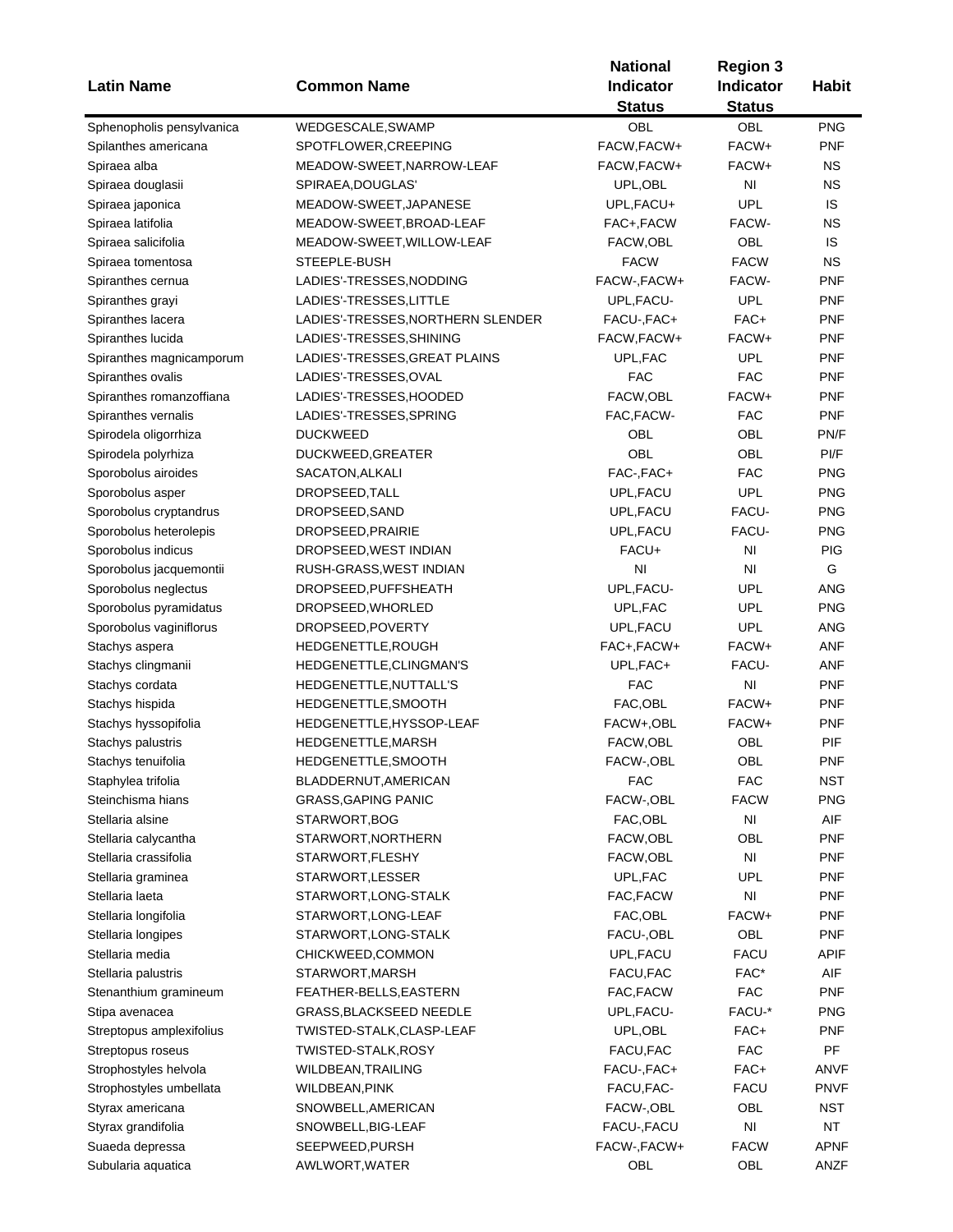|                                           |                                                  | <b>National</b> | <b>Region 3</b>               |                   |  |
|-------------------------------------------|--------------------------------------------------|-----------------|-------------------------------|-------------------|--|
| <b>Latin Name</b>                         | <b>Common Name</b>                               | Indicator       | <b>Indicator</b>              | <b>Habit</b>      |  |
|                                           |                                                  | <b>Status</b>   | <b>Status</b>                 |                   |  |
| Symphoricarpos albus                      | SNOWBERRY                                        | UPL, FACU+      | FACU-                         | <b>NS</b>         |  |
| Symphoricarpos orbiculatus                | CORAL-BERRY                                      | UPL, FAC-       | <b>FACU</b>                   | <b>NS</b>         |  |
| Symplocarpus foetidus                     | SKUNK-CABBAGE                                    | OBL             | OBL                           | <b>PNF</b>        |  |
| Synandra hispidula                        | BEAUTY, GYANDOTTE                                | FACU, FAC       | <b>FAC</b>                    | <b>PNF</b>        |  |
| Tamarix parviflora                        | TAMARISK, SMALL-FLOWER                           | FAC, FACW       | N <sub>1</sub>                | IT                |  |
| Taraxacum officinale                      | DANDELION, COMMON                                | FACU-, FACU+    | <b>FACU</b>                   | PIF               |  |
| Taxodium distichum                        | CYPRESS, BALD                                    | OBL             | OBL                           | NET               |  |
| Taxus canadensis                          | YEW, AMERICAN                                    | FACU, FAC       | <b>FACU</b>                   | <b>NS</b>         |  |
| Teucrium canadense                        | GERMANDER, AMERICAN                              | FAC+,FACW       | FACW-                         | PNEF              |  |
| Thalia dealbata                           | THALIA, POWDERY                                  | OBL             | OBL                           | <b>PNEF</b>       |  |
| Thalictrum confine                        | MEADOW-RUE, CRITICAL                             | FAC, FACW       | FAC*                          | <b>PNF</b>        |  |
| Thalictrum dasycarpum                     | MEADOW-RUE, PURPLE                               | FAC, FACW       | FACW-                         | <b>PNF</b>        |  |
| Thalictrum dioicum                        | MEADOW-RUE, EARLY                                | FACU+, FACW     | FACU+                         | <b>PNF</b>        |  |
| Thalictrum pubescens                      | MEADOW-RUE, TALL                                 | FAC, FACW+      | <b>FAC</b>                    | <b>PNF</b>        |  |
| Thalictrum revolutum                      | MEADOW-RUE, WAX-LEAF                             | UPL, FAC+       | <b>FAC</b>                    | <b>PNF</b>        |  |
| Thaspium barbinode                        | MEADOW-PARSNIP, HAIRY JOINT                      | UPL, FAC        | <b>UPL</b>                    | <b>PNF</b>        |  |
| Thelypteris hexagonoptera                 | FERN, BROAD BEECH                                | FACU-, FAC      | FAC-                          | PNF <sub>3</sub>  |  |
| Thelypteris noveboracensis                | <b>FERN, NEW YORK</b>                            | FAC, FAC+       | FAC+                          | PNF <sub>3</sub>  |  |
| Thelypteris simulata                      | FERN, MASSACHUSETTS                              | <b>FACW</b>     | <b>FACW</b>                   | PNF <sub>3</sub>  |  |
| Thelypteris thelypteroides                | FERN, MARSH                                      | FACW+,OBL       | FACW+                         | F <sub>3</sub>    |  |
| Thlaspi arvense                           | PENNY-CRESS, FIELD                               | FACU?           | NI                            | AIF               |  |
| Thuja occidentalis                        | <b>CEDAR, NORTHERN WHITE</b>                     | <b>FACW</b>     | <b>FACW</b>                   | <b>NT</b>         |  |
| Tiarella cordifolia                       | FOAMFLOWER, HEART-LEAF                           | FAC-            | FAC-                          | <b>PNF</b>        |  |
| Tilia americana                           | BASSWOOD, AMERICAN                               | <b>FACU</b>     | <b>FACU</b>                   | <b>NT</b>         |  |
| Tipularia discolor                        | ORCHID, CRANEFLY                                 | FACU-, FAC      | FACU-                         | <b>PNF</b>        |  |
| Tofieldia glutinosa                       | FALSE-ASPHODEL, STICKY                           | FACW,OBL        | <b>OBL</b>                    | <b>PNF</b>        |  |
| Tofieldia pusilla                         | FALSE-ASPHODEL, SCOTCH                           | FAC, FACW+      | FACW+                         | <b>PNF</b>        |  |
| Toxicodendron quercifolia                 | OAK, POISON                                      | <b>FACU</b>     | <b>FACU</b>                   | <b>NS</b>         |  |
| Toxicodendron radicans                    | <b>IVY, POISON</b>                               | FACU, FACW      | FAC+                          | <b>NWVS</b>       |  |
| Toxicodendron rydbergii                   | IVY, RYDBERG POISON                              | FACU, FACW      | <b>FAC</b>                    | <b>NHS</b>        |  |
| Toxicodendron vernix                      | SUMAC, POISON                                    | OBL             | OBL                           | ${\sf N}$         |  |
| Trachelospermum difforme                  | CLIMBING-DOGBANE                                 | <b>FACW</b>     | <b>FACW</b>                   | <b>PNVH</b>       |  |
| Tradescantia bracteata                    | SPIDER-WORT, LONG-BRACT                          | UPL, FAC        | FACU-                         | <b>PNF</b>        |  |
| Tradescantia occidentalis                 | SPIDER-WORT, PRAIRIE                             | UPL, FACW       | UPL                           |                   |  |
| Tradescantia ohiensis                     | SPIDER-WORT, OHIO                                | FACU.FACW       | FACU+                         | PNF<br><b>PNF</b> |  |
| Tradescantia virginiana                   | SPIDER-WORT, VIRGINIA                            | UPL, FAC+       | <b>UPL</b>                    | <b>PNF</b>        |  |
| Trautvetteria caroliniensis               | TASSEL-RUE, CAROLINA                             | FAC-, FACW+     | FAC-                          | <b>PNF</b>        |  |
| Triadenum fraseri                         | ST. JOHN'S-WORT, MARSH                           | OBL             | OBL                           | <b>PNEF</b>       |  |
| Triadenum tubulosum                       | ST. JOHN'S-WORT, LARGE MARSH                     | OBL             | OBL                           | PNEF              |  |
|                                           | ST. JOHN'S-WORT, MARSH                           | OBL             | OBL                           | PNEF              |  |
| Triadenum virginicum<br>Triadenum walteri | ST. JOHN'S-WORT, LARGER MARSH                    | OBL             | OBL                           | <b>PNEF</b>       |  |
|                                           |                                                  |                 |                               | APN\$F            |  |
| Trianthema portulacastrum                 | HORSE-PURSLANE, DESERT                           | UPL, FACW       | <b>FACW</b>                   |                   |  |
| Trichomanes boschianum                    | FERN, APPALACHIAN BRISTLE<br>FERN, DWARF BRITTLE | FACW, OBL       | <b>FACW</b><br>N <sub>1</sub> | PNF <sub>3</sub>  |  |
| Trichomanes petersii                      |                                                  | <b>FAC</b>      |                               | PNF <sub>3</sub>  |  |
| <b>Tridens flavus</b>                     | TRIDENS, PURPLE-TOP                              | UPL, FACU       | UPL                           | <b>PNG</b>        |  |
| Tridens oklahomensis                      | FLUFFGRASS, OKLAHOMA                             | <b>FACW</b>     | N <sub>1</sub>                | <b>PNG</b>        |  |
| <b>Tridens strictus</b>                   | TRIDENS, LONG-SPIKE                              | FACU, FACW      | <b>FACU</b>                   | <b>PNG</b>        |  |
| <b>Trientalis borealis</b>                | STARFLOWER, AMERICAN                             | FAC, FAC+       | FAC+                          | <b>PNF</b>        |  |
| Trifolium depauperatum                    | <b>CLOVER, DWARF SACK</b>                        | FAC-            | $\mathsf{N}\mathsf{I}$        | <b>ANF</b>        |  |
| Trifolium dubium                          | CLOVER, SUCKLING                                 | UPL, FACU       | <b>FACU</b>                   | AIF               |  |
| Trifolium fragiferum                      | CLOVER, STRAWBERRY                               | FACU, FACW-     | <b>FACU</b>                   | PIF               |  |
| Trifolium fucatum                         | CLOVER, SOUR                                     | FACU+, FAC      | N <sub>l</sub>                | <b>ANF</b>        |  |
| Trifolium hybridum                        | CLOVER, ALSIKE                                   | FACU-, FAC      | FAC-                          | <b>PIF</b>        |  |
| Trifolium pratense                        | CLOVER, RED                                      | FACU-, FAC      | FACU+                         | <b>BPIF</b>       |  |
| Trifolium repens                          | CLOVER, WHITE                                    | FACU-, FAC      | FACU+                         | PIF               |  |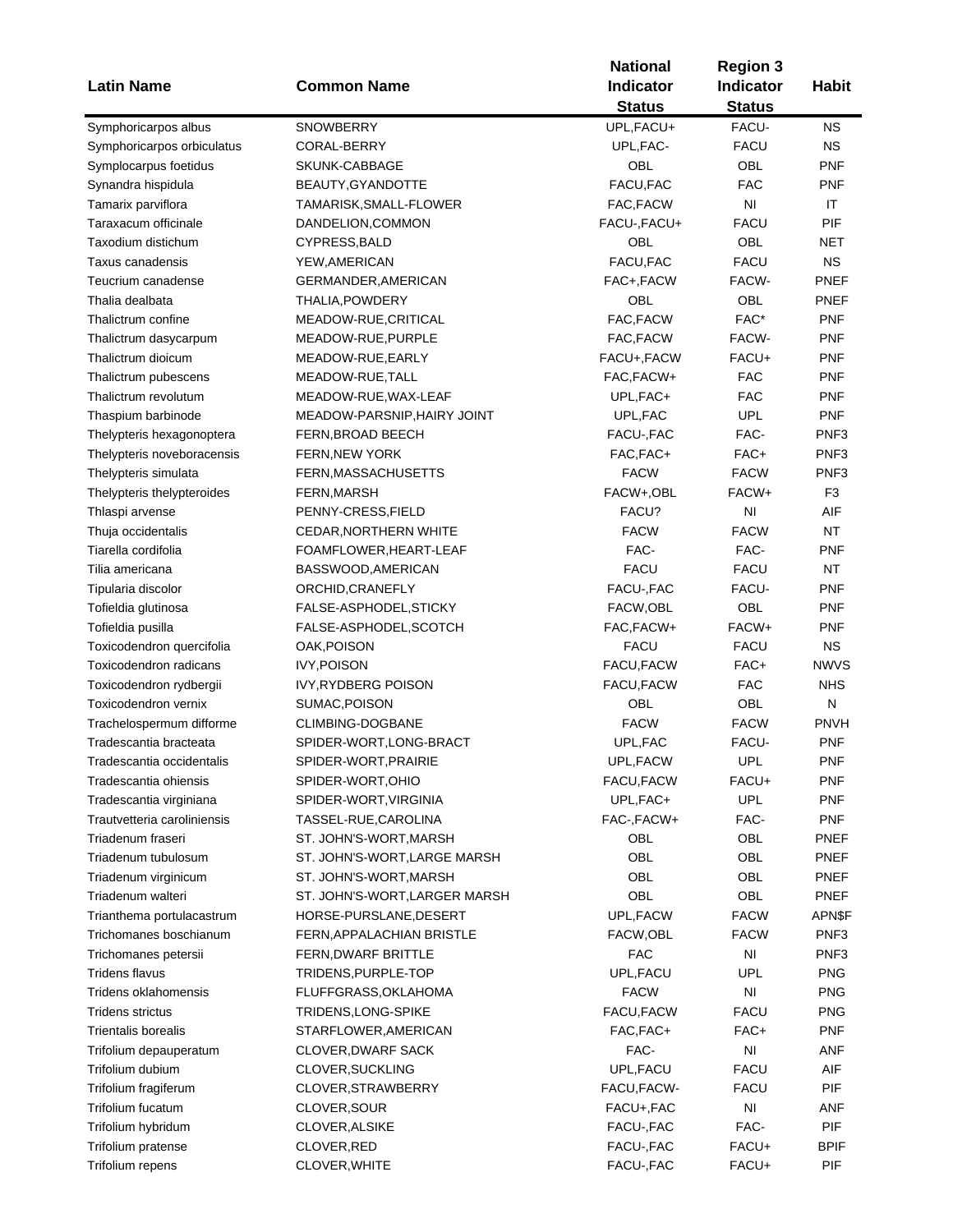|                          |                                 | <b>National</b>  | <b>Region 3</b>  |              |
|--------------------------|---------------------------------|------------------|------------------|--------------|
| <b>Latin Name</b>        | <b>Common Name</b>              | <b>Indicator</b> | <b>Indicator</b> | <b>Habit</b> |
|                          |                                 | <b>Status</b>    | <b>Status</b>    |              |
| Trifolium resupinatum    | CLOVER, PERSIAN                 | UPL, FACU+       | <b>UPL</b>       | AIF          |
| Triglochin maritimum     | ARROW-GRASS, SEASIDE            | OBL              | OBL              | <b>PNF</b>   |
| Triglochin palustre      | ARROW-GRASS, MARSH              | OBL              | <b>OBL</b>       | <b>PNF</b>   |
| Trillium cernuum         | TRILLIUM, NODDING               | FAC, FACW        | <b>FAC</b>       | <b>PNF</b>   |
| Trillium erectum         | TRILLIUM, PURPLE                | UPL, FACU        | <b>UPL</b>       | <b>PNF</b>   |
| <b>Trillium flexipes</b> | TRILLIUM, WHITE                 | FACU, FAC        | FAC-             | <b>PNF</b>   |
| Trillium pusillum        | TRILLIUM, CAROLINA              | UPL, FACW        | <b>UPL</b>       | <b>PNF</b>   |
| Trillium recurvatum      | TRILLIUM, PRAIRIE               | UPL, FACU        | FACU-            | <b>PNF</b>   |
| Trillium sessile         | TRILLIUM, SESSILE               | FACU-            | FACU-*           | <b>PNF</b>   |
| Trillium undulatum       | TRILLIUM, PAINTED               | FACU-, FACU      | FACU-            | <b>PNF</b>   |
| Triodanis perfoliata     | VENUS'-LOOKING-GLASS,CLASP-LEAF | UPL, FAC         | <b>FAC</b>       | ANF          |
| Triphora trianthophora   | POGONIA, NODDING                | UPL, FACW-       | FACU-            | <b>PNF</b>   |
| Tripsacum dactyloides    | GRASS, EASTERN GAMA             | FAC, FACW        | FAC+             | <b>PNG</b>   |
| Trisetum melicoides      | FALSE-OATS, PURPLE              | FAC, FACW        | FACW*            | <b>PNG</b>   |
| Trisetum spicatum        | FALSE-OATS, SPIKED              | UPL, FACW-       | FAC-             | <b>PNG</b>   |
| Tsuga canadensis         | <b>HEMLOCK, EASTERN</b>         | <b>FACU</b>      | <b>FACU</b>      | <b>NT</b>    |
|                          |                                 | <b>FACU</b>      | <b>FACU</b>      | PIF          |
| Tussilago farfara        | COLT'S-FOOT                     |                  |                  |              |
| Typha angustifolia       | CATTAIL, NARROW-LEAF            | OBL              | OBL              | <b>PNEF</b>  |
| Typha latifolia          | CATTAIL, BROAD-LEAF             | <b>OBL</b>       | OBL              | PNEF         |
| Typha x glauca           | CATTAIL, BLUE                   | <b>OBL</b>       | <b>OBL</b>       | PNEF         |
| Ulmus alata              | ELM, WINGED                     | FACU, FACU+      | <b>FACU</b>      | <b>NT</b>    |
| Ulmus americana          | ELM, AMERICAN                   | FAC, FACW        | FACW-            | <b>NT</b>    |
| Ulmus rubra              | ELM, SLIPPERY                   | <b>FAC</b>       | <b>FAC</b>       | <b>NT</b>    |
| Ulmus thomasii           | ELM, ROCK                       | UPL, FAC+        | FAC+             | <b>NT</b>    |
| Urtica chamaedryoides    | NETTLE, HEART-LEAF              | FACU, FAC        | FACU*            | <b>ANF</b>   |
| Urtica dioica            | NETTLE, STINGING                | FACU, FACW       | FAC+             | PIF          |
| Utricularia biflora      | BLADDERWORT, TWO-FLOWER         | OBL              | N <sub>1</sub>   | PNZ/F        |
| Utricularia cornuta      | BLADDERWORT, HORNED             | OBL              | OBL              | APN/F        |
| Utricularia geminiscapa  | BLADDERWORT, HIDDEN-FRUIT       | OBL              | N <sub>1</sub>   | APNZ/        |
| Utricularia gibba        | BLADDERWORT, HUMPED             | <b>OBL</b>       | OBL              | APNZ/        |
| Utricularia intermedia   | BLADDERWORT, FLAT-LEAF          | <b>OBL</b>       | OBL              | ANZF         |
| Utricularia macrorhiza   | BLADDERWORT, COMMON             | OBL              | OBL              | PN/F         |
| Utricularia minor        | BLADDERWORT, LESSER             | OBL              | OBL              | <b>PNZF</b>  |
| Utricularia purpurea     | BLADDERWORT, PURPLE             | OBL              | OBL              | APNZ/        |
| Utricularia radiata      | BLADDERWORT, LITTLE FLOATING    | OBL              | OBL              | APNZ/        |
| Utricularia resupinata   | BLADDERWORT, LAVENDER           | OBL              | OBL              | <b>APNZF</b> |
| Uvularia sessilifolia    | BELLWORT, SESSILE-LEAF          | FACU-, FAC+      | FAC-             | <b>PNF</b>   |
| Vaccinium amoenum        | BLUEBERRY, HIGHBUSH             | FACU, FACW       | <b>FACW</b>      | <b>NS</b>    |
| Vaccinium angustifolium  | BLUEBERRY, LOWBUSH              | FACU-, FACU      | <b>FACU</b>      | <b>NS</b>    |
| Vaccinium arboreum       | <b>FARKLEBERRY</b>              | <b>FACU</b>      | <b>FACU</b>      | <b>NST</b>   |
| Vaccinium caesariense    | BLUEBERRY, NEW JERSEY           | OBL              | OBL              | <b>NS</b>    |
| Vaccinium cespitosum     | BLUEBERRY, DWARF                | FACU, FACW       | FACU*            | <b>NS</b>    |
| Vaccinium corymbosum     | BLUEBERRY, HIGHBUSH             | FACW-, FACW      | <b>FACW</b>      | <b>NS</b>    |
| Vaccinium macrocarpon    | CRANBERRY, LARGE                | OBL              | OBL              | <b>NS</b>    |
| Vaccinium membranaceum   | BLUEBERRY, BIG                  | FACU, FACU+      | N <sub>1</sub>   | <b>NS</b>    |
| Vaccinium myrtilloides   | BLUEBERRY, VELVET-LEAF          | FACU, FACW-      | FACW-            | <b>NS</b>    |
| Vaccinium ovalifolium    | BLUEBERRY, EARLY                | UPL, FAC         | FACU*            | <b>NS</b>    |
| Vaccinium oxycoccos      | CRANBERRY, SMALL                | OBL              | OBL              | <b>NS</b>    |
| Vaccinium stamineum      | DEERBERRY                       | FACU-, FACU+     | FACU-            | <b>NS</b>    |
| Vaccinium uliginosum     | BLUEBERRY, BOG                  | FACU+, FACW+     | FAC*             | IS           |
| Vaccinium vitis-idaea    | CRANBERRY, MOUNTAIN             | <b>FAC</b>       | <b>FAC</b>       | <b>NS</b>    |
| Valeriana edulis         | VALERIAN, EDIBLE                | FAC, OBL         | FACW+            | <b>PNF</b>   |
|                          |                                 | FAC, FACW        | FACW-            | <b>PNF</b>   |
| Valeriana pauciflora     | VALERIAN, LARGE-FLOWER          |                  |                  |              |
| Valeriana sitchensis     | VALERIAN, SITKA                 | FAC, OBL         | FACW+            | <b>PNF</b>   |
| Valerianella radiata     | CORNSALAD, BEAKED               | FAC-, FAC+       | FAC+             | <b>ANF</b>   |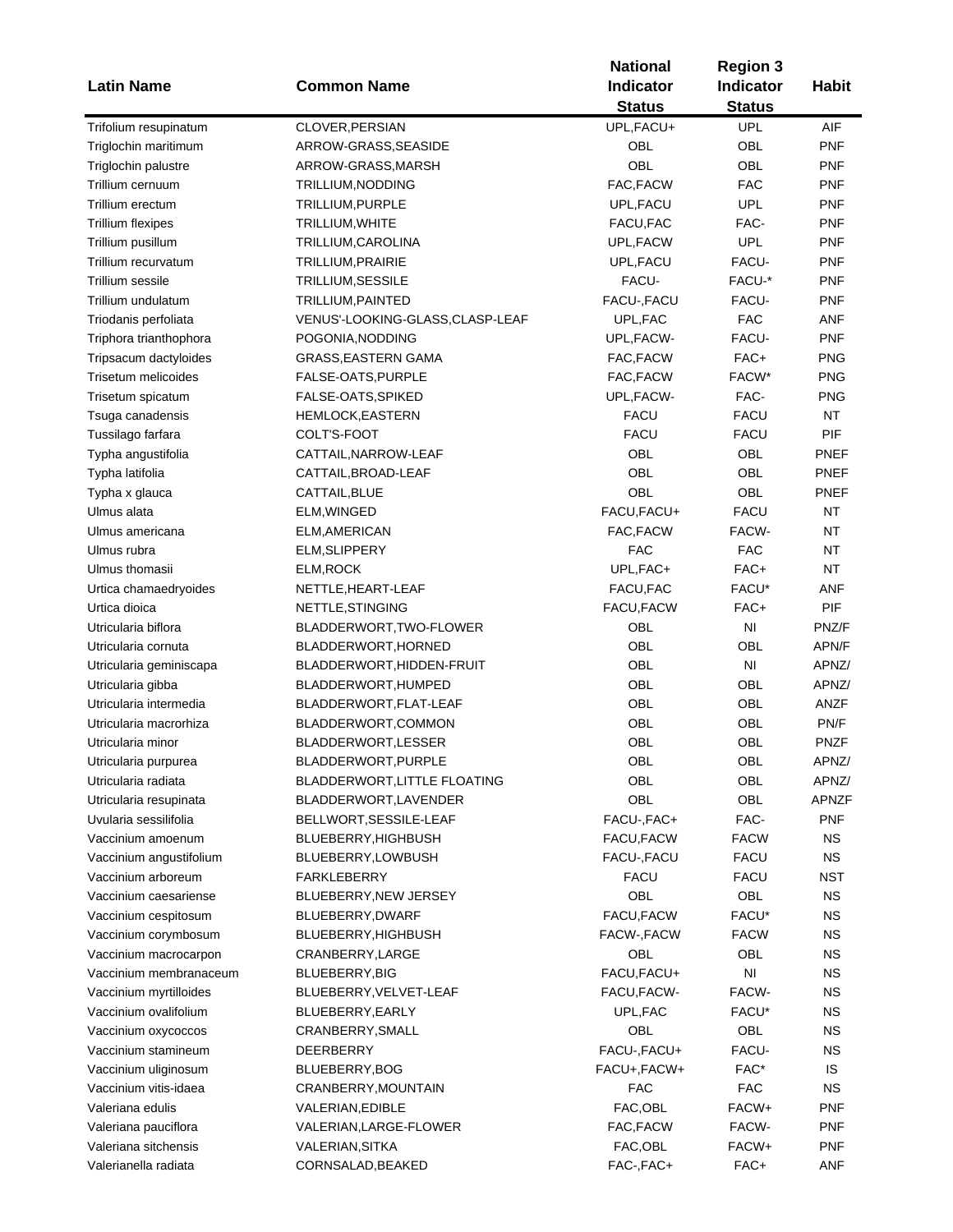|                                               | <b>Common Name</b>            | <b>National</b>  | <b>Region 3</b><br>Indicator |              |  |
|-----------------------------------------------|-------------------------------|------------------|------------------------------|--------------|--|
| <b>Latin Name</b>                             |                               | <b>Indicator</b> |                              | <b>Habit</b> |  |
|                                               |                               | <b>Status</b>    | <b>Status</b>                |              |  |
| Valerianella umbilicata                       | CORNSALAD, NAVEL-SHAPE        | FAC, FACW        | FACW*                        | <b>ANF</b>   |  |
| Vallisneria americana                         | <b>WILD-CELERY</b>            | OBL              | <b>OBL</b>                   | <b>PIZF</b>  |  |
| Veratrum viride                               | FALSE-HELLEBORE, AMERICAN     | FACU, OBL        | FACW+                        | <b>PNF</b>   |  |
| Verbascum blattaria                           | MULLEIN, MOTH                 | UPL, FACW        | FACU-                        | <b>BIF</b>   |  |
| Verbena bracteata                             | <b>VERVAIN, PROSTRATE</b>     | UPL, FACW        | <b>FACU</b>                  | <b>APNF</b>  |  |
| Verbena hastata                               | <b>VERVAIN, BLUE</b>          | FAC, FACW+       | FACW+                        | <b>PNF</b>   |  |
| Verbena officinalis                           | VERVAIN, EUROPEAN             | FACU-            | NI                           | AIF          |  |
| Verbena riparia                               | VERVAIN, RIVER-BANK           | FAC, FACW        | NI                           | <b>ANF</b>   |  |
| Verbena urticifolia                           | <b>VERVAIN, WHITE</b>         | UPL, FAC+        | FAC+                         | <b>APNF</b>  |  |
| Verbena x engelmannii                         | <b>VERVAIN</b>                | N <sub>l</sub>   | NI                           | <b>PNF</b>   |  |
|                                               | <b>VERVAIN</b>                | <b>FACW</b>      | FACW*                        | <b>NF</b>    |  |
| Verbena x rydbergii<br>Verbesina alternifolia | <b>WINGSTEM</b>               | FAC, FACW        | <b>FACW</b>                  | <b>PNF</b>   |  |
|                                               |                               |                  | <b>FAC</b>                   |              |  |
| Verbesina encelioides                         | CROWNBEARD, GOLDEN            | FACU-, FAC       |                              | ANF          |  |
| Verbesina virginica                           | CROWNBEARD, WHITE             | UPL, FACU        | FACU-*                       | <b>PNF</b>   |  |
| Vernonia arkansana                            | IRONWEED, BUR                 | FAC, FACW        | FAC*                         | <b>PNF</b>   |  |
| Vernonia baldwinii                            | IRONWEED, BALDWIN'S           | UPL, FACW-       | <b>UPL</b>                   | <b>PNF</b>   |  |
| Vernonia fasciculata                          | <b>IRONWEED, PRAIRIE</b>      | FAC, FACW        | <b>FACW</b>                  | <b>PNF</b>   |  |
| Vernonia gigantea                             | <b>IRONWEED, TALL</b>         | FAC, FACW        | <b>FAC</b>                   | <b>PNF</b>   |  |
| Vernonia missurica                            | IRONWEED, MISSOURI            | FACU+, FACW      | FAC+                         | <b>PNF</b>   |  |
| Vernonia noveboracensis                       | <b>IRONWEED, NEW YORK</b>     | FAC+, FACW+      | NI                           | <b>PNF</b>   |  |
| Veronica americana                            | SPEEDWELL, AMERICAN           | <b>OBL</b>       | OBL                          | PNE\$F       |  |
| Veronica anagallis-aquatica                   | SPEEDWELL, WATER              | <b>OBL</b>       | OBL                          | <b>BPNEF</b> |  |
| Veronica arvensis                             | SPEEDWELL,CORN                | FACU?            | NI                           | AIF          |  |
| Veronica beccabunga                           | SPEEDWELL, EUROPEAN           | <b>OBL</b>       | OBL                          | PIF          |  |
| Veronica catenata                             | SPEEDWELL, PINK WATER         | OBL              | OBL                          | PNEF         |  |
| Veronica officinalis                          | SPEEDWELL,COMMON              | UPL, FACU        | <b>UPL</b>                   | PIF          |  |
| Veronica peregrina                            | SPEEDWELL, PURSLANE           | FACU-, OBL       | FACW+                        | <b>ANEF</b>  |  |
| Veronica scutellata                           | SPEEDWELL, MARSH              | OBL              | OBL                          | PIF          |  |
| Veronica serpyllifolia                        | SPEEDWELL, THYME-LEAF         | FAC, OBL         | <b>FACW</b>                  | PIF          |  |
| Veronicastrum virginicum                      | CULVER'S-ROOT                 | FACU, FACW       | <b>FAC</b>                   | PNF          |  |
| Viburnum acerifolium                          | VIBURNUM, MAPLE-LEAF          | UPL, FACU        | UPL*                         | <b>NS</b>    |  |
| Viburnum cassinoides                          | WITHE-ROD                     | <b>FACW</b>      | <b>FACW</b>                  | <b>NS</b>    |  |
| Viburnum dentatum                             | ARROW-WOOD                    | <b>FAC</b>       | <b>FAC</b>                   | <b>NTS</b>   |  |
| Viburnum edule                                | SQUASHBERRY                   | FACU, FACW       | <b>FACW</b>                  | NS           |  |
| Viburnum lantanoides                          | HOBBLE-BUSH                   | <b>FAC</b>       | <b>FAC</b>                   | <b>NS</b>    |  |
| Viburnum lentago                              | NANNYBERRY                    | FACU, FAC+       | FAC+                         | <b>NTS</b>   |  |
| Viburnum prunifolium                          | <b>BLACK-HAW</b>              | FACU, FACU+      | <b>FACU</b>                  | <b>NST</b>   |  |
| Viburnum recognitum                           | ARROW-WOOD, NORTHERN          | FACW-, FACW      | FACW-                        | <b>NS</b>    |  |
| Viburnum rufidulum                            | BLACK-HAW, RUSTY              | UPL, FACU        | FACU-*                       | <b>NTS</b>   |  |
| Viburnum trilobum                             | CRANBERRYBUSH, AMERICAN       | FAC, FACW        | <b>FACW</b>                  | N            |  |
| Vicia americana                               |                               |                  |                              |              |  |
|                                               | <b>VETCH, AMERICAN PURPLE</b> | FAC?             | NI                           | <b>PNFV</b>  |  |
| Vicia caroliniana                             | VETCH, CAROLINA WOOD          | UPL, FACU        | UPL*                         | <b>PNFV</b>  |  |
| Vicia ludoviciana                             | VETCH, LOUISIANA              | UPL, FACU        | UPL*                         | ANFV         |  |
| Vicia minutiflora                             | <b>VETCH, SMALL-FLOWER</b>    | UPL, FAC         | UPL*                         | ANFV         |  |
| Vicia sativa                                  | <b>VETCH,COMMON</b>           | UPL, FACW        | FACU-                        | AIFV         |  |
| Viola adunca                                  | VIOLET, HOOKED-SPUR           | FACU, FAC        | FAC-                         | <b>PNF</b>   |  |
| Viola affinis                                 | VIOLET, LECONTE'S             | <b>FACW</b>      | <b>FACW</b>                  | <b>PNF</b>   |  |
| Viola bicolor                                 | PANSY, FIELD                  | UPL, FAC         | <b>FACU</b>                  | <b>ANF</b>   |  |
| Viola blanda                                  | <b>VIOLET, SWEET WHITE</b>    | FACW-, FACW      | FACW-                        | <b>PNF</b>   |  |
| Viola conspersa                               | VIOLET, AMERICAN DOG          | FACW-, FACW      | FACW-                        | <b>PNF</b>   |  |
| Viola cucullata                               | VIOLET, MARSH BLUE            | FACW+,OBL        | OBL                          | <b>PNF</b>   |  |
| Viola incognita                               | VIOLET, LARGE-LEAF WHITE      | FACU,FACW        | <b>FACW</b>                  | <b>PNF</b>   |  |
| Viola labradorica                             | VIOLET, ALPINE                | <b>FAC</b>       | FAC*                         | <b>PNF</b>   |  |
| Viola lanceolata                              | VIOLET, LANCE-LEAF            | OBL              | OBL                          | <b>PNF</b>   |  |
| Viola missouriensis                           | VIOLET, MISSOURI              | FAC, FACW+       | <b>FACW</b>                  | <b>PNF</b>   |  |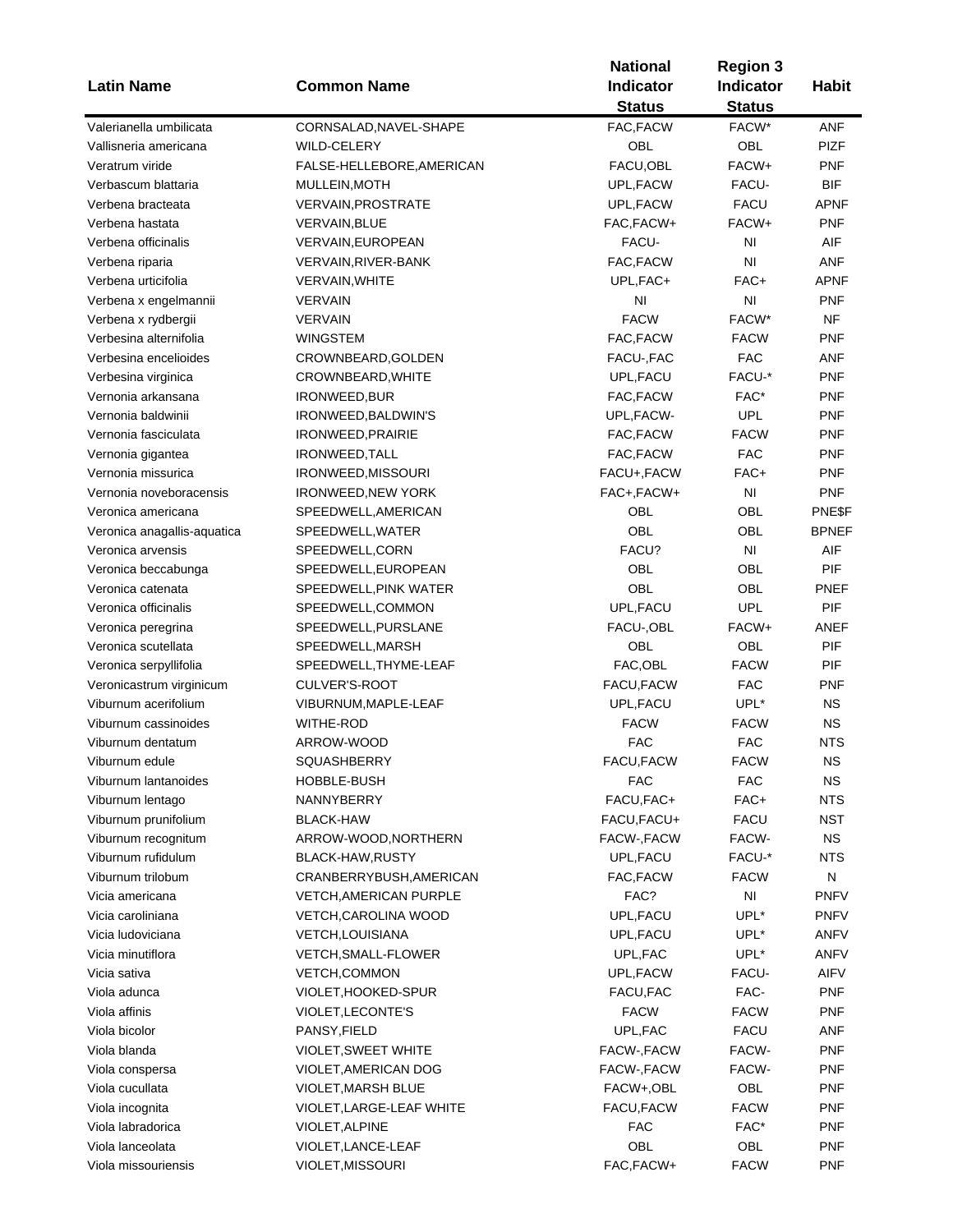| <b>Latin Name</b>      |                               | <b>National</b> | <b>Region 3</b>        | <b>Habit</b> |
|------------------------|-------------------------------|-----------------|------------------------|--------------|
|                        | <b>Common Name</b>            | Indicator       | Indicator              |              |
|                        |                               | <b>Status</b>   | <b>Status</b>          |              |
| Viola nephrophylla     | VIOLET, NORTHERN BOG          | FACW, FACW+     | FACW+                  | <b>PNF</b>   |
| Viola novae-angliae    | VIOLET, NEW ENGLAND BLUE      | OBL             | OBL                    | <b>PNF</b>   |
| Viola pallens          | <b>VIOLET, NORTHERN WHITE</b> | UPL, OBL        | OBL                    | <b>NF</b>    |
| Viola palustris        | VIOLET, MARSH                 | FACW, OBL       | NI                     | <b>PNF</b>   |
| Viola papilionacea     | VIOLET, COMMON BLUE           | FACU, FAC       | <b>FAC</b>             | <b>PNF</b>   |
| Viola pedata           | VIOLET, BIRD'S-FOOT           | UPL, FACU       | <b>UPL</b>             | <b>PNF</b>   |
| Viola pedatifida       | VIOLET, PRAIRIE               | UPL, FACU       | FACU-                  | <b>PNF</b>   |
| Viola pensylvanica     | VIOLET, SMOOTH YELLOW         | FACU, FACW      | FACW-                  | <b>PNF</b>   |
| Viola pratincola       | <b>VIOLET, BLUE PRAIRIE</b>   | FACU, FAC       | <b>FAC</b>             | <b>PNF</b>   |
| Viola primulifolia     | VIOLET, PRIMROSE-LEAF         | FAC, FACW+      | FACW+                  | <b>PNF</b>   |
| Viola pubescens        | VIOLET, DOWNY YELLOW          | FACU-, FAC-     | FACU-                  | <b>PNF</b>   |
| Viola renifolia        | VIOLET, KIDNEY-LEAF WHITE     | FAC, FACW       | <b>FACW</b>            | <b>PNF</b>   |
| Viola rostrata         | VIOLET, LONG-SPUR             | <b>FACU</b>     | <b>FACU</b>            | <b>PNF</b>   |
| Viola rotundifolia     | VIOLET, ROUND-LEAF YELLOW     | FAC, FAC+       | $\mathsf{N}\mathsf{I}$ | <b>PNF</b>   |
|                        |                               | FAC-, FACW      | FACW-                  | <b>PNF</b>   |
| Viola sagittata        | VIOLET, ARROW-LEAF            | <b>FACU</b>     |                        |              |
| Viola septentrionalis  | VIOLET, NORTHERN BLUE         |                 | <b>FACU</b>            | <b>PNF</b>   |
| Viola sororia          | VIOLET, WOOLLY BLUE           | FAC-, FAC       | FAC-                   | <b>PNF</b>   |
| Viola striata          | VIOLET, STRIPED CREAM         | FACW-, FACW     | <b>FACW</b>            | <b>PNF</b>   |
| Viola viarum           | VIOLET, TWO-FLOWER            | UPL, FACU       | <b>FACU</b>            | <b>PNF</b>   |
| Viola villosa          | VIOLET, CAROLINA              | FACU-, FACU     | NI                     | <b>PNF</b>   |
| Viola x bernardii      |                               | FACU-           | FACU-*                 | <b>NF</b>    |
| Vitis aestivalis       | GRAPE, SUMMER                 | UPL, FAC        | <b>FACU</b>            | <b>NWV</b>   |
| Vitis cinerea          | GRAPE, PIGEON                 | FAC, FACW       | FACW-                  | <b>NWV</b>   |
| Vitis labrusca         | GRAPE, FOX                    | FACU, FAC+      | <b>FACU</b>            | <b>IWV</b>   |
| Vitis palmata          | GRAPE, CAT                    | FACW-, OBL      | OBL                    | <b>NWV</b>   |
| Vitis riparia          | GRAPE, RIVER-BANK             | FACU, FACW      | FACW-                  | <b>NWV</b>   |
| Vitis rotundifolia     | GRAPE, MUSCADINE              | FAC-, FACW      | <b>FACW</b>            | <b>NWV</b>   |
| Vitis rupestris        | GRAPE, SAND                   | UPL, FACU-      | FACU-*                 | <b>NSWV</b>  |
| Vitis vulpina          | GRAPE, FROST                  | FAC, FACW-      | FACW-                  | <b>NWV</b>   |
| Vulpia bromoides       | <b>GRASS, BROME SIX-WEEKS</b> | UPL,FACW        | N <sub>l</sub>         | <b>AIG</b>   |
| Vulpia myuros          | FESCUE, RAT-TAIL              | UPL,FACW        | <b>FACU</b>            | <b>AIG</b>   |
| Vulpia octoflora       | FESCUE, SIX-WEEKS             | UPL, FACU+      | FACU-*                 | ANG          |
| Wisteria frutescens    | WISTERIA, AMERICAN            | FACW-, FACW     | N <sub>l</sub>         | <b>NWV</b>   |
| Wisteria macrostachya  | WISTERIA, KENTUCKY            | FACW, FACW+     | FACW+                  | NWV          |
| Wolffia columbiana     | WATER-MEAL, COLUMBIA          | OBL             | OBL                    | PN/F         |
| Wolffia papulifera     | WATER-MEAL                    | OBL             | OBL                    | PN/F         |
| Wolffia punctata       | WATER-MEAL, DOTTED            | OBL             | <b>OBL</b>             | PN/F         |
| Wolffiella floridana   | <b>BOGMAT</b>                 | OBL             | OBL                    | PN/F         |
| Wolffiella gladiata    | BOGMAT, SWORD                 | OBL             | N <sub>l</sub>         | PN/F         |
| Woodwardia areolata    | CHAINFERN, NETTED             | FACW+,OBL       | OBL                    | PNEF3        |
| Woodwardia virginica   | CHAINFERN, VIRGINIA           | OBL             | OBL                    | PNF3         |
| Xanthium spinosum      | COCKLE-BUR, SPINY             | FACU, FAC+      | <b>FACU</b>            | <b>ANF</b>   |
| Xanthium strumarium    | COCKLE-BUR, ROUGH             | FAC-, FAC+      | <b>FAC</b>             | <b>ANF</b>   |
| Xyris caroliniana      | YELLOW-EYED-GRASS,CAROLINA    | FACW, FACW+     | $\mathsf{N}\mathsf{I}$ | <b>PNF</b>   |
| Xyris difformis        | YELLOW-EYED-GRASS,COMMON      | OBL             | OBL                    | <b>PNEF</b>  |
| Xyris jupicai          | YELLOW-EYED-GRASS, RICHARD'S  | OBL             | OBL                    | APNEF        |
| Xyris montana          | YELLOW-EYED-GRASS, NORTHERN   | OBL             | OBL                    | <b>PNEF</b>  |
| Xyris torta            | YELLOW-EYED-GRASS,TWISTED     | OBL             | OBL                    | <b>PNEF</b>  |
| Zannichellia palustris | PONDWEED, HORNED              | OBL             | OBL                    | <b>PNZF</b>  |
|                        | DEATHCAMAS, MOUNTAIN          | UPL, FACW+      | FAC-                   | <b>PNF</b>   |
| Zigadenus elegans      |                               |                 |                        |              |
| Zigadenus glaucus      | CAMAS, WHITE                  | FAC, FACW       | <b>FACW</b>            | <b>PNF</b>   |
| Zizania aquatica       | WILDRICE, ANNUAL              | OBL             | OBL                    | ANEG         |
| Zizaniopsis miliacea   | WILDRICE, SOUTHERN            | OBL             | OBL                    | <b>PNG</b>   |
| Zizia aptera           | ALEXANDERS, HEART-LEAF        | FACU, FACW-     | <b>FACU</b>            | <b>PNF</b>   |
| Zizia aurea            | ALEXANDERS, GOLDEN            | FAC-, FAC+      | FAC+                   | <b>PNF</b>   |